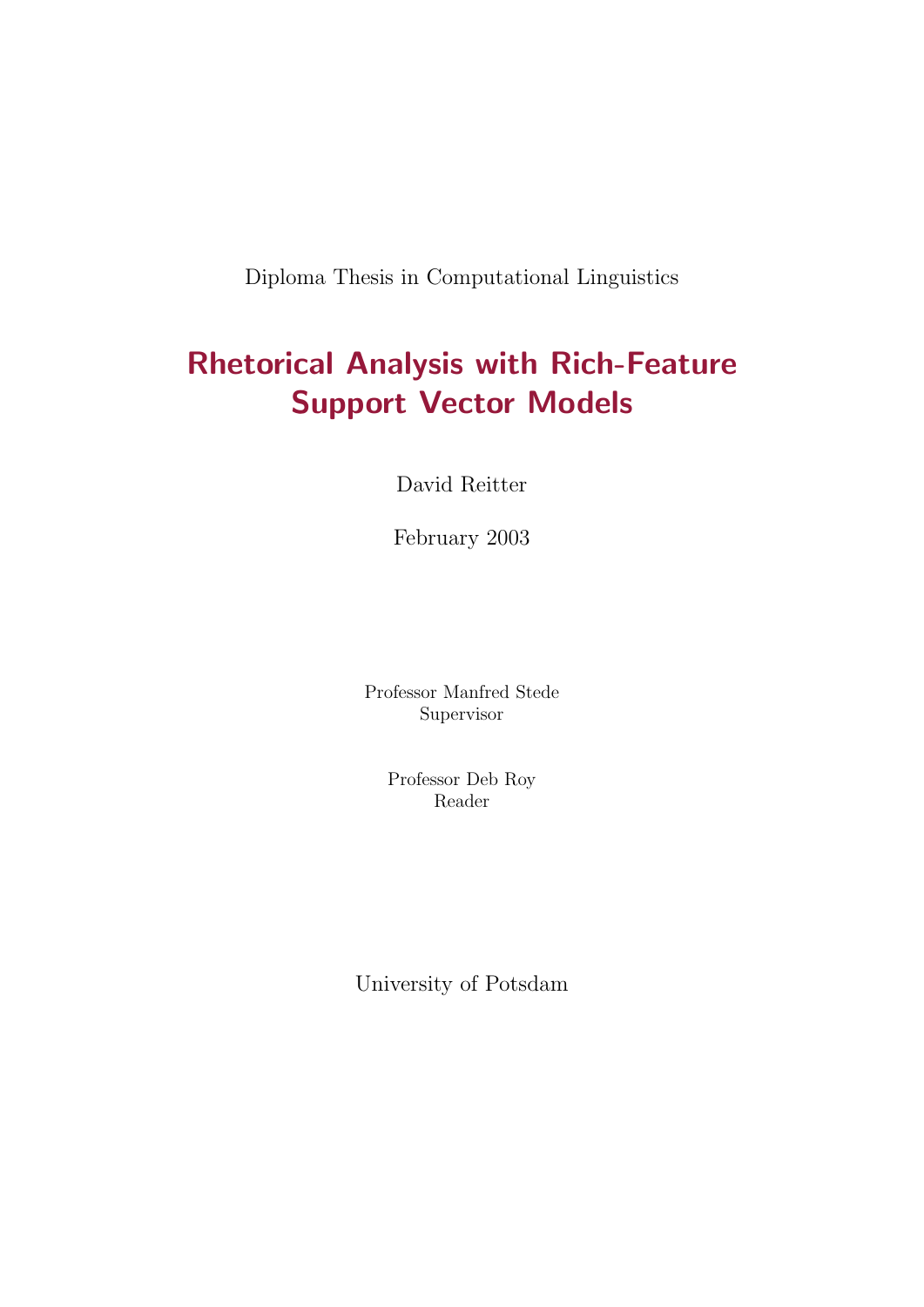# **Contents**

|      | 1. Introduction                                                                                 | 5              |
|------|-------------------------------------------------------------------------------------------------|----------------|
|      | 1.1. An attempt to motivate rhetorical analysis $\dots \dots \dots \dots \dots \dots \dots$     | $5\phantom{.}$ |
| 1.2. |                                                                                                 | $\,6\,$        |
|      |                                                                                                 | $\overline{7}$ |
|      | 2. Related Work, Important Issues                                                               | 10             |
| 2.1. | Mann & Thompson's Rhetorical Structure Theory                                                   | 10             |
| 2.2. |                                                                                                 | 10             |
| 2.3. |                                                                                                 | 11             |
| 2.4. | Marcu (1999): Unifying RST and Grosz & Sidner's theory                                          | 12             |
| 2.5. |                                                                                                 | 13             |
|      | 2.5.1. Is a single tree adequate? $\ldots \ldots \ldots \ldots \ldots \ldots \ldots \ldots$     | 13             |
|      |                                                                                                 | 13             |
|      |                                                                                                 | 14             |
|      | 2.5.4. What is a terminal segment? $\ldots \ldots \ldots \ldots \ldots \ldots \ldots \ldots$    | 14             |
|      | 3. Collecting the Potsdam Corpus                                                                | 15             |
| 3.1. |                                                                                                 | 15             |
| 3.2. |                                                                                                 | 15             |
| 3.3. | Choosing the texts for the corpus $\dots \dots \dots \dots \dots \dots \dots \dots \dots \dots$ | 16             |
| 3.4. | Text preparation and segmentation $\ldots \ldots \ldots \ldots \ldots \ldots \ldots \ldots$     | 17             |
| 3.5. |                                                                                                 | 17             |
| 3.6. |                                                                                                 | 17             |
| 3.7. |                                                                                                 | 19             |
|      | 4. URML: An Underspecified Representation of Rhetorical Analyses                                | 20             |
|      |                                                                                                 |                |
|      |                                                                                                 | 21             |
| 4.3. |                                                                                                 | 21             |
|      | 4.3.1.                                                                                          | 21             |
|      | 4.3.2.                                                                                          | 22             |
|      | 4.3.3.                                                                                          | 22             |
|      | 4.3.4.                                                                                          | 23             |
|      | 4.3.5.                                                                                          | 25             |
|      | 4.3.6.<br>Specializing the DTD $\ldots \ldots \ldots \ldots \ldots \ldots \ldots \ldots \ldots$ | 26             |
|      | 4.3.7.                                                                                          | 26             |
|      | 4.3.8.                                                                                          | 28             |
| 4.4. |                                                                                                 |                |
|      | 4.4.1.                                                                                          | 30             |
|      |                                                                                                 |                |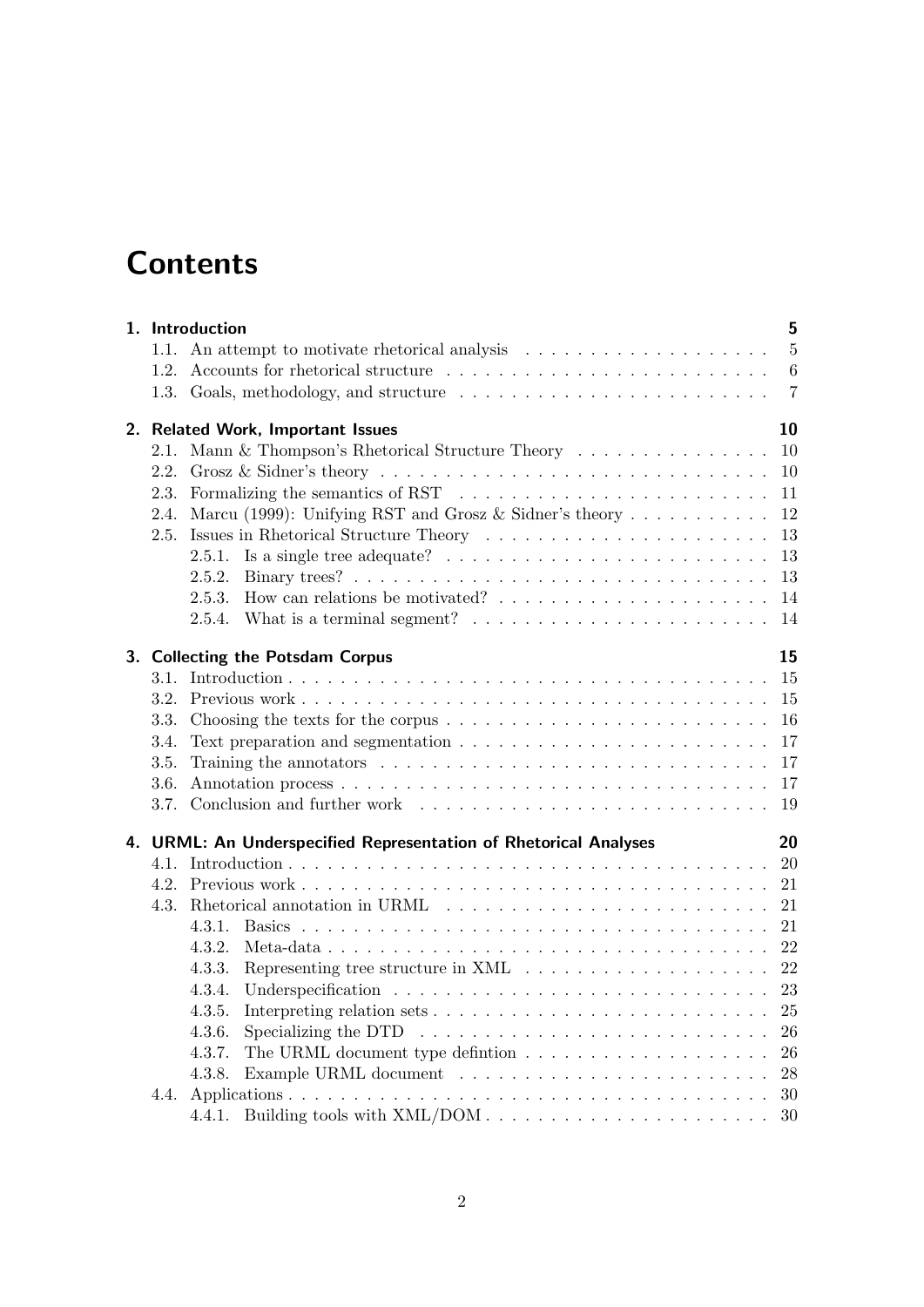| Contents |
|----------|
|----------|

|                                      | 4.4.2.<br>4.4.3.<br>4.4.4. | Annotating the Potsdam Corpus in URML<br>Editing and visualization $\ldots \ldots \ldots \ldots \ldots \ldots \ldots$<br>Conversion of the LDC discourse treebank |  |  |  |  | 30<br>30<br>30 |
|--------------------------------------|----------------------------|-------------------------------------------------------------------------------------------------------------------------------------------------------------------|--|--|--|--|----------------|
|                                      |                            |                                                                                                                                                                   |  |  |  |  | 31             |
|                                      |                            | 5. Rhetorical Analysis                                                                                                                                            |  |  |  |  | 32<br>32       |
|                                      |                            |                                                                                                                                                                   |  |  |  |  | 32             |
|                                      | 5.2.1.<br>5.2.2.           | Statistical parsing: a syntactic multi-stage parser                                                                                                               |  |  |  |  | 32<br>35       |
|                                      | 5.2.3.                     |                                                                                                                                                                   |  |  |  |  | 38             |
|                                      |                            |                                                                                                                                                                   |  |  |  |  | 41             |
| 5.3.                                 |                            | A machine learning approach to rhetorical analysis                                                                                                                |  |  |  |  | 42             |
|                                      | 5.3.1.                     |                                                                                                                                                                   |  |  |  |  | 42             |
|                                      | 5.3.2.                     | Edges split up in classification instances $\ldots \ldots \ldots \ldots \ldots$                                                                                   |  |  |  |  | 43             |
|                                      | 5.3.3.                     | Transforming classification instances into feature vectors                                                                                                        |  |  |  |  | 44             |
| 5.4.                                 | 5.3.4.                     | A parsing algorithm for rhetorical structure                                                                                                                      |  |  |  |  | 48<br>54       |
|                                      | 5.4.1.                     |                                                                                                                                                                   |  |  |  |  | 54             |
|                                      | 5.4.2.                     |                                                                                                                                                                   |  |  |  |  | 57             |
|                                      |                            |                                                                                                                                                                   |  |  |  |  | -57            |
|                                      | 5.4.4.                     | Mapping multi-class problems to binary ones $\ldots \ldots \ldots \ldots 58$                                                                                      |  |  |  |  |                |
|                                      |                            | 6. System Architecture                                                                                                                                            |  |  |  |  | 59             |
|                                      |                            |                                                                                                                                                                   |  |  |  |  | 59             |
|                                      |                            |                                                                                                                                                                   |  |  |  |  | 59<br>59       |
|                                      |                            |                                                                                                                                                                   |  |  |  |  | 59             |
|                                      | 6.4.1.                     | Accessing and indexing the Document Object Model                                                                                                                  |  |  |  |  | 59             |
|                                      |                            |                                                                                                                                                                   |  |  |  |  | 59             |
|                                      |                            |                                                                                                                                                                   |  |  |  |  | 61             |
|                                      |                            |                                                                                                                                                                   |  |  |  |  |                |
|                                      | 7. Evaluation              |                                                                                                                                                                   |  |  |  |  | 63             |
|                                      |                            |                                                                                                                                                                   |  |  |  |  | 63             |
| 7.2.                                 |                            |                                                                                                                                                                   |  |  |  |  | 64             |
|                                      |                            |                                                                                                                                                                   |  |  |  |  | 68             |
|                                      |                            | 8. Contributions and Conclusion                                                                                                                                   |  |  |  |  | 69             |
| A. Glossary: Parsing Framework<br>70 |                            |                                                                                                                                                                   |  |  |  |  |                |
|                                      |                            | <b>B. An Extended URML Document</b>                                                                                                                               |  |  |  |  | 72             |
|                                      |                            | C. Rhetorical Theory in LATEX with the rst Package                                                                                                                |  |  |  |  | 76             |
|                                      | C.1. Motivation            |                                                                                                                                                                   |  |  |  |  | 76             |
|                                      | C.2. Installation          |                                                                                                                                                                   |  |  |  |  | 76             |
|                                      |                            |                                                                                                                                                                   |  |  |  |  | 76             |
|                                      |                            |                                                                                                                                                                   |  |  |  |  | 77             |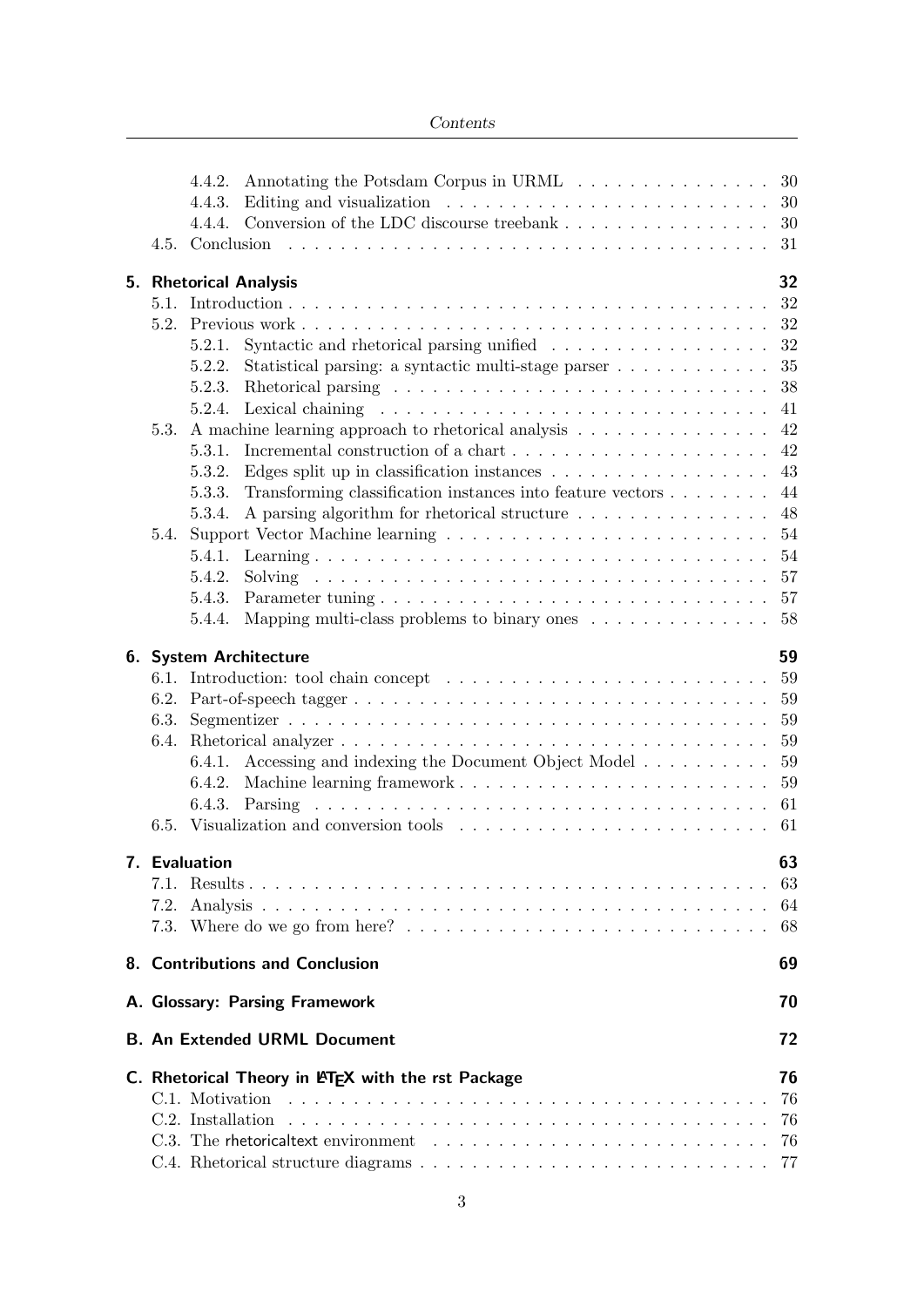## Contents

| <b>Bibliography</b> |                                                                                                       |  |  |  |  | 83 |
|---------------------|-------------------------------------------------------------------------------------------------------|--|--|--|--|----|
|                     |                                                                                                       |  |  |  |  |    |
|                     |                                                                                                       |  |  |  |  |    |
|                     |                                                                                                       |  |  |  |  |    |
|                     | C.4.3. Multinuclear relations $\ldots \ldots \ldots \ldots \ldots \ldots \ldots \ldots \ldots \ldots$ |  |  |  |  |    |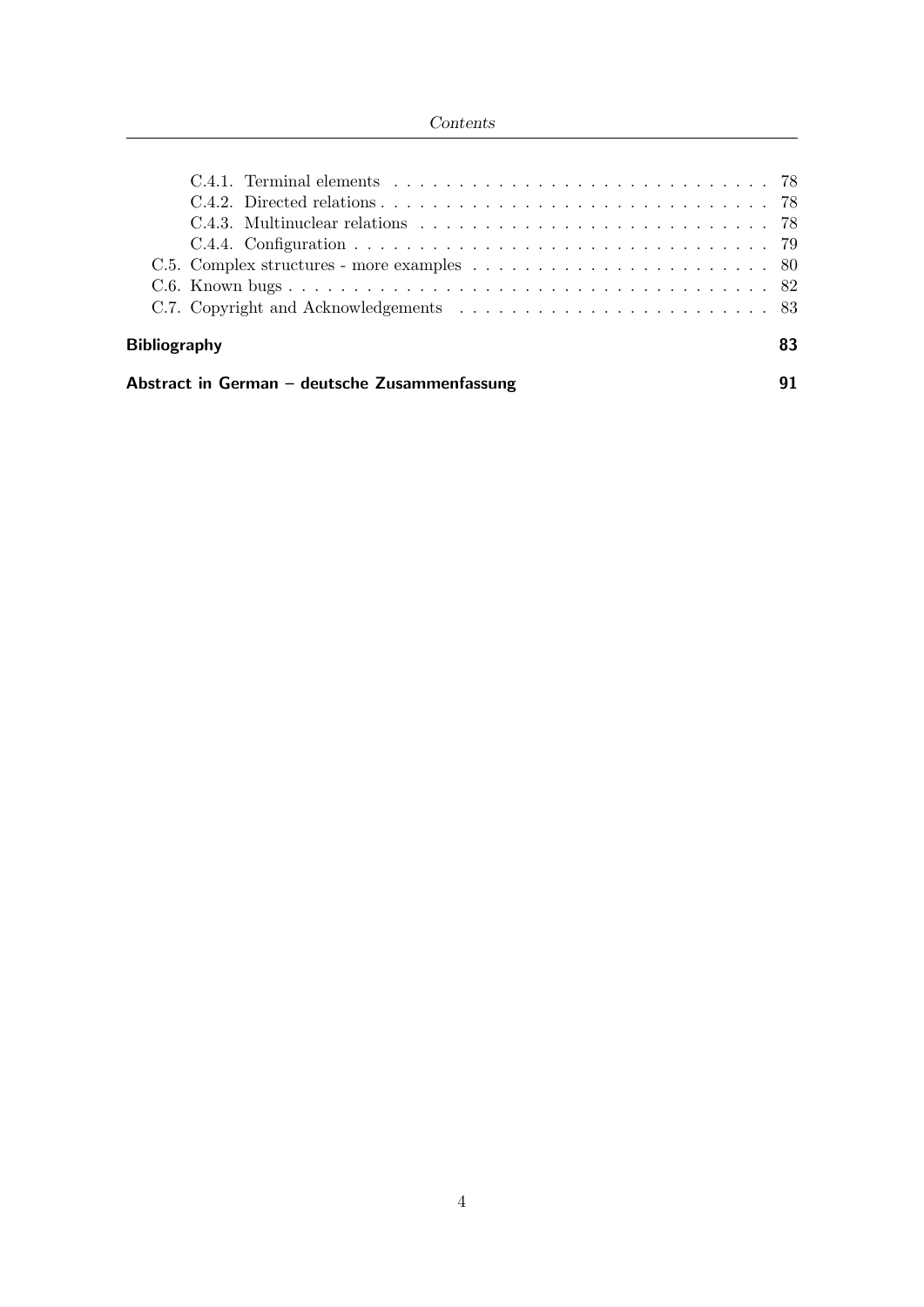# 1. Introduction

## 1.1. An attempt to motivate rhetorical analysis

Almost every author of a text has a mission: he or she wants to make an argument in support of an opinion or of information given, giving backgrounds, reasons, and discussing seemingly incompatible observations about the world. Hardly anyone tries to achieve this mission by just writing down a collection of singular statements. What readers would like to read, is a text.

Isn't a text merely a collection of statements? It is more than that! One of the central properties that distinguishes a text from a collection of random sentences is that one part of text builds on the other. A measure for this trait is coherence. The Purdue University Online Writing Lab gives an informal definition of coherence:

When sentences, ideas, and details fit together clearly, readers can follow along easily, and the writing is coherent. The ideas tie together smoothly and clearly.

So, pieces of coherent text are connected. Can we define a typology of these connections? Yes, we can. Quite a few statements *elaborate* on the one they follow in a text. Other statements are in a contrastive relationship, yet others are connected in a time-related fashion, describing events that happened after each other. Some theories of rhetorical structure define even 300 different rhetorical relationships.

It's not only the case for single sentences that should form an argumentative chain in a well written text. Surprisingly, the same kind of rhetorical relations that can hold between small pieces of text, also occur between larger spans of text. Each span can be divided into two or more smaller spans, which are connected by rhetorical relations. In linguistic terms, the rhetorical analysis of a text document forms a tree.

In a nutshell, this thesis is about how to recognize the types of relations that connect small chunks of coherent text. The motivation behind this is that in almost all cases it is imperative to recognize the relationship between the parts in order to understand a text. Luckily, many people who speak or write have, in the early stages of their education, learned to structure their thoughts.<sup>1</sup> In order to facilitate communication, relations between the text spans are marked by means of phrases like but or in order to, and, in written text, by a colon. But it wouldn't be natural language if these cue phrases could easily be linked to a rhetorical relation. They are highly ambiguous. Nevertheless we can use a range of cues to make a good guess about the structure of rhetorical relations.

Natural language technology has been devoting an increasing amount of work to rhetorical analysis. There are good reasons for this interest. Rhetorical structure influences both natural language generation and analysis. Rhetorical parsing is an important precursor to

<sup>1</sup>Those who didn't get a job in legislation, as law makers produce one of the very few kinds of text that don't show rhetorical structure.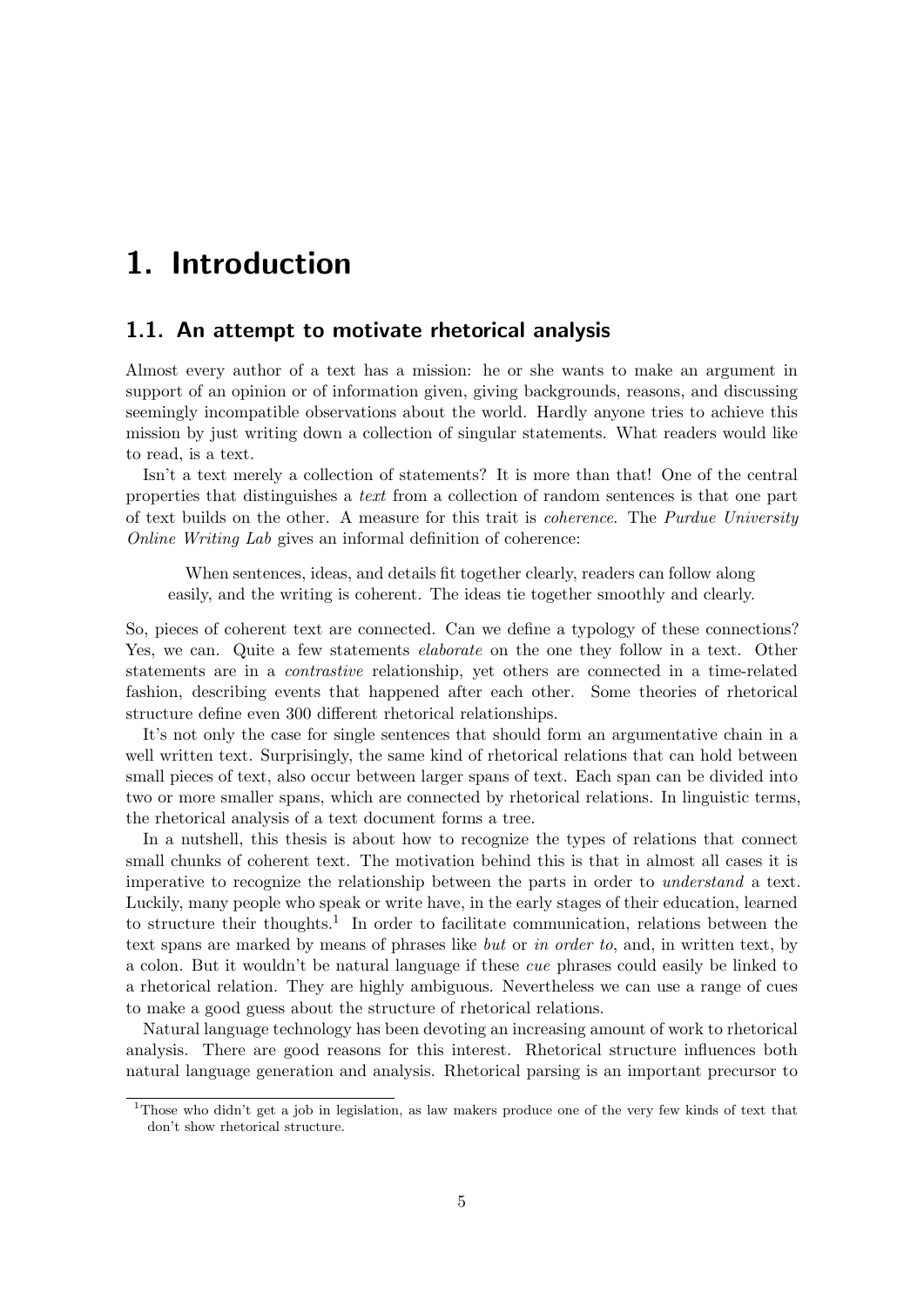selecting and evaluating information, for example in summarization or semantic indexing. In speech synthesis, rhetorical information would be useful to determine prosody and pauses.

Linguistic accounts have the luxury to assume the availability of world knowledge and inference for rhetorical analysis. Automated systems resort, with quite some success, to a combination of little linguistic knowledge and a lot of shallow processing. How far can this carry us in rhetorical analysis? How can such an analyzer be built and optimized? Which rhetorical clues are hidden in text, especially apart from overtly formulated connectives? How much can the clues help to improve recognition performance?

A contribution to answer these questions will not only provide better document analysis techniques; it might also clarify our intuitions about style and the rhetorical tricks in natural language communication.

## 1.2. Accounts for rhetorical structure

Besides the fairly obvious macro-structure in the organization of texts in a work<sup>2</sup>, and besides the well-understood syntactic and sub-syntactic structure, text generally shows rhetorical phenomena. Discourse structure mirrors coherence phenomena in texts, which describe how single semantic propositions or small spans of text are interrelated. Well structured text in this sense can make a concise argument.

One of the most prominent models for discourse is Rhetorical Structure Theory (Mann & Thompson, 1988, RST). This theory defines a set of relations that can hold between given spans of text. Common relations include ELABORATION $(A, B)$ , which is defined as a text span  $B$  which gives additional information regarding the facts presented in span  $A$ , and CONTRAST, which is defined as the contents of two or more text spans being knowingly presented as incompatible.

Sandra Thompson and Bill Mann chose their rhetorical relations with a functional goal in mind: relations should reflect coherence phenomena. Their definitions are not constrained to refer to properties from classical linguistic or computational processing levels. Semantic and world-knowledge based constraints interact with the presumed writer's or speaker's intentions.

**Nuclei and Satellites:** In RST, each text span takes on one of two *roles* in a relation: it may be a *nucleus* or a *satellite*. Nuclei are considered essential to the understanding of the text, satellites contribute additional information. The relations that hold between spans may be either *paratactic* or *hypotactic*. Paratactic relations connect two or more equally weighted spans of text and assign the same role to each of them. Hypotactic relations hold between one nucleus span and one satellite span (Figure 1.1).

To facilitate the distinction between the two roles of spans for human annotators, Carlson & Marcu (2001) give the following explanations:

Deletion test. When a satellite of a relation is deleted, the segment that is left, i.e., the nucleus, can still perform the same function in the text, although

<sup>&</sup>lt;sup>2</sup>An example for this macro-structure can be seen in this thesis, which consists of chapters, sections and subsections, footnotes and headlines.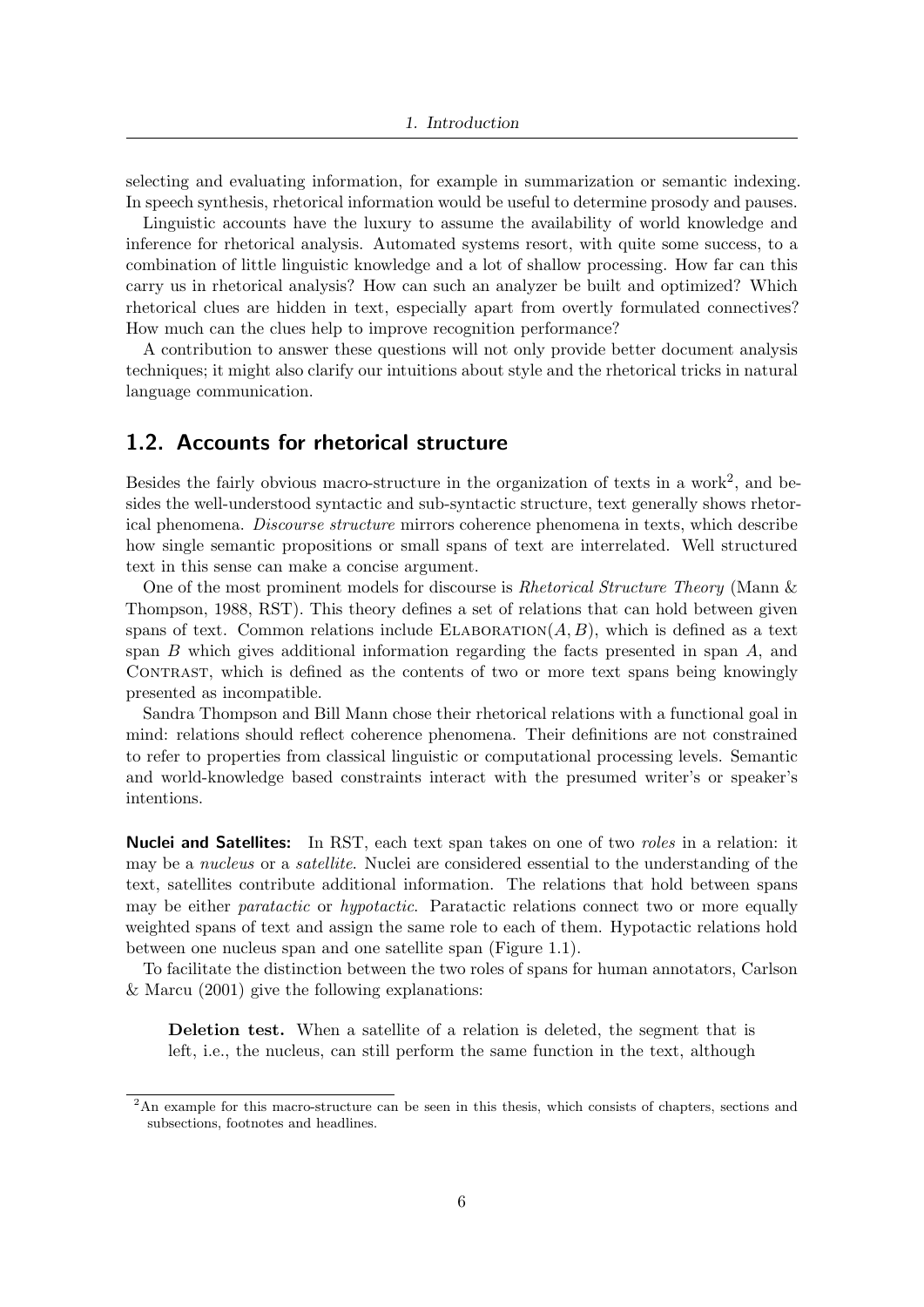

[And if the truck driver's just don't want to stick to the speed limits,] $1A$  [noise and resentments are guaranteed.]<sup>1B</sup> [It is therefore legitimate to ask for proper roads and speed checks. $]^{1C}$  [And the city officials have signaled to support local citizens.]<sup>1D</sup>  $(maz_{5007e})$ 

Figure 1.1.: Example for an analysis with hypotactic relations in RST.

it may be somewhat weaker. When the nucleus is deleted, the segment that is left is much less coherent.

Replacement test. Unlike the nucleus, a satellite can be replaced with different information without altering the function of the segment.

These rhetorical relations can hold between adjacent text spans of any length. Spans connected by a relation are subject to a new relation, and so on. This way, the analysis of a coherent text is a tree structure. (For a more elaborate example, see Figure 4.1, page 24.)

**Rhetorical relations can be signaled** in a text by various means. The most striking type of signal is the cue phrase (or: discourse marker, connective). Among the common English cue phrases are However, thus, so, but, on the one/other hand. Usually, these cue phrases signal the rhetorical relation of the text span they occur in one of its adjacent text spans. Punctuation and text layout play a similar role. In this thesis, I examine other properties of text that can give hints at rhetorical structure. Virtually all of these clues are highly ambiguous: as may signal a temporal or a causal relation, even though may be used to make a CONCESSION or to discuss a CONTRAST. It should be noted that while these clues facilitate the understanding of a text, coherence phenomena ultimately depend on the semantics of the text and its referential structure.

## 1.3. Goals, methodology, and structure

The issues this thesis wishes to contribute are:

- demonstrating and evaluating in rhetorical analysis the use of a novel machine learning framework: Support vector machines, which often outperform other algorithms in difficult learning tasks.
- application of classifiers to the tasks of rhetorical relation assignment, nuclearity assignment and discussing a parsing algorithm based on these classifiers
- establishing a quantitative measure for several surface properties used in rhetorical analysis
- collecting a new rhetorical corpus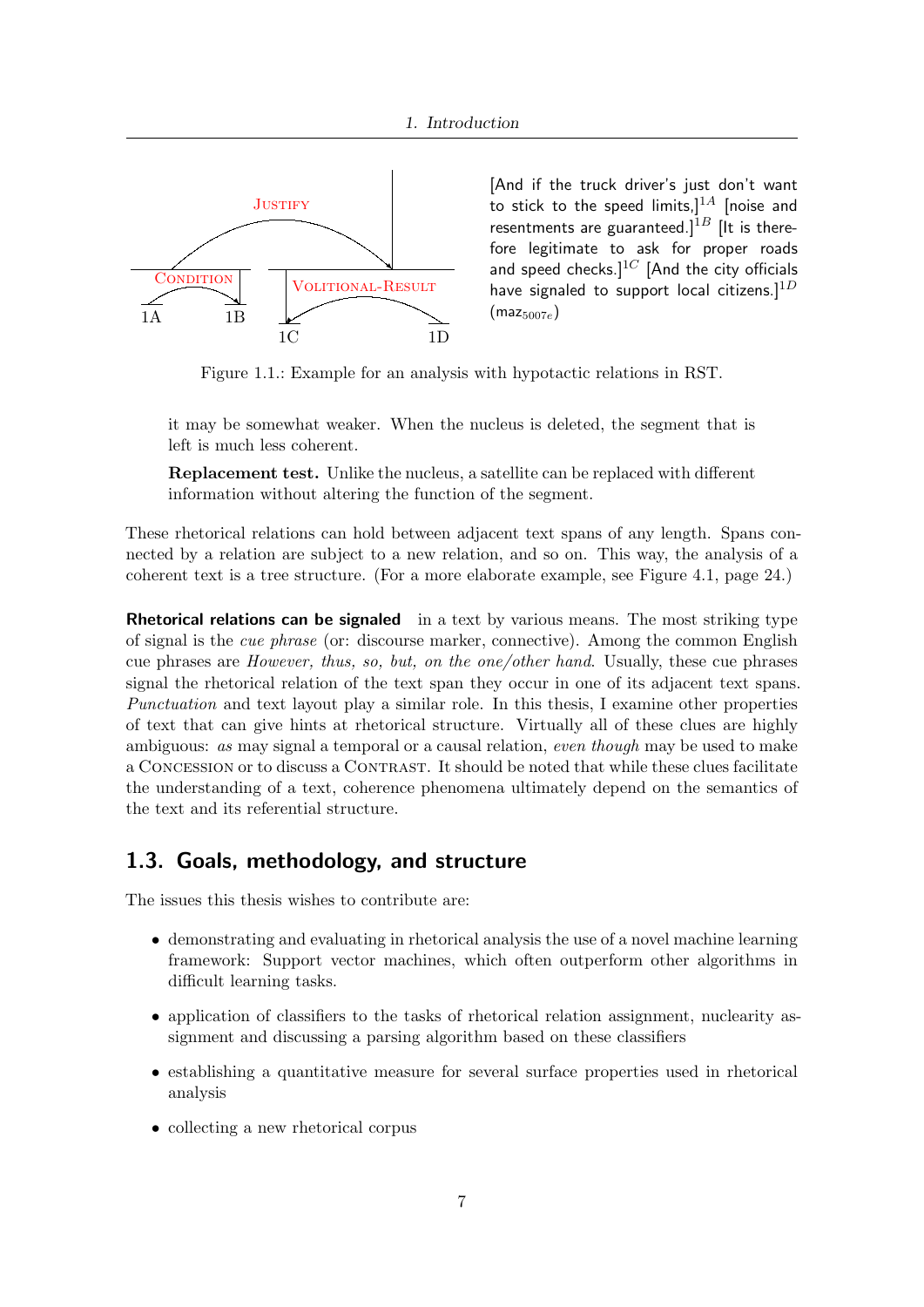• formalizing under-specified rhetorical structure.

From a point of methodology, I will motivate the use of shallow features in rhetorical analysis informally, but linguistically. Features and algorithms are evaluated quantitatively; they were optimized using iterative evaluation. Human judgement of trained experts (annotators) constitutes the gold standard for evaluation. The methods used in the implementation ensure reusability and extensibility; they are shortly documented using the state-of-the-art methodologies established in industrial practice.

Evaluation does not merely rely on the self-collected data. Besides the German language corpus, we evaluate our analysis approach on a large English corpus of newspaper articles. Examples from both corpora appear throughout this thesis. Evaluation focuses on the detection of rhetorical relations. This is a scope-limiting decision that does not hinder us from a discussion of further analysis methods.

In the following, I will establish a background picture discussing related work in text linguistics. Other work that is pertinent to the aspects of the thesis are discussed in the appropriate chapters. Chapter 3 describes the collection of data, which establishes both a gold standard for evaluation and a training corpus for the machine-learning algorithms in the approach. With this data in mind, we can find a suitable and universal representation, URML, which is discussed in Chapter 4. This representation makes several important assumptions about rhetorical structure, but provides the flexibility needed to apply several annotation algorithms to the texts to be analyzed. The algorithms are discussed in Chapter 5, which also introduces the reader – assuming only little background in corpus linguistics and statistical theory – to the machine learning approach taken. The implementation of the different tools is sketched out in Chapter 6; it is used in a mostly quantitative evaluation and analysis of the central methods in Chapter 7.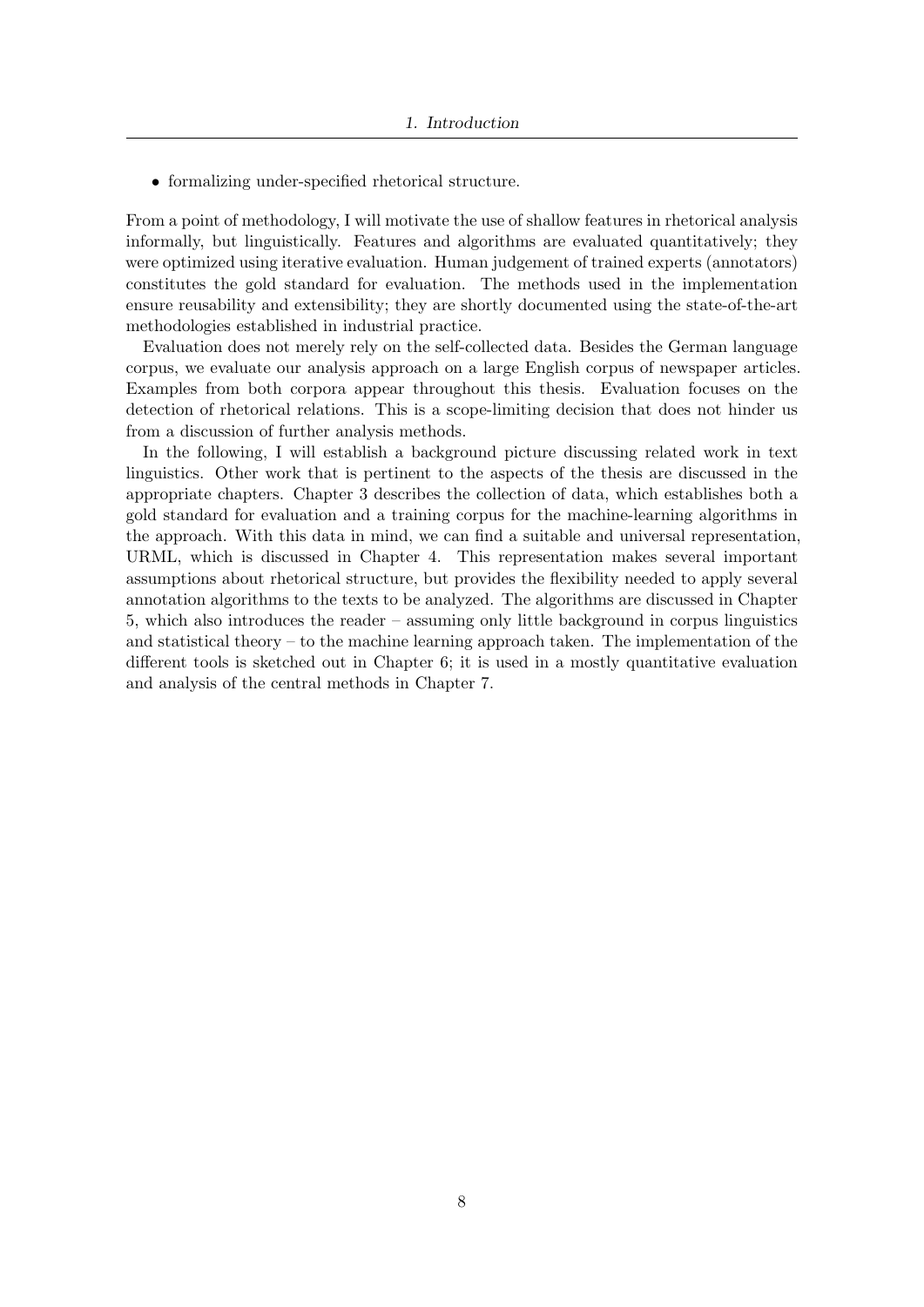# Acknowledgements

I would like to thank my supervisor Prof Manfred Stede for his extremely valueable support and for providing the necessary funding for corpus collection; creating the corpus was a joint effort with him. I am grateful to Prof Deb Roy, whose comments durching the final phase of research and write-up. Carson Reynolds gave the valuable hints on coherence and syntax only a native speaker can contribute. Bianca Schön and Renee Hall did a great job proofreading the draft. I would also extend my thanks to Cindy Ernst and Antje Sauermann for their tedious work annotatating the Potsdam Corpus, and to the editors of the Märkische Allgemeine Zeitung for giving their permission to download and re-publish their data.

Part of this work was funded by a fellowship from MIT's Media Lab Europe, Dublin and through the EU grant IST-2001-38685. Corpus collection funding was provided by the University of Potsdam.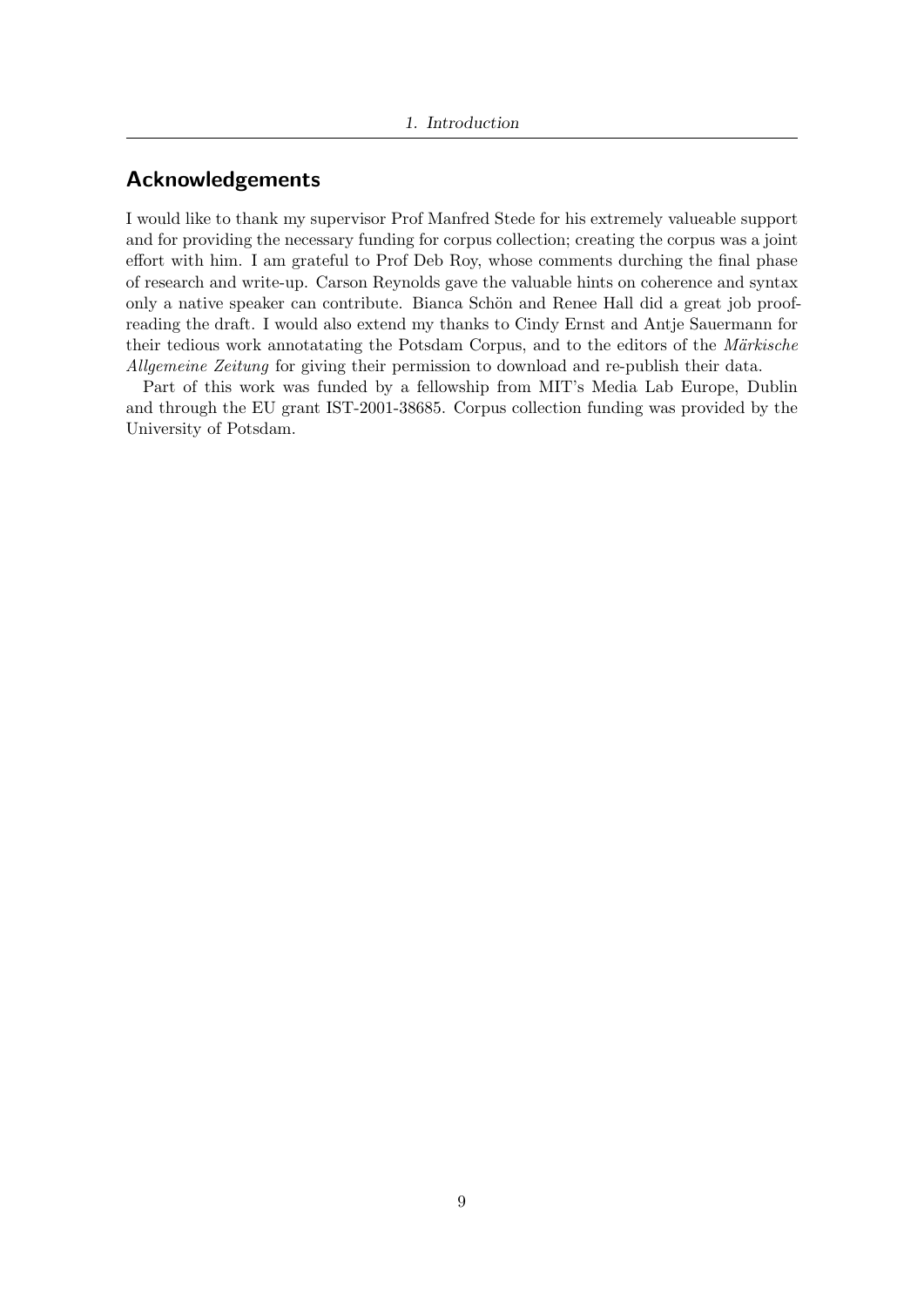# 2. Related Work, Important Issues

Our approach is informed by various fields, among them rhetorical analysis, parsing and machine learning. The analysis algorithm draws ideas from statistical parsing approaches using classifiers; we discuss an example for this class of algorithms (Ratnaparkhi, 1998). The classification models use support vector machines (Vapnik, 1995). The most notable work in rhetorical corpus collection effort as of this writing is Carlson et al. (2001). Furthermore, the work of Daniel Marcu has contributed significantly to the state of the art. He, among others, develops a formal system to describe rhetorical structure and implements a rhetorical parser based on cue phrases and some other cues. Simon Corston-Oliver uses an even broader variety of clues for relations. These and more works will be discussed in detail in the subsequent chapters. In the following, I will sum up the work surrounding rhetorical structure, which is the central aspect of the thesis.

## 2.1. Mann & Thompson's Rhetorical Structure Theory

The groundbreaking work of Sandra Thompson and Bill Mann Rhetorical Structure Theory (Mann & Thompson, 1988, RST) coined a now widely adopted theory of rhetorical structure during the 80's. RST has received much attention in the field of natural language generation. Here, rhetorical structure provides the basis for inserting connectives (Scott & Sieckenius de Souza, 1990; Rösner & Stede, 1992; Hovy, 1993). RST has been complemented by more dynamic views of text as Grosz & Sidner (1986); Grosz et al. (1995) which distinguish intentional and linguistic structure and, as also in Kamp & Reyle (1993), a state of saliency.

# 2.2. Grosz & Sidner's theory

Grosz & Sidner (1986) describe the relationships of three components of discourse structure. Linguistic structure models the segmentation of text, which consists of smaller units, utterances. Intentional structure consists of discourse segment purposes and defines relations between them. Attentional state accounts for salient objects, properties and relations at any given state in the discourse. The subsequently developed *Centering* model (Grosz et al., 1995) provides an account for the interaction between linguistic structure and attentional state. In this theory, Grosz, Joshi & Weinstein (1995) give a set of constraints on text. It is stated that the more a discourse follows the centering constaints, the higher its coherence will be. Thus, "inference load placed upon the hearer will decrease." In these constraints, the authors predict that the realization of referring expressions (e.g. pronouns) is governed by discourse factors, in particular the local center of discourse. Continuation of this center between discourse units is generally preferred over a shift of the center. Thus, continuation versus a shift of center reflects in lexicalization of referents. Thus, we can use referring expressions as clue to attachment decisions, i.e. to determine whether a text span is rhetor-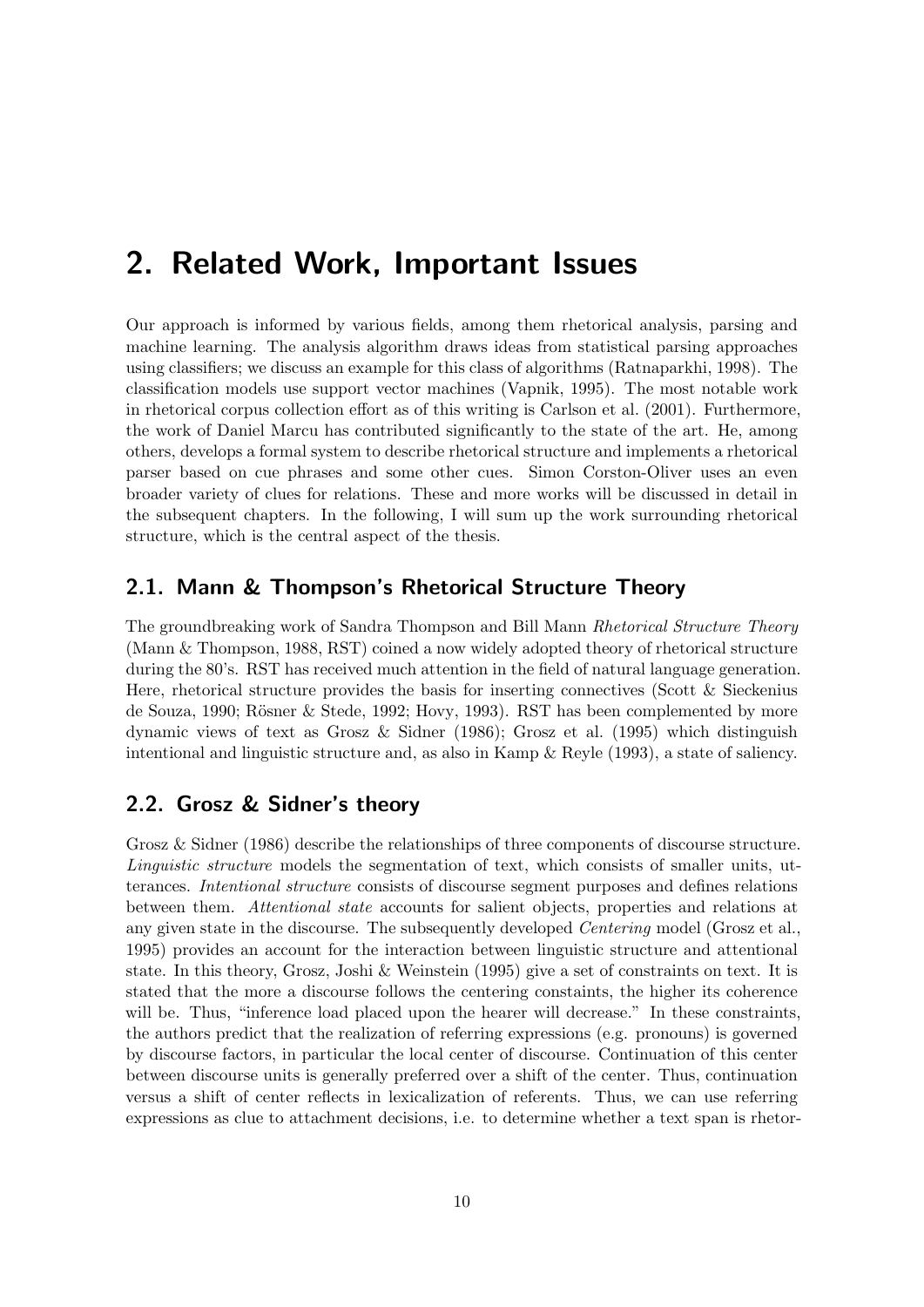ically connected to its preceding or the following span. Also, some rhetorical relations from RST imply a shift of center and should thus depend on referring expressions.

## 2.3. Formalizing the semantics of RST

Past approaches to motivating relations are based on rich semantic information (Hobbs, 1979; Fukumoto & Tsujii, 1994). Such theories describe rhetorical relations by breaking them down to:

- a set of situational properties, referred to at two points of time in the discourse,
- atomic predicates that operate on the properties and serve as contraints.

Some of the situational properties would be:

- reader's attitude toward the semantic content of a segment, it's acceptance or dismissal
- reader's or writer's attitude toward the process of presentation of a segment
- reader's state of informedness

Such an analysis formalizes Rhetorical Structure Theory very much according to the original definitions of rhetorical relations. The situational properties give an algebraic account for some of the relations.

Rhetorical relations as defined by Mann & Thompson (1988) refer to levels of discourse. There are intentional, argumentative properties, e.g.:

- EVIDENCE: a writer presents the satellite in order to increase the reader's belief presented in the nucleus,
- ANTITHESIS: "Nucleus: ideas favored by the author. Satellite: ideas disfavored by the author",
- CONCESSION: "Nucleus: situation affirmed by author. Satellite: situation which is apparently inconsistent but also affirmed by author."

Factual information, on the other hand, is referred to in the Cause relation: "a situation causes the other one". This relation depends on semantic relationships of the semantic content presented in each of the spans rather than their discoursive function. Similarly, Mann & Thompson (1988) define VOLITIONAL RESULT: "Nucleus: a situation, Satellite: another situation which is caused by that one, by someone's deliberate action".

This shows that Mann & Thompson (1988) account for more than mere "rhetorical" phenomena. The theory does not strictly distinguish among them; instead, it describes relationships on a semantic level. These interact with rhetorical structure. For instance, the four (Non-)Volitional Cause/Result relations always designate discoursive function with the nucleus being a center of discourse. Indeed, the authors suggest to classify relations as being primarily concerned with "subject matter" or as mainly "presentational." This would need to be included in any information-based formalization of rhetorical relations.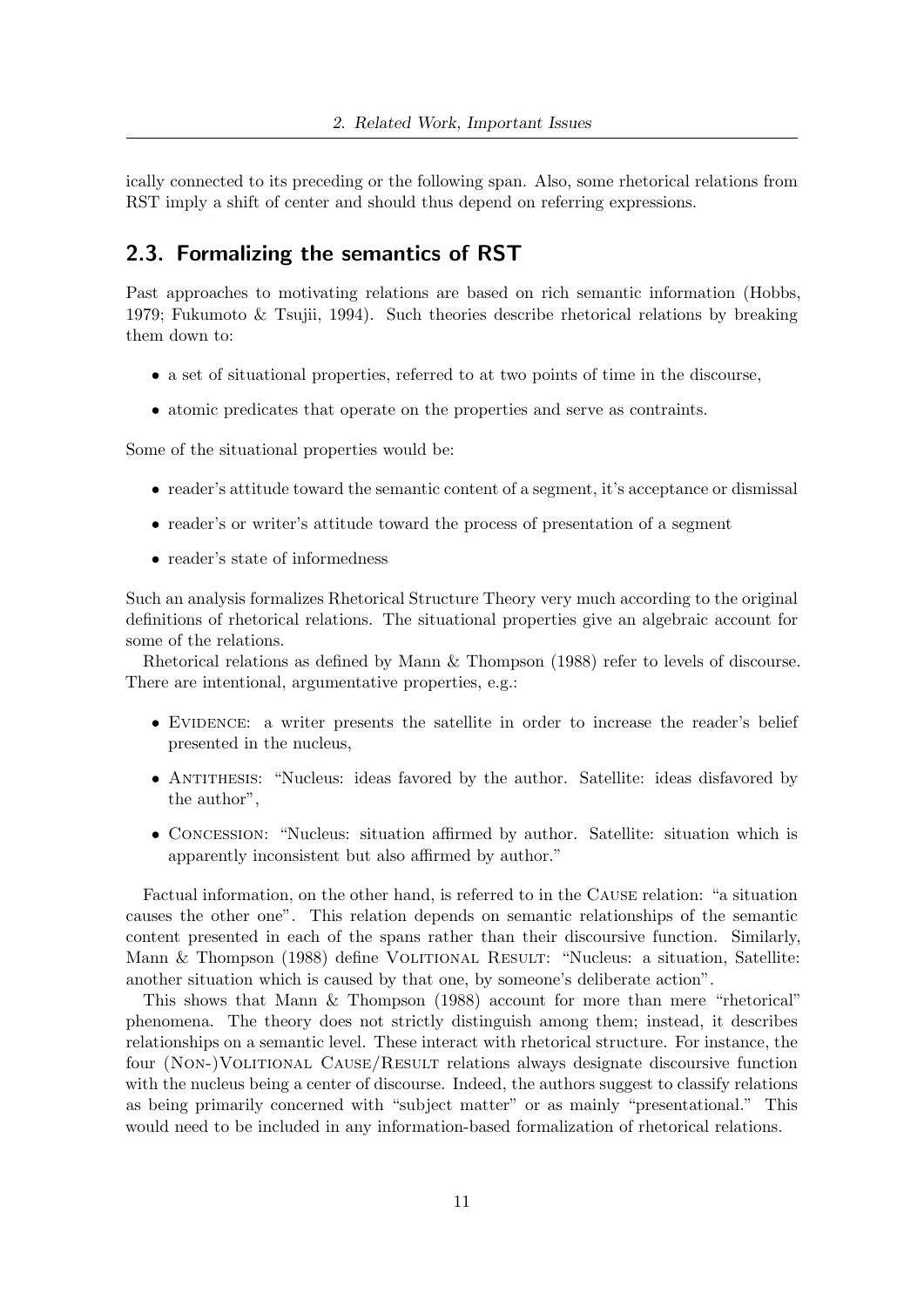Formalization of this kind is practically applicable, as long as the text that is analyzed, could be formalized in the same framework. This, however, is at the present stage, rather unlikely. For this reason, I will follow a different methodology, which is based on shallow properties that can be automatically observed in the text.

## 2.4. Marcu (1999): Unifying RST and Grosz & Sidner's theory

As discussed before, Grosz et al. (1995) addresses the intentions of a writer or speaker in its intentional structure. Expressions on this level of analysis refer not only to semantic information contained in minimal discourse units. It is very often concerned with semantic propositions that result from rhetorical relations between spans of text (Marcu, 1999).

[John wanted to play squash with Janet,]<sup>2A</sup> [but he also wanted to have dinner with Suzanne.]<sup>2B</sup> [He went crazy.]<sup>2C 1</sup>

According to the Grosz, Joshi & Weinstein (1995) theory, the primary intention of the span  $[2A,2B]$  is: Writer wants reader to believe that John wanted to do two incompatible things. This directly results from a rhetorical relation from Thompson & Mann's theory. CONTRAST holds between 2A and 2B.

Marcu (1999) develops a formal framework that marries both theories. It operates with a data structure of four kinds of information on each span of text. The *status* in the predicate  $S(l, h, status)$  describes its role in a rhetorical relation. It may be NUCLEUS, SATELLITE or None. By axiom, each span has exactly one piece of status information. The relation name in the predicate  $T(l, h, relationname)$  describes the rhetorical relation that holds between the immediate descendants of the span. Its value is a member of the finite set of rhetorical roles. Each span has a set of *salient units*. These units, defined by the predicate  $P(l, h, unitname)$  are promoted up in the tree. The last information describes the *primary* intention of the given spam in a predicate  $I(l, h, intention)$ . The intention is expressed in terms of a function  $f_I$  on a relation and a span. As axomatization describes, this intention is unique for each span.

As l, h are seen as index values, Marcu makes use of traditional operators for numbers and predicate logic. Thirteen axioms describe all constraints to operate on the system. Within this algebra, it is possible to deduct all allowed rhetorical-intentional tree analyses, provided the rhetorical relations that hold between spans are known and the oracle function giving the intention of the spans is defined. Marcu's approach is a constraint-based, symbolic system. No probabilistic functions are defined.

Formalization of discourse theories seems to be a major step in the automatic analysis of texts. In such a framework, empirical observations may be described and added to a constraint-based analysis system. The crucial step is to define a semantically oriented system for the intention function  $f_I$  and to find constraints that govern possible clues for the choice of relations.

The approach depicted in Chapter 5 uses a feature-rich classification algorithm to derive fuzzy sets of relations between single spans. A modified version of Marcu's framework might be able to integrate well into our approach and derive valid trees in the light of Centering theory.

<sup>&</sup>lt;sup>1</sup>Example from Marcu (1999).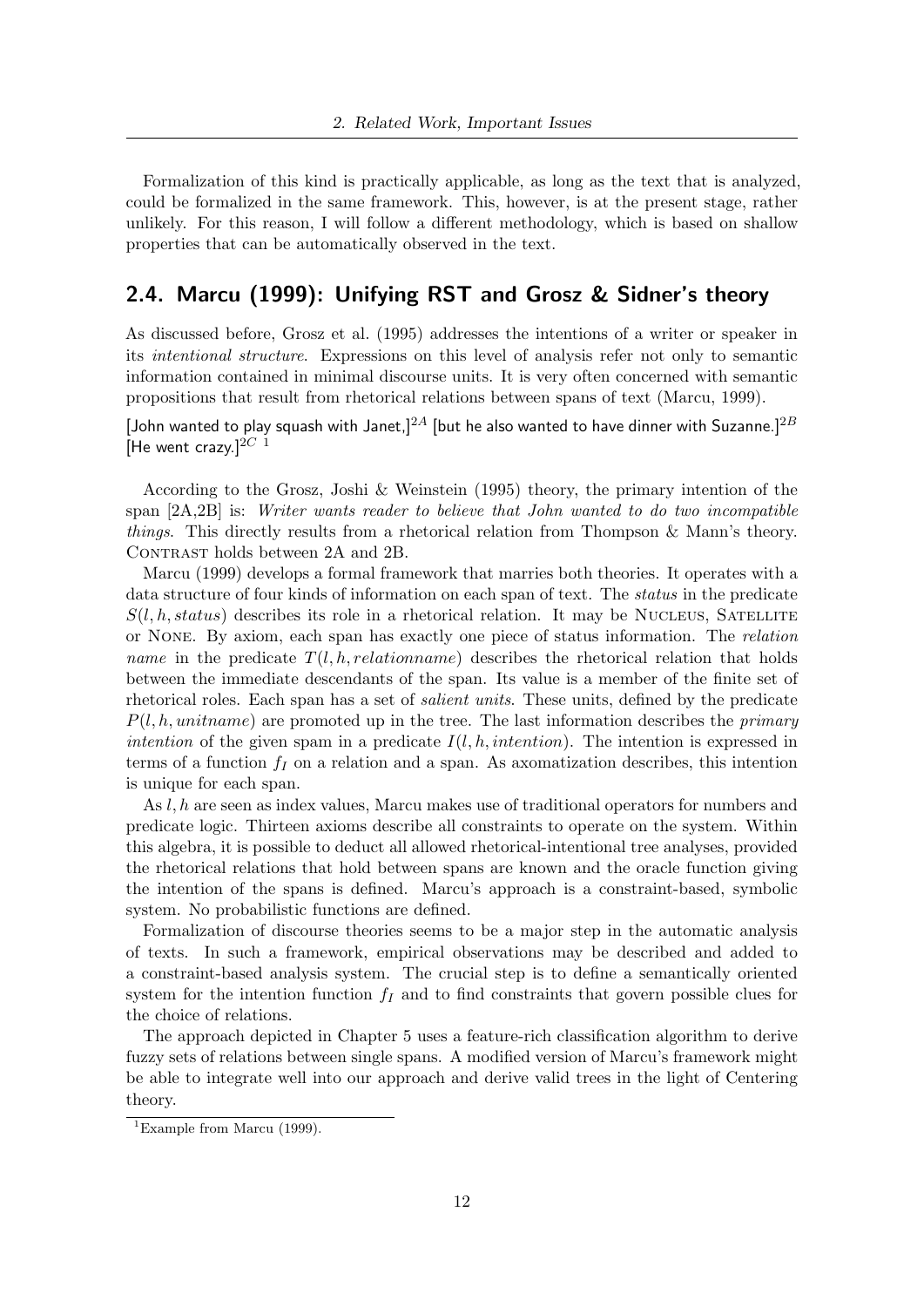

[Also, there can be no social boundaries to the seldom-publicized topic of a community-level obligation to social welfare.]<sup>3A</sup> [The moral responsibility is ignored. ]<sup>3B</sup> [The question is, whether the disadvantaged group of the homeless is put away even more in their new quarters in Kyritz.]<sup>3*C*</sup> [After all, their home is Wittstock.]<sup>3D</sup> (maz14071e)

Figure 2.1.: Schemas vs. binary nodes. Text translated from original.

## 2.5. Issues in Rhetorical Structure Theory

## 2.5.1. Is a single tree adequate?

The tree-structured approach of RST suggests that there is  $-$  even though several analyses may be drawn from a text – only one structure that is faithful to the writer's intentions. It may however be questioned whether there is indeed such a "primary rhetorical intention" (Grosz & Sidner, 1986). Furthermore, when it comes to automatic rhetorical analysis, a program will have difficulties deriving the one and only correct structure. Our own approach (to appear) tries to derive a single interpretation that most likely matches the writer's intention. To meet the challenge of rhetorical structure, the algorithm can also output several likely interpretations, along with their probabilistic scores.

### 2.5.2. Binary trees?

The original layout of the underlying theory, described in Mann & Thompson (1988), forsees the existence of binary hypotactic relations that may share a common nucleus. Each nucleus and all its satellites form the instantiation of a schema. Subsequent applications of the theory, however, mainly made use of the idea of binary trees (Cristea & Webber, 1997; Marcu, 2000, and others). These contain a nucleus and exactly one satellite.

Translation from trees with multiple branches to binary ones is possible. In Figure 2.1, analysis (1) can be represented as shown in analysis (2). One reason lies in the fact that the nucleus contributes ("promotes") the essential meaning in comparison to its satellite. Consequently, if a relation holds between span A with several segments and span  $B$ , the same (or, a similar) relation holds between the nucleus of span A and span B (Marcu, 2000, compositionality criterion). Empirical evidence we gained in the collection of our newspaper corpus supports this view: in the intuition of the annotators, in no case was the non-nucleussharing, tree-structured representation representationally weaker than the nucleus-sharing view. The choice between the two possibilities for a two-satellite-one-nucleus schema was usually made from referential clues. Also, in the RST Discourse Treebank (Carlson et al.,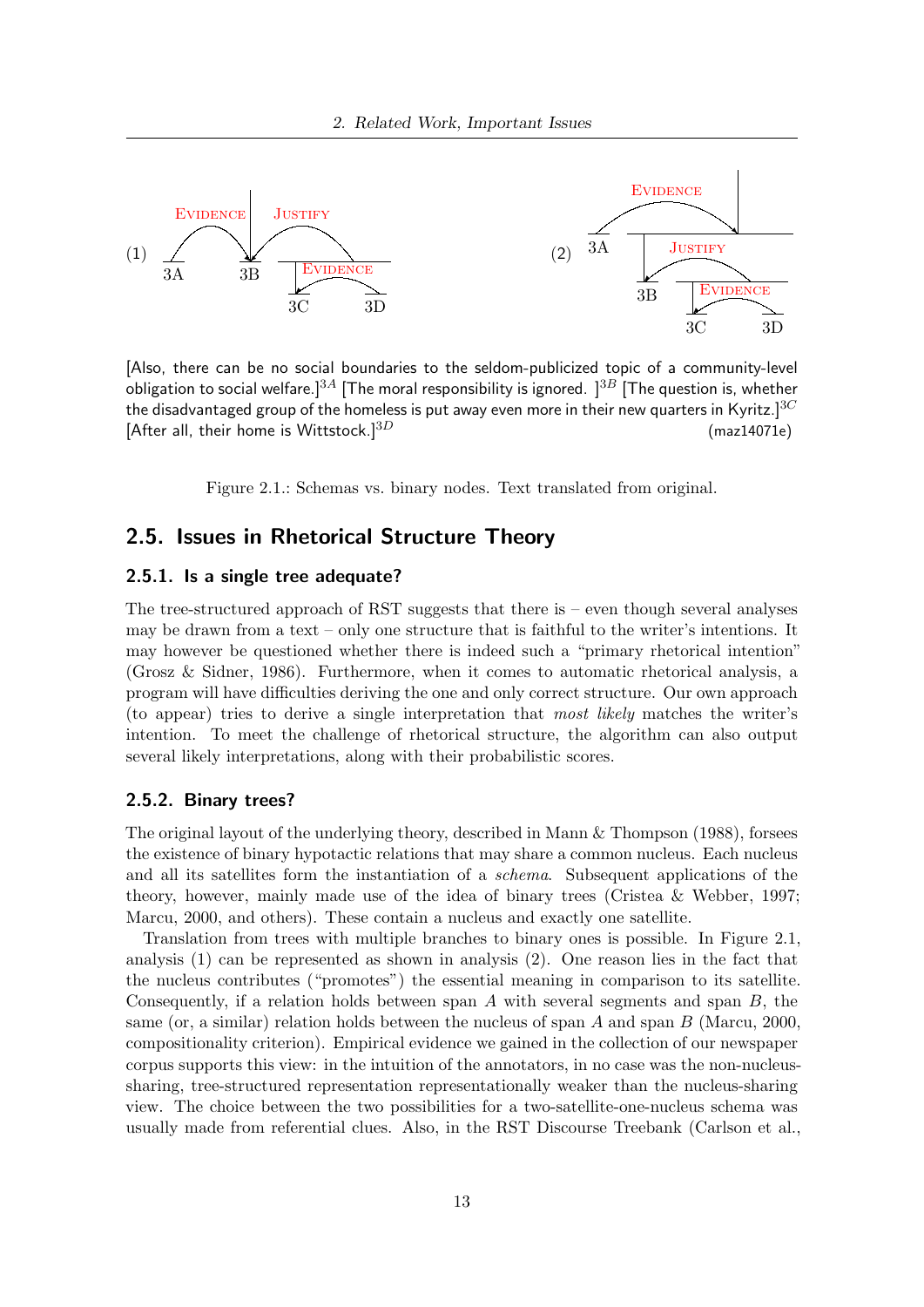2001), we found that only in 9 out of 41856 nuclei and satellites (or 20529 relation schemas) there were satellites relating to a common nucleus with a different hypotactic relation.

As a consequence, we implement binary relations in our representation language URML, but no RST schemas.

#### 2.5.3. How can relations be motivated?

The idea of relations to hold between text spans has become a paradigm in text linguistics. Also, rhetorical tree structures are a common observation in texts. Regarding the relations, Rhetorical Structure Theory never claimed that this set be closed. Consequently, existing relation definitions have been modified, new ones have been added since RST was first described. More extensive sets do not necessarily subsume the others. Hovy (1990) counts 350 relations and proposes a taxonomy of relations with three top-branching ones Elaboration, Enhancement, and Extension.

However, the semantic nuances of relations are often fine-grained, so that it may seem impossible to define a finite set of relations (Grosz & Sidner, 1986). Discoursive practice may provide reasons in favor or against a new relation; linguistically observable signals and tests – such as tests for cue phrases and for substitutability – might provide clues to psycholinguistic reality (Knott & Dale, 1994; Knott, 1996). Hereby, the notion of linguistic signals is not limited to cue words or syntactic phrases. Prosody plays a role, and gestures or body language (Cassell et al., 2001).

#### 2.5.4. What is a terminal segment?

Analogous to the relation definitions, we could pursue a semantically driven, informed definition of terminal segments: "A *minimal discourse unit* is whatever span of text has a unique rhetorical relation to another one." It seems obvious that one can perform rhetorical analysis at different granularities. While the original version of RST builds on contiguous spans of text, many languages – in particular verb-final ones – will allow for the embedding of phrases in verbal arguments or adjuncts that have the semantics of a proposition and can act as rhetorical unit themselves. This leads us to discontiguous segments.

We can also define discourse units in terms of syntactic categories: every clause (Longacre, 1983) or complementizer phrase, or every sentence (Polanyi, 1988) could be a segment. Most convincingly, minimal discourse units are created intentionally and signaled in various ways (Grosz & Sidner, 1986). In discourse-semantic terms, they are "contextually indexed representation[s] of information conveyed by a semiotic gesture, asserting a single state of affairs or partial state of affairs in a discourse world" (Polanyi, 1996). Most of the semantically oriented definitions allow for segmentations on the sub-clausal level. However, as de Smedt et al. (1993) note, most connectives on this level are determined by syntactic constraints rather than merely rhetorical ones. Grote et al. (1997); Schauer & Hahn (2000) argue that adjuncts (mostly prepositional phrases) can, in certain cases, be analyzed as discourse units.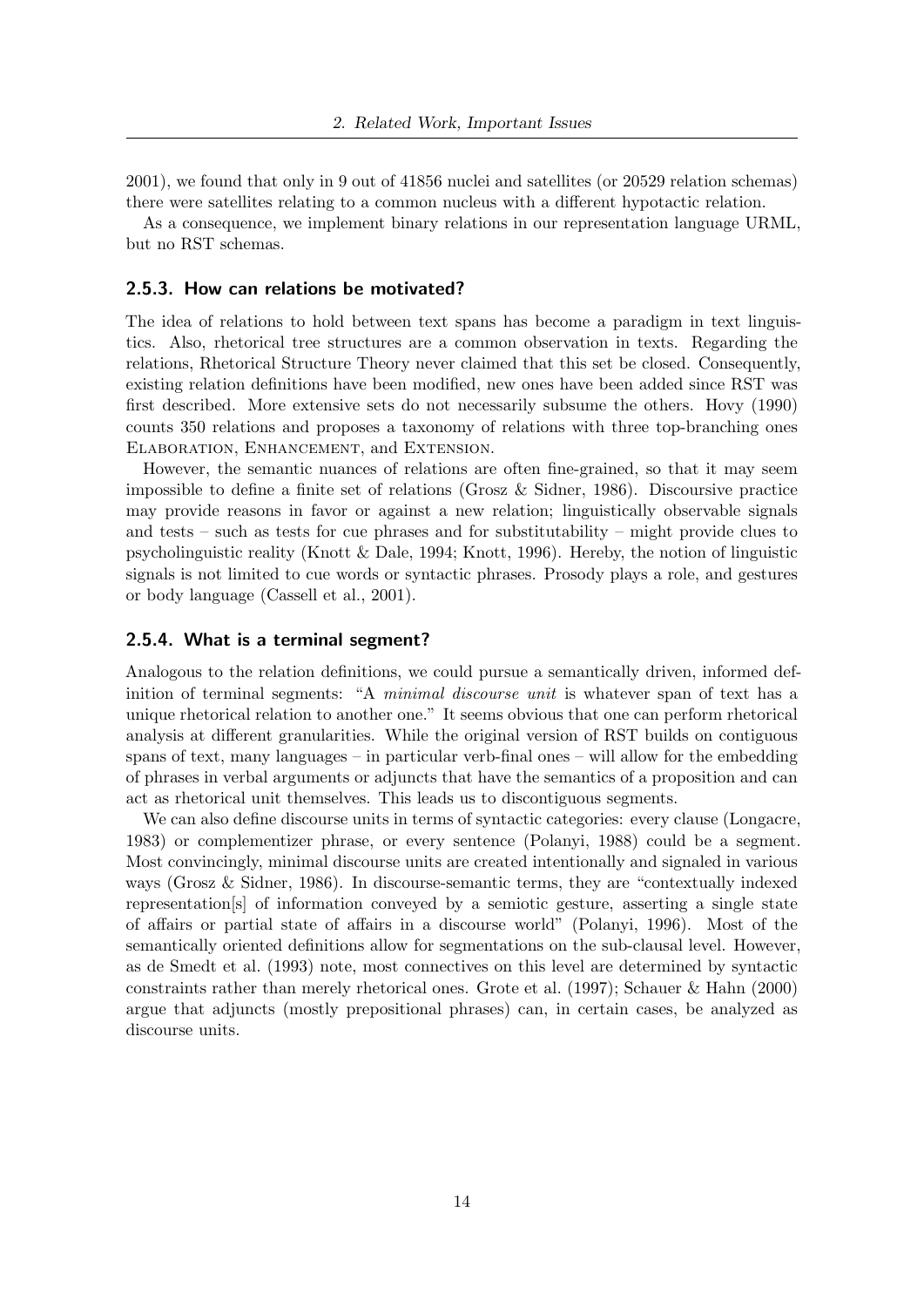# 3. Collecting the Potsdam Corpus

## 3.1. Introduction

Annotated corpus data is a sought-after resource. This is not a surprising fact. Rhetorical annotation is an extremely labor-intensive process. Annotators need extensive training to master the sometimes subtle differences in relations. They need to gain a full understanding of each document, and even then their choices may be ambiguous.

The need for quantitative evaluation of research prototypes and the increasing popularity of machine learning hit rhetorical analysis like many other fields in computational linguistics. Rhetorical corpus data is rare. We therefore created a small German corpus. In the following I will explain the design decisions involved, as well as some of the experiences made.

## 3.2. Previous work

The RST annotated collection of 385 newspaper articles presented by Carlson et al. (2001) is, to the author's knowledge, the most extensive RST corpus. It contains almost 21,800 minimal discourse units in documents of varying sizes. The corpus was quality-controlled by tedious training of the annotators and partial blind, automated cross-validation. The texts are a subset of the Penn Treebank, so syntactic annotations are available.

The creators of the corpus decided to assume clauses as minimal discourse units. They were determined according to lexical and syntactic clues. Any phrase with a verb is to be a minimal discourse unit with the exemption of subjects, objects or any (other) complements of a main verb.

[Although Mr. Freeman is retiring,] [he will continue to work as a consultant for American Express on a project basis.]  $(wsj_{1317})$ 

 $[$  "The company's current management found itself locked into this." he said.]<sup>1</sup>  $(wsi_{1103})$ 

In addition to marking contiguous minimal discourse units, Carlson, Marcu & Okurowski (2001) define embedded discourse units. These are relative clauses, nominal postmodifiers and clauses that are surrounded by other discourse units.

[The Bush Administration,] [trying to blunt growing demands from Western Europe for a relaxation of controls on exports to the Soviet bloc,] [is questioning...]  $(wsi_{2326})^2$ 

<sup>&</sup>lt;sup>1</sup>Examples taken from Carlson et al.  $(2001)$ , emphasis in original.

<sup>&</sup>lt;sup>2</sup>Bracket annotation simplified.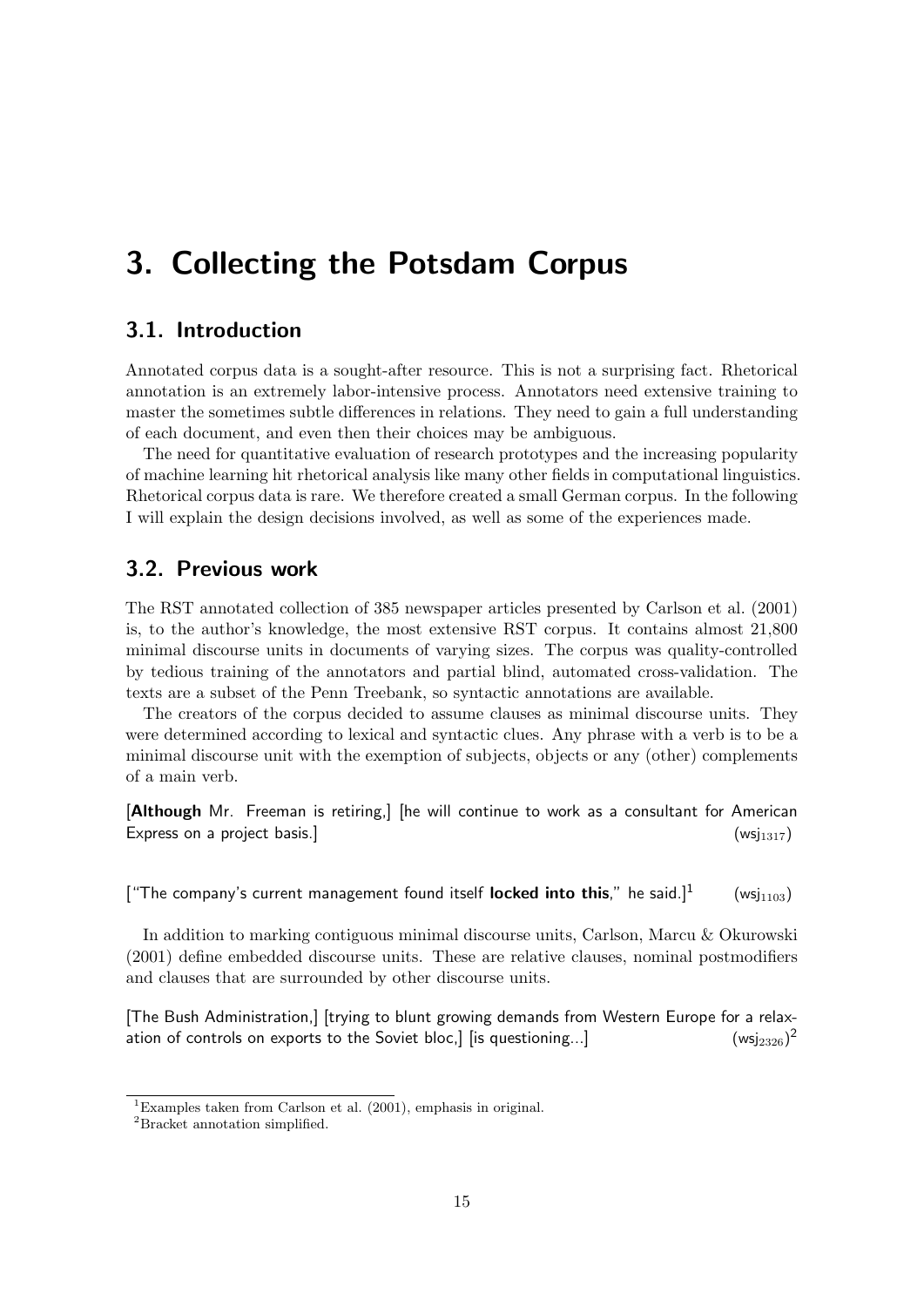The texts were manually segmented by only two of the annotators, so that segmentation is fairly consistent throughout the corpus.

The inventory of relations consisted of 53 mononuclear and 25 multinuclear relations. However, during annotation, these relations were subsumed by 16 (more general) relation classes in order to facilitate the work of the annotators.

According to Carlson et al. (2001), professional language analysts were employed as annotators. They received extensive training. A written manual (Carlson & Marcu, 2001) ensures a common RST standard. After an initial phase of tagging 100 documents, annotation rules were refined and inter-annotator agreement was measured.

As an agreement measure, Kappa coefficients were used (Siegel & Castellan, 1988; Marcu et al., 1999). In the complete corpus, 53 documents were double-tagged. The Kappa values stated indicate an increase in agreement over time, reaching values that reflect "very high agreement" and "good agreement". However, the last values available were calculated on the basis of only 5 double-tagged documents.

## 3.3. Choosing the texts for the corpus

We chose a series of German language news commentaries, published recently in a local newspaper, the *Märkische Allgemeine Zeitung*. Most of the texts concern local issues, some address national and international issues. Average document length is 28.6 sentences. Several general design decisions provided a context for the choice of new commentaries. Texts should:

- expose a clear argumentative structure. Pre-existing knowledge about the writer's intentions should not be needed in understanding and analyzing the texts. The same applies to contextual factual knowledge. The text genre of editorials exposes an argumentative structure, while, as journalistic principle, the writer should not bear any intentions beyond those conclusions that result from the facts considered.
- be short enough to allow annotators to quickly gain a good understanding of their overall structure of a document and their argumentative goals. Yet, they should be long enough to expose the kinds of relations that possibly hold between larger spans of texts.<sup>3</sup>
- be stylistically well-written, in terms of a match between rhetorical signals and the intended argumentative structure,
- belong to the same genre of text. While contrastive studies of rhetorical signals or even single instances of relations are an interesting application of a corpus, we need enough texts (per genre) to evaluate machine-learning approaches,

 $3$ Readers of the *Märkische Allgemeine Zeitung* live in the small city of Potsdam and the surrounding rural areas. Following from the fact that Germany's most vibrant city Berlin is close-by, the paper does not openly compete with the influential daily newspapers published in Germany's captial. Rather, they address local issues for 'the common man', whom we would not expect to possess significant backgroundknowledge. This has shown to mark another item on our wish list as 'checked': The documents are easily and quickly understandable.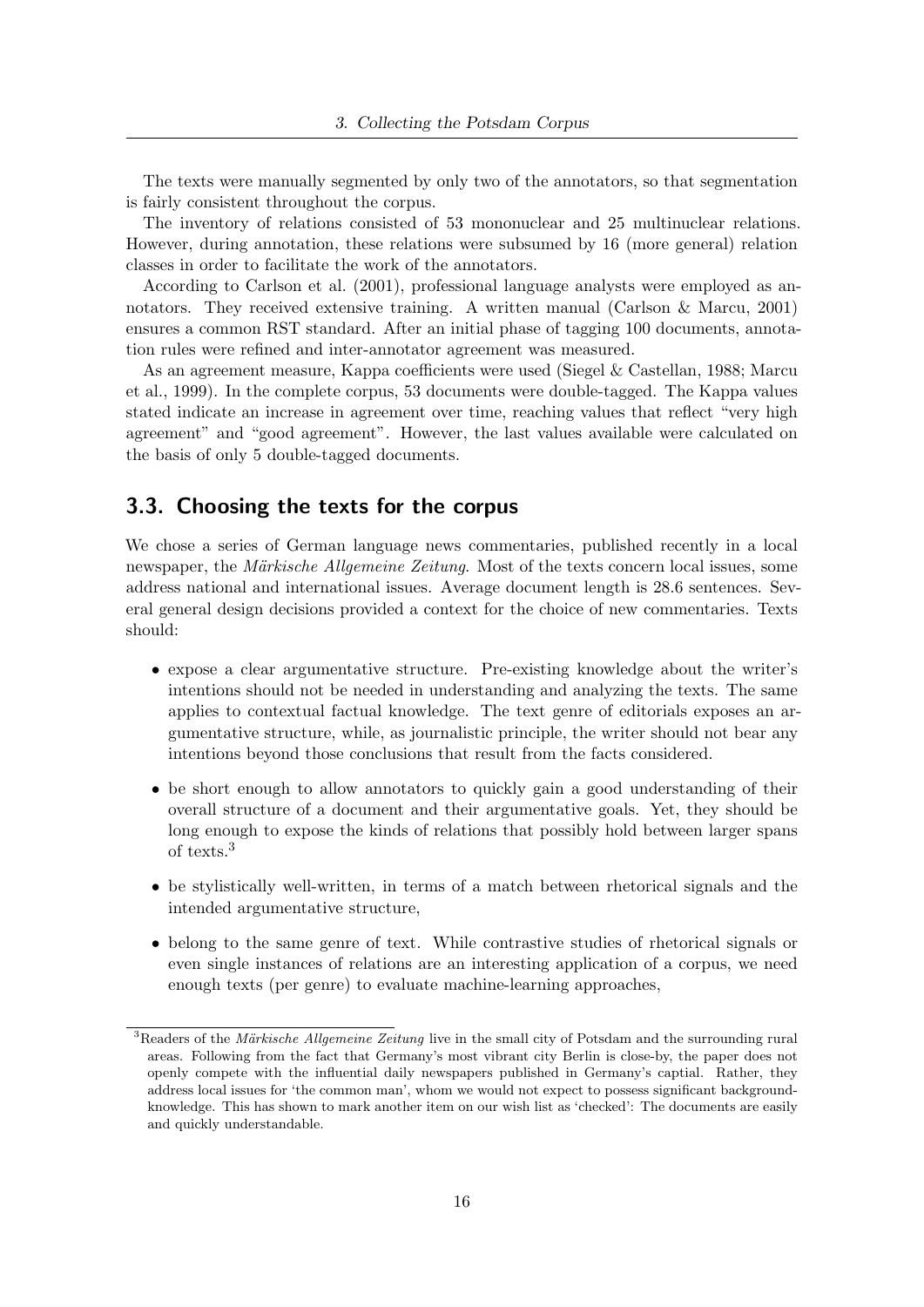• be written in a language that complements efforts in other languages. The corpus is in German — to my knowledge, this is the first corpus collection effort in this language.

All of these criteria are fulfilled by the short German language newspaper editorials, which were written by professional journalists and selected for genre.

## 3.4. Text preparation and segmentation

All documents were extracted using a web crawler, which accessed the newspaper's online edition, stripped away layout-specific markup from the HTML code and conserved exact source information including some meta-data regarding authorship, date, newspaper section etc. .

We decided to automatically segment the documents into minimal discourse units, based on shallow syntactic features. Clause borders are recognized by punctuation and finite verbs. This segmentation is used as input for human annotators, who may not introduce new segment borders, but withdraw segmentations by using a Joint relation. This methodology maintains a clear standard for segmentation and allows us to examine pure rhetorical relations and rhetorical structure.<sup>4</sup>

## 3.5. Training the annotators

Two advanced linguistics students were hired full-time to work through as many texts as possible. Prior to that, the annotators received training, discussing the original relation definitions as given by Mann  $\&$  Thompson (1988). After 30 texts were annotated, annotations were reviewed and, after a new training session, re-annotated.

## 3.6. Annotation process

Annotation was carried out using RSTTool 3.1 (O'Donnell, 2000, see Figure 3.1), a software that provides a graphical and efficient user-interface to create RST-like structures.

We annotated the corpus with 19 relations. They are subsumed by 10 more general relations according to semantic properties in their definitions that they share. The following hypotactic (nucleus-satellite) were used in the corpus<sup>5</sup>:

 $^{4}$ Marcu (2000) identifies segments using cue phrases. The automatic segment detection, however, weakens his system significantly: rhetorical relation recognition performance drops from 60 percent / 63 percent (recall/precision) to 17 percent / 36 percent, when the automatic segmenter is used. (Data from (Marcu, 2000, p. 170) for Wall Street Journal corpus as test set and a combined corpus as training set. Segment recognition performance is 25.1/79.6 percent.)

 $5$ See Mann (1999); Mann & Thompson (1988) for a definition of these relations.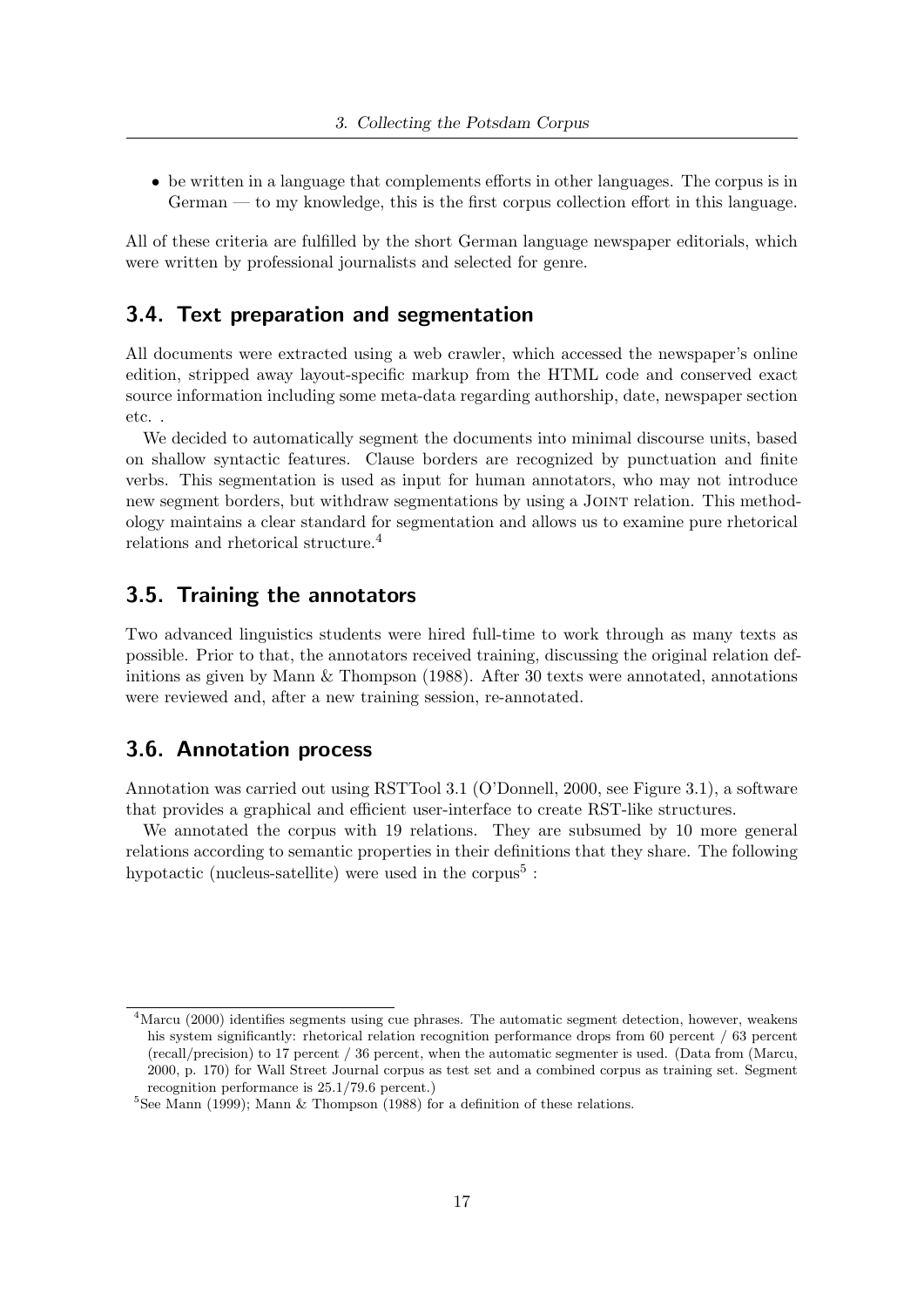



Figure 3.1.: Screenshot of RSTTool 3.0.

#### Hypotactic relations

| CAUSE:               | JUSTIFY, NONVOLITIONAL-CAUSE, VOLITIONAL-CAUSE |
|----------------------|------------------------------------------------|
| CONCLUSIVE:          | EVALUATION, SOLUTIONHOOD, SUMMARY              |
| <b>EVIDENCE</b>      |                                                |
| FRAMEWORK:           | BACKGROUND, CIRCUMSTANCE, ENABLEMENT           |
| PREPARATION          |                                                |
| RESULT:              | NONVOLITIONAL-RESULT, VOLITIONAL-RESULT        |
| SPECIFICATION:       | ELABORATION, RESTATEMENT                       |
| Paratactic relations |                                                |
| CONJUNCTION          |                                                |
| CONTRASTIVE:         | CONTRAST                                       |
| SEQUENTIAL:          | LIST, SEQUENCE                                 |

Two of the relations offered to the annotators were not used. We assume that SUMMARY is not frequent in short newspaper commentaries; remaining Summary relations were most probably marked as RESTATEMENT. ANTITHESIS was most likely confused with its paratactic pendant, CONTRAST. Table 3.1 shows the frequency of the relations in the corpus.

The annotators completed 173 documents in about 14 person-days. Then, they switched datasets and cross-validated their work. We decided in favor of a collaborative annotation effort among the annotators and against a full (blind) cross-validation, where both annotators would annotate the same texts, and then, an automatic inter-annotator agreement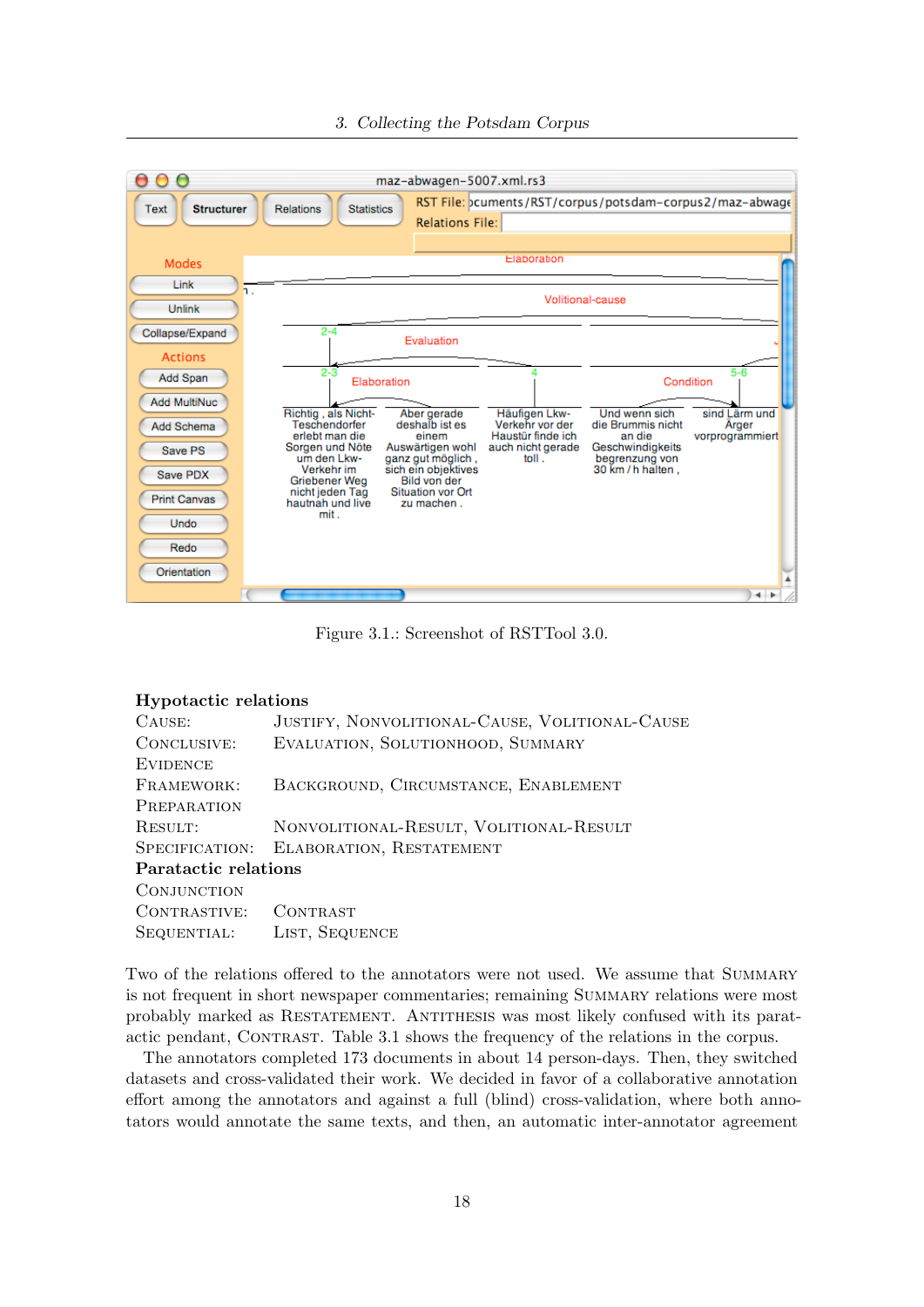| Relation                 | Frequency      | Portion  |
|--------------------------|----------------|----------|
| <b>BACKGROUND</b>        | 157            | $6.6\%$  |
| <b>CIRCUMSTANCE</b>      | 35             | 1.5%     |
| CONCESSION               | 125            | $5.2\%$  |
| CONDITION                | 47             | $2\%$    |
| CONJUNCTION              | 1              | $0\%$    |
| CONTRAST                 | 54             | 2.3%     |
| <b>ELABORATION</b>       | 738            | 30.9%    |
| <b>ENABLEMENT</b>        | $\overline{2}$ | 0.1%     |
| <b>EVALUATION</b>        | 268            | 11.2%    |
| <b>EVIDENCE</b>          | 266            | $11.1\%$ |
| <b>INTERPRETATION</b>    | 3              | 0.1%     |
| JOINT                    | 48             | $2\%$    |
| <b>JUSTIFY</b>           | 19             | 0.8%     |
| LIST                     | 167            | 7%       |
| NONVOLITIONAL-CAUSE      | 122            | 5.1%     |
| NONVOLITIONAL-RESULT     | 54             | $2.3\%$  |
| PREPARATION              | 161            | $6.7\%$  |
| <b>RESTATEMENT</b>       | 4              | $0.2\%$  |
| <b>SEQUENCE</b>          | 27             | 1.1%     |
| SOLUTIONHOOD             | 6              | 0.3%     |
| <b>SUMMARY</b>           | 1              | $0\%$    |
| <b>VOLITIONAL-CAUSE</b>  | 48             | $2\%$    |
| <b>VOLITIONAL-RESULT</b> | 34             | 1.4%     |

Table 3.1.: Relation distribution in the Potsdam Corpus

measurement would be applied. This was a trade-off decision between quality and quantity.

# 3.7. Conclusion and further work

Our decision to partially sacrifice automatic inter-annotator validation seems justified in the light of a first-time, small-scale corpus-collection effort. We see the corpus as basis for further annotation rather than as a fixed gold standard that will never be augmented. It also serves an intended purpose for corpus usage: automatic extraction of examples and of rhetorical signals, which are then manually examined (Berger et al., 2002). It has already been used in other efforts related to discourse analysis. Further work should include a thorough correction and cross-validation of the annotations.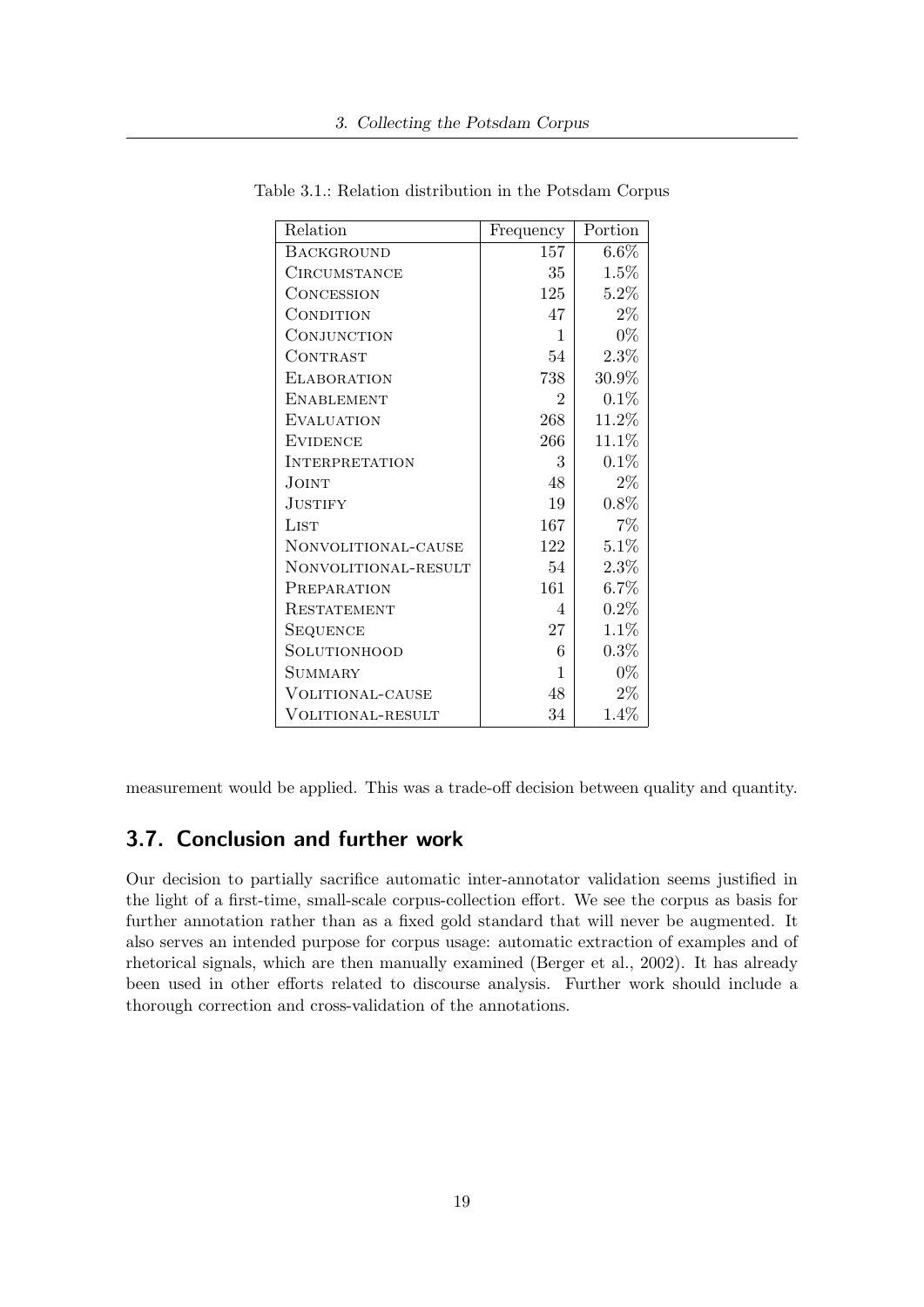# 4. URML: An Underspecified Representation of Rhetorical Analyses

# 4.1. Introduction

The demand for annotated linguistic corpora rises steadily. Recently, work has begun on providing data that is annotated not only on the sentence level but also on the discourse level. In particular, 'rhetorical annotation' has turned out to be important for applications such as automatic summarization. With the growing importance of machine learning and parsing algorithms that detect rhetorical structure and evaluate the results of manual or automatic annotation, it becomes clear that corpus data should be readable for both humans and machines.

In the following, we discuss design considerations for an XML-based rhetorical annotation format that is extensible and provides room for underspecification. This is a key feature for two reasons:

- Human annotators often find it difficult to make a clear decision on either a specific relation or the length of the spans (e.g., in the case of sentences starting with a conjunctive adverbial: On the other hand, ...). Thus it should be possible to leave such a matter open and represent it accordingly.
- For automatic rhetorical analysis, the problem above is much more pressing. Rather than enforcing a decision all the time, it is desirable for a parser to leave some aspects underspecified, represent this clearly, and possibly have additional components making a choice later on the basis of additional knowledge. More generally, underspecification allows for incremental rhetorical analysis based on sound representations.

We assume a theory of rhetorical description along the lines of Mann & Thompson (1988), which assigns relations between adjacent spans of text and recursively builds up a tree. We have applied our format to both manual and experimental automatic analyses of a new corpus of German newspaper texts. The format is open to extension and specialization, e.g. to enable multi-modal applications. In general, we think that the emergence of a standard for rhetorical annotation will be instrumental for comparing analyses, and obviously for training stochastic or machine learning algorithms.

Abridged version of this chapter, co-authored with Manfred Stede, to appear (Reitter & Stede, to appear 2003)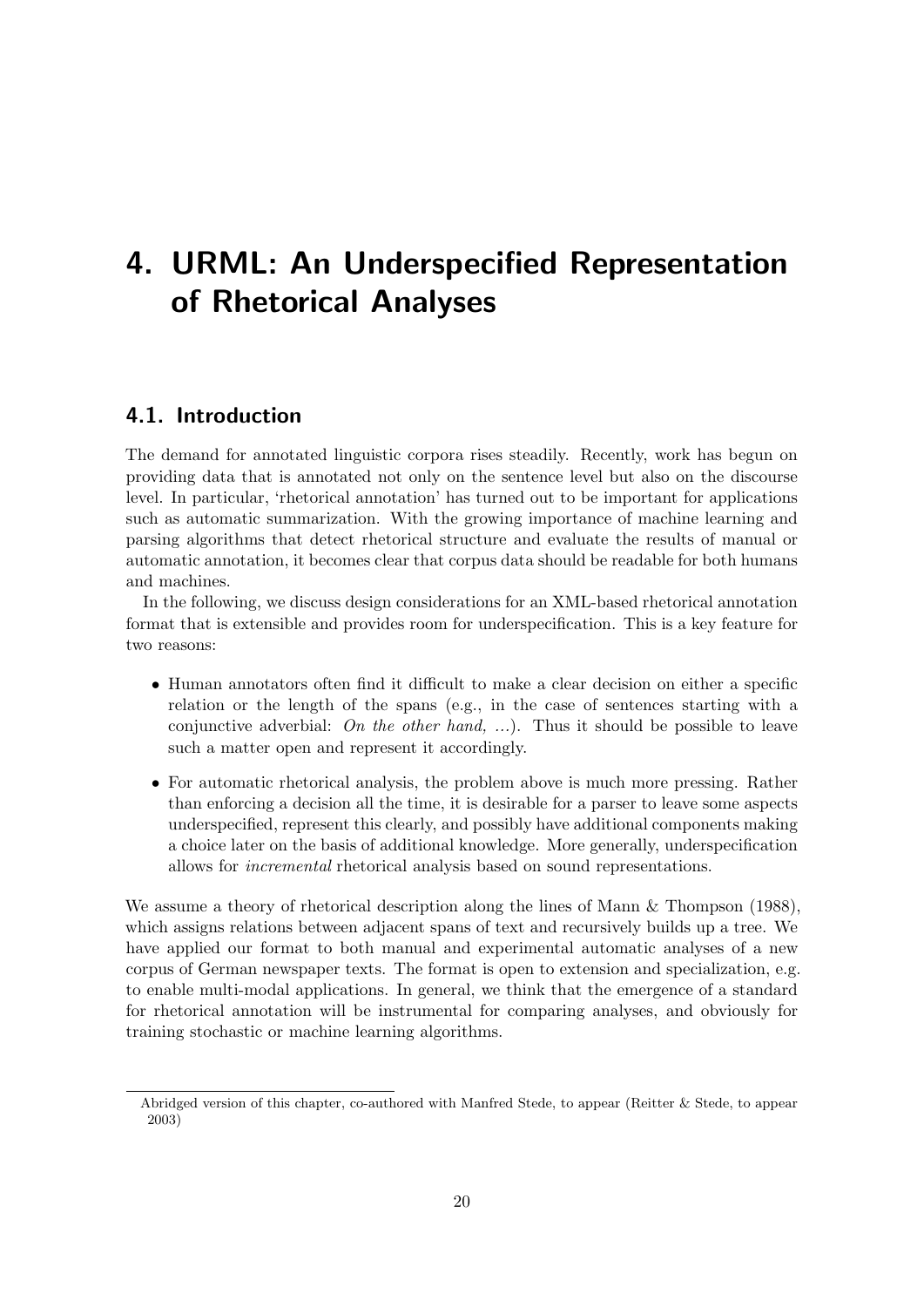## 4.2. Previous work

Schilder (2002) formalizes a symbolic underspecification scheme for rhetorical structure. His relations connect Segmented Discourse Representation Structures; he explicitly states immediate dominance, general dominance, precedence and equivalence of text spans. Similar to our approach, a set of relations is given for the whole document, and for a specific pair of segments, the set of relations may be constrained during one of the analysis steps. His symbolic system is targeted at an analysis architecture based on cue phrases and a topicality measure that both constrain the rhetorical structure. In contrast, our architecture defines a serialized, XML based intermediate format that allows for the exchange of corpus data and for an incremental annotation of cues and rhetorical structure. Other representation efforts include Rehm (1998), who uses an SGML syntax to identify rhetorical cues. O'Donnell (2000) writes annotation data from single documents in several SGML based formats that include no underspecification. Other than this format, our representation integrates various layers of annotation, as there seems to be a consensus that there is no single type of rhetorical signal to be considered before a decision about rhetorical relations can be made (Marcu, 1997; Corston-Oliver, 1998b).

Other representations aimed at corpora (XCES: Ide et al. (2000), TUSNELDA: Kallmeyer & Wagner (2000), Text Encoding Initiative) define elaborate underspecified annotation schemes that focus on text-organization (e.g. dialog turns, paragraphs, semantic tagging and document-related meta data. As for the latter, the most notable standardization attempt is the Resource Description Framework (RDF), providing a general XML-based syntax to link arbitrary meta-data with well-defined scope. Dublin Core represents a taxonomy of meta information that can be used to instantiate RDF.

## 4.3. Rhetorical annotation in URML

## 4.3.1. Basics

Our representation format URML (Underspecified rhetorical markup language) allows for a free definition of dependencies among text spans. It clearly separates:

- Symbolic system and, in the document, an inventory of relation instances. A document annotation contains a set of relations that can be found in the data. Similar to a parse forest in syntactic parsing (Billot & Lang, 1989), it may state ambiguous relations. Some may even be incompatible according to the axioms that defined a well-formed rhetorical analysis.<sup>1</sup> This is defined by the format; all relation instances may be represented using URML.
- Axioms and, in the document, well-formed tree analyses of a text. It is up to the client software to define restrictions that hold for well-formed analyses. A well-formed

<sup>&</sup>lt;sup>1</sup>In URML, only one relation may constitute a satellite or a nucleus of a higher-level relation. This is a result from the experiences made in corpus-collection and the examination of the English LDC corpus (see sections 4.4.4 and 2.5.2). If, in contrast to the aforementioned structural property, multiple relations are to be combined in a schema, we propose a paratactic relation of type="joint" An additional tag was not introduced in favor of simplicity.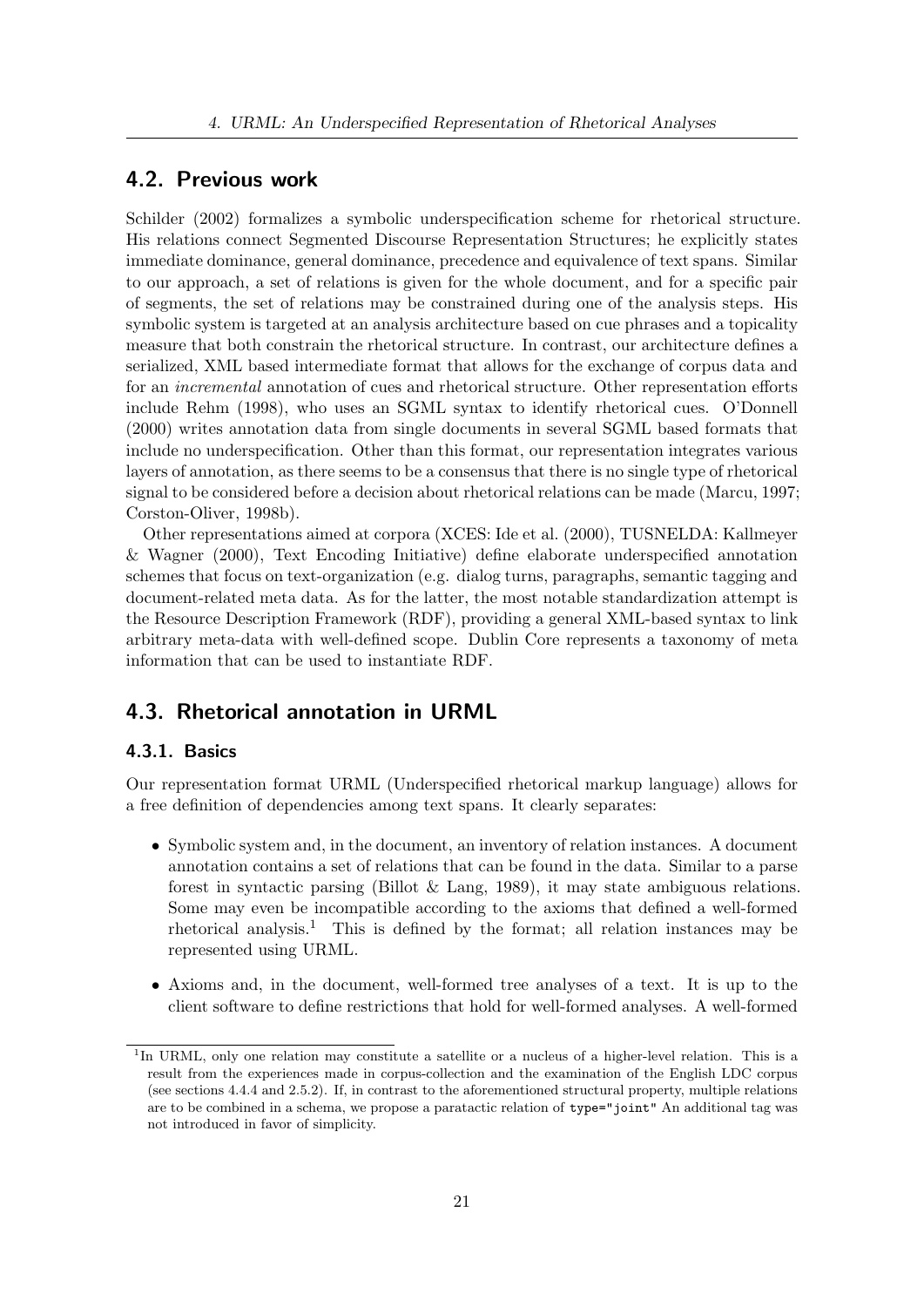analysis contains a subset of the relations defined in the relation set of the document. This well-formed analysis can also be represented and identified as such in URML.

We chose XML as underlying formalism in order to maximise re-usabilty. A "documenttype definition" grammar was defined to describe the format of documents, rhetorical and morpho-syntactic annotations.<sup>2</sup>

In URML, all documents are contained in one single file. This facilitates automatic handling, since the filesystem is not involved in retrieving parts of the corpus. To make use of the XML-based data, standard XML libraries are available for all common implementation formalisms.

The set of relations (Elaboration, Concession) are declared once for all documents (Section 4.3.8, <reltypes>). Individual documents consist of minimal discourse units  $(**text**), followed by relation nodes (**analysis**) explained below.$ 

When analysis information is added to the raw data, we want to preserve the original information wherever possible (especially in the light of the incremental rhetorical parsing we are developing; see below). Thus, all information used in the analysis process is stored in the corpus in a persistent fashion.

### 4.3.2. Meta-data

The possibility to trace partial analyses of documents is valuable, especially in large corpora. For example, when a manually annotated rhetorical relation is to be clarified later, there should be a way to identify the annotator. Similarly, documents may get corrupted due to bugs in an annotation tool. Obviously, a source identifier is needed.

We define a rather simple  $\langle \text{info} \rangle$  tag, giving source information for documents and annotator information for analyses.

```
<analysis id="maz3379.a.1" scheme="interpretation">
 \langleinfo\rangle< editor job = " annotate " date = " 18.02.02 " >
              Antje Sauermann
    </ editor >
    < editor job = " revised " date = " 20.09.02 " >
             David Reitter
       < note > revised result / cause
                     nuclearity
       \langle/note>
   </ editor >
 \langle/info>
...
```
### 4.3.3. Representing tree structure in XML

One crucial decision in syntax design was whether annotations should be coded as on-thespot markup within the text or as relation nodes with referential indices. The first is easy to read (analogous to the one used in a LISP-style format in Carlson et al. (2001)). For example:

<sup>&</sup>lt;sup>2</sup>The complete document type defintion (DTD) for URML is available from our web site,  $http://www.$ ling.uni-potsdam.de/cl/rst/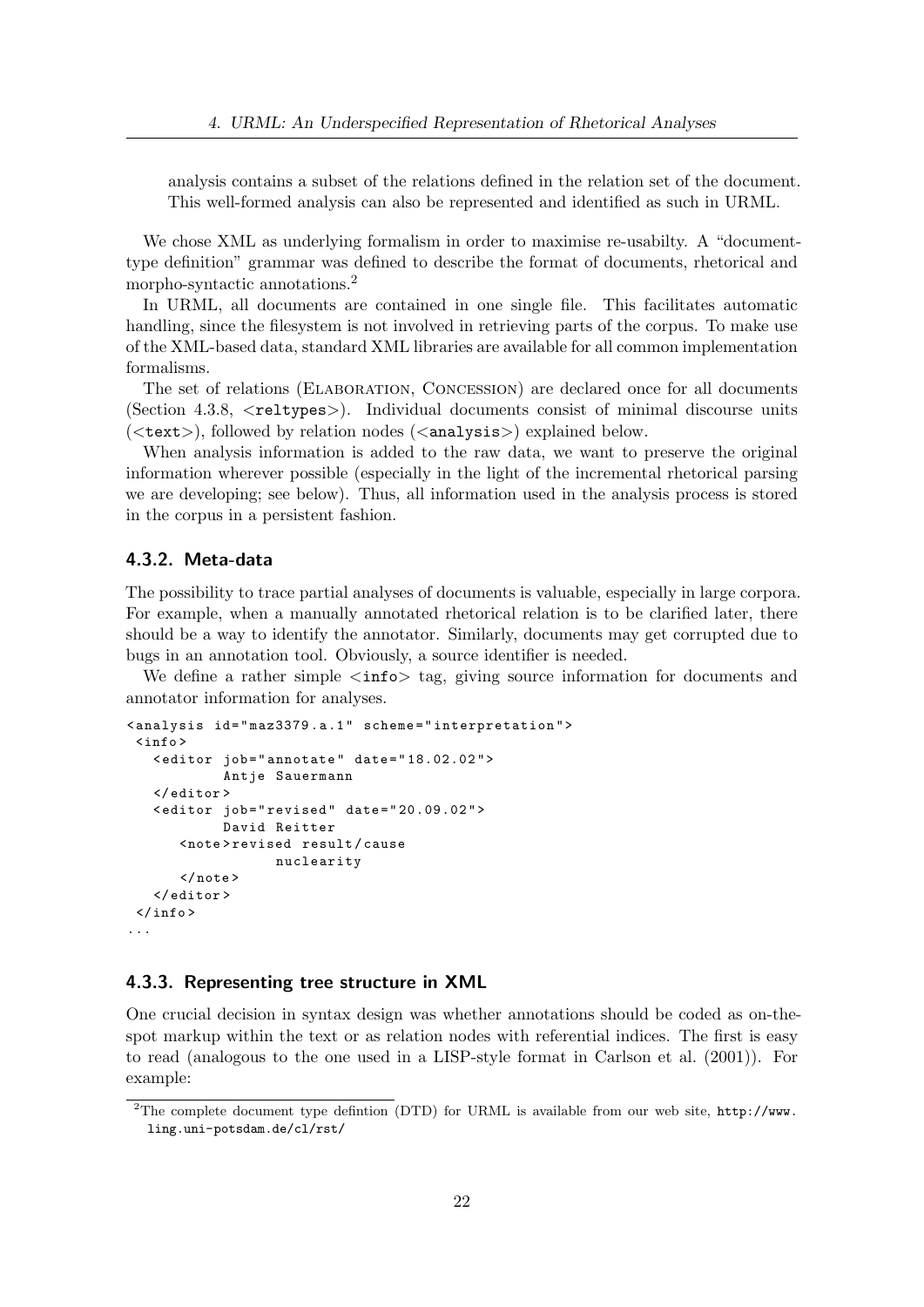```
< concession >
  < satellite > Admittedly , ... </ satellite >
  < nucleus >
    < contrast >
       < nucleus > However , some ... </ nucleus >
       < nucleus > others ... </ nucleus >
     </ contrast >
  </ nucleus >
</ concession >
```
This format demands a fully specified, unambiguous single tree structure and encodes the underlying relation set in the document grammar (DTD). In XML, this may be desirable when generic editors are used, because they restrict annotators to comply with the DTD, thus with theoretic claims. All processing modules, however, are also determined to follow the fixed syntax. Changes in theoretic assumptions, such as the introduction of discontinuous constituents or several rhetorical analysis layers, inevitably lead to a chain of modifications in the system, even if the changes concern only concern one analysis layer.

Therefore, in our format every node of a discourse tree represents one relation: either a hypotactic one (one nucleus, one satellite) or a paratactic one (several nuclei). Nodes are indexed and reference each other to express references to the according text spans. In the following example, the IDs 1, 2, 3 refer to minimal discourse units (cf. Section 4.3.8).

```
< hypRelation type = " concession " id = " 10 " >
  \leq satellite id="1" />
  \langlenucleus id="11" />
</ hypRelation >
< parRelation type = " contrast " id = " 11 " >
  <nucleus id = "2" />
  <sub>nucleus</sub> id="3" /></sub>
</ parRelation >
```
This referential markup syntax is flexible by design. It provides an elegant way to underspecify annotations by leaving out tree nodes or by stating possible disjunctive alternatives as sets of nodes. Also, scores may be mentioned for a node to indicate a preference or the result of some heuristics.

Paratactic and hypotactic relations are represented in the same way, and there are no additional span types. In contrast to the RSTTool format, our URML format is not aimed at presenting and manipulating RST diagrams. Rather, we wish to store rhetorically annotated data, potentially underspecified, in a manner that is independent from a particular application and readable for both humans and machines.

In contrast to semantics-based representations (Schilder, 2002), URML refers to textual data. It implicitly states linear precedence. Tree nodes in an analysis state immediate dominance; underspecified dominance situations have to be explicitly stated with concurrent tree nodes. This keeps annotations simple enough to work with them both manually and automatically.

#### 4.3.4. Underspecification

Consider the sample text shown in Figure 4.1. What is its primary discourse intention, and what structure should be ascribed? Annotators may disagree. For example, 7D may be rightly characterized as being in temporal sequence with span [7B,7C], but it could also seen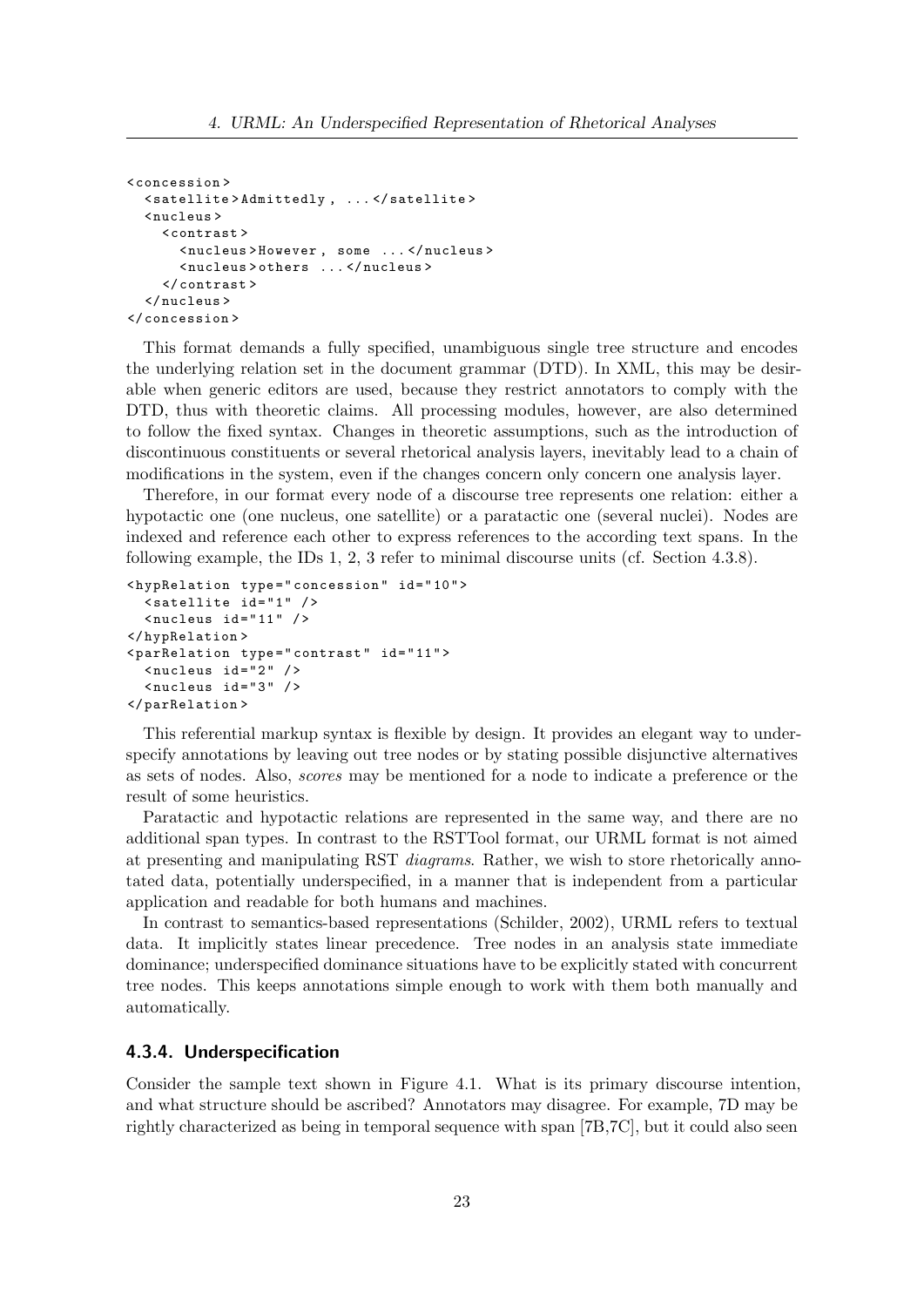

[Yesterday, the delegates chose their new representative.]<sup>7A</sup> [Even though Smith received only  $[1]$  resterday, the delegates ensure their new representation,  $\overline{7}C$  [Then the assembly applauded 24 votes,] $7B$  [he accepted the election with a short speech.] $7C$  [Then the assembly applauded for three minutes.]<sup>7D</sup> [Due to the upcoming caucus meeting,]<sup>7E</sup> [the subsequent discussion was very short.]<sup>7F</sup> [ Nonetheless the most pressing questions could be resolved.]<sup>7G</sup> [The meeting was closed at  $7$ pm.] $^{7H}$ 

Figure 4.1.: A text analysis within Rhetorical Structure Theory. It is one of the interpretations that can be derived from the underspecified URML representation in Section 4.3.8.

as in sequence with only 7C, and 7B is a concession to span [7C,7D]. Automated analysis tools might only give a partial answer here. Also, they might not be able to infer the Elaboration relation between 7A and the subsequent segments. In particular, automatic analysis will often encounter problems to locate the precise boundaries of larger segments: Where does the just-mentioned ELABORATION end? Also, *nonetheless* at the beginning of 7G signals a Contrast or Concession, but based solely on surface cues, it is by no means clear how far to the left the first span stretches, i.e., what the exact scope of the nonetheless is.

We face two different kinds of ambiguities. Depending on the rhetorical bias of those annotating a corpus, they may decide that a single primary discourse intention cannot be established (cf. section 2.5.1). The other type of ambiguity may arise in a step-by-step annotation architecture, where certain decisions about a relation simply have not been taken yet.

Uncertainties related to the kind of relation can be represented by simply leaving out relation information — see Section 4.3.8. For instance, if the specific relation between two spans is unknown, the relation tag can omit the type attribute (node12). If, however, the class of a relation (hypotactic or paratactic) is known, a hypRelation or parRelation tag should be used. If a span is known to be an argument of a relation, but its role is unknown, it should be labeled element instead of satellite or nucleus (nodes 1E, 1F).

Each relation statement refers to its direct descendants in the tree via the identifier of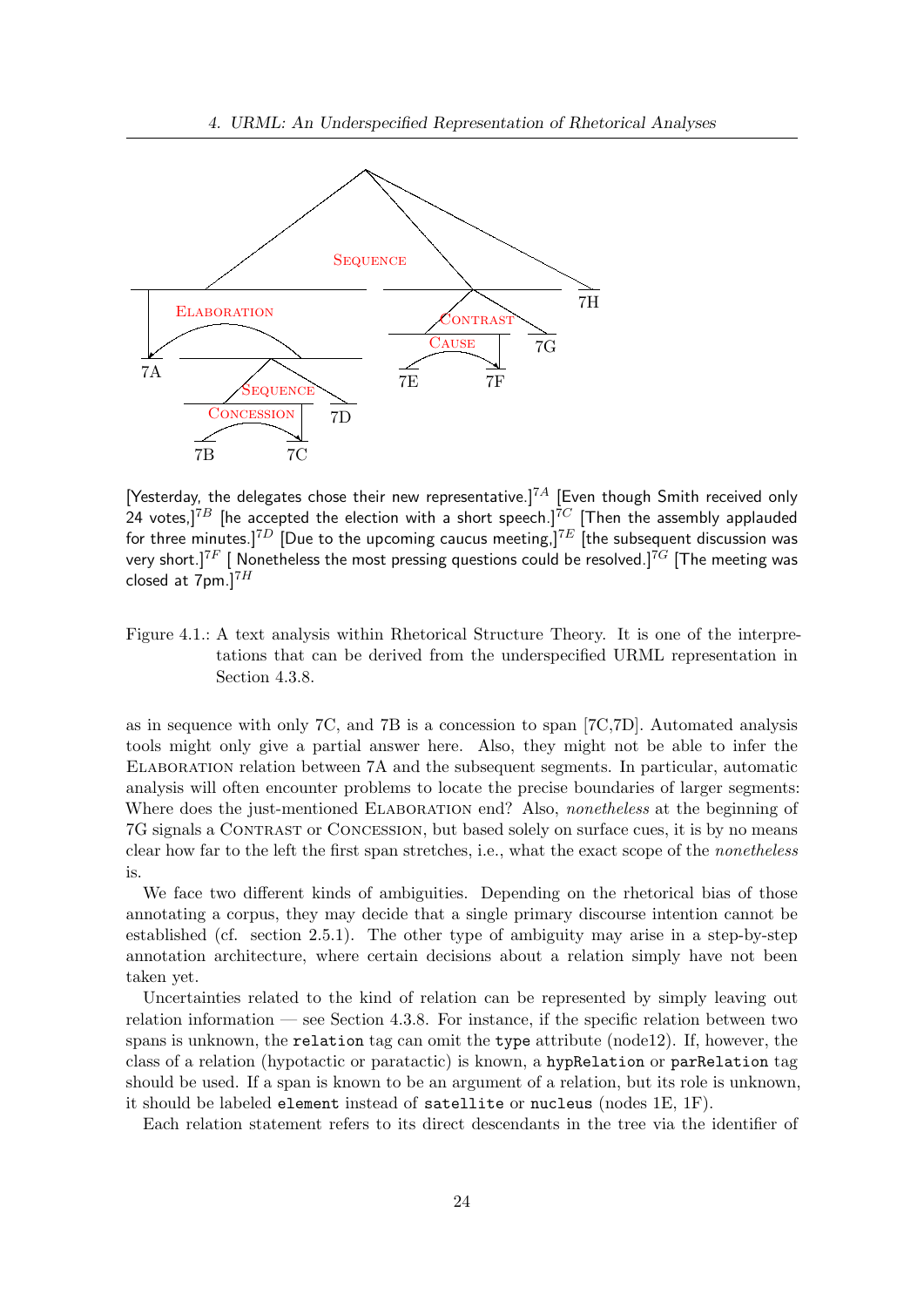the relation. We could, alternatively, refer to spans by their left and right borders in the sequence of minimal discourse units. This way, ambiguous analysis would share common nodes high up in the tree. However, it would discard our assumption that the score assigned to those nodes relates to their descendants. In the example, the score given to the Cause relation might be lower because the connective then in segment 7D usually indicates a Sequence relation.

The set of relations implements what is known in chart parsing systems as subtree sharing: We do not represent each tree derivation separately, but several analyses may share subtrees. This happens when two or more relations refer to the same relation as their nucleus or satellite (node10a and node10b). Another technique allows structure-sharing of nodes that are the same, but have different subtrees (local ambiguity packing). To do this, we introduce an attribute group which defines a common name for two or more relations. The score attribute also makes disjunction explicit, which would otherwise be implicit. Node11 summarizes three subtrees (with node10a, node10b, node10c). While this saves space, local ambiguity packing is limited to those cases where the unified node contains exactly the same data. This applies to the score given to node14 which might depend on the (ambiguous) structure of its content. If so, local ambiguity packing should not be used by the client application.<sup>3</sup>

## 4.3.5. Interpreting relation sets

Turning now to automatic tools for structural analysis, we encounter three paradigms to understand sets of relations, which correspond to different phases of analysis. The first is the parse forest scheme, where concurrent partial analyses are present. The parse forest holds relations already processed. They may be annotated with a score (Section 4.3.8, node10a and node10b). We indicate the scheme in the  $\langle$ analysis $\rangle$  element with a status= "forest" attribute. Different stages of discourse analysis will modify existing relation scores and add new relations. At this phase of analysis, a missing relation in the URML document indicates that this relation has not been considered yet. If it was considered, it should be included, possibly with a score="0" attribute. If the process is finished, pruning may occur and low-scoring relations may be removed from the relation set. This changes the semantics of the parse forest: relations that don't exist in the forest are assumed not to hold. To indicate this, we simply note it with a status ="forest-complete" attribute.

The third way to see a set of relations is the interpretation scheme. In this case, the analysis algorithm has singled out (and, possibly, scored) a whole, well-formed derivation for a document. We indicate this in the status="interpretation" attribute of the analysis. Several analyses may be given for a document. These reflect different primary discourse intentions as anticipated by an automated tool. The same mechanism is used by human annotators, as blind cross-validation asks for documents to be analyzed twice. Human annotators will most likely produce only the interpretation type of analyses.

As shown, the forest scheme assigns scores to each relation, while the second scheme assigns them to each analysis. This happens on grounds of the locality of classification decisions. In bottum-up style algorithms, the partial analyses are preselected only according to local constraints, i.e. constraints that refer to data covered by the local text spans. For

<sup>3</sup>We would like to thank Silvan Heintze for his helpful comments.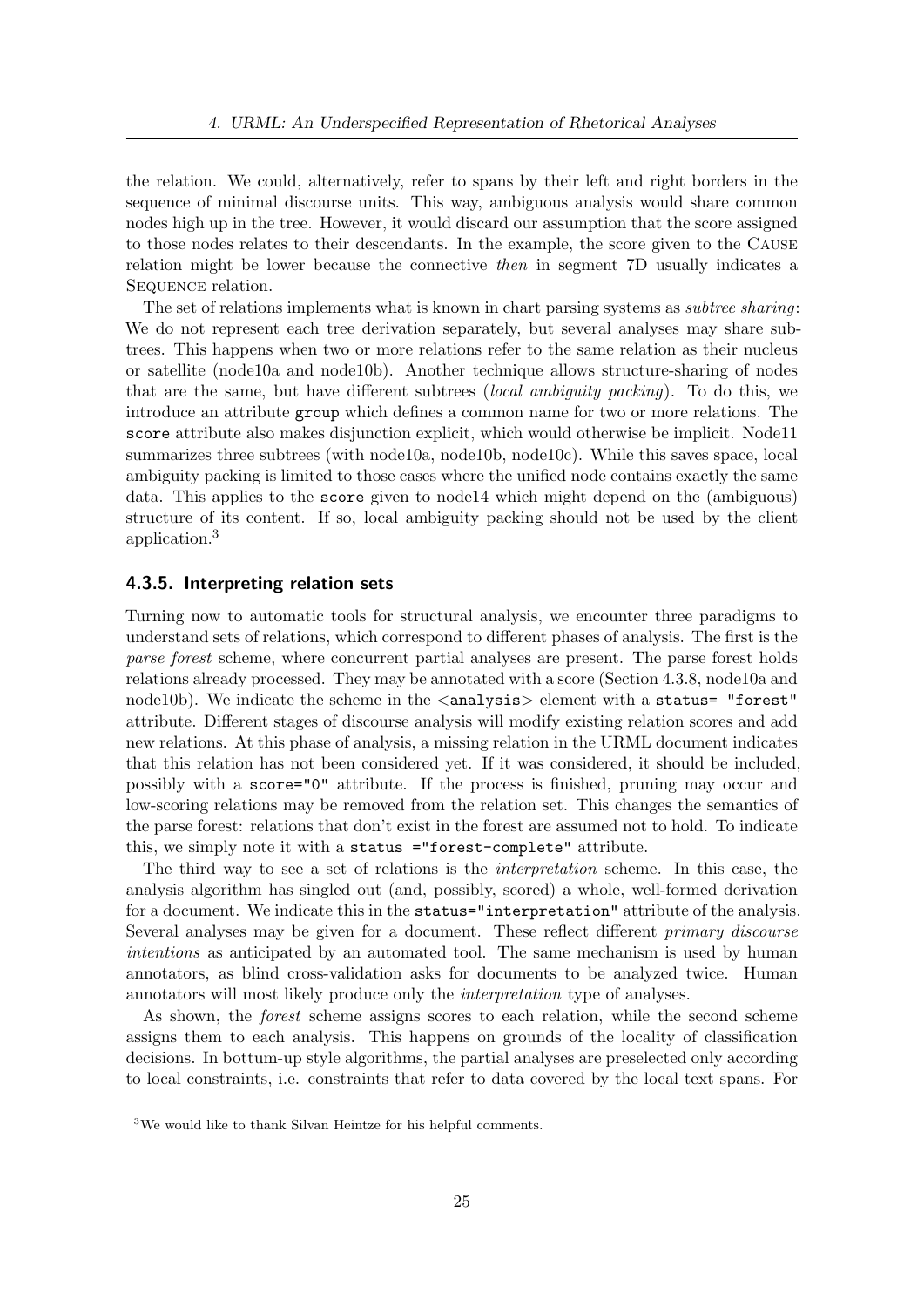example, the rhetorical relation LIST might be proposed to hold between the segments  $B$ and  $C$ , because of a comma found at the right border of  $B$  and the connective and found at the left border of C. At a later stage in processing, the analysis algorithm might find that  $B, C$  elaborate on  $A$ , which ends with the words "is highly contradictory" and a colon. It may revise its earlier decision and find that a CONTRAST relation holds between  $B, C$ , because of the Elaboration relation and the cue phrase to be found. These properties are non-local.

The three-scheme layout shown here does not restrict analysis algorithms to work decrementally, reducing search-space tool by tool. They can, alternatively, add anticipated relations. These tools would be expected to add their own  $\langle$  analysis  $\rangle$  to the document, copying and extending the original  $\langle$ **info** $\rangle$  tag to preserve meta-data.

### 4.3.6. Specializing the DTD

The proposed document type definition (DTD) is open: We see it as a base class that may be extended. Therefore, unknown tags should be ignored by applications. A specialized DTD, derived from the base DTD proposed, should not alter original grammar productions, but it may add others and extend existing ones. It may also allow new optional tags within existing tags, and it may add optional attributes to existing tags.<sup>4</sup> This way, data can be exchanged between applications.

We have used a derived DTD which provides optional part-of-speech information for each token of a text and includes results from a stemming algorithm. Other extensions could, e.g., designate boundaries of topic chains or disambiguate discourse markers. While the following section shows an example URML document that conforms to the base DTD, an example document containing meta-data and part-of-speech tags can be found in Appendix B.

### 4.3.7. The URML document type defintion

```
<! -- DTD for Underspecified Rhethorical Structure Trees -->
\langle -- Version 0.5 Jan05 2002 - Reitter - reitter@mle.media.mit.edu -->
<! ENTITY markup " ((# PCDATA ) *) " >
<! ELEMENT urml ( header , document *) >
<! ENTITY % reltype " ( par | hyp ) " >
<! ELEMENT header ( reltypes , postypes ?) >
<! ELEMENT reltypes ( rel ) * >
<! ELEMENT rel EMPTY >
<! ATTLIST rel
name CDATA # REQUIRED
type % reltype; #REQUIRED >
<! ELEMENT postypes ( pos *) >
<! ELEMENT pos EMPTY >
```
 $4$ Schema for Object-Oriented XML is a proposal for an extension to XML. However, common XML/DOM libraries do not support this specification.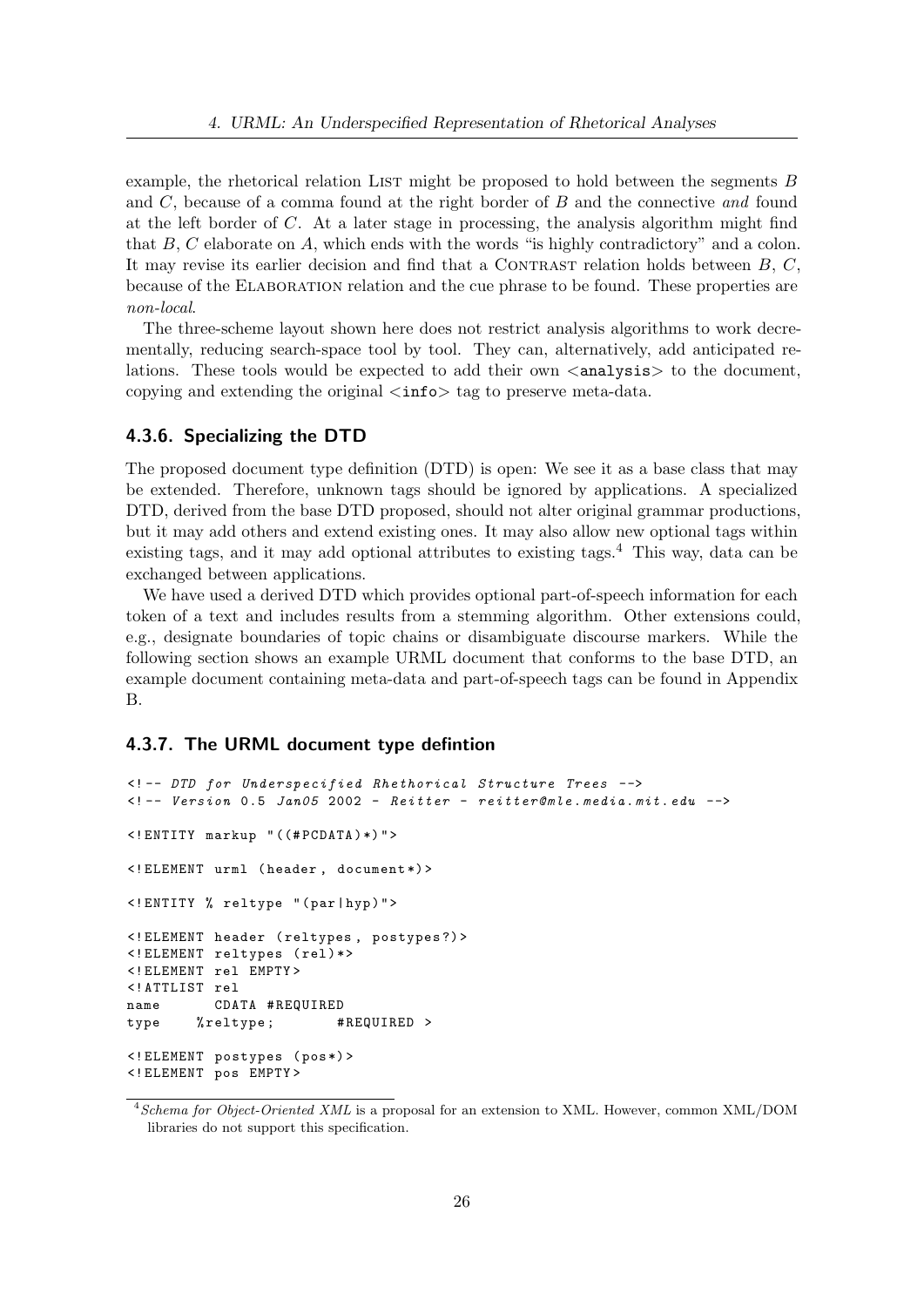<! ATTLIST pos name CDATA #REQUIRED > <! ELEMENT document ( info ? , text , analysis +) \* > <! ATTLIST document id ID # IMPLIED lang CDATA #IMPLIED>  $\leq$   $-$  language follows the iso639 stanard: en, de, fr, es etc.  $-\rightarrow$ <! ELEMENT info ( source ? , editor \* , note ?) >  $\leq$ ! ELEMENT source ANY>  $\leq$ ! -- Source of the doc/ analysis -->  $\leq$ ! ELEMENT editor (#PCDATA)>  $\leq$ ! -- Who inserted the doc, created the analysis  $?$  --> <! ATTLIST editor job CDATA # REQUIRED date CDATA #IMPLIED > <! ELEMENT note ANY > <! -- Any additional notes --> <! ELEMENT text ( segment | unsegmented | ignore ) \* > <! -- The text of a document  $--$ <! ELEMENT ignore (# PCDATA ) > <! -- Data decided to be unimportant -->  $\leq$ ! ELEMENT segment (#PCDATA | p ) \*>  $\leq$ ! -- A minimal unit of discourse --> <! ATTLIST segment id ID # REQUIRED > <! ELEMENT unsegmented (# PCDATA | p ) \* > <! -- Text that has not been segmented  $y e t$  --> <! ELEMENT br EMPTY > <! -- paragraph delimiter - refers to layout  $--&>$  $\leq$   $-$  a distinct analysis of the text.  $\rightarrow$ <! ELEMENT analysis ( info ? , ( hypRelation | parRelation | relation | span ) \*) > <! ATTLIST analysis status CDATA # IMPLIED id ID # IMPLIED score CDATA # IMPLIED >  $\leq$  !-- paratactic (multi-nuclear) relation --> <! ELEMENT parRelation (( nucleus | element ) \*) > <! ATTLIST parRelation type CDATA # REQUIRED id ID # REQUIRED score CDATA #IMPLIED  $\mathbf{v}$  $\langle$  -- if type is unspecified: unknown paratactic relation -->  $\leq$  !-- hypotactic (nucleus-satellite) relation --> <! ELEMENT hypRelation ((( satellite | element ) ,( nucleus | element ) ) |(( nucleus |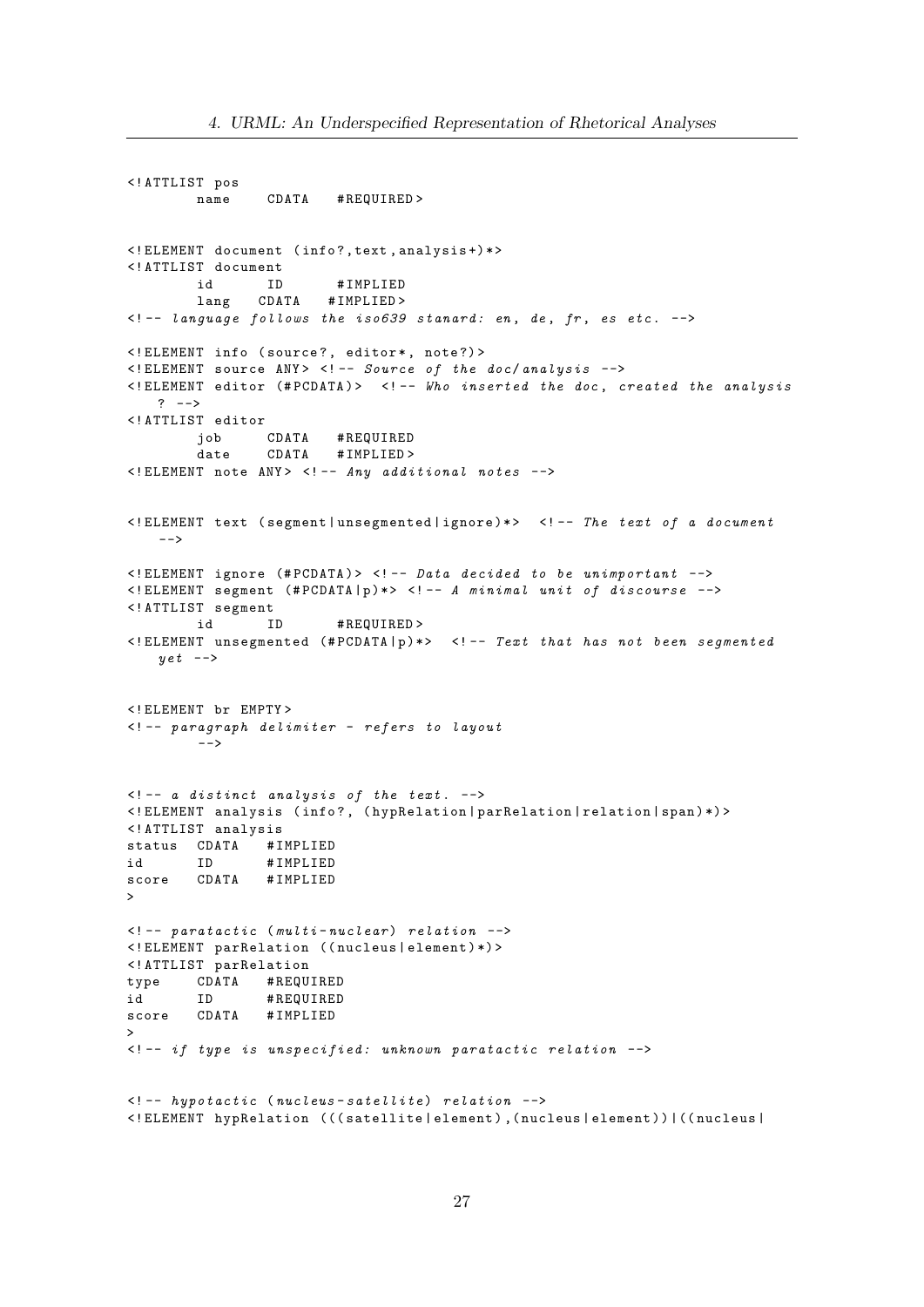```
element), (satellite | element))) >
<! ATTLIST hypRelation
type CDATA # IMPLIED
id ID # REQUIRED
score CDATA #IMPLIED
>
\langle -- if type is unspecified: unknown hypotactic relation -->
<! ELEMENT relation ((( satellite | element ) ,( nucleus | element ) ) |(( nucleus |
   element), (satellite | element) ) | ((nucleus | element) *) ) >
<! ATTLIST relation
type CDATA # IMPLIED
id ID # REQUIRED
score CDATA #IMPLIED
>
<! -- if type is unspecified: unknown relation -->
\leq -- satellite role -->
<! ELEMENT satellite EMPTY >
<! ATTLIST satellite
id IDREF #REQUIRED> <!-- IDREF -->
\langle!-- nucleus role -->
<! ELEMENT nucleus EMPTY >
<! ATTLIST nucleus
id IDREF #REQUIRED> <!-- IDREF -->
\langle!-- unknown element role -->
<! ELEMENT element EMPTY >
<! ATTLIST element
id IDREF #REQUIRED> <!-- IDREF -->
\langle!-- If a satellite or nucleus consists of more than a single relation,
      the group of elements may be assigned an ID to be referenced using
      the group attribute. \leftarrow
```
## 4.3.8. Example URML document

```
\langle ? \text{xml} version="1.0" encoding="UTF-8"?>
<! DOCTYPE urml SYSTEM " urml . dtd " >
\langle \text{urnl} \rangle< header >
  < reltypes >
   <rel name="Cause" type="hyp"/>
   < rel name = " Circumstance " type = " hyp " / >
   <rel name="Concession" type="hyp"/>
   < rel name = " Condition " type = " hyp " / >
   < rel name = " Contrast " type = " par " / >
   < rel name = " Elaboration " type = " hyp " / >
   \texttt{\texttt{rel} \ name="Joint} " type="par"/>
   <rel name="List" type="par"/>
   \text{1} rel name="Means" type="hyp"/>
   < rel name = " Purpose " type = " hyp " / >
   <rel name="Result" type="par"/>
   <rel name="Sequence" type="par"/>
  \langle/reltypes>
```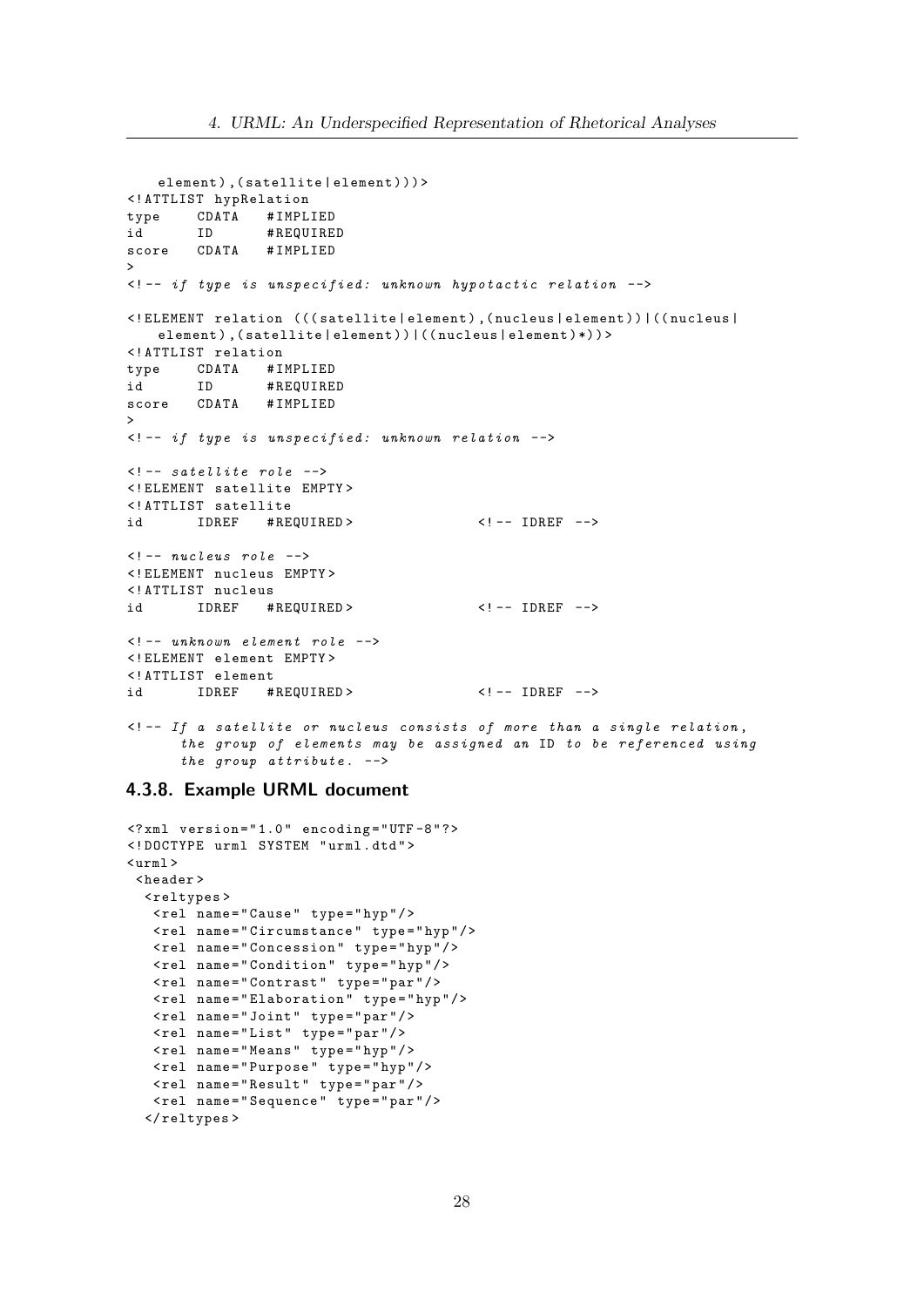```
</ header >
 < document id = " sample001 " >
  \text{Atext}< segment id = "7A" >Yesterday, the delegates chose their new representative. </ segment >
   < segment id = "7B" >Even though Smith received only 24 votes, </ segment >
   < segment id = "7C" >he accepted the election with a short speech. </ segment >
   < segment id = "7D" >Then the assembly applauded for three minutes. </ segment >
   < segment id = "7E" >Due to the upcoming caucus meeting, </ segment >
   < segment id = "7F" >the subsequent discussion was very short. </ segment >
   < segment id = "7G" >Nonetheless the most pressing questions could be
       resolved. </ segment >
   < segment id = "7H" >The meeting was closed at 7pm. <P / > </ segment >
 \langle/text>
 < analysis status = " forest - complete " >
 < hypRelation id = " node9a " type = " Concession " >
    < satellite id = "7B" / >
     < nucleus id = "7C" / >
 </ hypRelation >
 < parRelation id = " node9b " type = " Sequence " >
    < nucleus id = "7C" / >
          < nucleus id = "7D" / >
 </ hypRelation >
 < hypRelation id = " node10a " group = " node10 " type = " Cause " score = " .3 " >
    < satellite id = " node9a " / >
         < nucleus id = "7D" / >
 </ hypRelation >
 < parRelation id = " node10b " group = " node10 " type = " Sequence " score = " .6 " >
    < nucleus id = " node9a " / >
         < nucleus id = "7D" / >
 </ hypRelation >
 < hypRelation id = " node10c " group = " node10 " type = " Concession " score = " .1 " >
    < satellite id = "7B" / >
    < nucleus id = " node9b " / >
 </ hypRelation >
 < hypRelation id = " node11 " type = " Elaboration " score = " .4 " >
    <nucleus id="7A"/>
    < satellite id = " node10 " / >
 </ hypRelation >
 < relation id = " node12 " >
    < element id = "7E" / >
     < element id = "7F" / >
 </ relation >
 < parRelation id = " node13 " type = " Contrast " >
    \langlenucleus id="node12"/>
     < nucleus id = "7G" / > r
 </ parRelation >
 < parRelation id = " node14 " type = " Sequence " >
    \langlenucleus id="node11"/>
    \langlenucleus id="node13"/>
    < nucleus id = "7H" / >
 </ parRelation >
 </ analysis >
</ document > </ urml >
```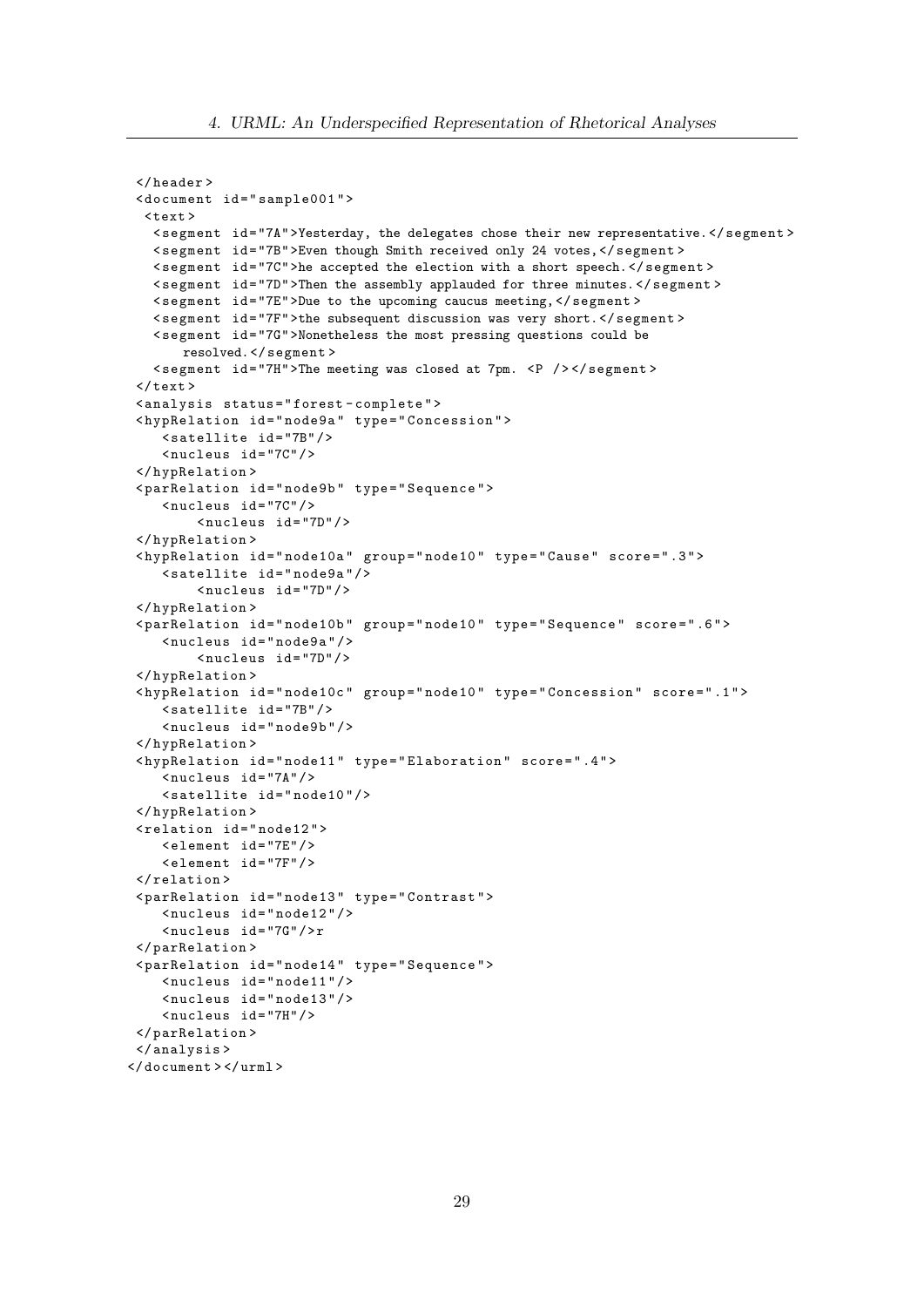## 4.4. Applications

### 4.4.1. Building tools with XML/DOM

We use the data format to incrementally annotate data using various tools. The XMLbased format serves as common interface between the tools. This interface standardization facilitates the implementation of a layer-based processing model. Each layer may be assigned to different machine or human annotators.

The Document Object Model (DOM) defines an application programmers interface to access a tree-structure of the document, created by an off-the-shelf XML parser. This allows fairly easy access to the data. In the development of annotation tools it has proven advantageous to use the DOM data in debugging. If corpus-related data is stored in the DOM in readable form, it may be visualized easily through a generic formating routine at any point during a system run. This is superior to state-of-the-art  $(C++)$  debuggers, which hardly ever display the content of complex data structures properly. As the XML data is always available in serialized form to be stored on hard-disk, turn-around times (compile&test) are reduced greatly, as only one module needs to be tested at a time. However, we recommend that simple tools that access only partial content, such as tokenizers and POS taggers, be implemented with simple methods. Ours operate on the raw XML file with regular expressions.

### 4.4.2. Annotating the Potsdam Corpus in URML

The format described has evolved from a practical application. We collected a corpus of newspaper texts and performed manual RST annotation (see Chapter 3).

Two annotators worked through 173 texts. Data was converted from the annotation application format to URML, part-of-speech-tagged and segmentized with Perl tools. These access external tokenization and tagging applications.

#### 4.4.3. Editing and visualization

Thanks to the XML architecture, the URML-based corpus can be inspected and manually edited with one of numerous XML browsers and editors available. For the purpose of visualization, we provide a package for  $\mathbb{P}\text{Tr}X$ (see Chapter C). Rhetorical analyses and their corresponding document text can be extracted from the URML data and converted to the appropriate format.

## 4.4.4. Conversion of the LDC discourse treebank

We also converted the LDC discourse treebank, a corpus of rhetorical annotations (Carlson et al., 2001) to our format. The RST annotated collection of 385 English language newspaper articles presented by Carlson et al. (2001) is the most extensive RST corpus. It contains almost 21,800 minimal discourse units in documents of varying sizes.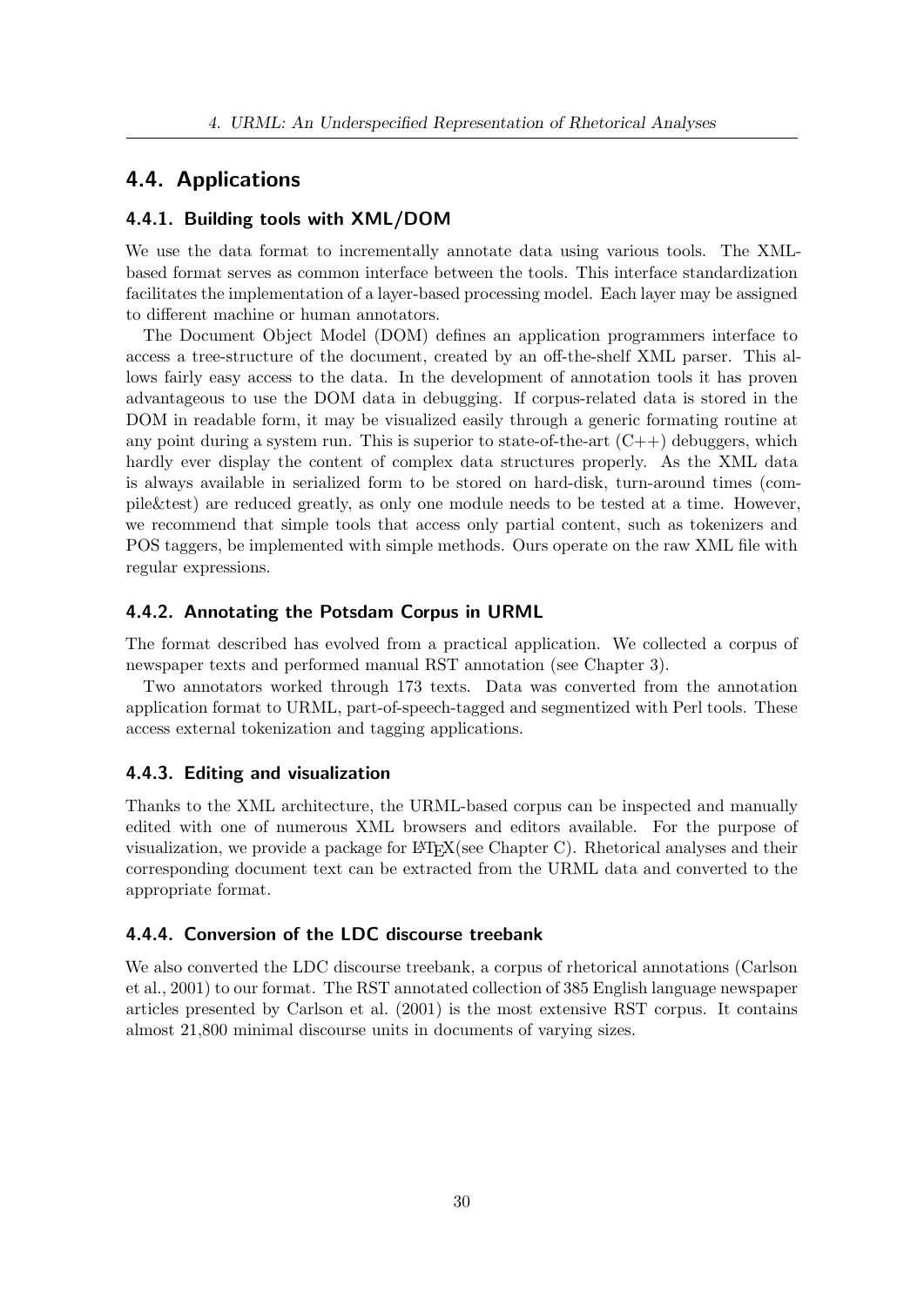# 4.5. Conclusion

We have shown an underspecification method for rhetorical structure and introduced an XML-based corpus format. The format has already proven to be useful in corpus collection efforts, in a pipeline-based rhetorical parser, and in the implementation of a machinelearning analysis algorithm. We would like to see it as proposal towards a standardization of corpus representation and for tool building in rhetorical analysis.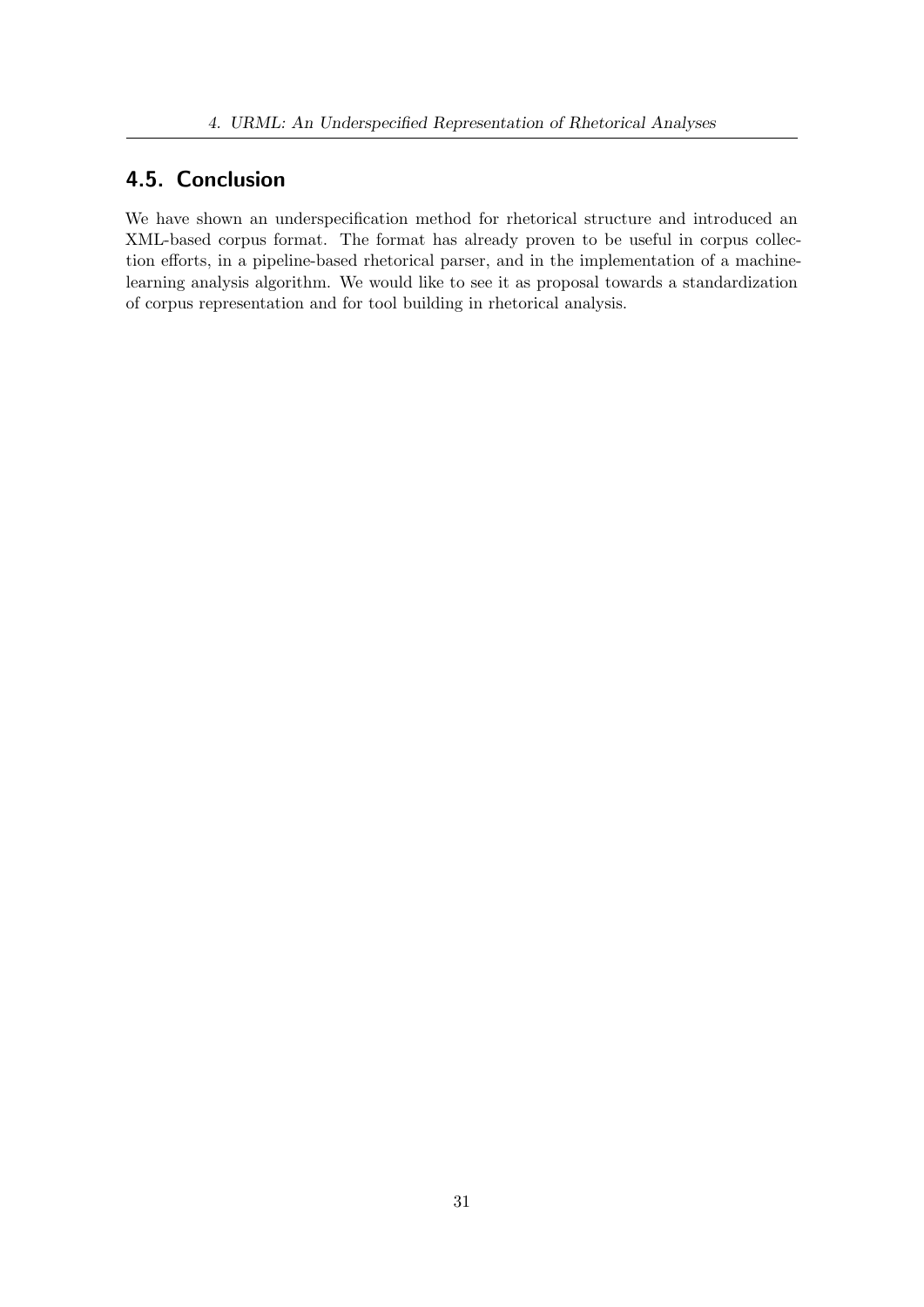# 5. Rhetorical Analysis

## 5.1. Introduction

In this chapter, bits and pieces described before are brought together. I describe how various aspects of rhetorical structure can be determined using a set of classifiers. These classifiers are trained using resources such as the one described in Chapter 3.

Rhetorical analysis is an incremental process: a chain of operations is applied to the data. In between these steps, we make heavy use of the underspecified representation discussed in Chapter 4.

In the following section, I describe different approaches to rhetorical analysis, and, in detail, our novel data-intensive classification-based method. It consists of a series of transformations that allow the use of statistical classifiers in a chart-parsing algorithm (section 5.3). We use support vector machines as classifiers (section 5.4).

## 5.2. Previous work

The following overview of parsing approaches is not meant to be exhausting. Instead, we present a few approaches to statistical parsing of syntax and of rhetorical structure that we deemed relevant to our RST parsing approach. Also, I will discuss lexical chaining techniques, which analyze the topic structure of text. I will first give a comparison of syntactic and rhetorical parsing in general.

## 5.2.1. Syntactic and rhetorical parsing unified

Where do syntactic and rhetorical parsing intersect? In both instances of parsing, we try to construct a (possibly partially specified) tree structure from a sequence of terminal symbols. The tree structure is constrained by rich information attached to the terminal symbols; in syntactic parsing, it is morphologic and lexical semantic information. In our case, it is a set of feature-value pairs for rhetorical features on lexical level, including the occurrence of cue phrases or punctuation. In syntactic parsing, some form of grammar is used: in the case of phrase structure grammars, parsing often relies on a manually defined rule set. These rules license each node in the tree depending on its daughter nodes:

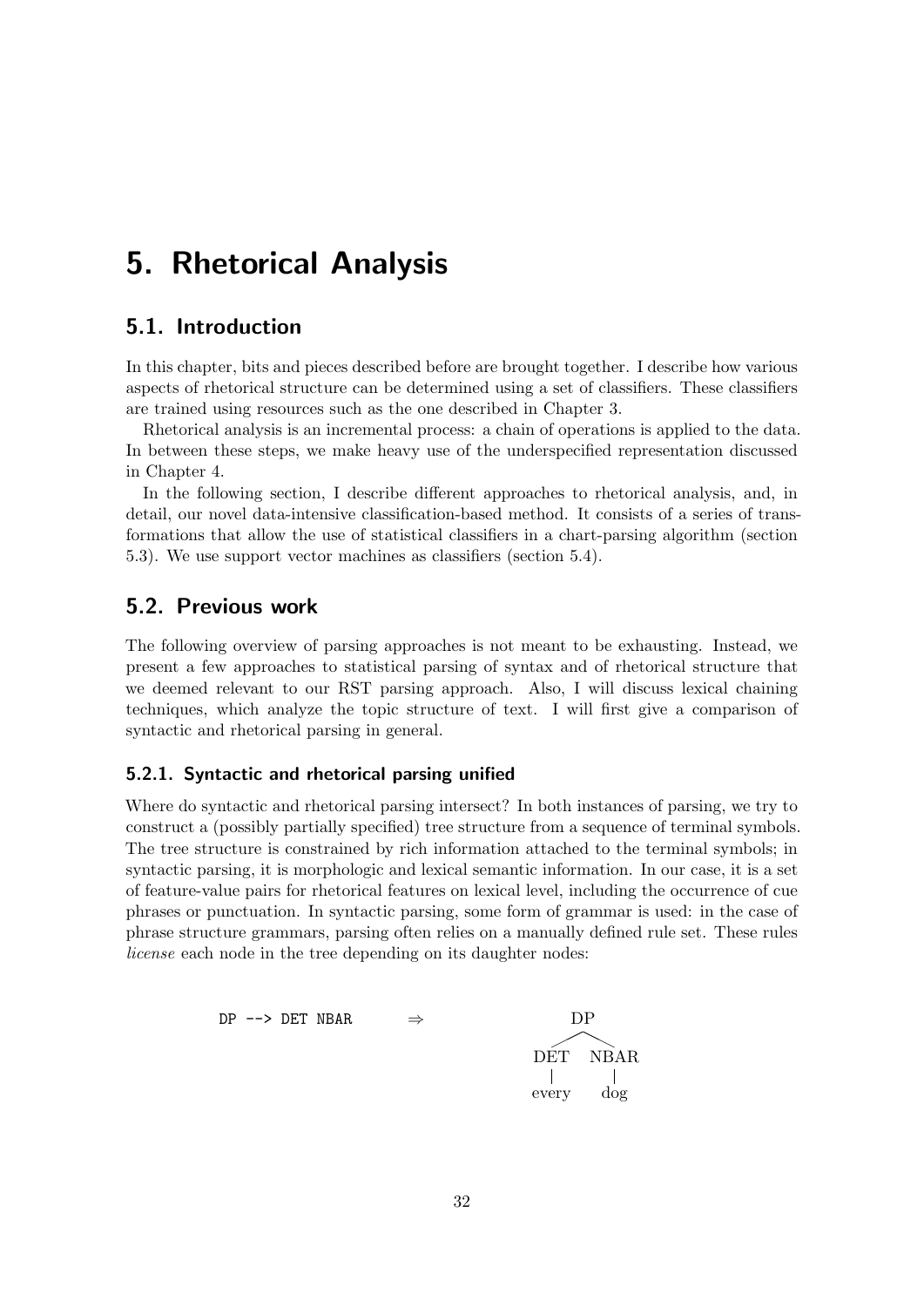Phrase-structure rules may define linear precedence (in a DP, the DET may precede the NBAR), as shown in the example. In rhetorical parsing, the ordering is, as we may suspect, sometimes a useful restriction in rhetorical parsing. This is illustrated in Figure 5.2.1.

Figure 5.2.1 shows a marked analysis. The discourse marker but cannot enforce a Concession relation from its relation-initial position. We can explain this with a strong ordering contraint for the phrase marker but, which forces the nucleus to follow the satellite.

What, if but was replaced by another discourse marker? We can then construct the inverse ordering in a single sentence (Figure 5.2.1).

Data from the Potsdam Corpus suggests an ordering preference, but no hard constraint. There are 125 Concessions in the corpus. In 91 of them, the satellite precedes the nucleus. In 34 cases, the nucleus is in initial position. A good explanation for this can probably be found on a more abstract level. The ordering preference could be formulated as a Theme<<Rheme constraint.

As a consequence, ordering reflects preference criteria. As such, it cannot be used as a hard constraint as in phrase structure rules, but as a feature influencing statistics.

Phrase-structure rules also license an immediate dominance relationship (a DP consists of a DET and an NBAR). In rhetorical structure, this would mean that, for example, texts are unlikely to elaborate (Elaboration) on a fact presented with a Concession relation.

Head-driven syntactic theories (Gazdar et al., 1985; Pollard & Sag, 1994) are based on the percolation of partial features in one designated daughter of a parent node (the headdaughter) to the parent node. Similarly, Marcu (1996) proposes a rule governing all rhetorical relations:

A relation between two Spans A,B only holds if that relation holds between the nuclei of A and B respectively.

Thus, information of one designated daughter (the nucleus) percolates upwards in the tree. Syntactic parsers that perform unification could be applied to rhetorical parsing. However, even when unification is learned and not based on manually defined rules, common parsing algorithms are still based on compositionality for efficiency reasons.

Compositionality: the meaning of a complex is wholly determined by its structure and the meanings of its parts. (Frege, 1892)

In our case, the rhetorical relation and some *salient information* that holds between a set of segments can solely and unambiguously be determined from these segments. Mann & Thompson (1988) do not refer to any conditions outside of the segments that are connected by the relation being defined. However, we need to define the properties of salient information. Marcu (1999) provides a mechanism to represent this text by adding a promotion property to each node. It contains the union of the promotion values of all salient children, on unit level, the unit itself.

Can compositionality be applied to rhetorical analysis? As already mentioned in 2.5.1, RST based manual analyses do not solely mirror this purely *rhetorical* perspective. Humans assume an intentional viewpoint of rhetorical relationships. As Moore & Pollack (1992) point out, the intentional and rhetorical analyses of a text are not necessarily isomorphic. They give the following example: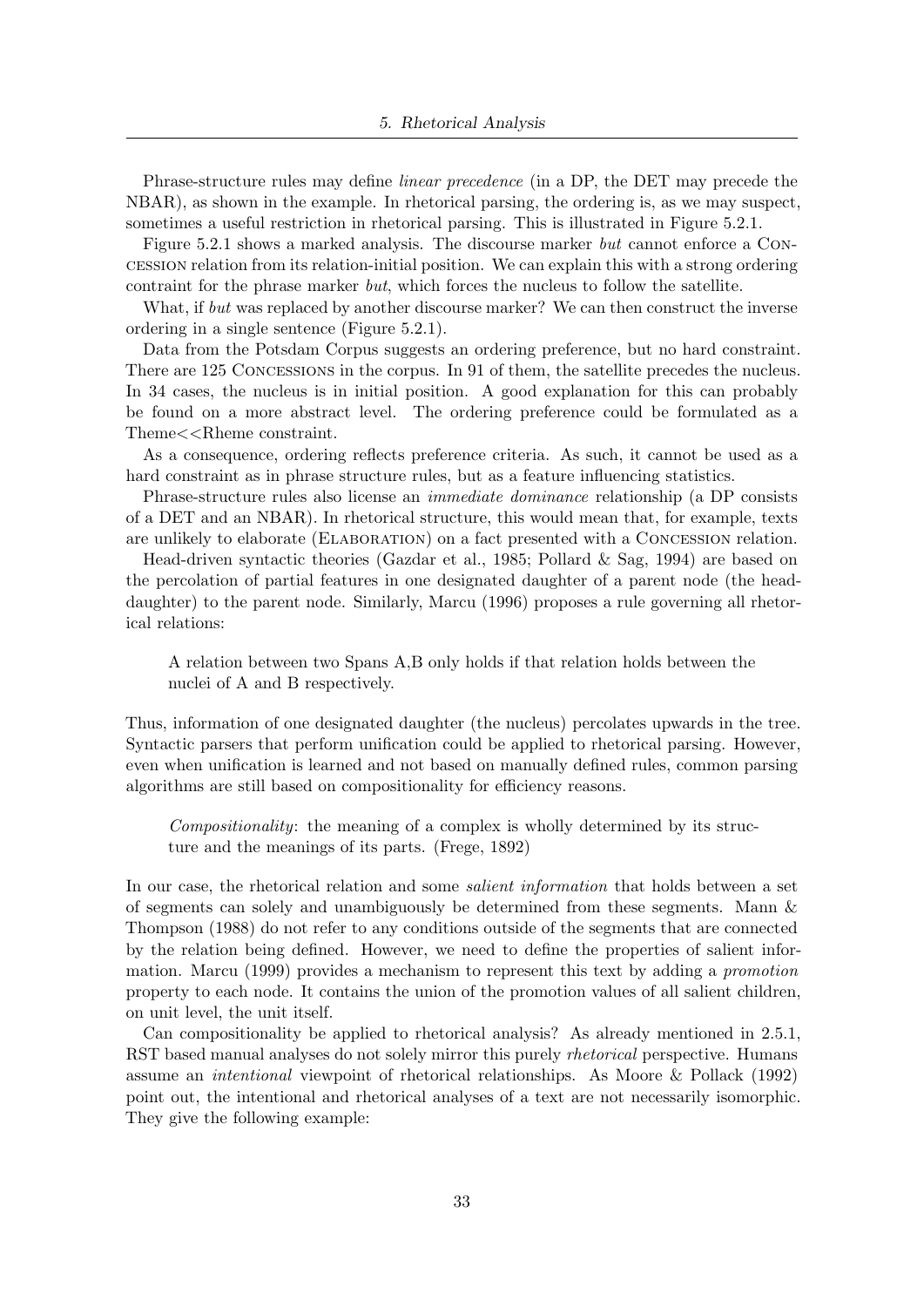

Figure 5.1.: Linear precedence in RST: acceptable analysis versus...



Figure 5.2.: ... an unacceptable RST analysis.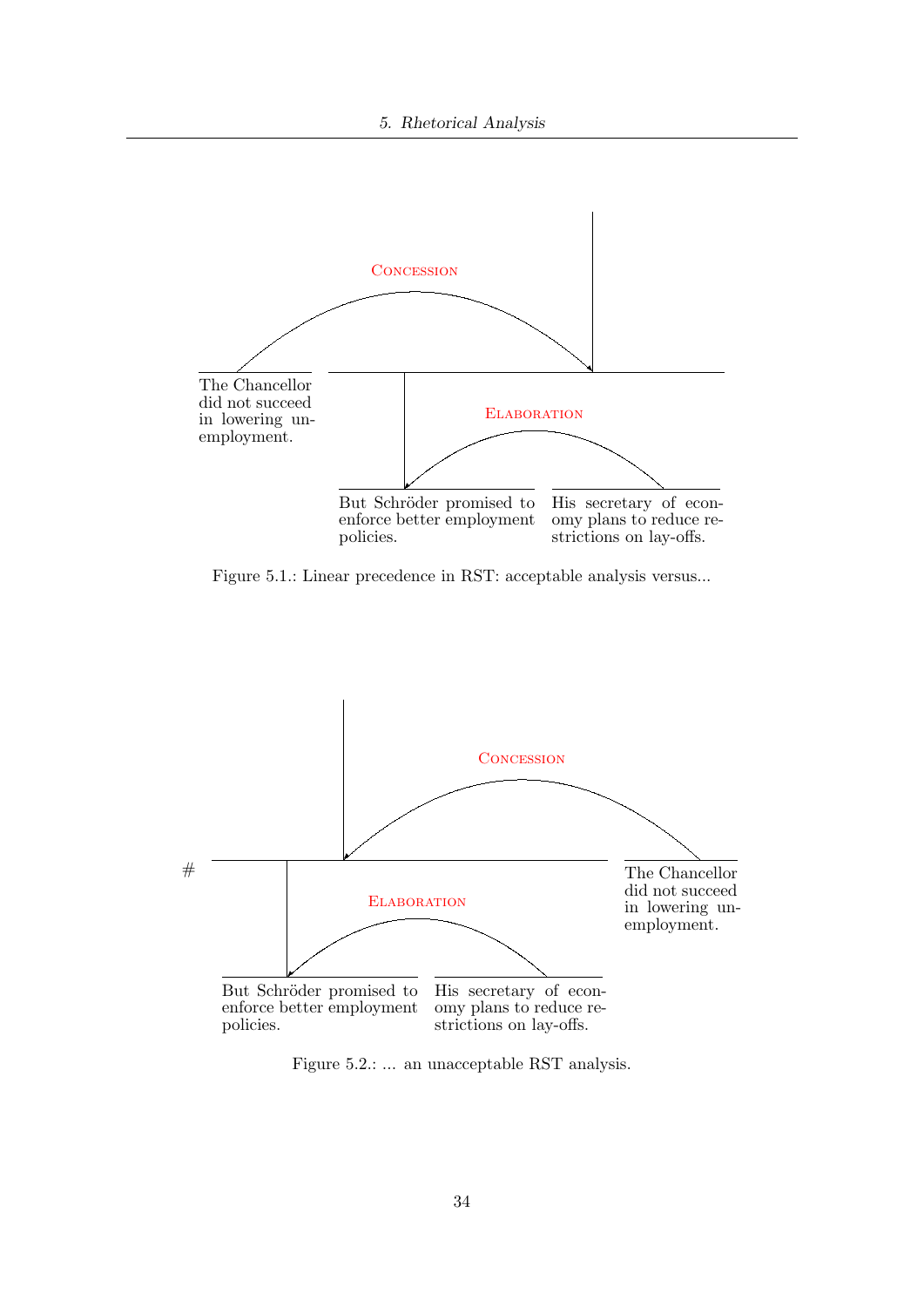

Figure 5.3.: Inverse ordering in a Concession

[Come home by 5:00.]<sup>8.4</sup> [Then we can go to the hardware store before it closes.]<sup>8.8</sup> [That way we can finish the bookshelves tonight.] $8C$ 

Among the four different discourse trees possible (Marcu, 1999) are the following:



To disambiguate the set of analyses and pick the right one, knowledge (or clues) about intentions is needed. This is not necessarily apparent from the text connected by the relation, however, it is sometimes available in the context. This applies especially to metastatements by the authors  $(I \text{ am going to prove}, that, or A summary will conclude the$ article.). Since they are usually given before the statements are made that they refer to, this opens up a vage similiarity to syntactic parsing systems that look to the analysis done with the left context of a given symbol in order to disambiguate it. A counter-argument in favor of a compositional view would be to dismiss contextual rhetorical information as purely semantic data.

Another argument against the compositionality of rhetorical analysis trees is coreference: referential expressions in a child node can be bound by a concept introduced in tree leaves that are not sisters to the node. They are only positionally constrained by syntax and processing performance. Stylistically well-written texts have a high degree of cohesion (and thus, coreference).

### 5.2.2. Statistical parsing: a syntactic multi-stage parser

Adwait Ratnaparkhi demonstrates a method of syntactic parsing using Maximum Entropy models in his PhD thesis (Ratnaparkhi, 1998). The parsing system is trained using a set of structurally annotated sentences. There is no explicit grammar; instead, the grammar is encoded in the language models that result from training.

Ratnaparkhi sees parsing a sequence of classification decisions. Each decision has an effect on the current state of the analysis. The classifiers use local information from the current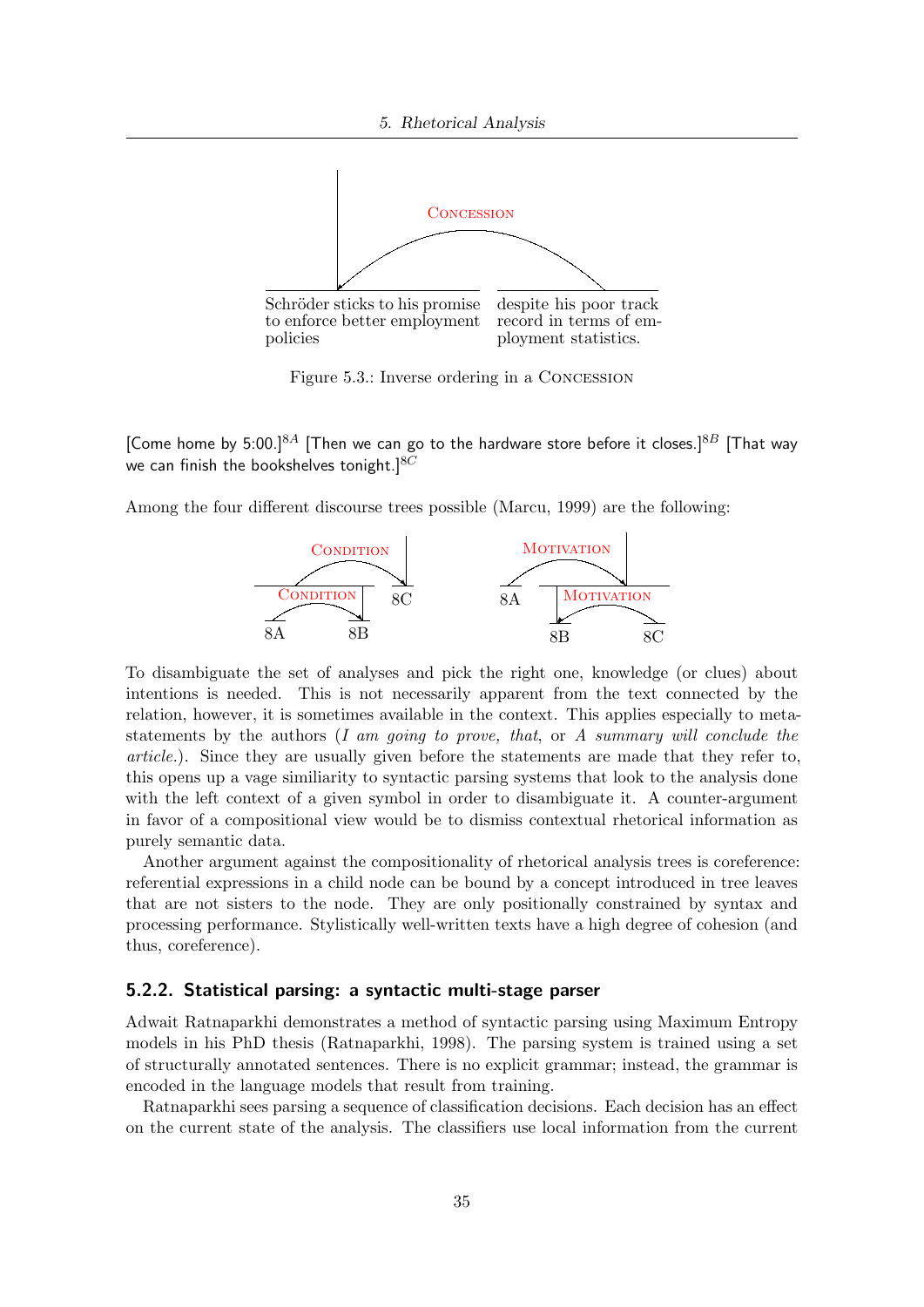analysis to determine the next action. I describe his algorithm as an example for parsing with classifiers.

Parsing takes place in three stages. During the first parse, a statistical tagging algorithm assigns a part-of-speech tag such as noun, finite verb or adjective to each word of the input.

The second parse is meant to find phrases consisting solely of terminal nodes (i.e. words), which are called *chunks*. In this stage, the chunking classifier has three choices. To each word, it can assign on of three categories. "Start" would mark the left border of a chunk. All subsequent words of this junk will be tagged "Join". Words that do not belong to any category are marked "Other".

The third parse can be seen as the main part of syntactic parsing. In contrast to the first two steps, this stage always operates on the leftmost unfinished constituent and the following word in the analysis. In general, each existing constituent is annotated with either "Start X" (X being the label of a phrase, suche as VP oder NP), "Join X". Similar to step two, "Start X" marks the left border of a constituent, while "Join X" labels all other (direct) daughters of a constituent. These annotations are made by two processes, Build and Check.

Build always examines the leftmost constituent that is not yet annotated. It decides, whether this constituent should be in adjoined position to the unfinished constituent to its left ("Join X") or begin a new constituent on its own ("Start X"). As an example, consider the following partial analysis.



At this point, chunking has already identified the two DET-N and ADJ-N phrases. Also, the first two words have been labeled "Start VP" and "Start NP". BuiLD will now consider the leftmost constituent that is not annotated with "Start" or "Join", which is "N' ". It takes into account surrounding clues will be discuss later on. It decides to adjoin N' to the NP constituent by labeling it "Join NP"

| (Start VP) | (Start NP)   | (Join NP)    | <b>PREP</b> | NP         |
|------------|--------------|--------------|-------------|------------|
| VBD        | DET          |              |             |            |
|            |              |              | at          | DET        |
| spotted    | $_{\rm the}$ | ADJ          |             |            |
|            |              |              |             | bar<br>the |
|            |              | girl<br>cute |             |            |

After each BUILD decision, CHECK is invoked. This process determines, whether the sequence between the rightmost "Start X" label and the constituent just looked at by BUILD is complete and should be reduced. If it decides so, all of these subtrees are combined into an  $X$  node (here,  $X$  is NP) and our derivation looks like this: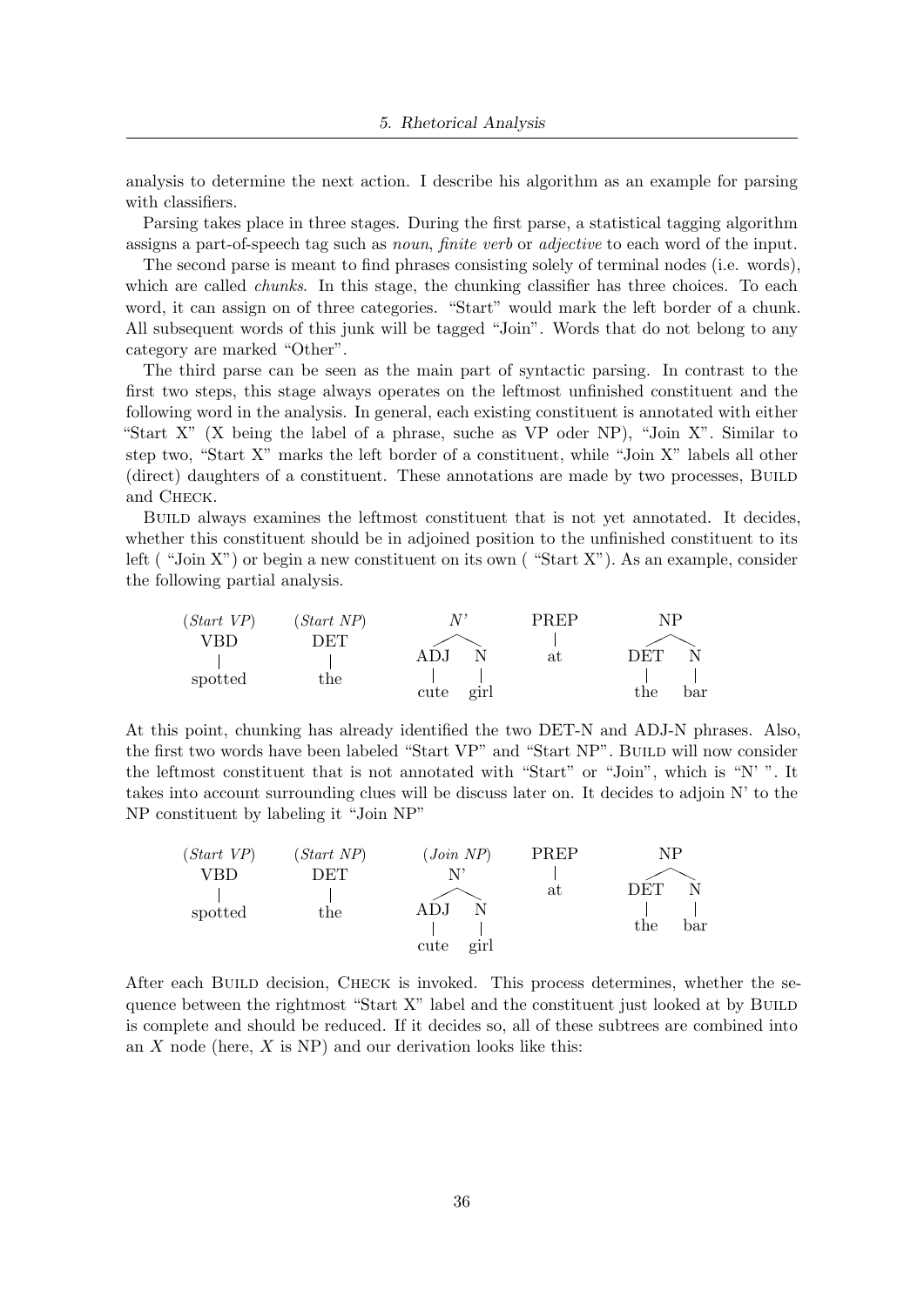

If CHECK decides not to reduce, the derivation is not changed. Next, BUILD is invoked again. As we recall, it operates on the rightmost unlabeled constituent, which is the nominal phrase (NP) "the cute girl". Check decides to adjoin it to the verb, building a VP. Check then decides whether to reduce or to go on, possibly shifting the PP.

**Contextual features** In order to make a decision, BUILD and CHECK use contextual information available at the time the decision is made. For each element in a 5-element window surrounding the constituent that is to be labeled, BUILD checks the head word, constituent label and, if any, "Start"/ "Join" annotation. It also checks for matching brackets, commmas or dots.

In order to decide whether a constituent is complete, CHECK looks at the direct descendants and checks their head word, the constituent labels. It also takes the label of the proposed constituent into account.

The information described is combined according to predefined templates. The BUILD and Check procedures will look at one, two or three constituents at once and combine the complex information derived from them to form several simple, binary features. Such a feature has a positive value, if and only if all the conditions are met in a given situation. Ratnaparkhi uses templates that are instantiated during training. One such template is  $\cos(0)$ , which incorporates information about head word, label and annotation of the current constituent. Consider the following example:

| (Start VP) | (Start NP) |              | PREP | ΝP         |
|------------|------------|--------------|------|------------|
| RD         | ) ET       |              |      |            |
|            |            |              | at   | LYE'L'     |
| spotted    | the        |              |      |            |
|            |            | girl<br>cute |      | the<br>əar |

 $BULL(N')$  instantiates the above context template  $cons(0)$  as follows: headword: girl label: N annotation: (unknown)

This combination of values constitutes a distinct feature,which is a binary function. It evaluates to true if and only if presented with the above data. Extended forms of the template exist combining information from two or three constituents, which are selected using their relative position.  $\cos(\theta, -1, -2)$  refers to the following data.

headword1: girl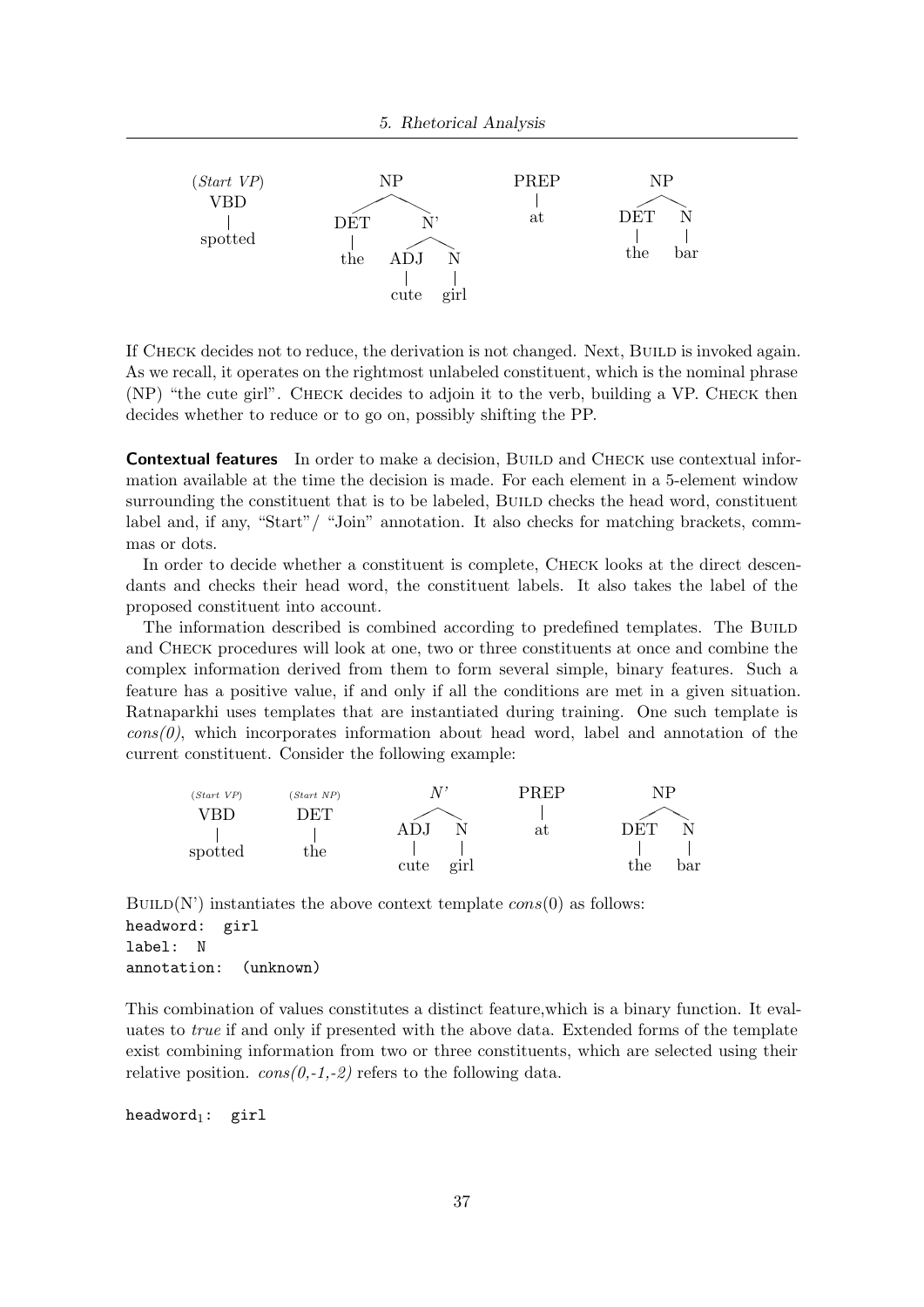$label_1:subell}$ : N'  $annotation<sub>1</sub>:$  (unknown)  $headword_2:$  the  $label_2$ : DET  $annotation_2$ : Start NP headword $_3$ : spotted  $label_3:10}$  VBD annotation<sub>3</sub>: Start VP

Considered that this template contains open-class words in its head entry, it will generate a huge amount of irrelevant features. These are filtered (by frequency) in the next step. A decomposition of the features during filtering is not included. This could unify two distinct features with different headword<sub>1</sub> entries to form a single, more relevant feature.

Ratnaparkhi's *templates* are equivalent to our hard-coded *feature classes* (section 5.3.3).

**Scoring parse trees** Ratnaparkhi defines a score function for a parse tree in order to compare analyses. His score is the product of all actions at the different parsing stages (Tag, Chunk, Build, Check) involved in a particular derivation.

To find the best analysis, Ratnaparkhi applies a Top-K Breadth-first search heuristic. (For each action, the best K next steps are recorded at the end of queue. The queue is traversed from first to last, each action producing the next possible step.

#### 5.2.3. Rhetorical parsing

Several works deal with the aspects of rhetorical parsing based on surface cues. Sanders & van Wijk (1996) discuss a general parsing architecture. It works incrementally and decides, for each new text segment, about attachment, relation type and relation (in this order).

The first-order formalization of RST developed in Marcu (1996) constrains possible tree analyses in most of Daniel Marcu's approaches. A more accurate choice of rhetorical relations is made by diambiguating potential cue phrases in their sentential vs. non-sentential use; Marcu (1997) uses regular expression pattern-matching to achieve this. Hereby, cue phrases are identified with 80.8 percent recall, 89.5 percent precision. The actual parsing then applies a heuristic that prefers right-branching nodes. As Corston-Oliver (1998c) notes, this algorithm suffers from combinatorial explosion.

Rehm (1998, 1999) collects ideas and approaches to summarize texts using rhetorical analyses. With a chain of tools, SGML markup is used to annotate texts. Schauer (2000a) assumes the availability of binding accessibility information for referents and presents an algorithm to integrate coreference and discourse structure.

Marcu (2000) discusses several other methods of parsing. He implements a learning approach that automatically derives rules to assign relations. Also, he shows a shift/reduce parser that uses the rules in a decision tree algorithm (trained with C4.5) to decide on its actions. Features relate, among others, to cue phrases and the previous parsing steps. The shift/reduce parser is computationally less expensive to the one shown below, but is not able to integrate non-local features.

Marcu (2000) also shows an implementation of a parser that uses manually derived rules. For each discourse marker, these rules state the distribution of nucleus and satellite (to the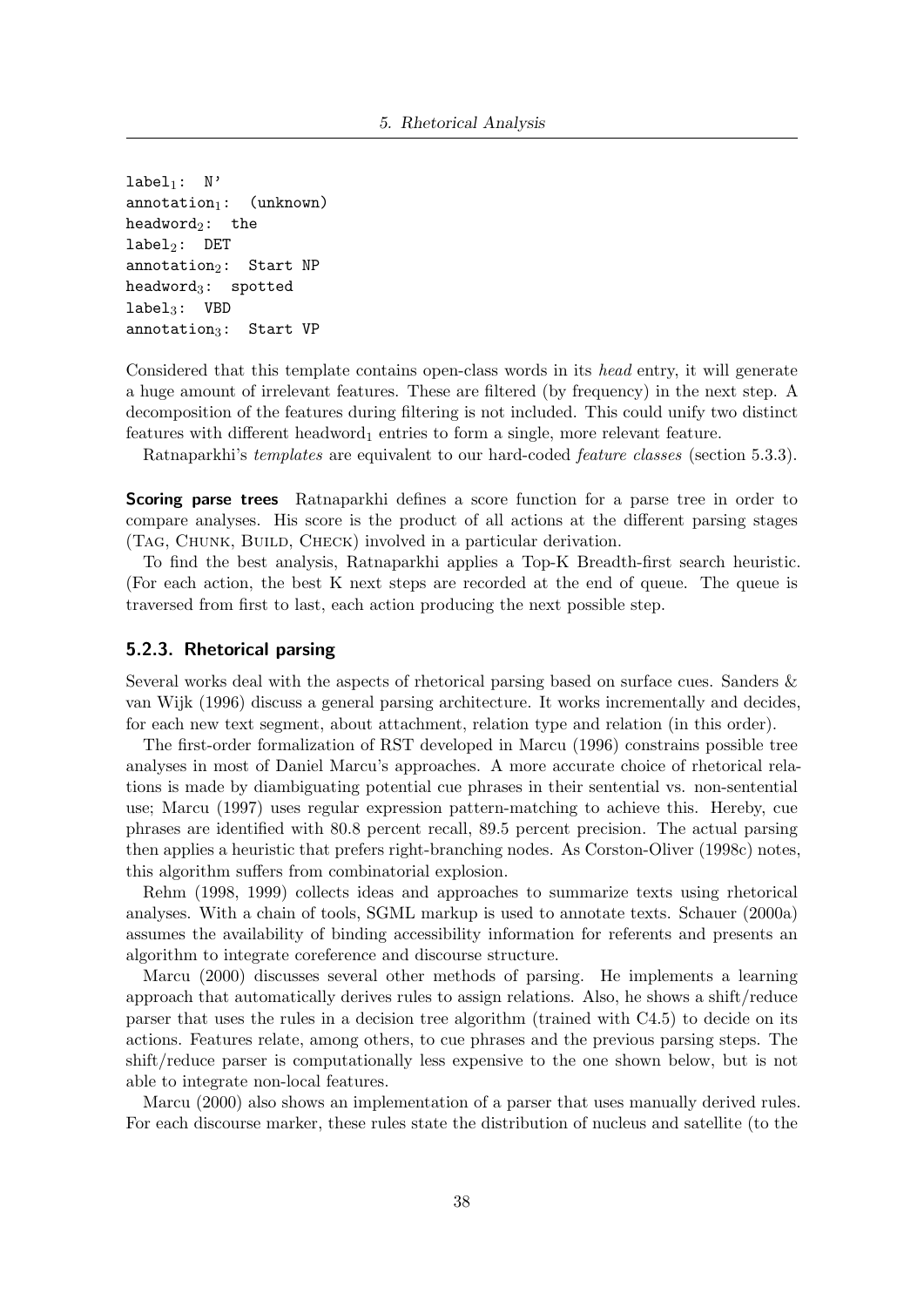left or to the right hand side segment), the relations that can be signaled, the size of textual unit. Relations are also hypothesized according to word cooccurrence. Rhetorical relations are recognized with .47 recall, .78 precision.

In the following, I will describe two other rhetorical parsing approaches in detail. RASTA uses knowledge about relations to reduce the search space. Marcu & Echihabi (2002) learn classification decisions from a automatically collected corpus.

#### Parsing with a discourse marker lexicon: RASTA

The Rhetorical Structure Theory Analyzer (Corston-Oliver, 1998c, RASTA) identifies rhetorical relations in text. Not unlike other approaches, it looks at various clues from syntactic and partial semantic analyses.

Deep syntactic analysis is used to eliminate ambiguities, where the discourse function of a phrase depends on its syntactic position. E.g., the phrase as long as is only interpreted as rhetorical clue, if a full sentence follows. RASTA distinguishes necessary and contributing criteria for a discourse relation. A selection of the necessary criteria for the SEQUENCE relation:<sup>1</sup>

- Clause<sub>1</sub> precedes Clause<sub>2</sub>.
- Clause<sub>1</sub> is not syntacticly subordinate to Clause<sub>2</sub>.
- Clause<sub>2</sub> is not syntacticly subordinate to Clause<sub>1</sub>.
- The subject of Clause<sub>1</sub> is not a demonstrative pronoun, nor is it modified by a demonstrative.
- If either Clause<sub>1</sub> nor [sic] Clause<sub>2</sub> has negative polarity, then it must also have an explicit indication of time.
- Clause<sub>2</sub> must not be immediately governed by a CONTRAST conjunction.

RASTA calculates a heuristic score for a relation and a given pair of spans. This score depends on the individual scores for the contributing clues, which where set manually or learned during regression tests. This score is used to prioritize any following action: Highest ranking relation choices are applied first. Essentially, this follows the principle of local optimization used in a best-K algorithm.

It is not clear how the heuristic scores are exactly learned, and how they are combined. Since heuristics, which are analogous to the features of our approach, are highly interdependent, a non-linear classifier is needed, which is not the case. Corston-Oliver (1998a) notes that machine learning could not improve the performance of RASTA, judged from "preliminary statistical analysis". The reasoning behind this remains unclear. The view can be supported, however, with the argument that extensive manual tuning has been applied to the necessary/contributing criteria for relations.

RASTA detects a comparatively small set of only 13 relations, as a smaller set improves reliability (it makes the task easier). The relations are ASYMMETRICCONTRAST, CAUSE, CIRcumstance, Concession, Condition, Contrast, Elaboration, Joint, List, Means, PURPOSE, RESULT and SEQUENCE.

<sup>&</sup>lt;sup>1</sup>Taken from Corston-Oliver (1998c). Emphasis not in the original.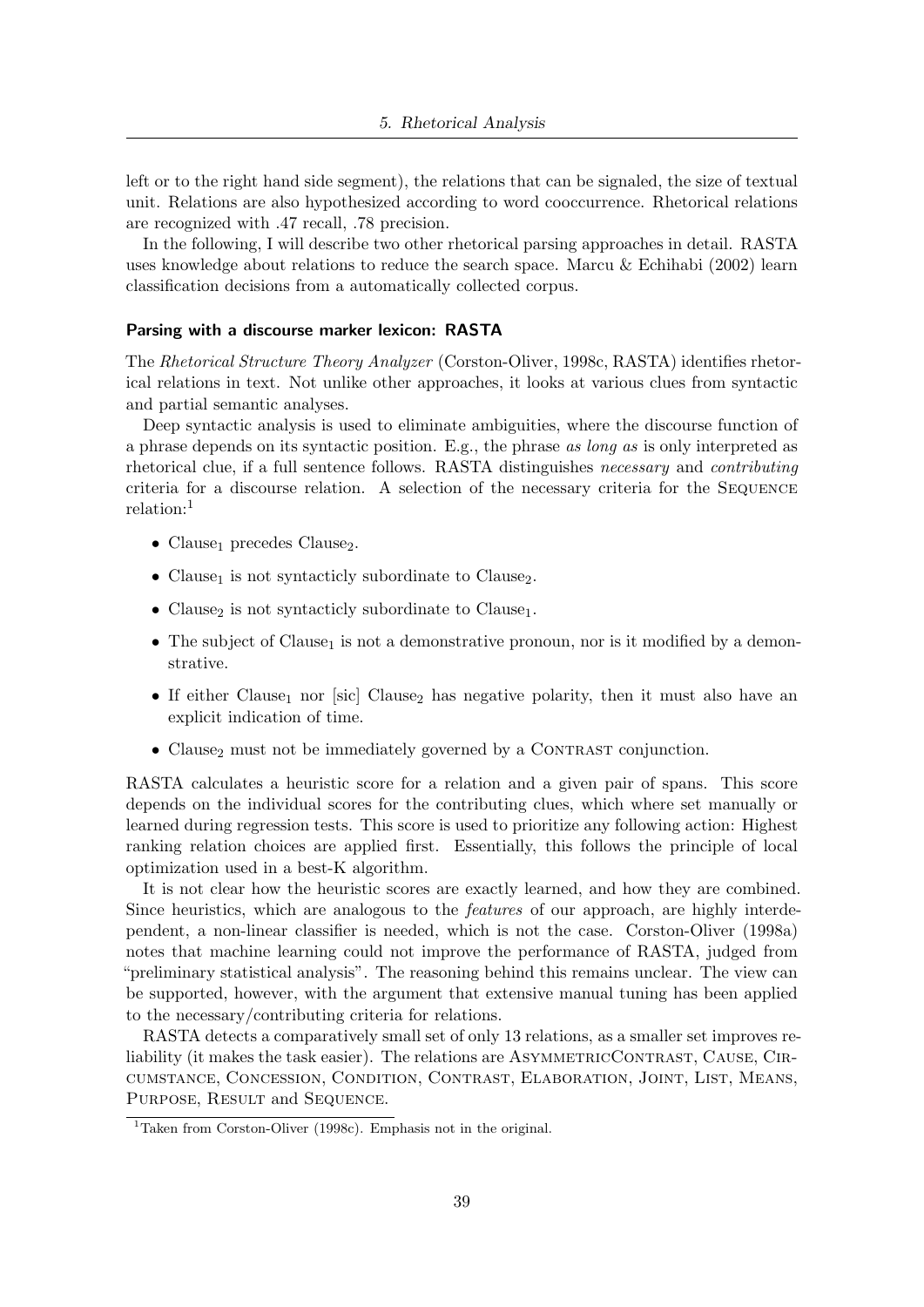| CONTRAST (3.8 Mio examples)                            |
|--------------------------------------------------------|
| [BOS  EOS] [BOS But  EOS]                              |
| $[BOS]$ [but  EOS]                                     |
| [BOS  ] [although  EOS]                                |
| [BOS Although $\ldots$ , $\vert$ $\vert$ $\ldots$ EOS] |
| CAUSE-EXPLANATION-EVIDENCE (0.9 Mio examples)          |
| [BOS  ] [because  EOS]                                 |
| [BOS Because $\dots$ ,] [ $\dots$ EOS]                 |
| [BOS  EOS] [BOS Thus,  EOS]                            |
| CONDITION (1.2 Mio examples)                           |
| [BOS If $\dots$ , $\vert \cdot \dots$ EOS]             |
| [BOS If $\dots$ ] [then $\dots$ EOS]                   |
| [BOS  ] [if $EOS$ ]                                    |
| ELABORATION (1.8 Mio examples)                         |
| [BOS  EOS] [BOS  for example  EOS]                     |
| $[BOS \dots]$ [which ,]                                |

Figure 5.4.: Marcu and Echihabi's text span extraction patterns, cited after Marcu & Echihabi (2002), numbers simplified.

Corston-Oliver, the thesis leaves us under-informed about the actual performance of RASTA. Quantitative evaluation would be needed, if we were to compare it to other analyzers.

Similar to the relation-specific rules RASTA works with, cue phrases can be disambiguated with a rule-like solution. They are syntacticly and semantically described with a set of attribute/value pairs (Knott & Dale, 1994; Stede & Umbach, 1998; Berger et al., 2002). The machine learning road we take is a different one: we detect cue phrases and their syntactic context independently as separate features. There are no hard constraints. All disambiguation takes place in the language model.

#### Marcu und Echihabi's unsupervised classification approach

Marcu & Echihabi (2002) investigate unsupervised learning of classification decisions. Large quantities of sentences are extracted automatically by applying search patterns to corpora. (See Figure 5.2.3 for a list.) Pairs of text spans containing cue phrases are extracted and labeled with one of six relations. With this method, a high number of annotated samples may be collected and used as learning material.

Marcu & Echihabi (2002) use a very straightforward learning method: check as features word pairs  $(w_i, w_j)$  and calculate a maximum likelihood probability  $P(r|W_i, W_j)$ . During classification, Bayesian statistics are used to find the most probable relation. Before training, the cue phrases that triggered the extraction of the training set sentences are removed to prevent the classifier from learning the cue phrases.

With their system, this approach achieves a major improvement of data separation. Out of 238 Contrast relations between adjacent spans of text in the RST-annotated corpus of Carlson et al. (2001), 177 are not signaled by a cue phrase. The classifier presented can tell 123 of these from being ELABORATIONS. Together with the signaled CONTRAST relations,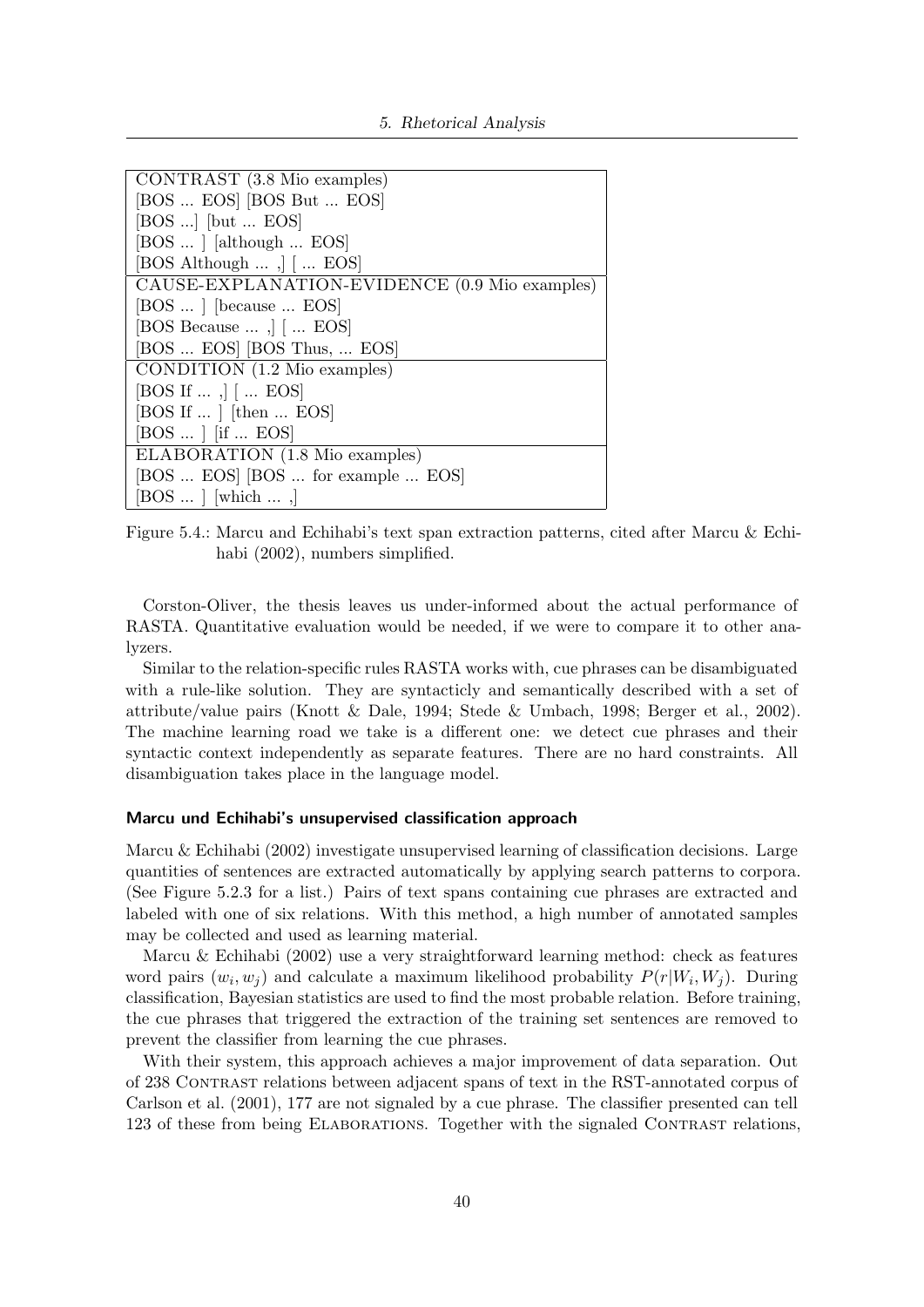this results in an accuracy of .77. CONTRAST and CAUSE-EXPLANATION-EVIDENCE are separated with an accuracy of .87.

The learning curve for these classifiers does not level off within the range of sample quantities tested. For both corpora used (BLIPP and RAW), around 100.000 training samples are needed to achieve accuracy measures beyond .80 with the dichotomizer for Elaboration vs. Cause-Explanation-Evidence.

The results show that statistical classification of a relation between two text spans is feasible. The learning algorithm based on Bayesian statistics is fairly simple. The major drawback of this approach seems to be that it can't be applied to rhetorical relations for which no unambiguous cue phrases are known. It is mainly for this reason that corpora are still needed, if a broad number of relations is to be recognized.

#### 5.2.4. Lexical chaining

A lexical chain is a sequence of words or lexicalized phrases that bear a common sense or display some semantic similarity. Detecting these chains in a text means to identify regions of topics in a text, where lexical cohesion is high.

Morris & Hirst (1991) show that lexical chains may serve as excellent clue to the structure of topics and sub-topics in text.

The approaches to identify lexical chains are usually shallow and statistical. In most cases, a variation of the following steps is employed.

- 1. Text is tokenized and segmented. Segmentation can be achieved by collecting a fixed number of tokens (Hearst, 1994a).
- 2. A set of candidate words is selected from the tokens. To be eligible to take part in a lexical chain, the word must belong to an open class.
- 3. The set of candidates can be expanded semantically. Usually, a thesaurus (WordNet, EuroWordNet) is used. This step generates, for each token, synonyms of several senses.
- 4. Chains of words have contain semantically similar senses are built. Chain borders are globally optimized. Brunn et al. (2001) use the preference criterion

 $word repetition \gg s$ ynonym/antonym $\gg$ isa/include

(The latter relation refers to inference steps in the WordNet database.)

Chain boundaries may be interpreted as boundaries of text segments. Hearst (1994a); Richmond et al. (1997) demonstrate this even without accessing a thesaurus. Litman & Passonneau (1995) combine different types of features to detect discourse boundaries in speech.

Why justifies the use of a lexical chaining measure in the analysis approach presented here? It is the hypothesis that the boundaries of lexical chains match the boundaries of the arguments of certain higher-level relations. For example, satellite and nucleus of a Background or Enablement relation may contain different lexical chains, while an ELABORATION relation is likely to span over the same lexical chain.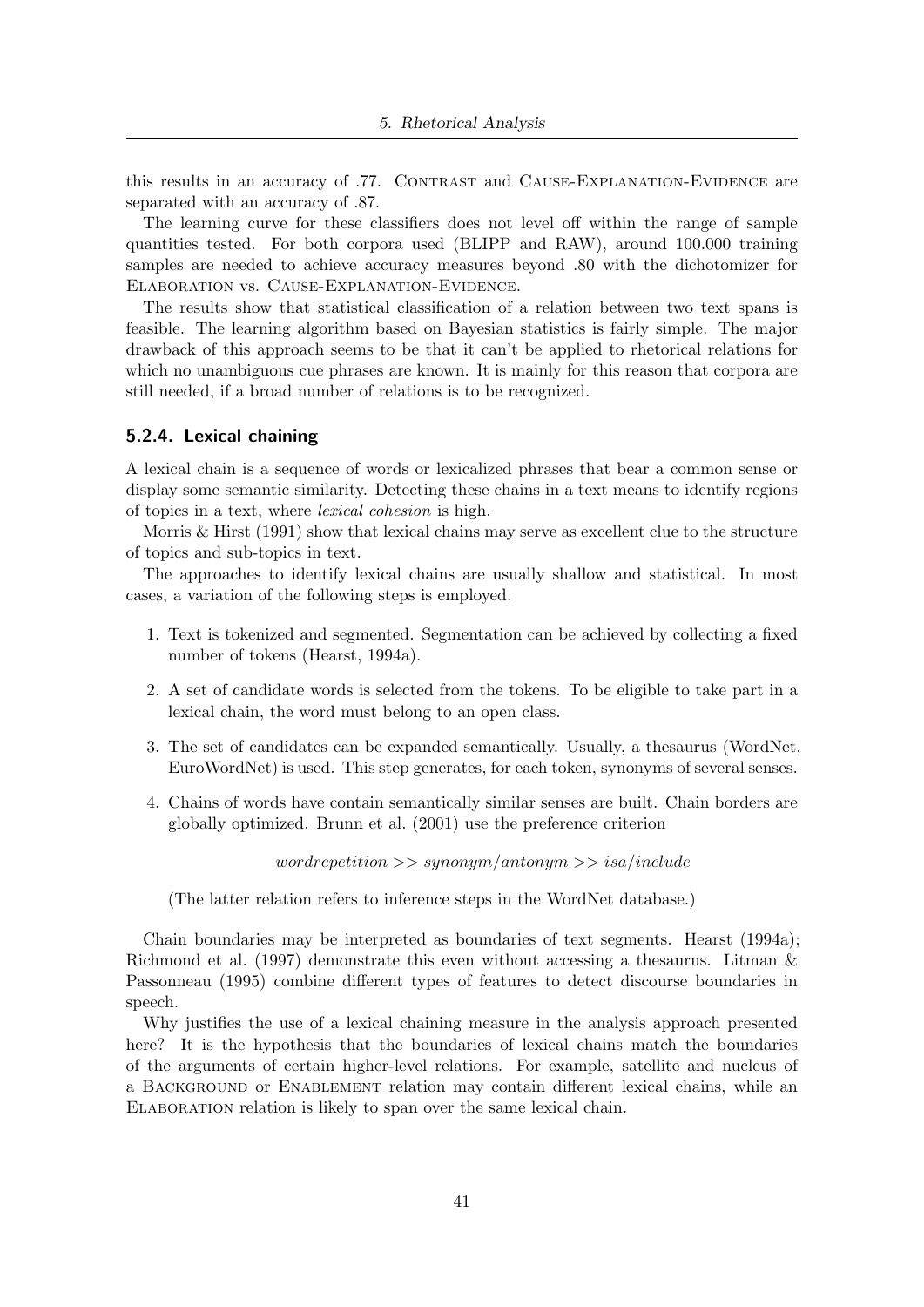### 5.3. A machine learning approach to rhetorical analysis

We see parsing as a series of classification decisions. In this section, we describe the basis for the parsing framework. In particular, this is the well-known data structure chart (section 5.3.1), a transformation process to prepare data for classification (sections 5.3.2, 5.3.3) and an algorithm that actually performs parsing.

The core part of the parsing is certainly the actual binary classification. There are many classification models that operate on the kind of data our transformation process produces. Among them are decision-tree learning (Quinlan, 1993, C4.5) or classifiers based on the maximum entropy principle. We will show one such method, support vector machines, in the subsequent section.

#### 5.3.1. Incremental construction of a chart

Statistical-based rhetorical parsing borrows some ideas from rule-based chart parsing. I assume fundamental knowledge in parsing techniques. Generally, an incremental parser attempts to integrate segments of input into the analysis drawn so far. At each step, the parser needs to make a decision on what to do with a token that is read from the input. It may either start a new constituent, i.e. in our case, it may be the left argument to a new relation, or it may be integrated as new element in an existing relation. In the tradition of chart parsing, we call complete and partially detected relations edges, and the set of edges the chart. Formally:

$$
C \text{ is a Chart} \longleftrightarrow \text{for each} < i, r, \beta, n > \in C: \\
r \in R, \\
\beta = < \beta_1, \beta_2, \dots, \beta_k > \\
hypoactic(r) \to 1 \leq n \leq k, \\
\forall \beta_j \in \beta(\exists r' \exists \beta' \exists n' (< \beta_j, r', \beta', n' > \in C)))
$$

R is the set of known relations. Note that n assigns nuclearity for each edge and that  $\beta$  is a list of references to its children.

During learning, the chart is generated directly from the relation nodes of a document. Each edge corresponds to one relation node, terminal segments are inserted as edges without nuclearity and relation assignment and without children.

During parsing, the chart is built up incrementally. Each minimal discourse unit is inserted in the chart (as edge with  $\beta = \{\}$  and used to start a new edge or to complete existing adjacent edges. The decision about what to do with an edge, which relation to assign and which daughter  $\beta_i$  to designate as nucleus n is taking by a classifier.

The chart described here corresponds closely with the serialized data format introduced in chapter 4. In fact, each edge as shown before translates to a  $\leq$  relation $>$  or  $\leq$  segment $>$ tag and its contents.

To build up the chart, we need a classifier to tell us when all nodes belonging to a relation are found (compare Ratnaparkhi's Check procedure), and whether to attach a new node to the constituent before or to start a new subtree (Build). How can such decisions be drawn? The classifiers look at various linguistic properties (features) that occur in the text spans that are possibly related. To be successful, they need to observe a pattern of features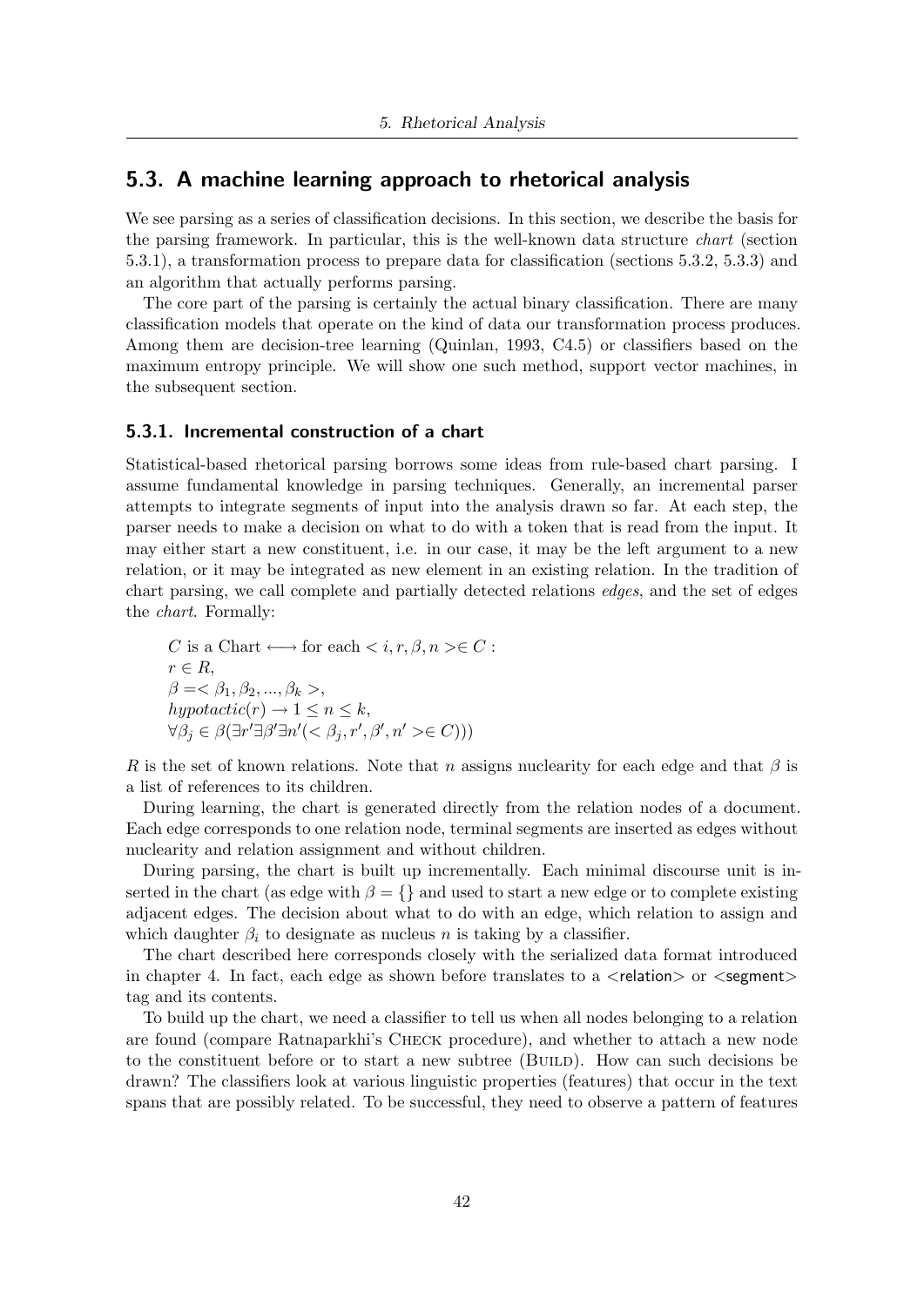in the text spans — this pattern (feature vector) needs to be structurally same in all cases. That means, the same features need to be observed in the texts.

We achieve this with an intermediate data structure, the *classification instance*. In the following, the transformation is defined.<sup>2</sup>

#### 5.3.2. Edges split up in classification instances

Classification instances are structurally constant units that allows classifiers to observe a pattern of features. The challenge is that paratactic relations can connect any number of nodes. Also, the nucleus and satellite elements of hypotactic relations can appear in two different orders, but features such as cue words are usually tied to the nucleus or the satellite, not to the first or second element of a relation.

We define a transformation function  $\mu$  that assigns, for each edge, a set of classification instances. A classification instance  $c := \langle r, \delta, g \rangle$  holds a list of text spans  $\delta$  and a single span q. The role of  $\delta$  and q differs in hypotactic and paratactic relations. For hypotactic relations, which are assumed to be binary,  $\delta$  contains the nucleus and g represents the satellite. <sup>3</sup> For all  $r \in R$ , hypotactic(r):

$$
\mu(\langle i, r, \beta, 1 \rangle) = \{ \langle r, \langle \beta_1 \rangle, \beta_2 \rangle \}
$$

$$
\mu(\langle i, r, \beta, 2 \rangle) = \{ \langle r, \langle \beta_2 \rangle, \beta_1 \rangle \}
$$

For paratactic relations, our classifiers need to decide multiple times whether to attach a newly encountered segment or not. To make a decision, the classifier needs to see all the elements to the left, because a discourse signal could be contained anywhere in these elements. Therefore, for all  $r \in R$ , paratactic(r):

$$
\mu(\langle i, r, \beta, 0 \rangle) = \{ \langle r, \langle \beta_1, \beta_2, ..., \beta_n \rangle, \beta_{n+1} \rangle \mid 2 \le n \langle |\beta| \}
$$

As an example, we will consider the case:  $\langle 1, \text{CONTRAST}, \langle 2, 3, 4, 5 \rangle \rangle$ . This relation node results in the following set of classification instances:  $\{\langle \text{CONTRAST}, \langle 1 \rangle, 2 \rangle, \langle \rangle\}$ CONTRAST,  $< 1, 2 > 3 >$ ,  $<$  CONTRAST,  $< 1, 2, 3 > 4 >$  .

If put in the right order, the classification instances describe a serialized view in a leftto-right parse process. Again, this is what we want to do with the classification instances: Whenever an attachment of a text span is structurally possible, the situation represents a classification instance. We use present it to the classification algorithm to decide, whether the subtree may be added to an existing subtree, and if so, which relation the subtree could take on.

In our parsing framework, we only allow binary hypotactic relations. This is for efficiency reasons. The formalism established can handle the schemas proposed in Mann & Thompson (1988), where several hypotactic relations share one nucleus. The  $\mu$  function (and with it the parsing algorithm) can be extended tom cover hypotactic schemata with more than one satellite by defining  $\mu$  for hypotactic r in a similar fashion as we did for paratactic r.

Currently, the classification instances contain references to the full subtrees in  $\beta$ . Following Marcu's compositionality criterion, we could restrict the view to only look at the

<sup>2</sup>For a definition of terms, refer to the reference Appendix A

<sup>&</sup>lt;sup>3</sup>the linear precedence of the text spans will be encoded as feature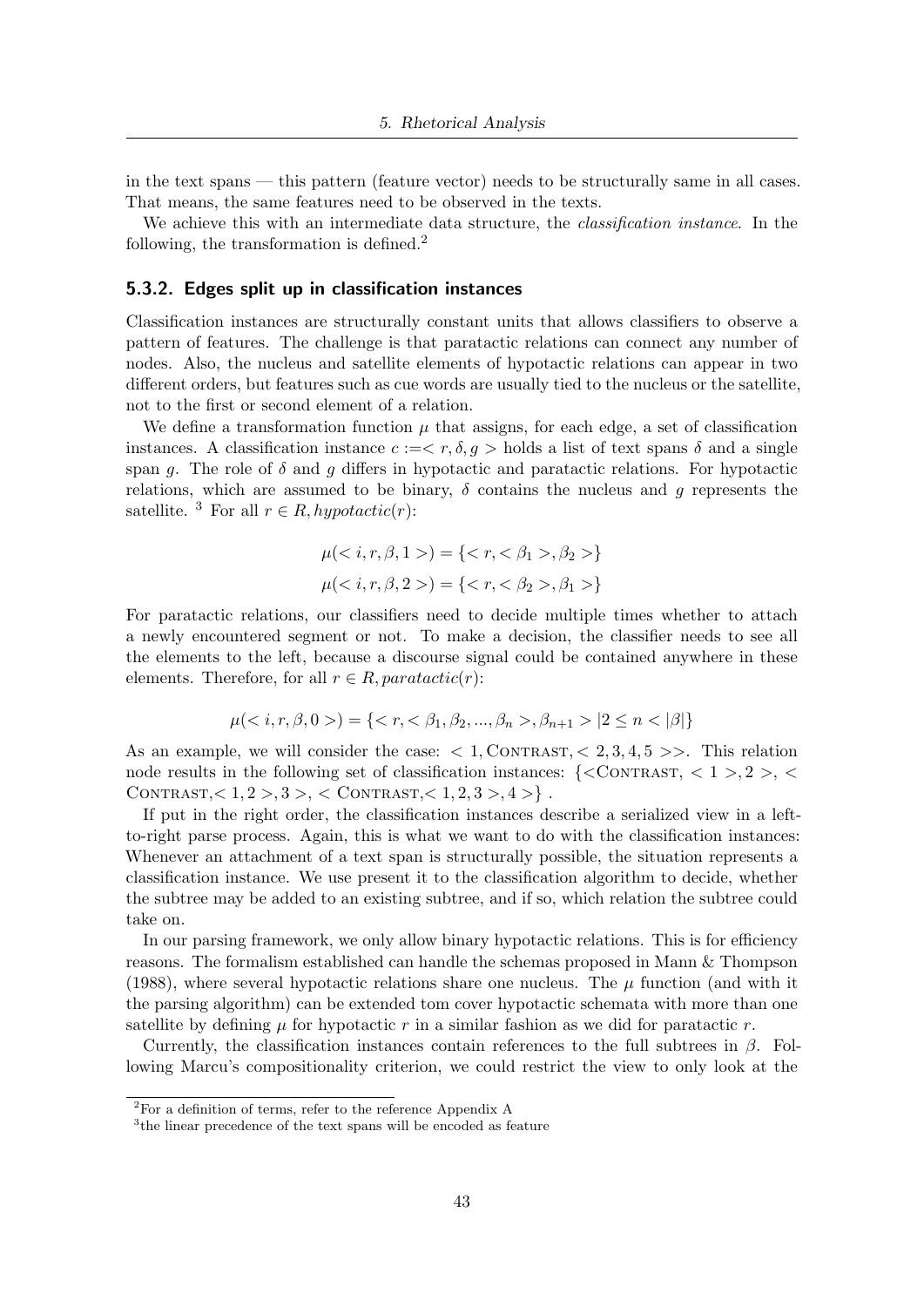promotion sets of the elements in  $\beta$ , which is, in general, the content of their nuclei. The reason we don't take the approach is that in this case, we would require a very reliable identification of the promotion set. Otherwise, the error adds up. The algorithm shown does not suffer from the this problem.

#### 5.3.3. Transforming classification instances into feature vectors

Automatic annotation algorithms exist for many of the surface clues we will present here. Some are very reliable, such as part-of-speech tagging, others depend on the availability of large knowledge bases, such as topic chaining systems, which use ontologies, or syntactic parsers, which rely on broad-coverage grammars and morpho-lexical information. The concept of contribution renders the system robust: Even though some observations may be misleading due to their high degree of ambiguity, the result may still be correct. Therefore, it seems sensible to examine possible heuristics that could serve us in finding clues at significantly lower cost than a full analysis would take. The system uses heuristics that will not (by nature) demonstrate perfect performance. They draw their advantages from an easy and fast implementation, low resource usage and high coverage. To evaluate and improve each heuristic, a randomly selected set of whole texts was manually annotated with the intended features. Then, the performance of the algorithm was measured.

We call the cues observed to make that decisions *features*. A feature is a function  $F$ :  $C \rightarrow [-1, 1]$  (where C is the set of classification instances).

The features are determined before learning: General feature classes are hard-coded (as described below), such as: There is a cue phrase in the left part of the relation. The actual features are instantiations of these classes, which are collected from the corpus, such as: The cue phrase 'However,' is found in the left part of the relation. This creates a finite set of features. For each feature and each classification decision, we can observe a feature *value.* For the example given before, possible feature values would be  $\{+1, -1\}$ . However, non-discrete feature values are possible. The mapping from a feature to a feature value for a certain classification instance is called feature vector.

We distinguish two types of features:

- Local features: These hold only information that is available within a classification instance. These may comprise information about the presence of discourse markers, of words with selected part-of-speech categories (conjunctions, Nouns etc.), the length of the text segment. This feature class also includes the presence of certain child relations (direct descendents). For example, this structural feature vector can also contain information about the number of relations contained in the constituent(s) the text represents.
- Non-local features: These features refer to contextual knowledge, such as: the type of siblings the whole text span (both spans that the classification instance refers to), to depth of embedding (length of the shortest path from the top-node in the tree to the current relation) and concept-cooccurrence information from the lexical chaining algorithm.

In the selection of heuristics, we try to avoid too specific definitions of the features. No additional data sets were given to the learning algorithm. The learning algorithm was in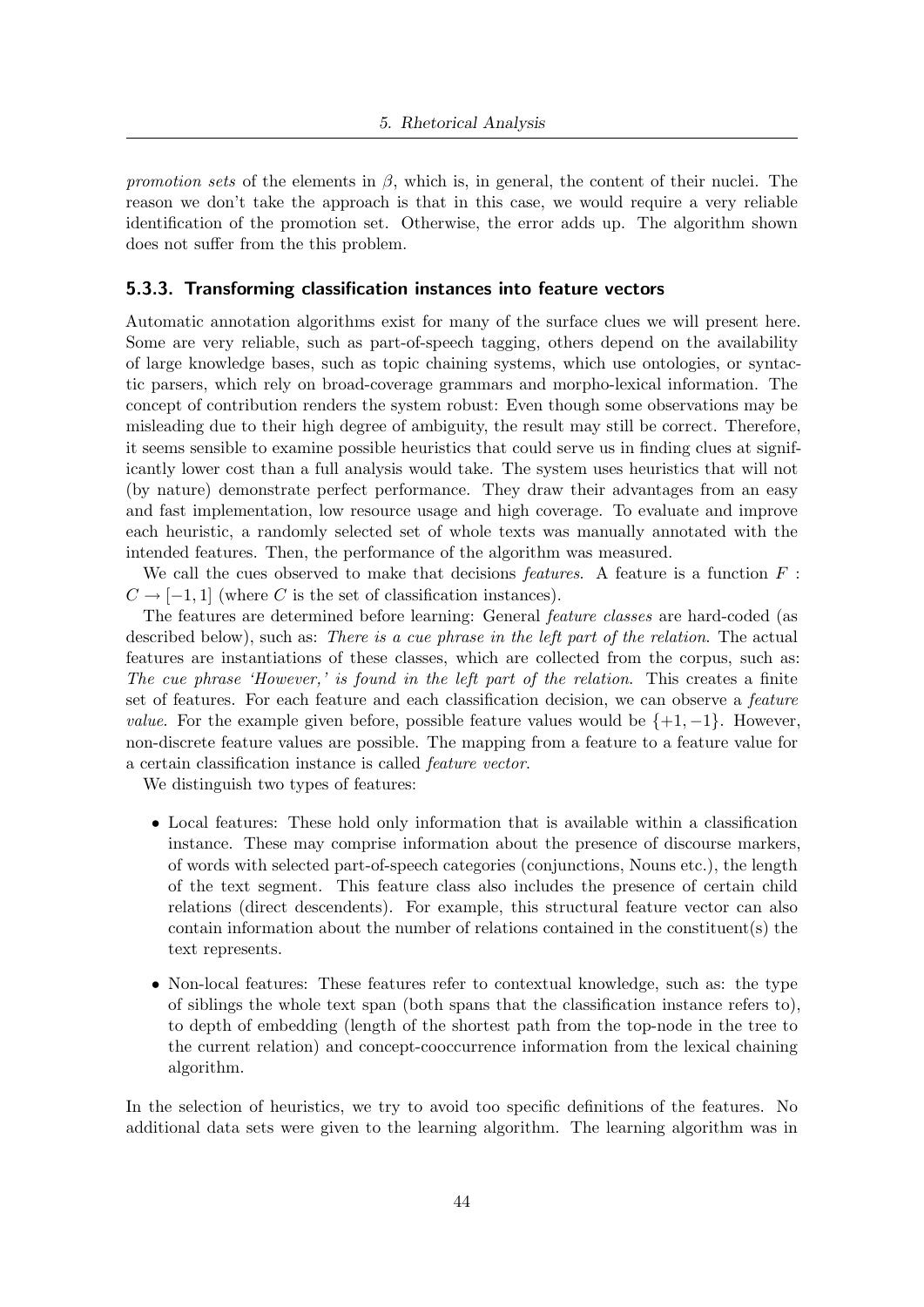charge of detecting useful features and discarding others. On the one hand, this made the task harder, on the other hand, we do not risk forgetting features that show a hidden contribution to the classification decisions.

Features were instantiated from templates as first step of the learning phase. In evaluation, they were only acquired from the test set. I will now describe the feature templates used to find the set of features.

#### Cue words and pronouns

The strongest clues consist of *discourse markers*, or *connectives*. However, they suffer from their many-to-many relationship to rhetorical relations: they are highly ambiguous, and relations may be signaled in different ways. We define a class of features  $\text{CUE}_{w,b,s}(c)$  that return a positional indicator for a cue word w within the first  $(b = 0)$  or second  $(b = 1)$  half of the first(c)  $(s = 0)$  or second(c)  $(s = 1)$  span. For  $b = 2$ , it gives a binary indication of whether the word occurs somewhere within the span, as some relations are marked using combinations of lexical material: the city has issues so much supply recently,  $/$  that some people are getting a little concerned.

Words that form cue phrases are automatically extracted from the Corpus according to their part-of-speech. Apart from lexical items that overtly indicate rhetorical structure, the choice of pronouns and articles (definite, indefinite, missing) is taken into consideration. Table 5.1 shows the part-of-speech categories used to select potential connectives. The part-of-speech annotation follows the Stuttgart-Tübingen Tagset (Schiller et al., 1995) (for German) and the Enriched Tagset of the Brown National Corpus.

As discourse cues tend to be found at the beginning of a text span ("However,", "Thus") or at its end (", too" and punctuation), the relative position of a cue within the segment considered is encoded in the feature value. For each cue, two features were added: one denoting the occurrence of the cue in the first three words of the text span, the other feature concerns the cue position in the last three words.

Why do we need to filter the words at all? Theoretically, we could simply add all known words as features, since additional features should not slow down the learning process significantly. However, taking all words that occur in the training corpus into account would impede the transformation of classification instances into (then large) feature vectors. The filters make sure, however, that recall is as high as possible. A good precision measure is less important, since the reliability of each feature is calculated in the training phase of the support vector model.

While this approach can certainly find cue words, its drawback is that it cannot find whole cue phrases (on the one hand). The learning algorithm may use the words independently and discover combinations on its own. As with all features detected, the decision about prefabricated lists of cue phrases involves a trade-off between linguistic knowledge encoded in feature detection and complexity of the learned part, which comes with a need for additional training data. We additionally included a list of known cue phrases. For the German corpus, a list of 685 cue phrases collected by Rehm (1998) is recognized; for English, we added 320 discourse markers collected by Knott (1996).

A further approach to detecting cue phrases would be an informed one: With the help of a discourse marker lexicon cues could be disambiguated and included as features in form of (fuzzy) sets of possible relations. Common approaches to discourse marker lexicons (Stede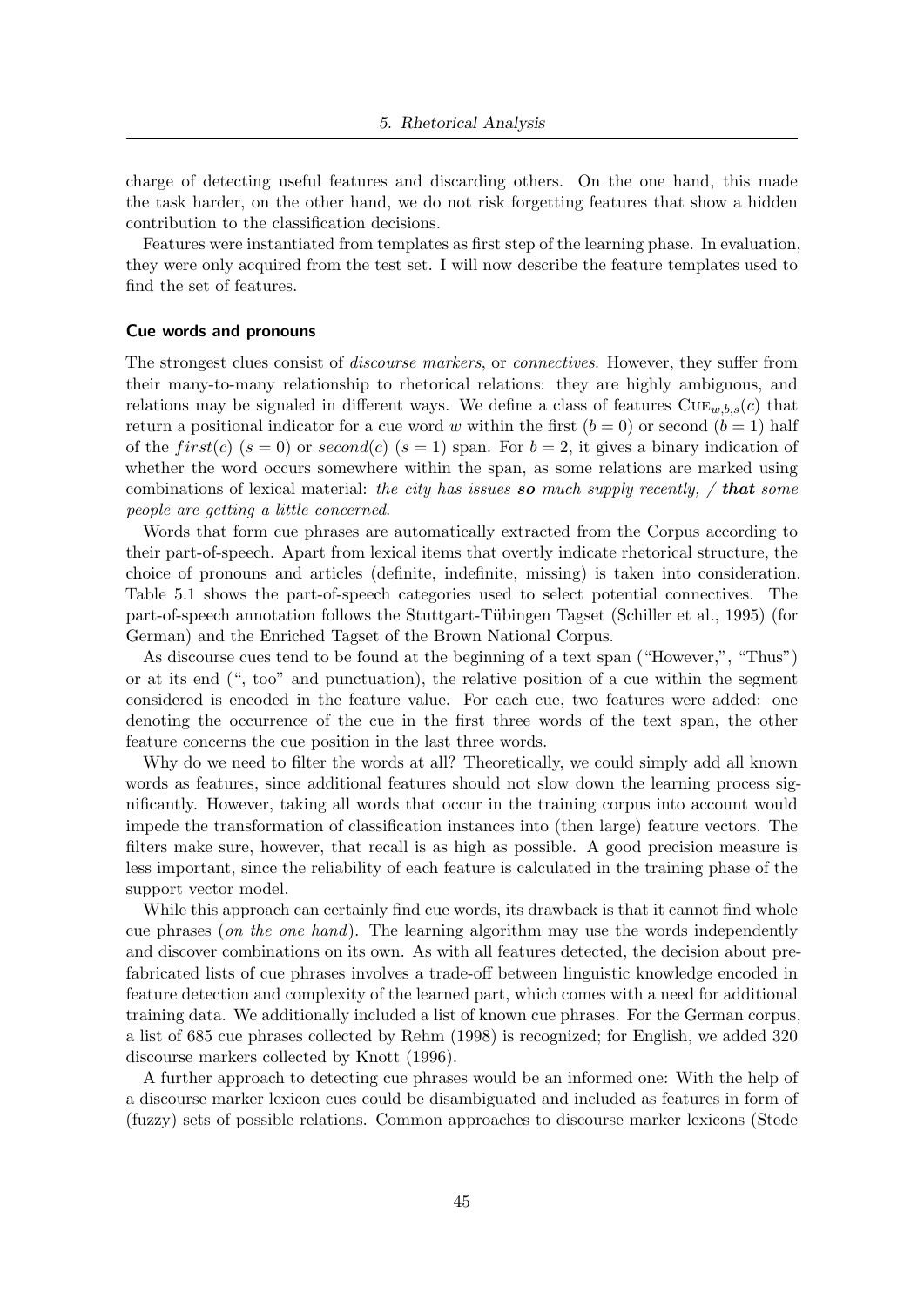| ART           | determiner                            | der, die, ein                  |
|---------------|---------------------------------------|--------------------------------|
| <b>PPER</b>   | personal pronoun                      | er, sie                        |
| <b>ADV</b>    | adverb                                | darum, aber, erstens           |
| <b>PDAT</b>   | demonstrative pronoun                 | dieses, jene                   |
| <b>PDS</b>    | demonstrative pronoun (noun phrase)   | das                            |
| PRELAT        | relative pronoun                      | deren, dessen                  |
| <b>PRELS</b>  | relative pronoun (noun phrase)        | welcher, deren, dessen         |
| <b>PWAT</b>   | interrogative pronoun                 | welche                         |
| <b>PWS</b>    | interrogative pronoun (noun phrase)   | was                            |
| <b>PWAV</b>   | adverbial interrogative pronoun       | wann, worüber                  |
| <b>PAV</b>    | pronominal adverb                     | trotzdem, deswegen, außerdem   |
| KOUI          | subordinating conjunction (inf. verb) | um $(zu)$ , anstatt $(zu)$     |
| <b>KOUS</b>   | subordinating conjunction (sentence)  | dass, weil, obwohl, damit      |
| <b>KON</b>    | co-ordinating conjunction             | entwederoder, denn, doch       |
| <b>ITJ</b>    | interjection                          | ach, mhm, tja                  |
| <b>PTKANT</b> | answer particle                       | ja, nein                       |
| $AT-$         | article                               | a, an                          |
| $D-$          | determiner                            | this, that, a, the, another    |
| CC            | Coordinating conjunction, general     | and, or                        |
| CCB           | Coordinating conjunction: but         | but                            |
| $CS-$         | Subordinating conjunction             | if, when, while, because, than |
| <b>JJR</b>    | General comparative adjective         | better, older                  |
| $PNQ-$        | Wh-pronoun                            | who                            |
| $\rm RR$      | General positive adverb               | often, long, easily, however   |
| <b>RRQ</b>    | Wh-general adverb                     | how, when, where, why          |
| <b>RRQV</b>   | Wh-ever general adverb                | however, whenever, wherever    |
| RT            | Nominal adverb of time                | tomorrow                       |
| XX            | negation particle                     | not                            |

Table 5.1.: Part-of-speech categories used to filter potential cue words.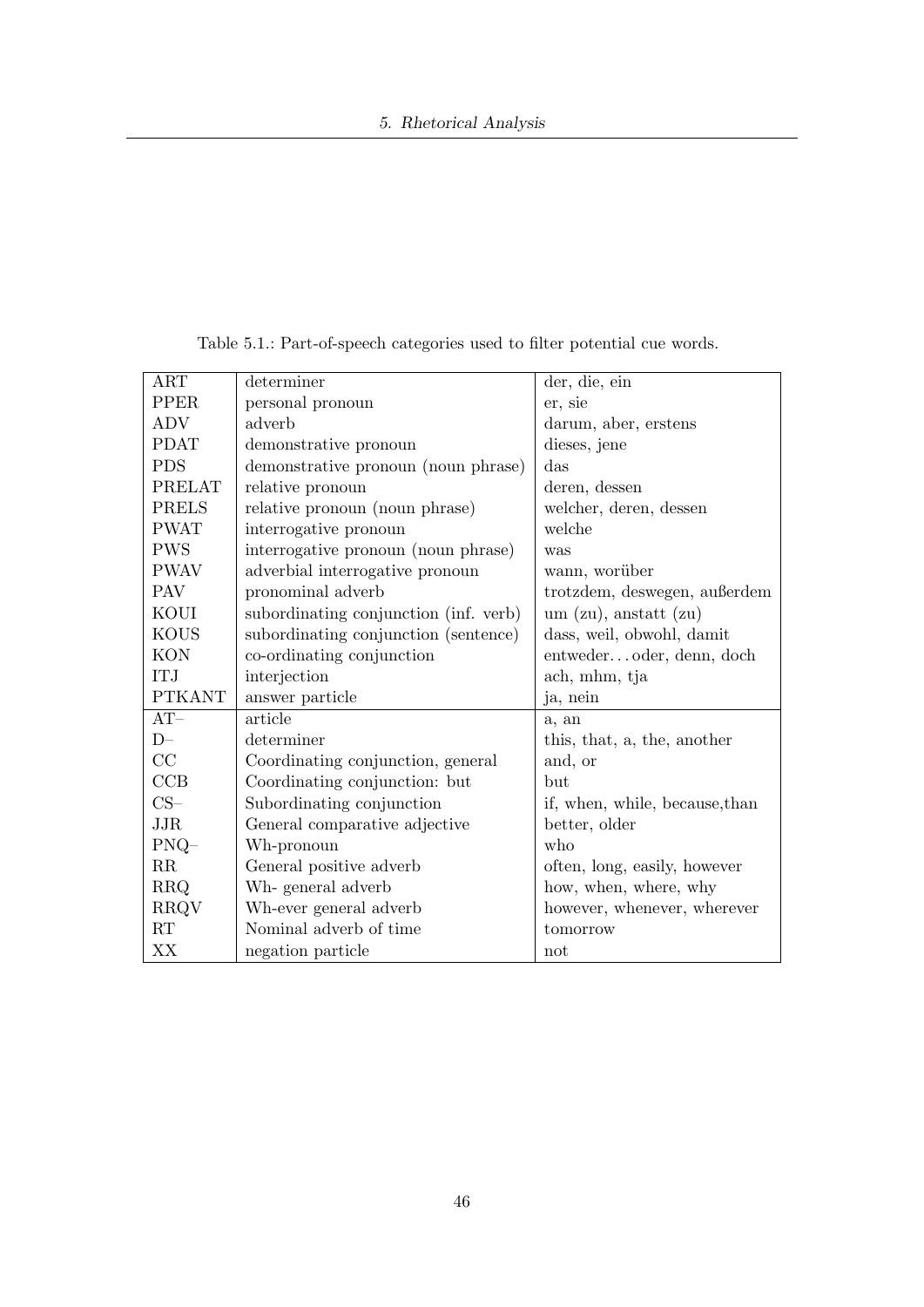& Umbach, 1998; Berger et al., 2002) define sets of contraints (syntactic, semantic) which refer to deep linguistic analysis — data unavailable to our algorithm.

#### Introduction of concepts

The way noun phrases occur is specific to discourse boundaries. In journalistic texts, definite noun phrases with a common noun (NN, "the chancellor", "das Restaurant") tend to refer to a concept that was introduced before. Indefinite noun phrases do not refer in a strict semantic sense. The indefinite subject in 9B is used to begin an evaluation or a conclusion of 9A.

[ Rund 15 grüne Bundestagsabgeordnete haben erhebliche Zweifel, ob sie der Bereitstellung von Bundeswehrsoldaten für den Anti-Terror-Kampf zustimmen können. (...)  $]^{9A}$  [Ein Kanzler, den in einer solch existenziellen Frage die eigene Koalition im Stich lässt, muss sich neue Partner suchen.  $]^{9B}$  (maz<sub>9725</sub>)

Proper nouns (NE) are usually introduced with an attributive common noun phrase: "Bundeskanzler Schröder", "World's largest Unix vendor Apple". Later, they are referred to using common nouns or variations of proper nouns, but not using the introductory attributed form.<sup>4</sup>

This distinction of introducting referents and referring noun phrases makes up for the fact that a thesaurus is hardly complete, thus, proper dereferencing of noun phrases cannot be achieved. The same argument supports the detection of determiners in noun phrases with common nouns.

The detection of phrases is imlemented as regular expression matching. We detect the sequence NN-NE (proper nouns with a noun attribute) toward the beginning of a sentence. We also detect DDET-(ADJA—VVPP)\*-NN, DDET being a definite determiner (in German: {der, die, das}).

NOUNPHRASE<sub>e</sub>(c) returns true if a regular expression e occurs within the first three words of  $right(c)$ .

#### Punctuation

In German and English, punctuation at the right segment border of the left segment of a classification instance is an excellent cue.  $\text{PUNCT}_{p,b,s}(c)$  returns true if punctuation p occurs within the first  $(b = 0)$  or last  $(b = 1)$  ten characters of  $left(c \mid (s = 0)$  or  $right(c)$  $(s = 1).$ 

#### Part-Of-Speech

The part-of-speech categories of the words at the borders of segments may help disambiguate the type of relation (sentential). Hirschberg & Litman (1993) note that they contribute only very little to the classification result. Our feature  $POS_{p,b,s}(c)$  returns true if a word tagged

<sup>4</sup> Journalistically trained writers will employ a new (possibly shorter) introductory form, if the concept is not as salient any more, i.e. if the noun phrase occurrs at greater distance from the last occurrence. This knowledge is useful to determine the preferred size of the tree constituent it combines with.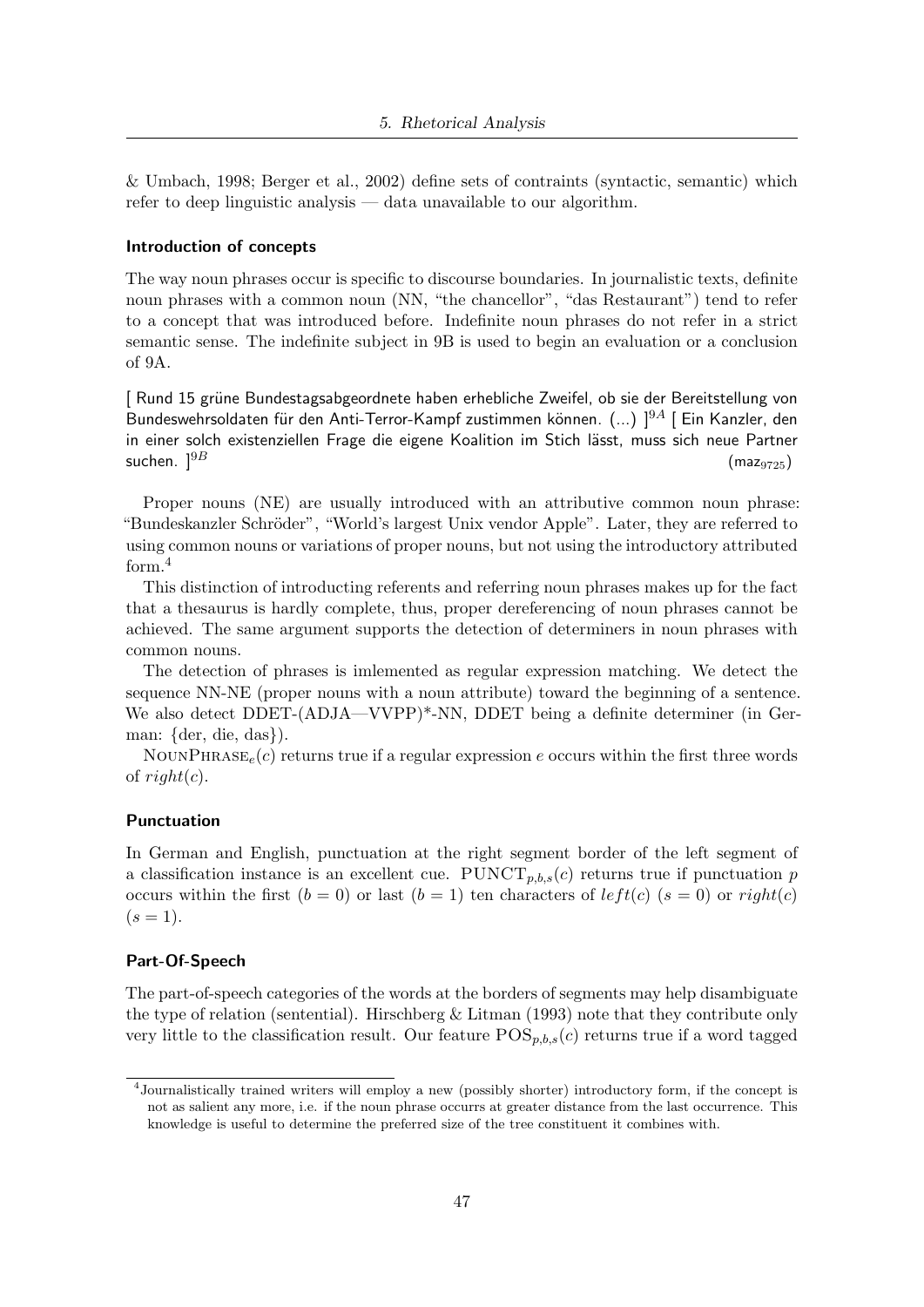p occurs within the first  $(b = 0)$  or last  $(b = 1)$  three words of  $left(c \mid (s = 0)$  or  $right(c)$  $(s = 1).$ 

#### Lexical similarity

Topic chaining has long been a popular property in discourse parsing (Hearst, 1997; Morris & Hirst, 1991; Kurohashi & Nagao, 1994; Litman & Passonneau, 1995; Richmond et al., 1997). Semantic similarity is measured by counting coocurrences of nouns, verbs and adjectives. The system also counts small sequences containing up to  $k$  words. Hearst (1994b) defines similarity as

$$
sim(b_1, b_2) = \frac{\sum_{t \in T} w_{t, b_1} w_{t, b_2}}{\sqrt{\sum_{t \in T} w_{t, b_1}^2 \sum_{t \in T} w_{t, b_2}^2}}
$$

 $w_{t,b_1}$  is a weight associated with the frequency of word t in text span  $b_1$ . T is the set of all tokens in the text minus closed-class categories. TOPICSIMILARITY $(c)$  returns  $sim(leftwords(c), rightwords(c)).$ 

#### Span lengths

Intuitively, some connectives have a argument-length-dependent distribution. A CONTRAST relation will rather have a short satellite, at least, related to the total length of the text. Authors are expected to focus on their main argument, not on counter-arguments. Thus, the ratio of the text span lengths (in words) is used as feature.

While Knott (1996) notes "Insensitivity to span size is a useful feature of coherence relations" (p. 13), Marcu (1997, 2000) uses the number of subconstituents as a feature. The analyzer shown here lets the learning algorithm decide whether span length is an important feature.

As paratactic relations may also show a preference for the number of elements contained, the number of nuclei is counted. The feature  $SPANLENGTH(c)$  returns the number of nuclei to the left of c. This can be a local feature, as the parser follows left-to-right processing.

#### 5.3.4. A parsing algorithm for rhetorical structure

All the techniques and analysis steps described before now come together in an attempt to derive valid rhetorical structure from a text.

The classifiers described are already able to make different kinds of useful decisions:

- Rhetorical relation: this decision comes directly out of running the multi-class classifier on a classification instance.
- Nuclearity (which text span is the nucleus?): For hypotactic relations, we run each polychotomizer twice, once for each possible distribution of roles (satellite/nucleus).
- Attachment preference for a text span during structure building: Again, different possible attachment decisions may be stored and scored using the polychotomizer.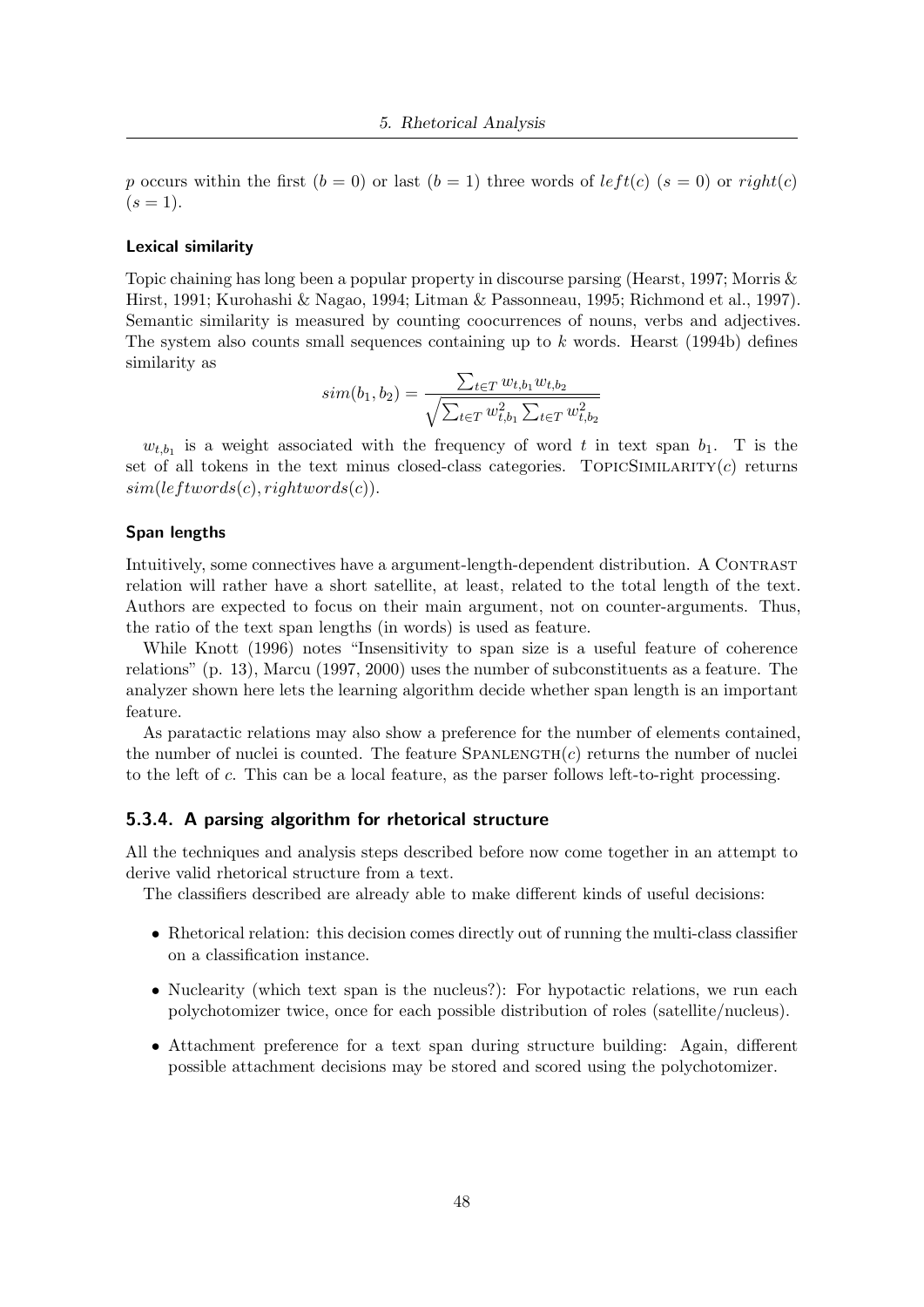Those decision types are all integrated when it comes to rhetorical parsing. Whenever a decision concerning two text spans is to be made, all structurally sound decisions<sup>5</sup> are converted into a set of classification instances, which are then scored using the polychotomizer. The best scoring are explored further. Note that in each attachment situation, the parser must also decide about the relation that holds between the two spans in question and, in the case of a hypotactic relation, which element is assigned the role of nucleus.

As for the non-local features used, we cannot (finally) classify a classification instance before we know the rest of the tree. Since classification decisions depend on each other, we need a two-pass decision-making strategy.

- PARSE: Beam-search based preselection of a chart containing all possible derivations: During first pass, not all information is available. Based on the local information that is available, search space is reduced. We note the best K possible decisions and expand them.
- GLOBALSCORE: Scoring each possible derivation with the global set of features and selecting the best one. Each analysis (containing no disjunctive interpretations) is scored using full context.

The selected discourse tree represents an unambiguous rhetorical analysis, structurally conforming to RST.

Formal description of the parsing algorithm Note that the functions LOCALCLASSIFY and GlobalClassify call binary classifiers.

#### 1. Beam-search based edge detection:

Global structures: R : set of relations C : set of edges of the form  $\langle i, r, \beta, n \rangle$  (chart)

PARSE  $(L:$  list of terminal edges): for each  $l \in L$ ,  $C \leftarrow l$ ,  $COMPLETE(l)$ 

COMPLETE $(i_s: \text{edge index})$ :

 $O:$  set of triples  $\langle$  score, classification instance, nuclearity  $\langle$ for all  $i \in C$ , with RIGHTBORDEROF $(i_s)$  = LEFTBORDEROF $(i)$ :  $ci$ : classification instance for all  $r \in R$ if  $paratactic(r)$  $ci := < r$ , CHILDRENOF $(i_s), i >$  (present children in old / new edge)

<sup>&</sup>lt;sup>5</sup>The analysis must form a valid tree. In short: text spans described by rhetorical relations may not overlap and must be contiguous. There may be not more than one rhetorical relation in the final, unambiguous analysis of a text for two spans of text; nuclearity assignment must be unambiguous and each relation must be either hypotactic or paratactic. Marcu (2000) develops a formal framework.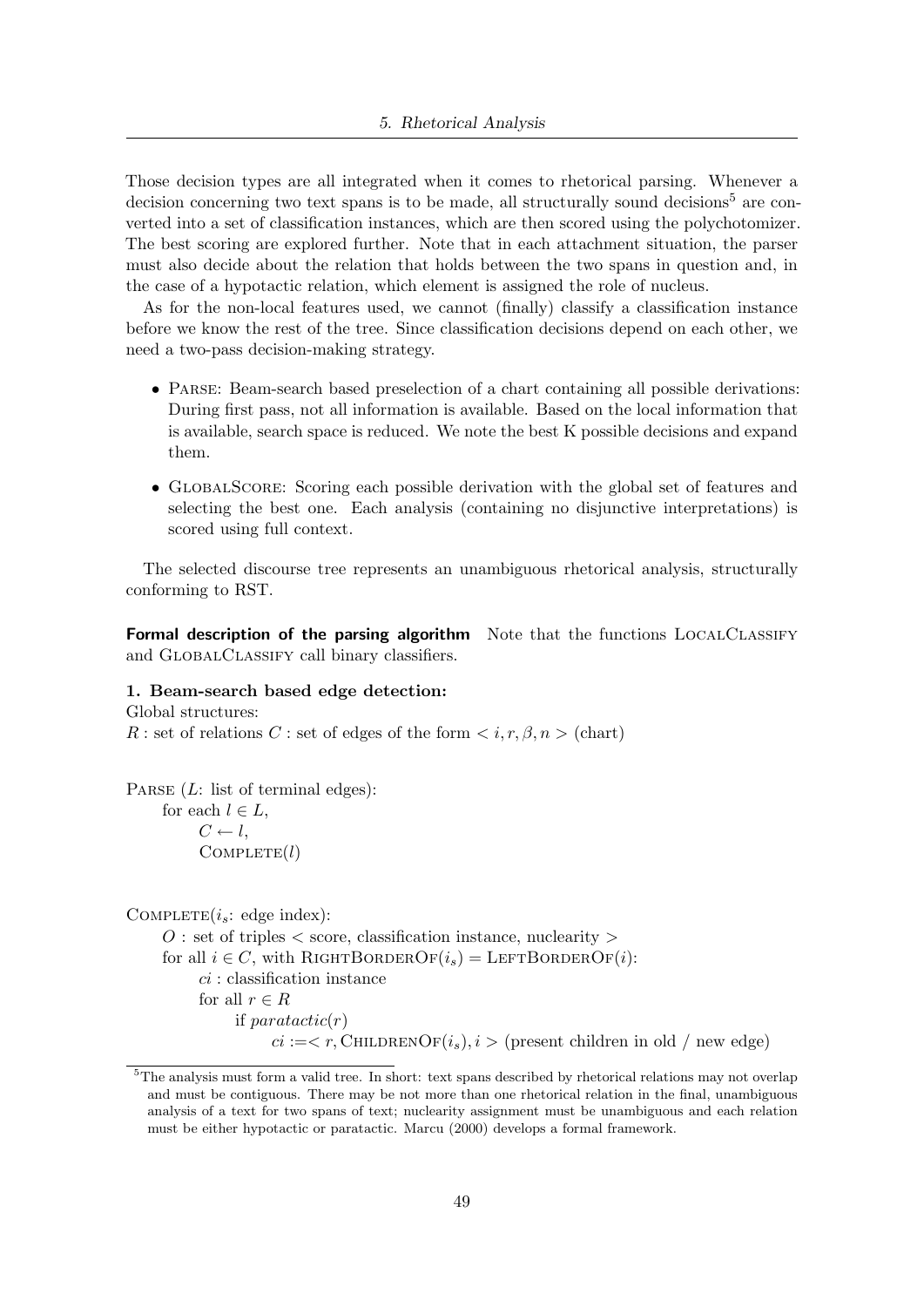$O \leftarrow \leftarrow$ LOCALCLASSIFY $(ci)$ ,  $ci$ ,  $NUC >$ else if  $hypotactic(r)$  $ci := < r$ , CHILDRENOF $(i_s), i >$  (new element is satellite)  $O \leftarrow$ <br/>CLOCALCLASSIFY(ci), ci, SAT >  $ci := is, FLATTEN(CHILDRENOF(i<sub>s</sub>)) > (...$  is nucleus)  $O \leftarrow \leftarrow$  LOCALCLASSIFY $(ci)$ ,  $ci$ ,  $NUC >$ 

for the K highest-scoring classification instances  $\langle r, \beta, e, a \rangle \in O$ ,  $i_j := a$  new index if  $(a = NUC)$  $C \leftarrow \langle i_j, r, \beta \bigoplus \langle i_s \rangle, 2 \rangle$  (second element is nucleus, or r is paratactic) else  $C \leftarrow \langle i_j, r, \beta \bigoplus \langle i_s \rangle, 1 \rangle$  (second element is nucleus)  $COMPLETE(i_i)$ 

LOCALCLASSIFY  $(ci = < r, \beta, \gamma > :$  classification instance): observe all local features in  $ci$  and apply classifier for relation  $r$  to the resulting feature vector. Return its normalized score.

LEFTBORDEROF  $(i: \text{edge index})$ : for the  $e = \langle i, r, \beta, n \rangle \in C$ , if  $MinimalDiscourseUnit(\beta_1)$ , return  $\beta_1$ . else, return LEFTBORDEROF $(\beta_1)$ .

```
RIGHTBORDEROF (i: edge index):
     for the e = \langle i, r, \beta, n \rangle \in C, k = |\beta|,
           if MinimalDiscourseUnit(\beta_k), return \beta_k.
           else, return RIGHTBORDEROF(\beta_k).
```
FLATTEN ( $\gamma$ : list of edge indexes with  $|\gamma|=1$ ): return  $\gamma_1$ 

#### 2. Derivation scoring

```
GlobalScore:
     O = : set of pairs <score, set of edges>
     for each well-formed I \subset Ct:=0: score
           n:=0 : counter
           for each e \in Ifor each ci \in \phi(e)t := t + \text{GLOBALCLASSIFY}(ci)n:=n+1O \leftarrow < \frac{t}{n}\frac{t}{n}, I >
```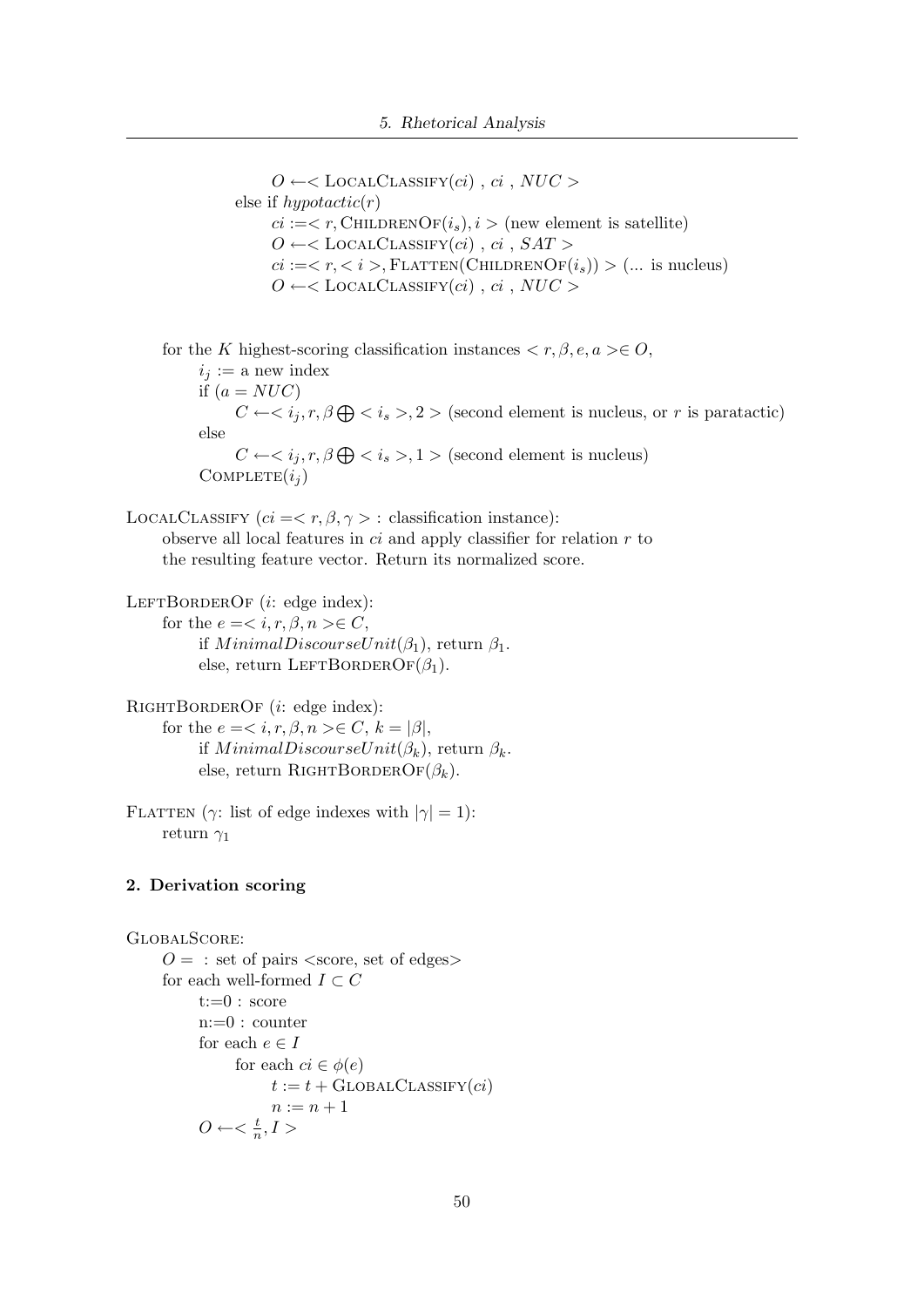return: I with highest score s in  $\langle s, I \rangle \in O$ 

GLOBALCLASSIFY  $(ci = \langle r, \beta, \gamma \rangle :$  classification instance): observe all features in ci and apply classifier for relation  $r$  to

the resulting feature vector. Return its normalized score.

A worked example As an example for how the algorithm determines tree structure, we discuss the analysis of a short text fragment from the Potsdam Corpus.<sup>6</sup> While the text is original, the data structures shown are not actual data for reasons of simplicity. We will use elements from URML to describe the state of the chart.

**Parse** The analyzer begins with inserting an edge with a terminal element (maz9612.1) in the chart. There are no adjacent edges to the left, so we shift the next edge as well:

```
\leq segment id="max9612.1"The army expects no consequences for the regional developments
  in the tourist sector from its activities in the air .
</ segment >
\leq segment id="maz9612.2">
  Years of experiences in other parts of the republic had shown that
  military facilities can indeed coexist with the interests of tourism .
</ segment >
```
For the edge maz9612.2, there is one adjacent edge to the left. Each known relation is hypothesized to hold between those two edges, hypotactic relations are tested twice for each distribution of nucleus/satellite. We add the best two edges to the chart:

```
< hypRelation id = " maz9612 .1001 a " type = " evidence " score = " 0.4 " >
  \langlenucleus id="maz9612.1" />
  \leq satellite id="maz9612.2" />
</ hypRelation >
< hypRelation id = " maz9612 .1001 b " type = " background " score = " 0.2 " >
  \langlenucleus id="maz9612.1" />
  \leq satellite id="maz9612.2" />
</ hypRelation >
```
For the two terminal segments in our chart, other attachments may exist than the two relations shown. It may well be that maz9612.1 and maz9612.2 are not directly connected through a relation at all. These possibilities are explored in the further steps. Next, the third minimal discourse unit is shifted:

<sup>&</sup>lt;sup>6</sup>The original document is in German. The translation shows that discourse markers are hard to translate, in this text jedenfalls (anyway, anyhow, by all means, here: after all). The original text, which is the basis for the rhetorical analysis given, reads

<sup>[</sup>Die Bundeswehr geht davon aus, dass ihre geplanten Aktivitäten aus der Luft keine relevanten Auswirkungen auf die Entwicklung der Region im touristischen Bereich haben werden.] [Jahrelange Erfahrungen in anderen Gebieten der Bundesrepublik hätten gezeigt, dass militärische Einrichtungen durchaus mit den Interessen des Tourismus in Einklang zu bringen seien.] [So jedenfalls steht es in der Erläuterung zum Luft/Bodenschießplatz bei Wittstock.] [Dazu werden in der kommenden Woche die betroffenen Gemeinden angehört.]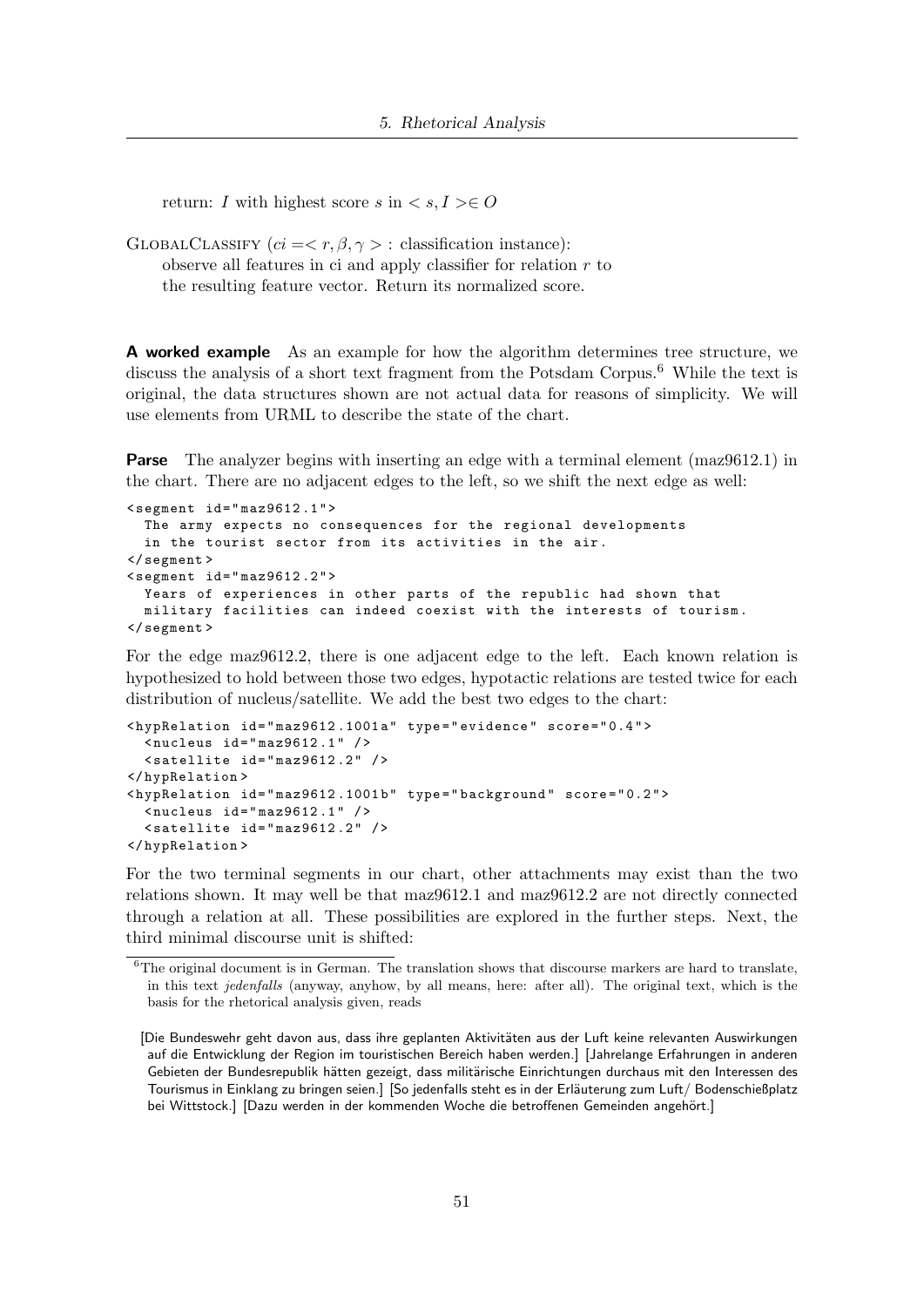```
\leq segment id="maz9612.3">
  This is, after all, written in the declaration regarding the air- and land
       firing
  range close to Wittstock .
</ segment >
```
This edge as three adjacent nodes: maz9612.2, maz9612.1001a and maz9612.1001b. For all known relations and all distributions of nuclei involving an adjacent node and the new segment, new edges are hypothesized. If 15 hypotactic and 4 paratactic relations are used (as in the Potsdam Corpus), we need consider 102 possible attachment, relation and nuclearity choices. Again, we keep the 2 best choices:<sup>7</sup>

```
< hypRelation id = " maz9612 .1002 a " type = " justify " score = " 0.3 " >
  \texttt{<nucleus} id="maz9612.2" />
  \leq satellite id="maz9612.3" />
</ hypRelation >
< hypRelation id = " maz9612 .1002 b " type = " summary " score = " 0.4 " >
  \langlenucleus id="maz9612.2" />
  \leq satellite id="maz9612.3" />
</ hypRelation >
```
These new relations are again subject to attachment to another adjacent node. There is only one adjacent node (maz9612.1). Choices for relations and nuclearity are scored, resulting in two additional edges:

```
< hypRelation id = " maz9612 .1003 a " type = " evidence " score = " 0.7 " >
  \langlenucleus id="maz9612.1" />
  \leq satellite id="maz9612.1002a" />
</ hypRelation >
\langle \text{hypRelation id} = "max9612.1003b" type="evidence" score="0.6">
  \texttt{<nu}cleus id="maz9612.1" />
  \texttt{Satellite} id="maz9612.1002b" />
</ hypRelation >
```
There are no possible attachments for these new edges, so a new terminal segment is shifted:

```
\leq segment id="maz9612.4">
  In these matters the affected communities will be heard next week .
</ segment >
```
Edges to be considered for attachment are maz9612.3, maz9612.1002a, maz9612.1002b, maz9612.1003a, maz9612.1003b. We assume the following scores:

```
< hypRelation id = " maz9612 .1004 a " type = " justify " score = " 0.3 " >
  \langlenucleus id="maz9612.3" />
  \leq satellite id="maz9612.4" />
</ hypRelation >
< hypRelation id = " maz9612 .1004 b " type = " sequence " score = " 0.6 " >
  \langlenucleus id="maz9612.1003a" />
  \langlenucleus id="maz9612.4" />
</ hypRelation >
```
Node maz9612.1004a could be attached to maz9612.2, maz9612.1001a, maz9612.1001b. The classifier ensemble votes in favor of the following two edges:

<sup>&</sup>lt;sup>7</sup>In a better form of the beam search algorithm, we might choose to keep more than two relations according to their scores and the number of relations considered.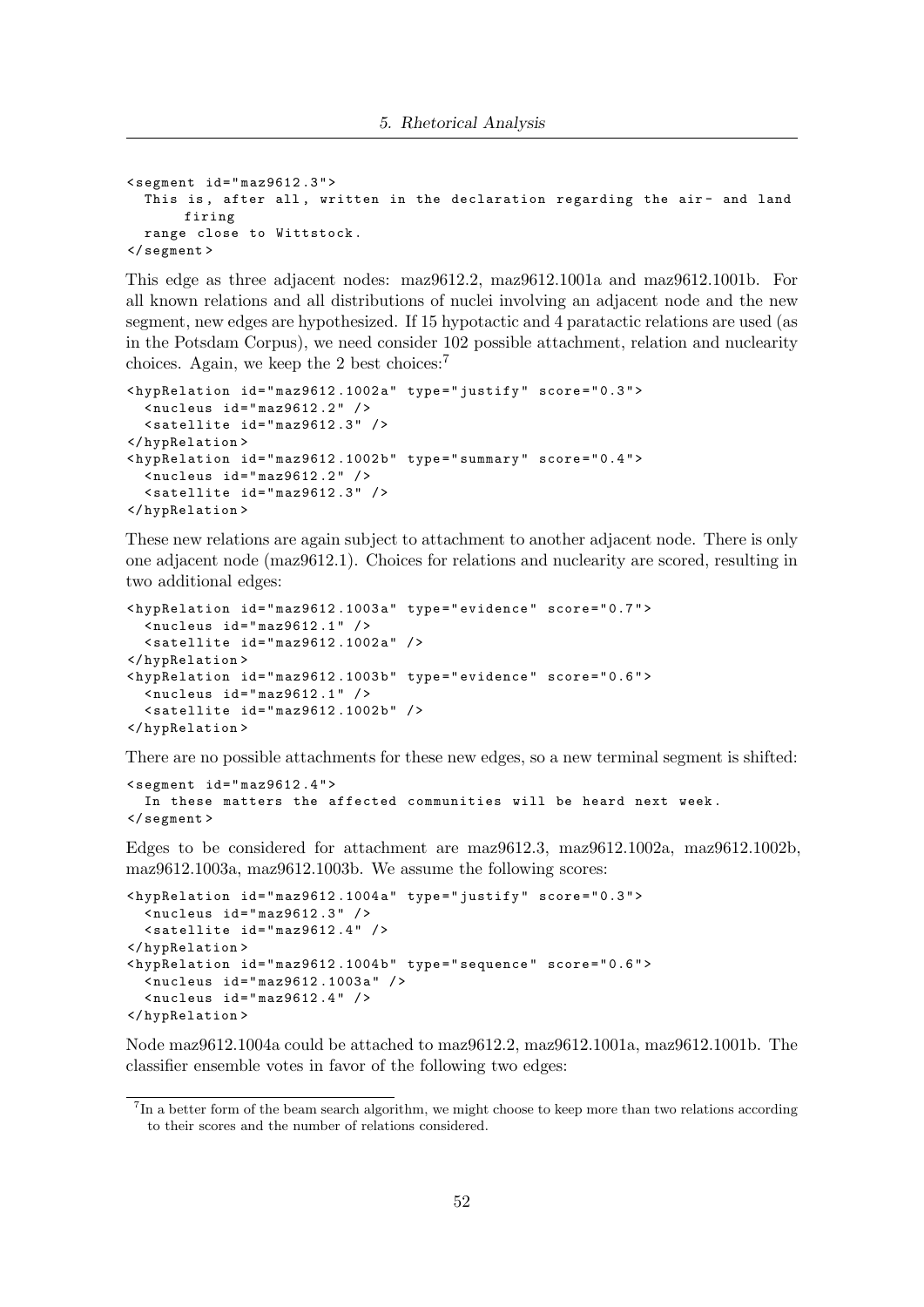

Figure 5.5.: Result of parsing process.

```
\langle \text{hypRelation} \text{ id} = "max9612.1005a" \text{ type} = "elaboration" score = "0.4" \rangle<nucleus id="maz9612.2" />
  \texttt{\&} < satellite id="maz9612.1004a" />
</ hypRelation >
< hypRelation id = " maz9612 .1005 b " type = " elaboration " score = " 0.4 " >
  \langlenucleus id="maz9612.1001a" />
  \texttt{Satedlike id="max9612.1004a" }</ hypRelation >
```
Node maz9612.1005a can be attached to the first discourse segment:

```
< hypRelation id = " maz9612 .1006 a " type = " preparation " score = " 0.1 " >
  \leq satellite id="maz9612.1" />
  < nucleus id = " maz9612 .1005 a " / >
</ hypRelation >
\langle \text{hypRelation} \text{ id} = "max9612.1006b" \text{ type} = "elaboration" score = "0.2" \rangle<nucleus id = "maz9612.1" />
  \texttt{~\leq} < satellite id="maz9612.1005a" />
</ hypRelation >
```
All minimal discourse units have been processed and all possible attachments were scored. There are 16 edges in the chart. It's status in URML terminology is now forest-complete.

GlobalScore The second phase of parsing scores all trees contained in the chart. Other than during the Parse step, classification uses global and local features, as for each relation and each classification instance, context is available. We consider all top-level nodes that span all minimal discourse units. In our case, these are maz9612.1004b, maz9612.1005b, maz9612.1006a, maz9612.1006b. The best-scoring analysis is based on maz9612.1005b.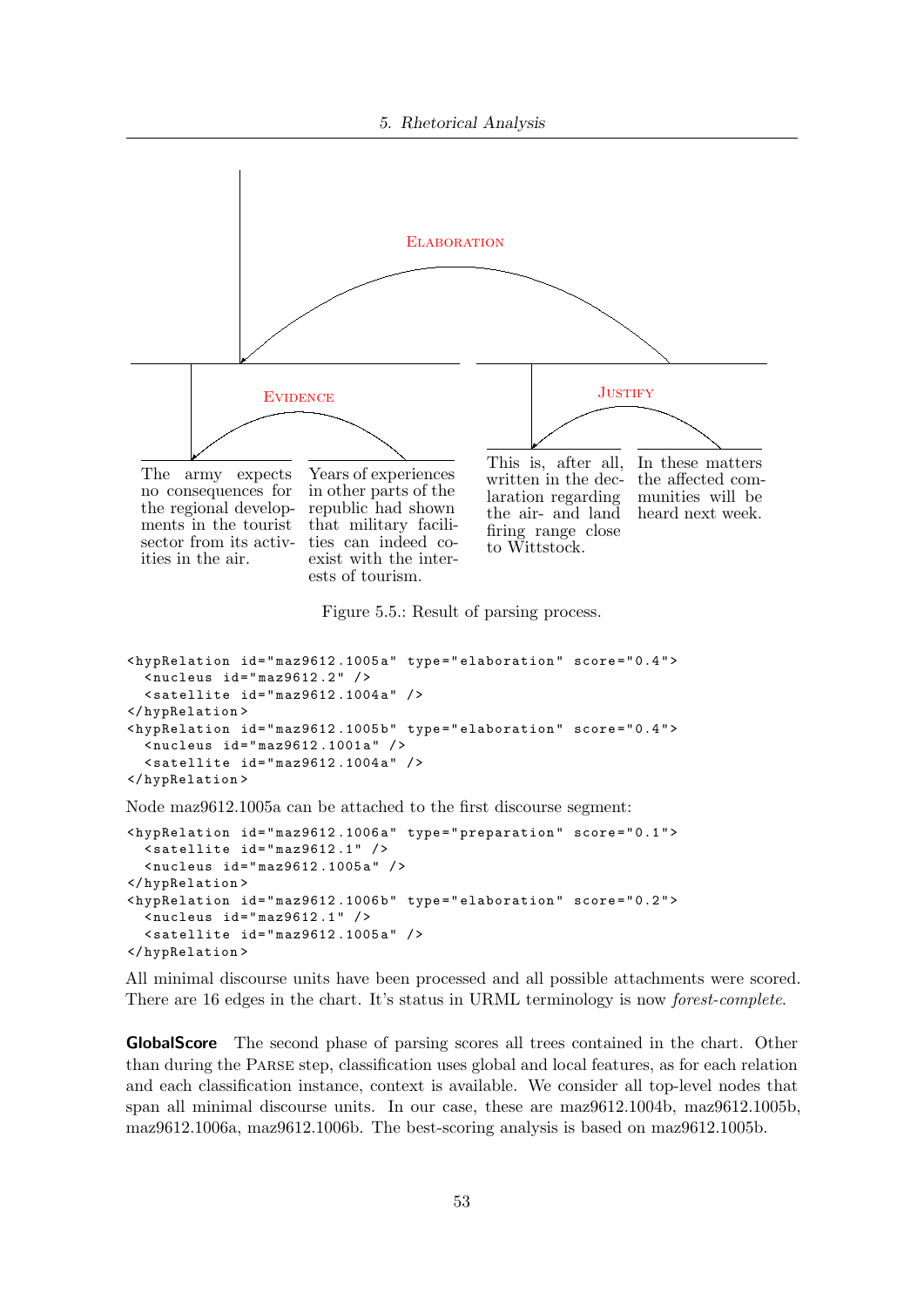```
< analysis id = " maz9612 . analysis4 " score = " 0.8 " status = " interpretation " >
  < hypRelation id = " maz9612 .1001 a " type = " evidence " >
    \langlenucleus id="maz9612.1" />
     \leq satellite id="maz9612.2" />
  </ hypRelation >
  < hypRelation id = " maz9612 .1004 a " type = " justify " >
    \langlenucleus id="maz9612.3" />
     \leq satellite id="maz9612.4" />
  </ hypRelation >
  < hypRelation id = " maz9612 .1005 b " type = " elaboration " >
    \langlenucleus id="maz9612.1001a" />
    \leq satellite id="maz9612.1004a" />
  </ hypRelation >
</ analysis >
```
This analysis, visualized in Figure 5.5, represents the final outcome of the analysis process.

# 5.4. Support Vector Machine learning

We use supervised machine learning to run the classifiers described in the previous section. This means: the classifiers base their decisions on knowledge that is automatically acquired from a set of sample documents. During training, the machine learning algorithm determines general characteristics of the samples that belong to each assigned category, in our case: the relations. The acquired knowledge, commonly called language model, may be used to recognize the characteristics found in new, not yet categorized data that is presented to the classifiers. In the following, the choice of support vector machines (SVM) for this learning task is discussed, and a brief introduction to SVMs in learning and classifying is given.<sup>8</sup>

#### 5.4.1. Learning

To train the system, the documents of the training set are compiled into classification instances, which result, in turn, in training patterns (pairs of feature vectors and assigned classes). The decision about which training algorithm to chose depends on certain properties of the training data. There are several learning and classification algorithms, and usually, there is more than one training algorithm available for each classification method.

- Our classification problem uses features that are inter-related, and the exact qualitative and quantitative feature inter-dependence is not known. Bayes-based algorithms, a standard in statistical language processing (Manning & Schütze, 1999), can only approximate the ideal classification solution in this case. A training algorithm is needed that can solve highly non-linear problems.
- We also need an algorithm that handles a large number of features  $(>1000)$  well.
- Compared to other machine learning tasks, we train on a small number of samples  $(< 10000$ ).

Support Vector Machines (Vapnik, 1995) fulfill all these criteria with ease. They haven shown to perform extremely well on different kinds of classification tasks, usually with very

<sup>&</sup>lt;sup>8</sup>I follow Schölkopf (1998) and Burges (1998) in the discussion of SVMs.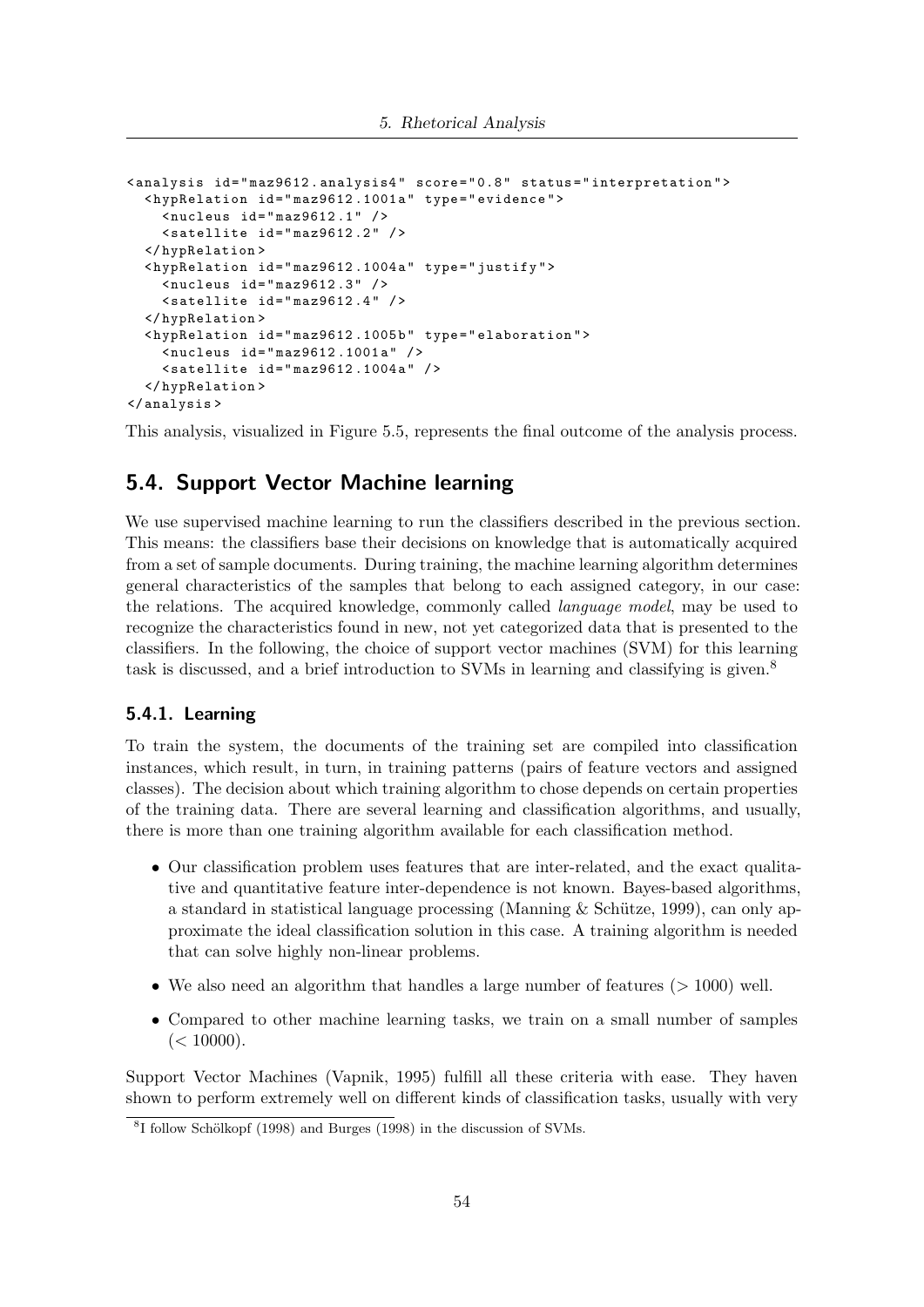little a-priori knowledge involved. SVMs are based on three foundations: SVMs are largemargin classifiers and they use a kernel to transform the feature space. In the context of machine learning, SVMs can be recast as neural network (however, with a sophisticated training algorithm), and they can be used as binary classifiers or for regression estimation.

Large-margin hyperplane separation The task of training a linear classifier can be seen as finding a separation hyperplane in feature space. Our training samples (i.e. feature vectors) can be represented as data points in an  $N$ -dimensional space, where  $N$  is the number of features involved. Giving the coordinates of each sample, the feature vectors points into this space. We consider the binary classification case, where each sample belongs to one of two classes  $(+1, -1)$ . A hyperplane divides the feature space, and it can be used to separate all or most of the data points. Once the hyperplane is determined, we have a classifier that and thus assigns a  $+1/-1$  vote to each sample. The distance from the closest point of the hyperplane to a datum will later be interpreted as regression score.

The main idea of large-margin classifiers, the group of classifiers SVMs belong to, is the following: we aim at constructing the hyperplane (given by the equation  $\vec{w} \cdot x + b = 0, \vec{w} \in$  $\mathbb{R}^N, b \in \mathbb{R}$ ) so that the distance between the hyperplane and the nearest point(s) is maximal (Figure 5.6). This results in the following solvable quadratic optimization problem:

Find  $\vec{w} \in \mathbb{R}^N, b \in \mathbb{R}$ , and  $\zeta_i$ ,  $i = 1, 2, ..., n$ , to minimize  $\frac{(\sum_i \zeta_i)^q}{n} + \lambda \|\vec{w}\|^2$ under the constraints

$$
\vec{w} \cdot \vec{x}_i + b \ge 1 - \zeta_i, \text{for } y_i = +1,
$$
  

$$
\vec{w} \cdot \vec{x}_i + b \le -1 + \zeta_i, \text{for } y_i = -1,
$$
  

$$
\zeta_i \ge 0, i = 1, ..., n.
$$

 $\zeta_i$  allows for a 'soft' margin: it is 0 only in the separable case. Through  $\zeta_i$ , support vectors (selected feature vectors that are closest to the separation hyperplane) are chosen;  $\zeta_i$  then denotes their distance to the hyperplane, so that the hyperplane vector  $w$  will not be needed, as we will see.

The length of vector  $\vec{w}$  is minimized, but through a  $\lambda$  coefficient, it can be weighted against the influence of noise in the training data.

In this optimization problem, time complexity depends on the number of samples  $n$ supplied, not on the number of features given, which makes SVMs suitable for rich-feature problems.

Figure 5.6 shows an example of large-margin linear separation. Note that the above formula – and also the actual classifier that is described lateron – only depends on the calculation of a dot product of vectors. This allows us to generalize to cases where data is not separable by means of a linear hyperplane.

The kernel trick Optimal separation is not necessarily linear: in the simplified two-dimensional case, we could separate data with a non-linear function better. SVMs make use of a kernel  $k$  to transform non-linear feature vectors into linear feature space  $F$ , before applying the training or classification algorithm:

$$
\Phi:\mathbb{R}^N\to F
$$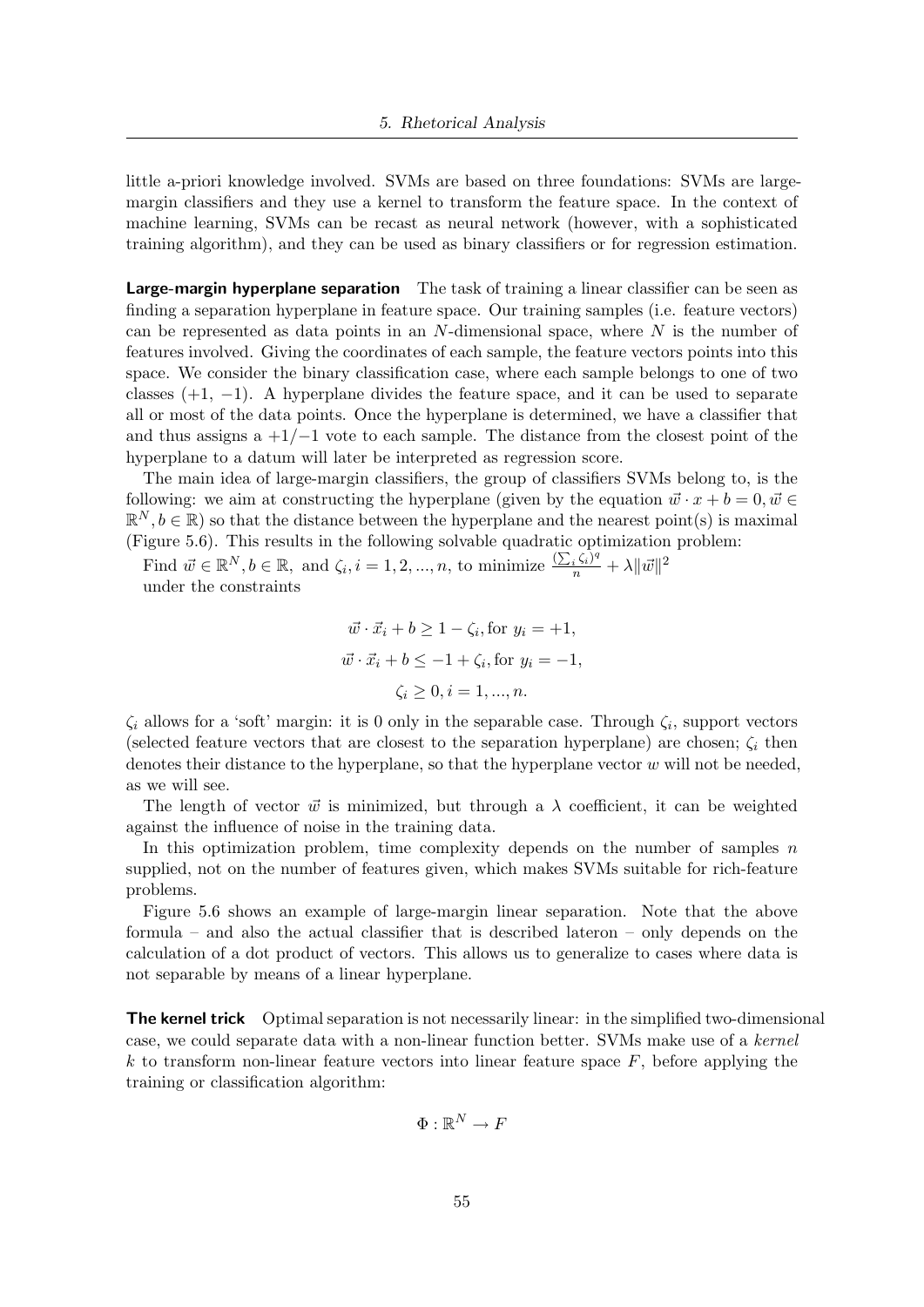

Figure 5.6.: Linear large-margin classification in the non-separable case in two-dimensional feature space. For two-dimensional space, a hyperplane is a line.



Figure 5.7.: A kernel can transform non-linear feature space (left) into linear feature space (right). (Here: fictious kernel.)

Figure 5.7 visualizes this scheme. The kernel integrates transformation and calculation of the dot product of two vectors:

$$
k(\vec{x}, \vec{y}) := \Phi(\vec{x}) \cdot \Phi(\vec{y})
$$

This allows for some optimization: the kernel is recast as a simple mapping function Φ that is unexpensive to compute. The kernel we use in our approach is a Radial Basis Function kernel:

$$
k(\vec{x}, \vec{y}) = exp(-||\vec{x} - \vec{y}||^2 / (2\sigma^2))
$$

 $\sigma$  is a parameter which can be used to steer the generalization trade-off between precision and recall in the classifiers.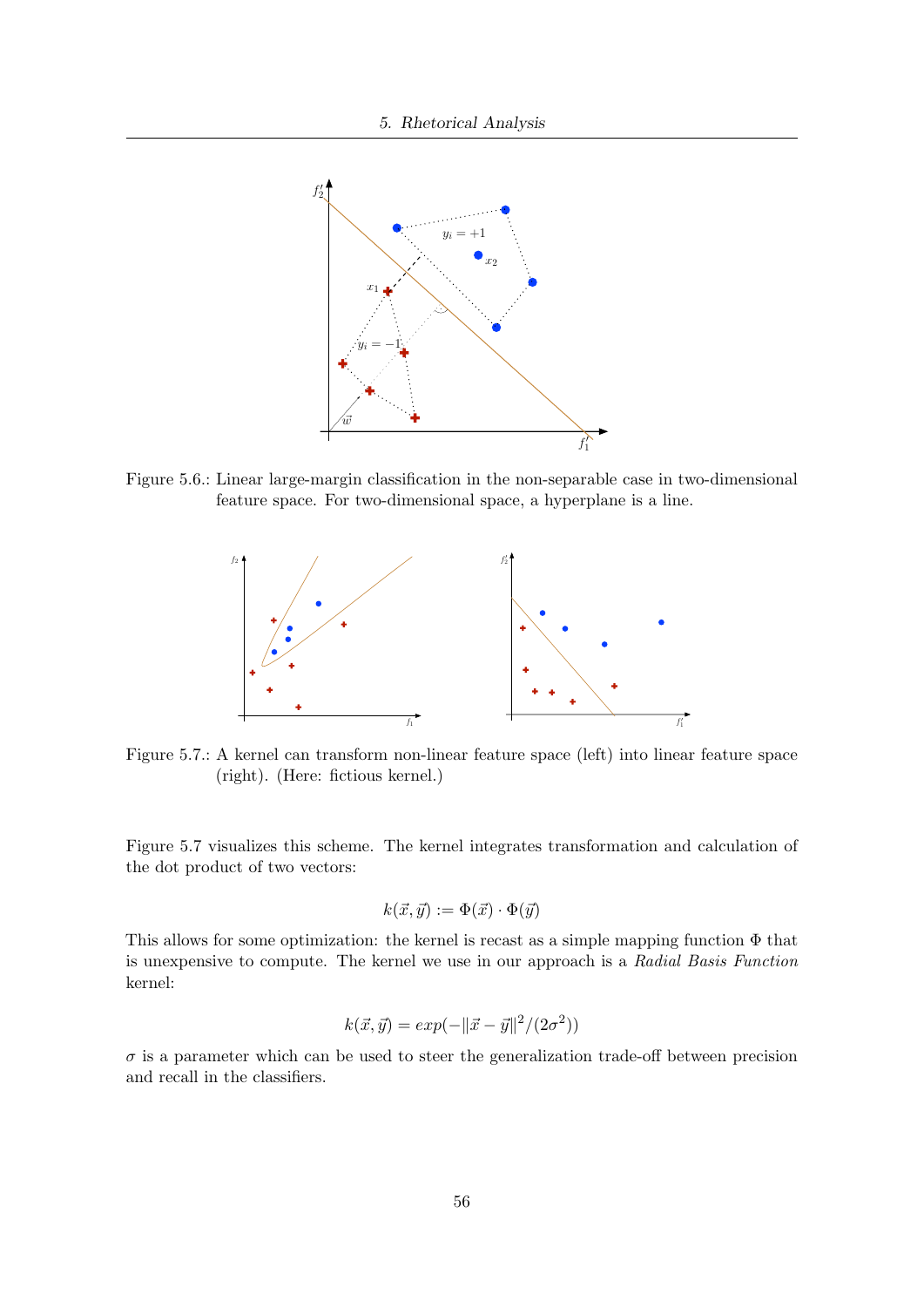**Training algorithms** We have seen that a quadratic optimization problem is to be solved during the training of a support vector machine. While the number of features does not have exponential influence on training time, the number of training samples appears in the optimization problem as severe factor. Specialized training algorithms such as SVMLight (Joachims, 1998) and SVMTorch (Collobert & Bengio, 2001) allow for a fast, iterative selection of support vectors from the training data. SVMTorch gives a training time complexity of  $O(n^2)$ .

#### 5.4.2. Solving

Solving is a computationally little expensive operation. We add up the support vectors selected during the training process via  $\zeta_i$ . Solving time depends linearly on the number of support vectors:

$$
f(\vec{x}) = \sum_{i} \zeta_i(\vec{x} \cdot \vec{x_i}) + b
$$

For binary classification,  $sign(f)$  gives the class. In our case, we use f as score.



Figure 5.8.: A separable problem with 20 samples analyzed using a radial basis function kernel ( $\sigma = 10$ ). 6 support vectors in class (-1) and 7 support vectors in (+1) were identified (white outline). (Generated with software courtesy of the AT&T Speech and Image Processing Services Research Lab.)

#### 5.4.3. Parameter tuning

SVMs offer two parameters that should show significant effect on the classification performance. With a higher C coefficient, generalization capacity rises, and overfitting can be avoided. (Overfitting occurs when a classifier performs very well on the training data but poorly on the test set. In this case, the training algorithm does not generalize enough.) Sec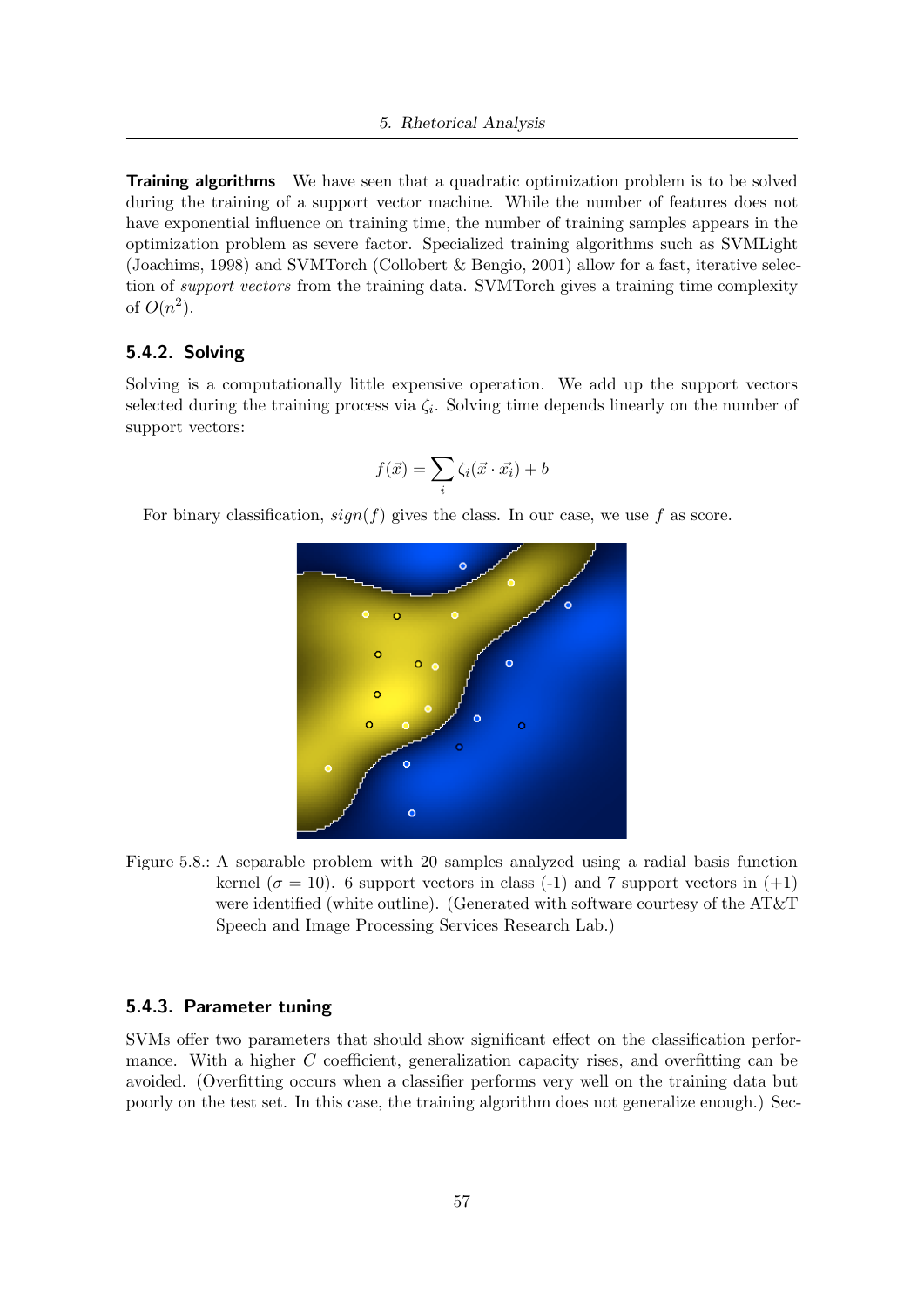ondly, the kernel – in our case, a gaussian kernel – can be configured. As mentioned before, a parameter  $\sigma$  defines the mapping from non-linear feature space. (Duan et al., 2001)

C and  $\sigma$  for our approach have been determined through iterative regression testing. For the evaluation of the approach, C is set to 25 and  $\sigma$  is set to 35. We found these values to work well.

#### 5.4.4. Mapping multi-class problems to binary ones

SVMs are binary classifiers (dichotomizers), but we need to assign each classification instances a relation out of more than two possible relations. One very common solution to this challenge is the one-against-all strategy. This means training  $k$  binary classifiers if  $k$ relations are known. During solving, all  $k$  binary classifiers are run, and the best-scoring relation is chosen. We call the ensemble of  $k$  classifiers a polychotomizer or multi-class classifier. This technique is integrated in the parsing algorithm.

There are several alternatives to the one-against-all method. The pairwise classification strategy trains binary classifiers on all existing pairs of classes, which leaves us with  $\frac{(k-1)k}{2}$ binary classifiers. Because each of the classifiers trains on only a subset of the data and the training time complexity is worse than linear, this scheme can actually work quicker. (However, with 60 relations, as in the English corpus after pruning, we would still have to train 1770 classifiers.) Another way of implementing the polychotomizer is Error-correcting *output coding* (Dietterich & Bakiri, 1995): we train several binary classifiers  $(M)$ . For each of them, some of the original classes are selected and marked as  $+1$ , all others  $-1$ . This can be represented as vector  $\{+1, -1\}^k$ . This way, each classifier is trained on a different partition of the training set. The process yields a *decoding matrix*  $D = \{+1, -1\}^{k \times ||M||}$ . During classification, each classifier is run, giving us a vector  $\vec{v}$  of responses. In the ideal case (all classifiers return an error-free decision),  $\vec{v}$  equals one of the rows in D. If one or more classifiers are in error, the closest match is chosen (smallest Hamming distance). The crucial algorithm here is the one that chooses the best  $M$ . For the case of margin-classifiers that return not just a binary classification decision, but a distance, Allwein et al. (2000) and Passerini et al. (2002) propose more elaborate methods.

Schölkopf  $\&$  Smola (2002) note that none of the aforementioned methods generally outperforms the others. In the parsing algorithm, we apply the one-against-all strategy for reasons of simplicity, leaving error-correcting output coding open to be evaluated.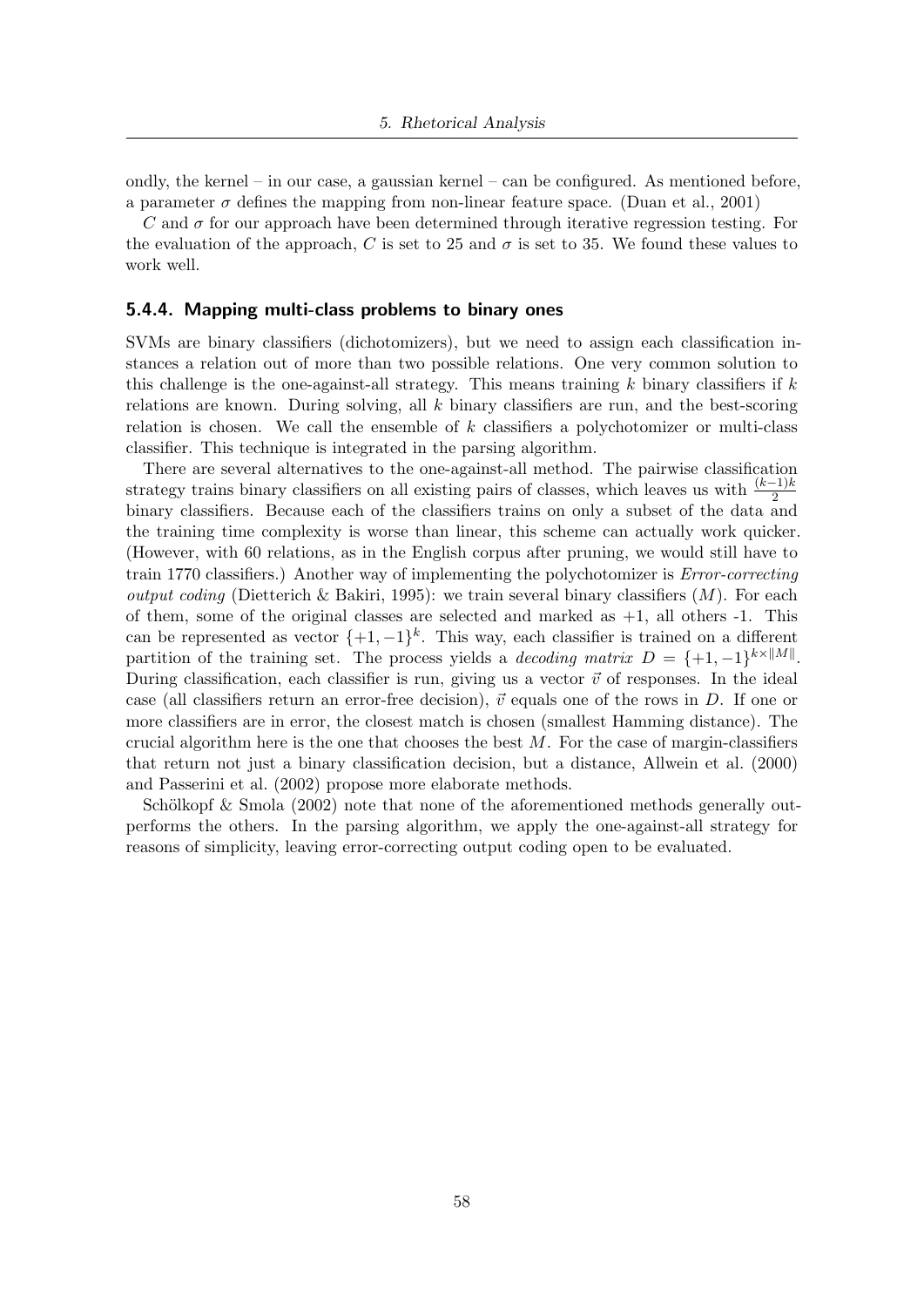# 6. System Architecture

## 6.1. Introduction: tool chain concept

Data retrieval, conversion and interface tools are largely implemented in Perl. Almost all of them generate and augment URML data. The rhetorical analyzer uses a machinelearning framework (C++, C) which can interface several approaches to learning. Tool chain architectures have often been employed, often in conjunction with SGML or XML annotation in data-intensive linguistics (Christ, 1994; Cunningham et al., 1996; McKelvie et al., 1997).

## 6.2. Part-of-speech tagger

Part-of-speech (POS) tagging is accomplished using Brants (2000). In general, the tagger achieves an accuracy of > 97 percent for German data. It is trained on the NEGRA corpus (Skut et al., 1997). For the English corpus, the tagger is trained on the Susanne corpus (Sampson, 1993).

To designate POS for each token in URML, we use an additional XML tag. The resulting XML syntax specializes the basic URML; as a consequence, it is fully backwards-compatible.

### 6.3. Segmentizer

The segmentizer works on the POS data and on punctuation; it is implemented in Perl.

# 6.4. Rhetorical analyzer

#### 6.4.1. Accessing and indexing the Document Object Model

The rhetorical analyzer makes heavy use of the Document Object Model (DOM) to work with the XML data. It is implemented in an object oriented fashion and provides reusable classes for accessing the XML corpus database. We use Xerces (http://xml.apache.org) as XML parser, which provides the DOM interface. However, Xerces does not provide indexing for fast access of the data. This is handled in a separate Docs class, through which the DOM is accessed. Besides the Hash-based indexing of all documents and document nodes, word indexes exist for each relation node of a document. This speeds up the checking of cue phrase based features and of topic chains.

#### 6.4.2. Machine learning framework

Our machine learning library DRSVMlib used has been previously tested and employed (Reitter, 2002b) and allows interfacing two different SVM libraries, namely SVMTorch (Col-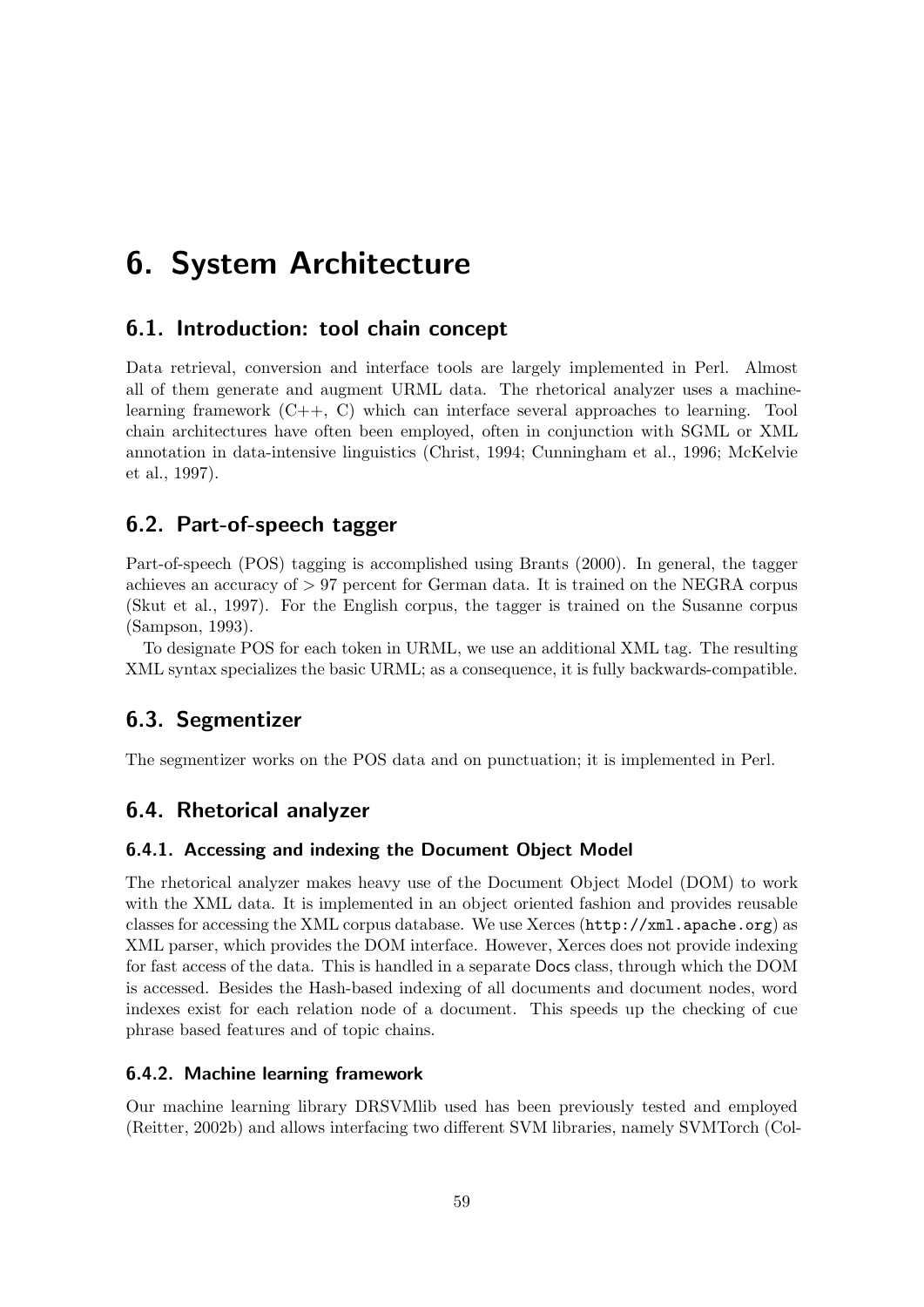

Figure 6.1.: Most tools work with the URML format that allows incremental annotation on various linguistic levels. The corpus annotation tool requires a special format. The visualization tool operates with a TeX conforming format.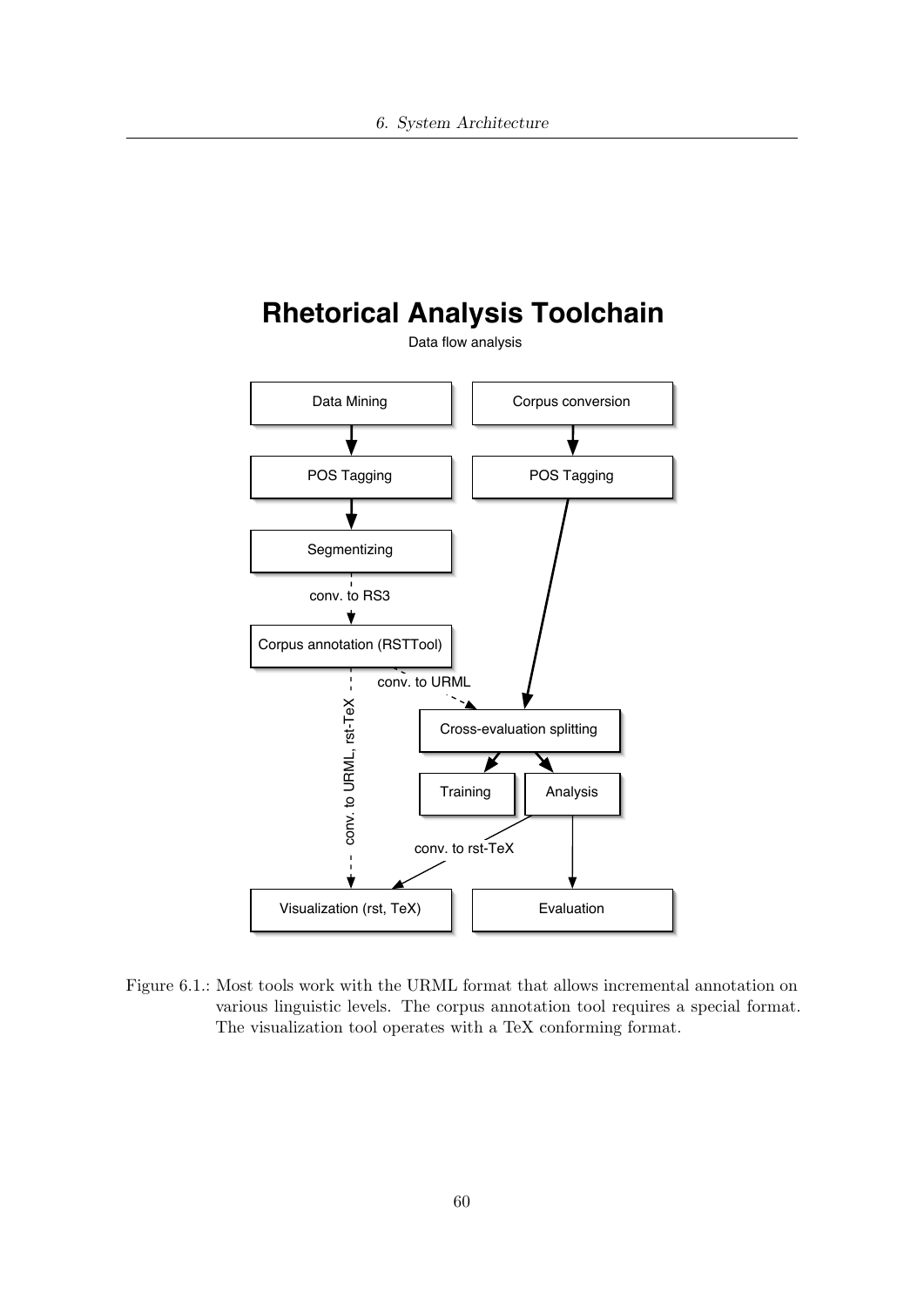

Figure 6.2.: Class diagram describing the architecture of the machine learning framework.

lobert & Bengio, 2001) and SVM light (Joachims, 1998). DRSVM lib provides a set of  $C_{++}$ classes. The class Corpus encapsulates the collection of sample data, storing and retrieving the data. It is used in learning and evaluating and can run evaluation procedures on the data. DRSVM is an abstract class (see Figure 6.3) that represents the classifier. It is specialized as DRSVMTorch, DRSVMlight and DRSVMVote. The first two act as wrapper classes around the original implementations of SVMTorch and SVMlight. The latter is a simple classification algorithm that calculates maximum-likelihood probabilities for single feature-class combinations and lets these classifiers vote to achieve a classification result.

#### 6.4.3. Parsing

The parsing algorithm keeps a chart (class Chart) to store active nodes during the first phase (beam-search based on local classification). In the second phase, only full well-formed trees are considered and scored. Therefore, the chart provides efficient mechanisms to select a subset of all edges. For an overview of the learning and parsing architecture, see Figure 6.3.

DOM nodes are created along with the edges in the chart, as the feature checking methods in the Corpus class always operate on the DOM. Also, serialization is possible at any point.

## 6.5. Visualization and conversion tools

The rst package for LAT<sub>EX</sub> is a visualization tool to enable comfortable typesetting of corpus data and rhetorical tree structures (Appendix C). It is implemented in  $T_F X$  and recursively evaluates rhetorical descriptions to draw diagrams. An environment rhetoricaltext displays tagged text segments that can be referred to from other places in the document.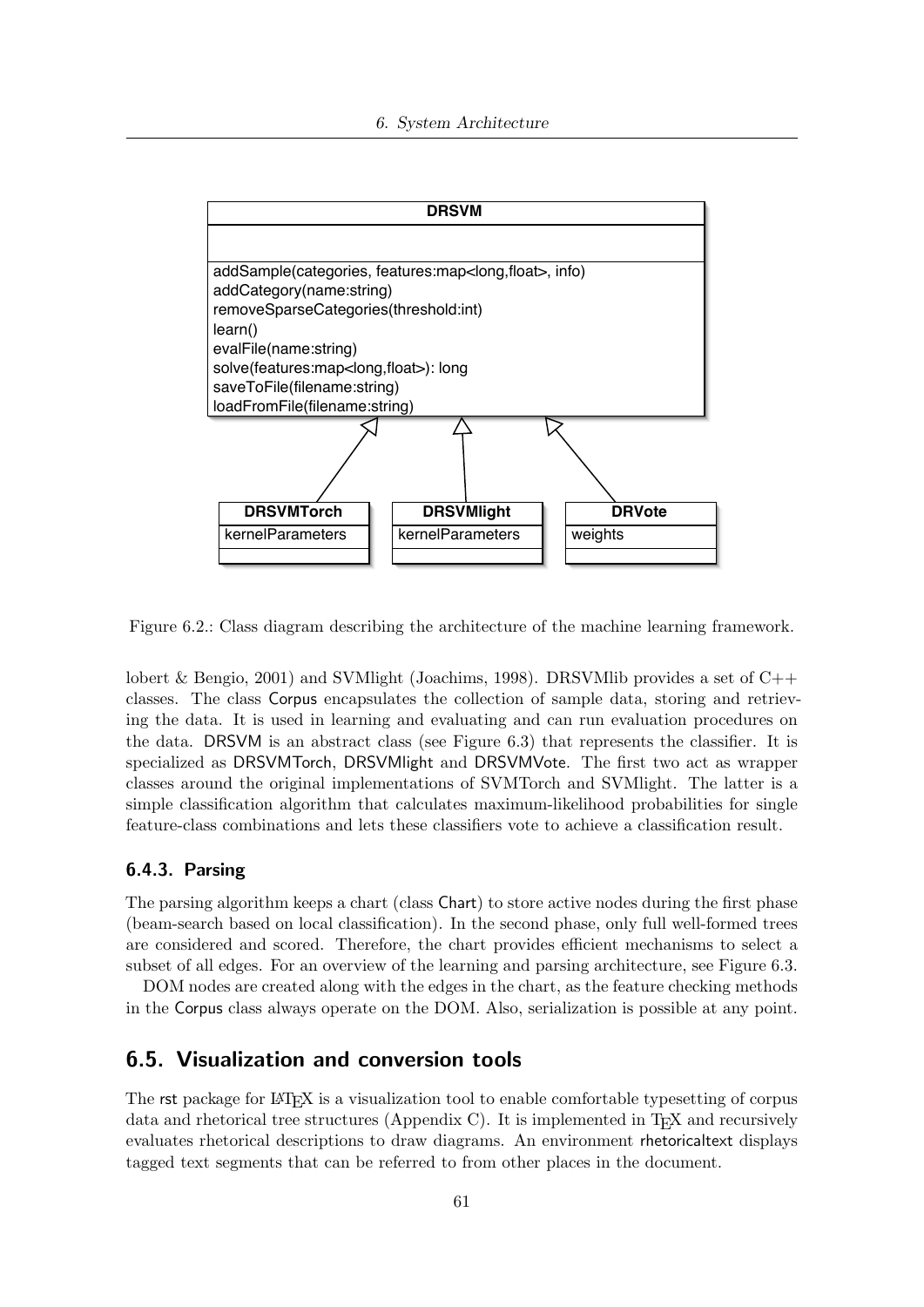6. System Architecture



Figure 6.3.: Class diagram of the architecture used to implement the rhetorical parser.

We provide an application to convert sets of documents created with RSTTool from the RS3 format to URML. It was used during the corpus creation. Another program converts the english language corpus (Carlson et al., 2001) from its LISP-style format to URML. Both tools detect the use of RST schemata (see 2.5.2), where several relations share a nucleus in order to issue a warning.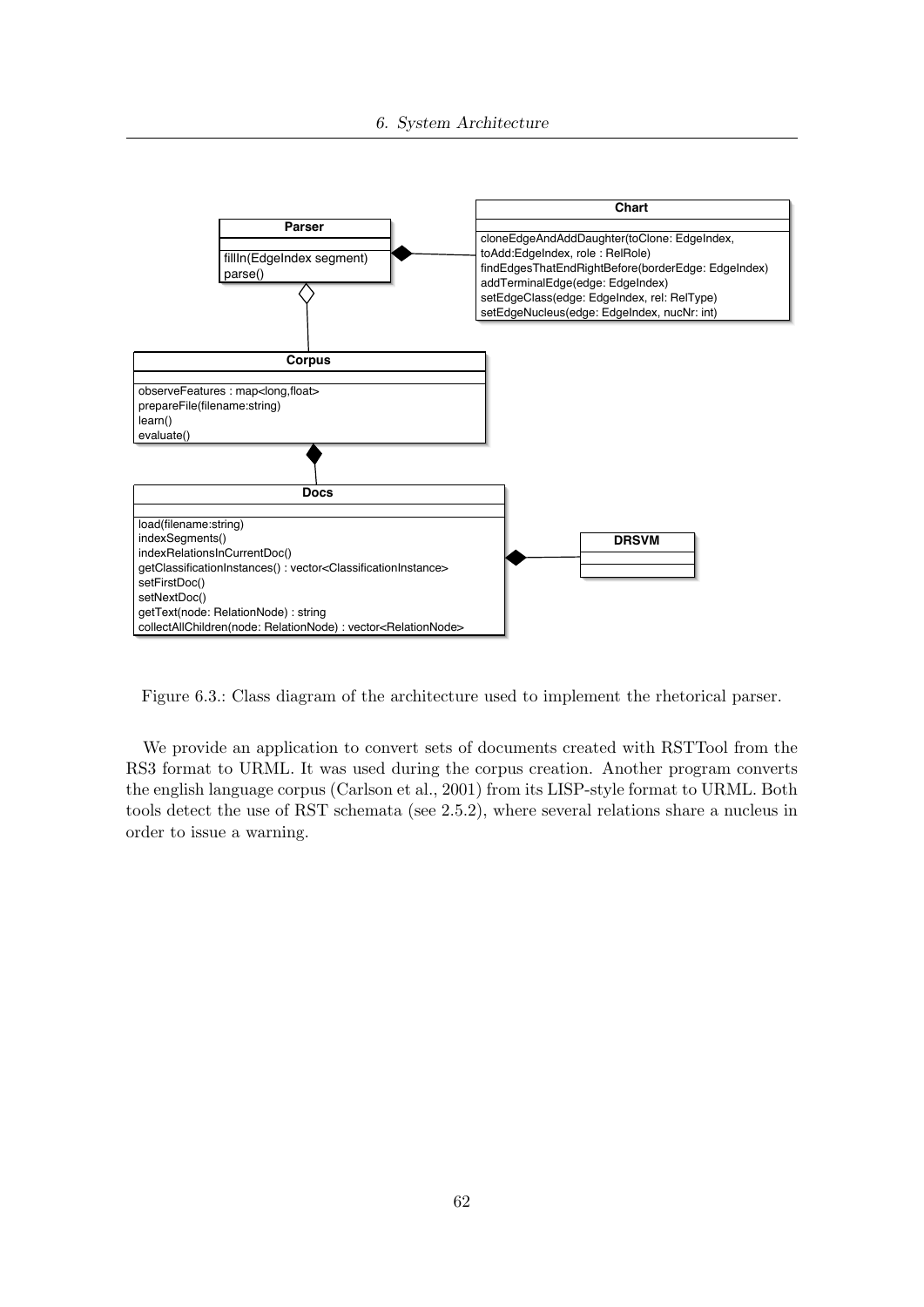# 7. Evaluation

# 7.1. Results

The rhetorical analysis algorithm is subject to extensive evaluation.

We focus on the central – and hardest – task the analysis system faces. We evaluate the assignment of a relation to a group of text spans. Each known relation node in the test corpus is subject to the multi-class classification through the ensemble of binary classifiers which works on all classification instances resulting from the relation. The feature set for these classifications is the global set. The best scoring decision is taken (as in the parsing algorithm).

For each relation  $x$ , we give recall, a measure that tells us, how many of the relation nodes from the corpus labeled with  $x$  are detected correctly by the binary classifier. *Precision* indicates how many of the classification instances labeled  $x$  by the analyzer are correctly labeled x.

The reason for this choice of evaluation mode is that we see the evaluation of the support vector classification approach as the foremost goal of the implementation.

Classifiers are trained on 240 documents and evaluated on 50 documents from the LDC corpus. The tests are 2-fold cross-validated. In this respect, the multi-class accuracy of our implementation is 61.0 percent (Table 7.2). Semi-automatic regression tests for parameter estimation of the SVM training algorithm and the SVM kernel were carried out on different test partitions. For the Potsdam Corpus, accuracy is significantly lower (39.1 percent). This can be explained by the fact that the training partition of the LDC corpus yielded an average of 7976 classification instances, while only 1943 training samples are derived from the Potsdam Corpus. With this amount of data, classification accuracy for the LDC corpus is 56.0 percent (see Figure 7.1).

The evaluation of single feature classes in terms of their contribution to relation assignment is of similarly important interest. We give data from a *leave-one-out* test (Table 7.1). Learning and classification steps are run on the partioned test and training set, however, during each run, one feature class is left out. The decrease in performance for each run indicates the specific contribution of a feature to the classification performance. The table shows the reduction in error rate (difference of accuracy divided by error rate with all features enabled). We evaluate the analyzer with 10022 samples out of the LDC corpus in two tries with 100 training documents and 90 test documents in each try. The Potsdam Corpus is evaluated with 935 samples in four tries with 138 training documents and 35 test documents. Due to its size, the data given is less significant.

**Learning curve:** Figure 7.1 shows how the performance of the system increases with the number of training samples, i.e. classification instances. For these evaluations, we used the following partitioning of the available data: 80 percent of all annotated documents for training and 20 percent for testing. From the partitions, subsets of different sizes are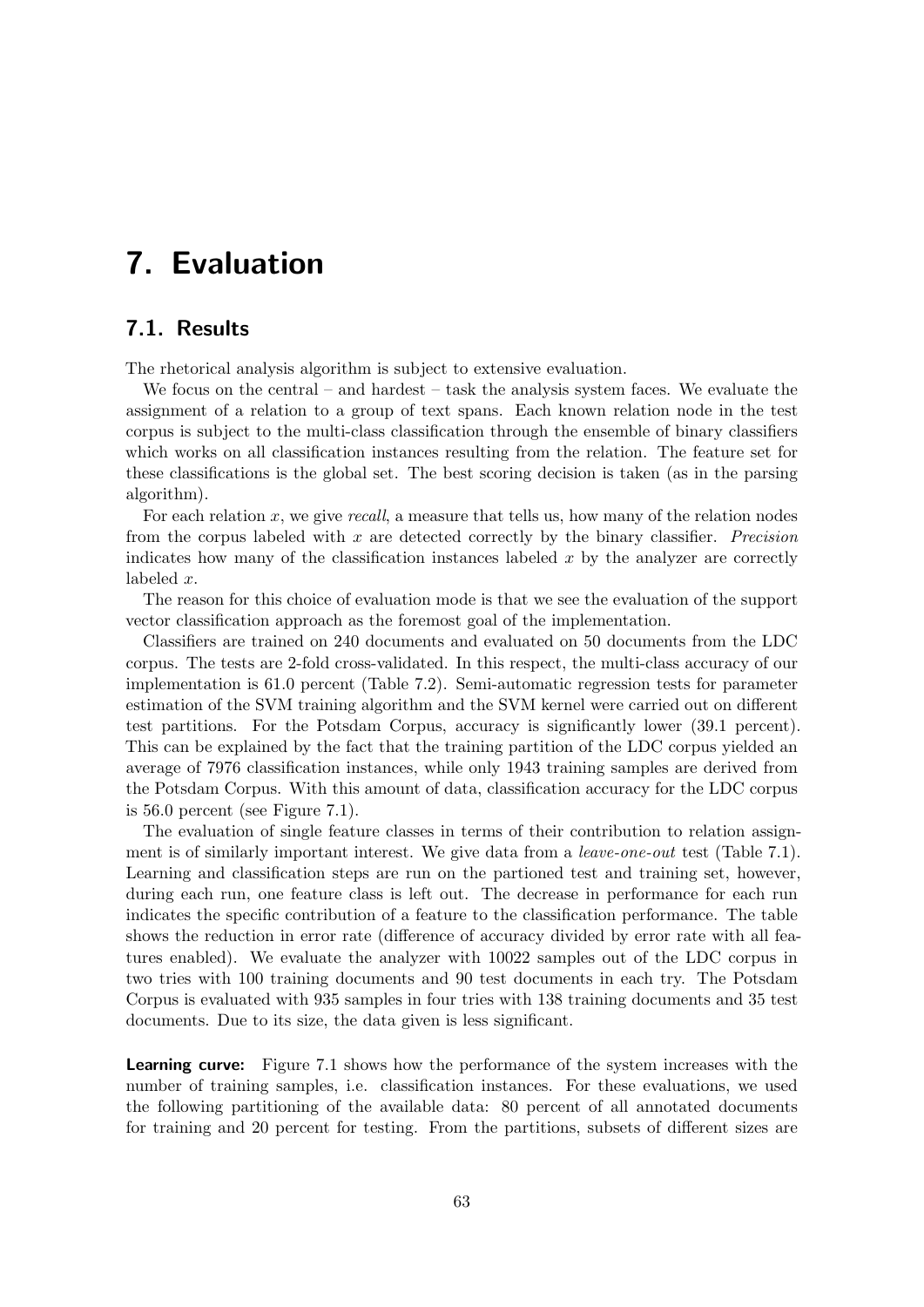



Figure 7.1.: Learning curve for LDC corpus showing gain in accuracy with number of training samples.

chosen to produce an accuracy rating. For cross-validation, the experiment is repeated with different randomly chosen data sets of the same size.

# 7.2. Analysis

We turn to a comparison of the results to a state-of-the-art approach. The relevant measure used by Marcu (2000) is *labeled precision*  $\mathscr B$  recall for parsing results with manually selected, thus perfect segmentation: 57.9 percent precision, 56.3 percent recall. We automatically segment texts for both the gold standard (corpus) and automated analysis, so standards compare in this respect. However, our tests look at structurally correct relations only, so the relevant measure to multi-class accuracy is Marcu's precision.

To put the accuracy figures into perspective, we calculate a baseline value. The baseline is established by having the classifier ensemble always chose the most common relation, ELABORATION. It is 33.6 percent for the corpus used. As a theoretical upper bound for analysis performance, we can consider inter-annotator agreement in corpus collection efforts. Carlson et al. (2001) report kappa coefficients ranging from 0.62 to 0.80. Here, a kappa value of 0 indicates random agreement, 1 perfect agreement. The agreement was reached only after rigorous training and at the end of their corpus collection effort. Even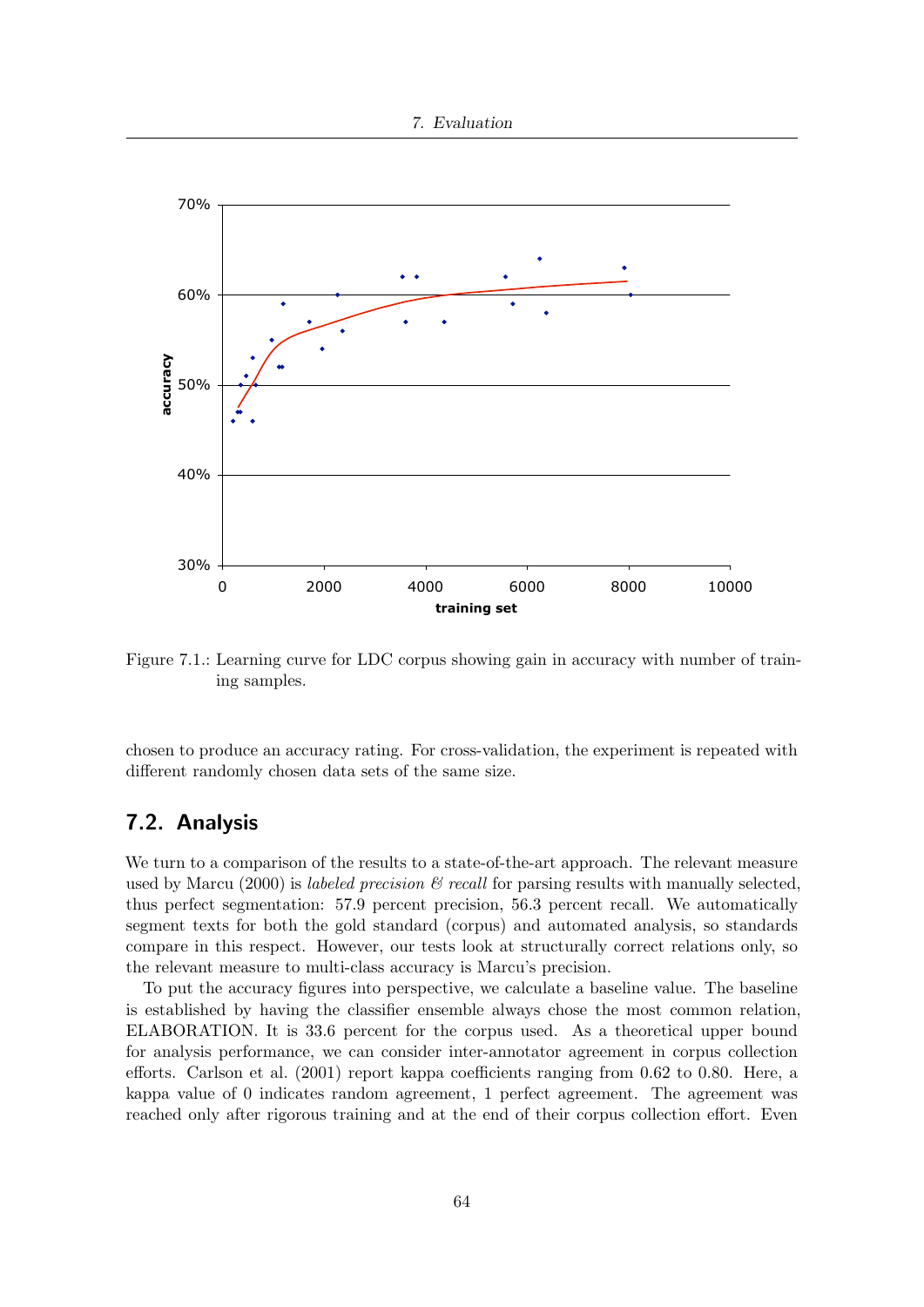### 7. Evaluation

| Relation                | $\rm N\mbox{_{}N}$ | <b>POS</b>       | <b>PUNCT</b>     | <b>TOPSIM</b>    | CUE               | $\text{LEN}_{2nd}$ | $\text{LEN}_{1st}$ |
|-------------------------|--------------------|------------------|------------------|------------------|-------------------|--------------------|--------------------|
| LDC Corpus (English)    |                    |                  |                  |                  |                   |                    |                    |
| <b>ATTRIBUTION</b>      | 0.6                | 0.2              | 15.9             | 0.5              | $11.6\,$          | $15.1\,$           |                    |
| <b>BACKGROUND</b>       | 0.7                | $-0.2$           | $\overline{4}$   | 0.7              | $-3.1$            | $\mathbf{1}$       |                    |
| <b>COMPARISON</b>       | $-2.3$             | $\overline{0}$   | $1.7\,$          | $\overline{4}$   | 70.7              | $-7.5$             |                    |
| CONDITION               | $\boldsymbol{0}$   | $-1.4$           | $-0.7$           | $2.7\,$          | $55.8\,$          | $-2.7$             |                    |
| CONTRAST                | 2.1                | $\rm 0.2$        | $2.3\,$          | $2.3\,$          | $29.7\,$          | $-0.5$             |                    |
| <b>ELABORATION</b>      | $-0.4$             | $-0.2$           | $2.6\,$          | $-0.2$           | $3.5\,$           | $-2.3$             |                    |
| <b>ENABLEMENT</b>       | $\theta$           | $0.6\,$          | $\rm 0.9$        | $1.5\,$          | $10.6\,$          | $-1.2$             |                    |
| <b>EVALUATION</b>       | $-1.2$             | $-0.2$           | $-2.3$           | $-2.1$           | 8.5               | $-6.6$             |                    |
| <b>EXPLANATION</b>      | $\overline{0}$     | $-1.2$           | $2.2\,$          | $-1$             | 20.9              | $-5.1$             |                    |
| <b>JOINT</b>            | $-0.1$             | $-0.6$           | $-2.4$           | $-2.5$           | 15                | $-6.5$             |                    |
| <b>REASON</b>           | $\boldsymbol{0}$   | $\boldsymbol{0}$ | $\boldsymbol{0}$ | $\boldsymbol{0}$ | 77.8              | $-22.2$            |                    |
| <b>SUMMARY</b>          | $2.8\,$            | $1.9\,$          | $6.5\,$          | 5.6              | $65.7\,$          | $6.5\,$            |                    |
| <b>TEMPORAL</b>         | $-1.9$             | $1.9\,$          | 1.1              | 1.1              | 23                | $-0.7$             |                    |
| TEXTUALORGANIZATION     | $\overline{0}$     | $\overline{0}$   | 3.4              | $-2.3$           | 4.5               | 9.1                |                    |
| TOPICCHANGE             | $-9.9$             | 4.2              | $\overline{7}$   | $-11.3$          | $-4.2$            | 1.4                |                    |
| multiclass              | $-0.1$             | $-0.1$           | $\overline{2.8}$ | $-0.1$           | $\overline{15.3}$ | $-0.7$             |                    |
| Potsdam Corpus (German) |                    |                  |                  |                  |                   |                    |                    |
| CAUSE                   | $1.1\,$            | 1.1              | $-5.6$           | $-1.1$           | $\overline{13.3}$ | $-6.7$             | $-18.9$            |
| CONCESSION              | $\boldsymbol{0}$   | $-1.7$           | $\boldsymbol{0}$ | 1.7              | $36.2\,$          | $-5.2$             | $5.2\,$            |
| <b>CONCLUSIVE</b>       | $\overline{0}$     | $\boldsymbol{0}$ | $\overline{0}$   | $\overline{0}$   | 33.3              | 33.3               | 66.7               |
| CONDITION               | $\overline{0}$     | $\overline{0}$   | $\overline{0}$   | 4.2              | $-8.3$            | $-4.2$             | 8.3                |
| CONJUNCTION             | $\overline{0}$     | $\overline{0}$   | $\overline{0}$   | $\theta$         | $\overline{0}$    | $\overline{0}$     | $\Omega$           |
| CONTRASTIVE             | $\overline{0}$     | $\overline{0}$   | $\overline{0}$   | $-3.8$           | $19.2\,$          | $-11.5$            | $3.8\,$            |
| <b>EVALUATION</b>       | 1.4                | $\overline{0}$   | 1.4              | 1.4              | $2.7\,$           | $-0.7$             | 6.1                |
| <b>EVIDENCE</b>         | $\boldsymbol{0}$   | $\overline{0}$   | $2.8\,$          | $-2.8$           | 2.1               | $-7.8$             | $0.7\,$            |
| FRAMEWORK               | $\overline{0}$     | $\overline{0}$   | $1.7\,$          | $\overline{0}$   | 12.1              | $-5.2$             | $-9.5$             |
| <b>INTERPRETATION</b>   | $\overline{0}$     | $\overline{0}$   | $\overline{0}$   | $\overline{0}$   | $\theta$          | $\overline{0}$     | $\Omega$           |
| <b>JOINT</b>            | $\overline{0}$     | $\overline{0}$   | $\overline{0}$   | $-8.3$           | 16.7              | $-12.5$            | $-12.5$            |
| PREPARATION             | $-4.1$             | $\overline{0}$   | 2.7              | $-4.1$           | $6.8\,$           | $-6.8$             | $-6.8$             |
| <b>RESULT</b>           | $\boldsymbol{0}$   | $\overline{0}$   | 2.1              | 4.2              | 14.6              | 4.2                | $20.8\,$           |
| SEQUENTIAL              | $-0.9$             | $\overline{0}$   | $\rm 0.9$        | 0.9              | $-10.8$           | 4.5                | $-1.8$             |
| SPECIFICATION           | $-0.3$             | $\boldsymbol{0}$ | $\rm 0.3$        | $-4.1$           | $-2$              | $-7.1$             | $-8.4$             |
| multiclass              | $-0.2$             | $\overline{0}$   | 0.7              | $-1.4$           | $\overline{5.4}$  | $-4.5$             | $-2.9$             |

Table 7.1.: How important are the features? [percent]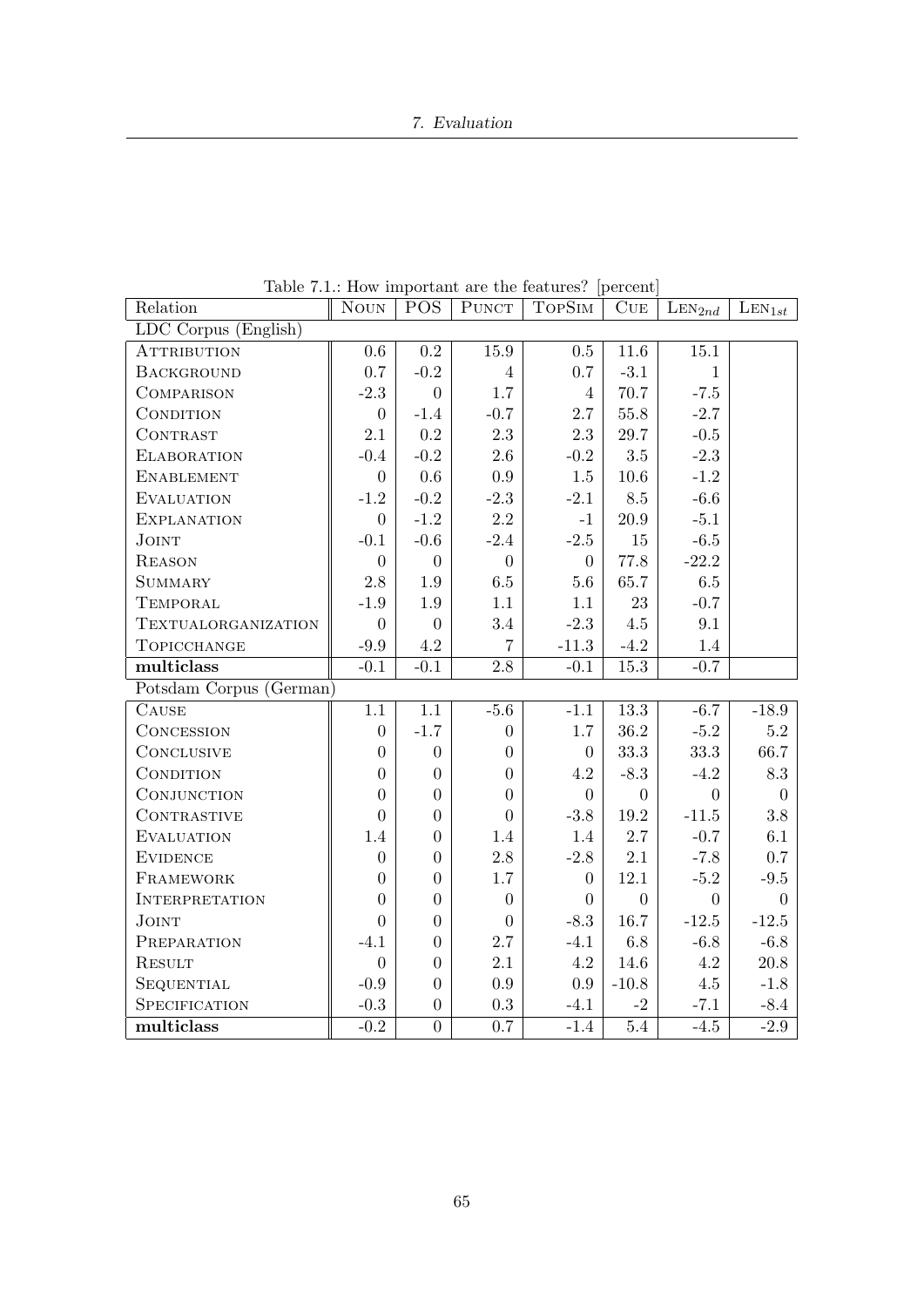### 7. Evaluation

| LDC Corpus (English)         |           |        |  |  |
|------------------------------|-----------|--------|--|--|
| Relation                     | Precision | Recall |  |  |
| <b>ATTRIBUTION</b>           | 64.3      | 79.4   |  |  |
| <b>BACKGROUND</b>            | 9.8       | 3.6    |  |  |
| COMPARISON                   | 60        | 6.4    |  |  |
| CONDITION                    | 48.6      | 45.9   |  |  |
| CONTRAST                     | 49.2      | 44.1   |  |  |
| <b>ELABORATION</b>           | 70.8      | 89.8   |  |  |
| <b>EVALUATION</b>            | 16.7      | 6.7    |  |  |
| <b>EXPLANATION</b>           | 33.3      | 24.8   |  |  |
| JOINT                        | $46.3\,$  | 52.7   |  |  |
| SUMMARY                      | 45        | 26.5   |  |  |
| TEMPORAL                     | 32.1      | 13.6   |  |  |
| TEXTUALORG                   | 33.3      | 20     |  |  |
| TOPICCHANGE                  | 28.6      | 36.4   |  |  |
| Multi-class<br>Accuracy 61.8 |           |        |  |  |

Table 7.2.: Relation assignment performance [percent]

 $\epsilon$ 

| Potsdam Corpus (German) |               |        |  |  |
|-------------------------|---------------|--------|--|--|
| Relation                | Precision     | Recall |  |  |
| <b>CAUSE</b>            | 20.6          | 13.6   |  |  |
| CONCESSION              | 18.5          | 9.6    |  |  |
| CONDITION               | 25            | 10.5   |  |  |
| CONTRASTIVE             | 14.3          | 5.4    |  |  |
| <b>EVALUATION</b>       | 31.6          | 29.3   |  |  |
| <b>EVIDENCE</b>         | 28.8          | 24.1   |  |  |
| FRAMEWORK               | 27.3          | 25     |  |  |
| JOINT.                  | 16.7          | 5.1    |  |  |
| PREPARATION             | 35.3          | 50.9   |  |  |
| RESULT                  | 10            | 2.5    |  |  |
| SEQUENTIAL              | 31.3          | 28.4   |  |  |
| SPECIFICATION           | 52.2          | 75.2   |  |  |
| Multi-class             | Accuracy 39.1 |        |  |  |

Table 7.3.: Training time per classifier [sec]

| <b>BACKGROUND</b>  | 427  |
|--------------------|------|
| CAUSE-RESULT       | 292  |
| COMPARISON         | 94   |
| CONDITION          | 94   |
| CONTRAST           | 371  |
| ELABORATION        | 2456 |
| ENABLEMENT         | 137  |
| EVALUATION         | 222  |
| <b>EXPLANATION</b> | 386  |
| Joint              | 714  |
| MANNER-MEANS       | 84   |
| REASON             | 4    |
| SAME-UNIT          | 172  |
| SUMMARY            | 62   |
| TEMPORAL           | 236  |
| TEXTUALORG         | 25   |
| TOPICCHANGE        | 47   |
| TOPIC-COMMENT      | 61   |
| Average            | 323  |
|                    |      |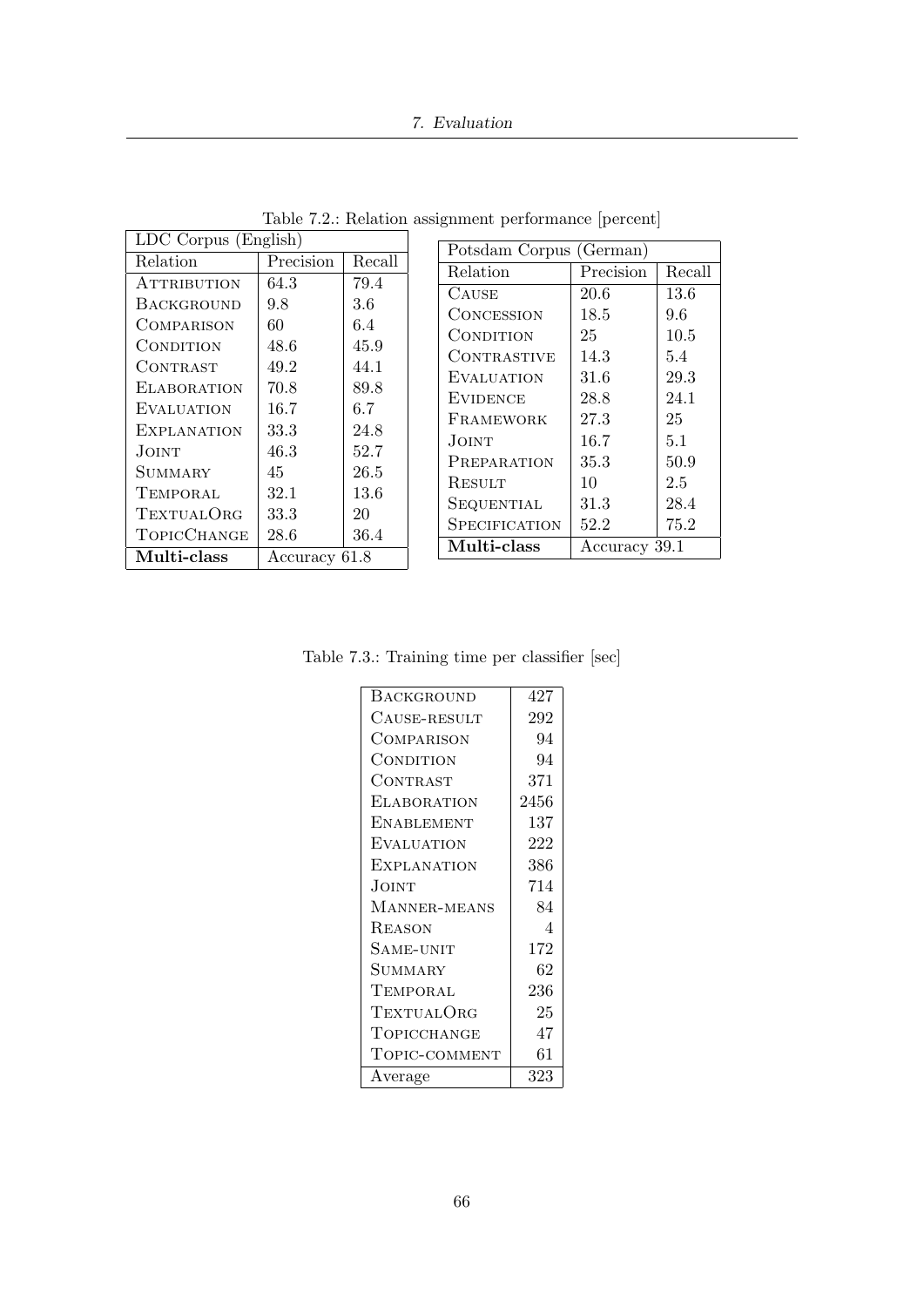then, as the kappa value indicates, there were several instances of disagreement among human annotators.

Our analyzer achieves its accuracy with a well-defined classification method based on large-margin separation and a sufficiently large data-set. Our English evaluation corpus is, though presumably similar, not the corpus used in Marcu's experiments. As the density of rhetorical signals and the distribution of rhetorical relations differ greatly between text genres and corpora, quantitative comparison seems difficult. Nevertheless, the accuracy rate indicates excellent performance.

Examining the classification results for single relations (Figure 7.2), we find that certain rhetorical relations are recognized with relatively high precision & recall, in particular: Elaboration/Specification and Attribution. Little surprisingly, these are the mostfrequent relations in the LDC corpus. More important than that, cue phrases are unlikely to signal these relations. ATTRIBUTION and ELABORATION can be distinguished with information from the punctuation feature.

Indeed, an experiment leaving out single features (Figure 7.1) shows that punctuation is, after cue phrases, the feature that contributes most to overall classification accuracy. Some harder problems, such as detecting the less frequent and ambiguously signaled Cause-Result relation, are not solved as well by the ensemble of binary SVM classifiers. Here, further research is necessary to determine the usefulness of Error-Correcting Output Coding instead of a one-against-all training, as suggested by Allwein et al. (2000). Another approach to investigate is training specific classifiers to disambiguate single rhetorical classifiers.

For some features and specific relations, the tests show even a decrease in performance (e.g. 7.5 percent for the COMPARISON relation and the  $LEM2nd$  feature. This can be explained by noise introduced by irrelevant features. The noise/signal ratio is particularly high for certain relations, such as Reason, where only few examples are present in the corpus.

The learning curve converges with the maximum number of training samples used, the corpus seems to be large enough for this kind of training task. The Potsdam Corpus contains a lower number of training samples. The 18 binary SVM classifiers can be trained on 150 documents in reasonable time (216 min on 1 Mhz G4-CPU).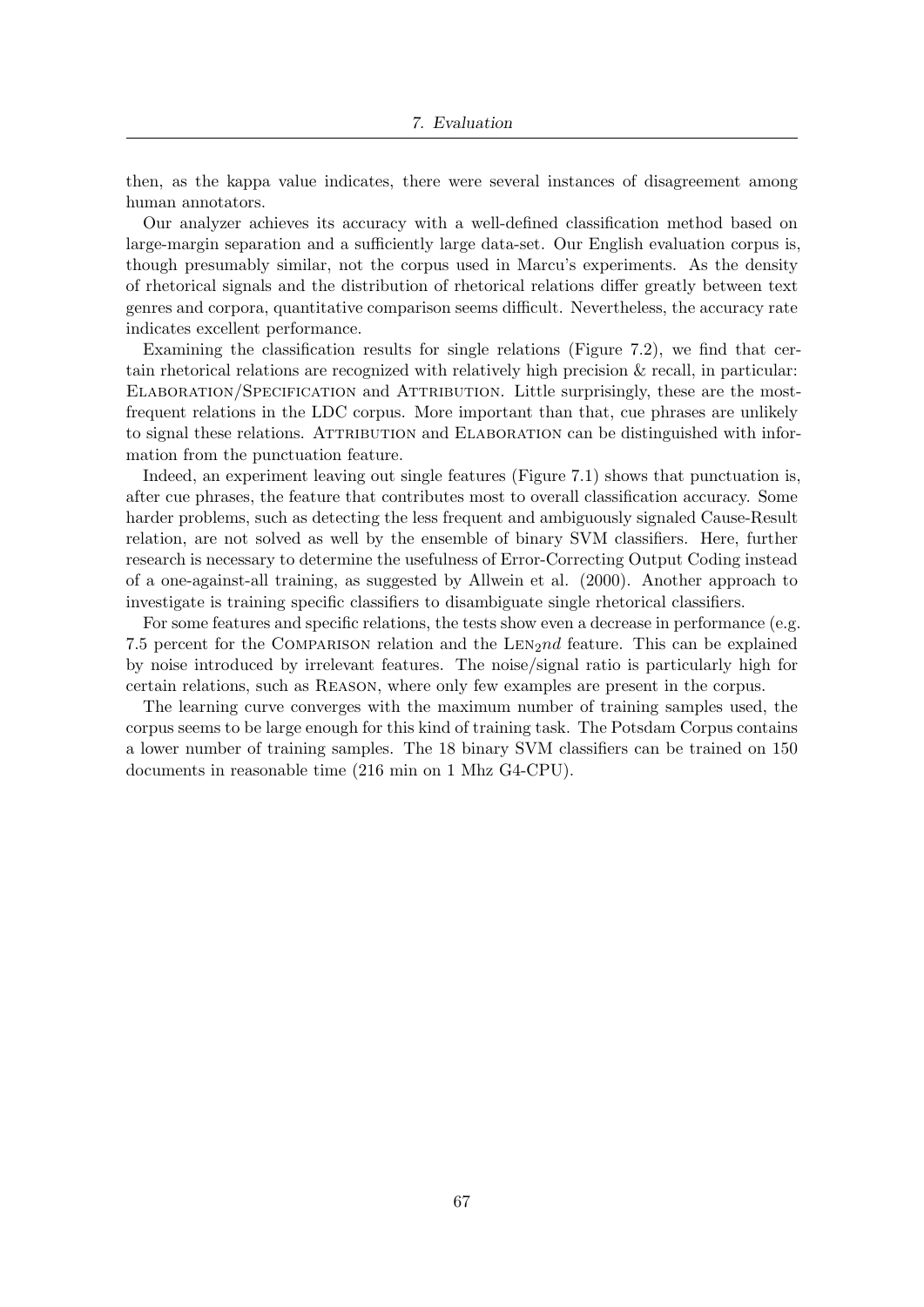# 7.3. Where do we go from here?

Looking at the evaluation data, we can define certain areas of interest for further work. It seems obvious that a fully automatic structural analysis with relation assignment is unlikely to reach usability without major improvement of the classifiers. As a consequence, the optimization of the core classification system seems to be the first goal.

Improving the quality of features. We have shown that many of the feature heuristics do not contribute significantly to the results. For the topic similarity measure, this fact might be due to missing integration of a semantic network which would supply the algorithm with a list of hyponyms, hypernyms and synonyms. Also, a pronoun binding algorithm might add

Feature pre-selection While the training algorithm discards irrelevant features, it cannot overcome the sparse data problem as described before. This leads to situations where features lead to a decrease in performance. A hard-coded, relation-specific feature filter based on linguistic knowledge may improve performance.

Using SVM classifiers to disambiguate discourse markers. Training a classifier for each discourse marker is an approach we have not investigated in this thesis.

Improving the Potsdam Corpus. The classifiers showed a significantly worse performance on the German corpus. Further validation and extension of the corpus may provide for a credible comparison between languages.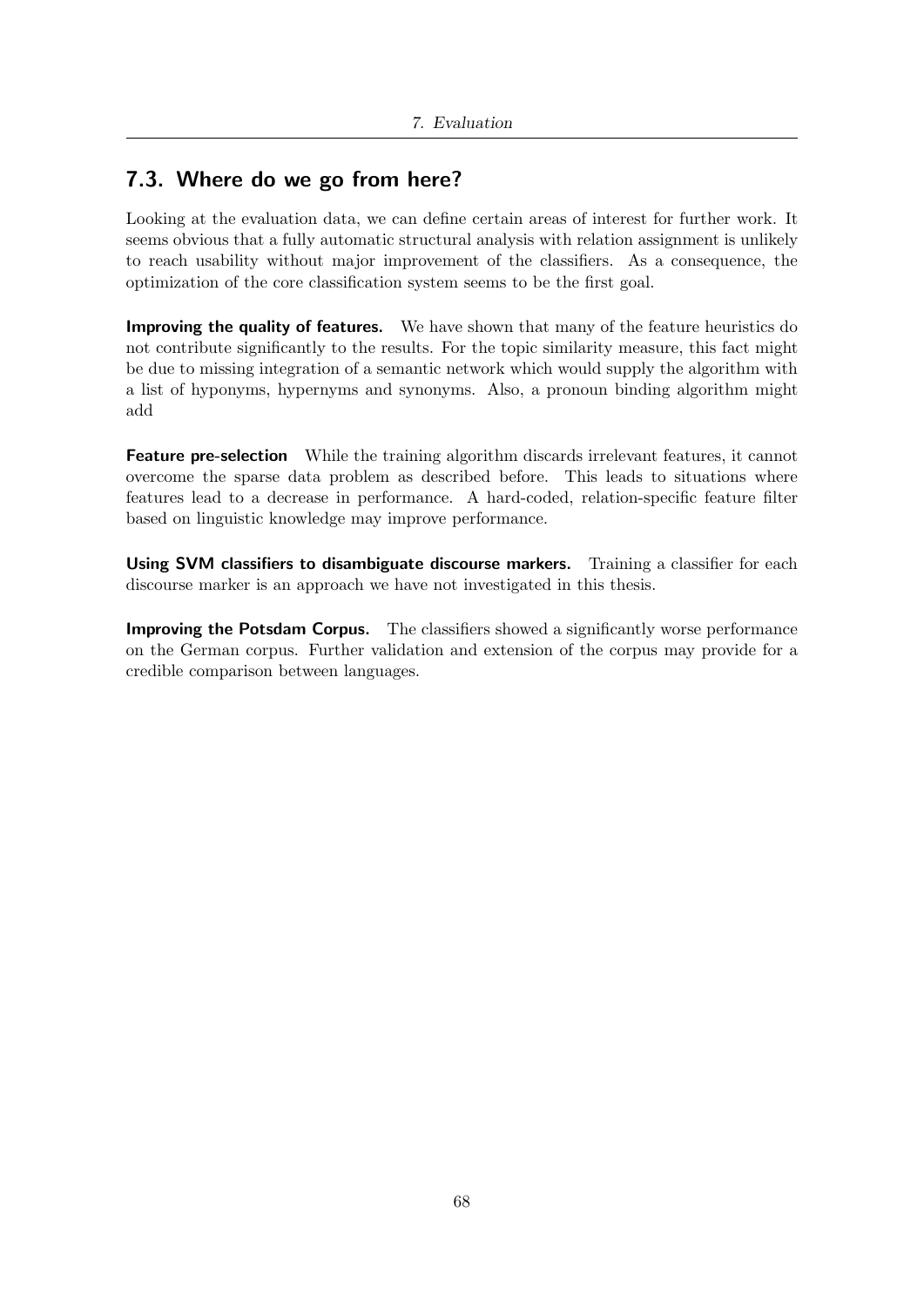# 8. Contributions and Conclusion

The work presented contributes to the research in rhetorical analysis in various ways: The Potsdam Corpus contains 173 newspaper opinion texts, manually annotated and validated with a standardized set of rhetorical relations. This is, to our knowledge, the first rhetorical corpus in German language.

Underspecified Rhetorical Markup Language (URML) is a novel flexible, XML based format that provides interfacing between tools in rhetorical analysis and corpus annotation. As a stand-alone data format, URML is applied in the collection of a novel corpus of news commentaries.

Rhetorical data can be visualized through the rst package for  $\mathbb{E}(\mathrm{Exp}(A)$  (Appendix C). It enables users of LAT<sub>EX</sub> to create, edit and typeset tree-like rhetorical structure diagrams and corpus excerpts conveniently. It is the first and only package to do this.

On the implementation side, a  $C_{++}$  wrapper library provides a reusable common interface to C-based classification algorithms and a voting algorithm.

All these elements work constitute a framework for the rhetorical analysis of texts. Its instantiation is able to integrate a potentially high number of features using Support Vector Machines. We show that it can assign rhetorical relations with an excellent accuracy.

Furthermore, we demonstrate a two-stage parsing algorithm that makes use of statistical classifiers and the underspecified representation shown.

The analysis of features shows that only a few shallow feature types contribute to overall recognition performance. The analysis of strengths and weaknesses in rhetorical analysis suggests that further investigations should be based on both, corpora-driven learning and evaluation and an abstract, dynamic model of rhetorical relationships that explains coherence phenomena from a supra-semantic perspective.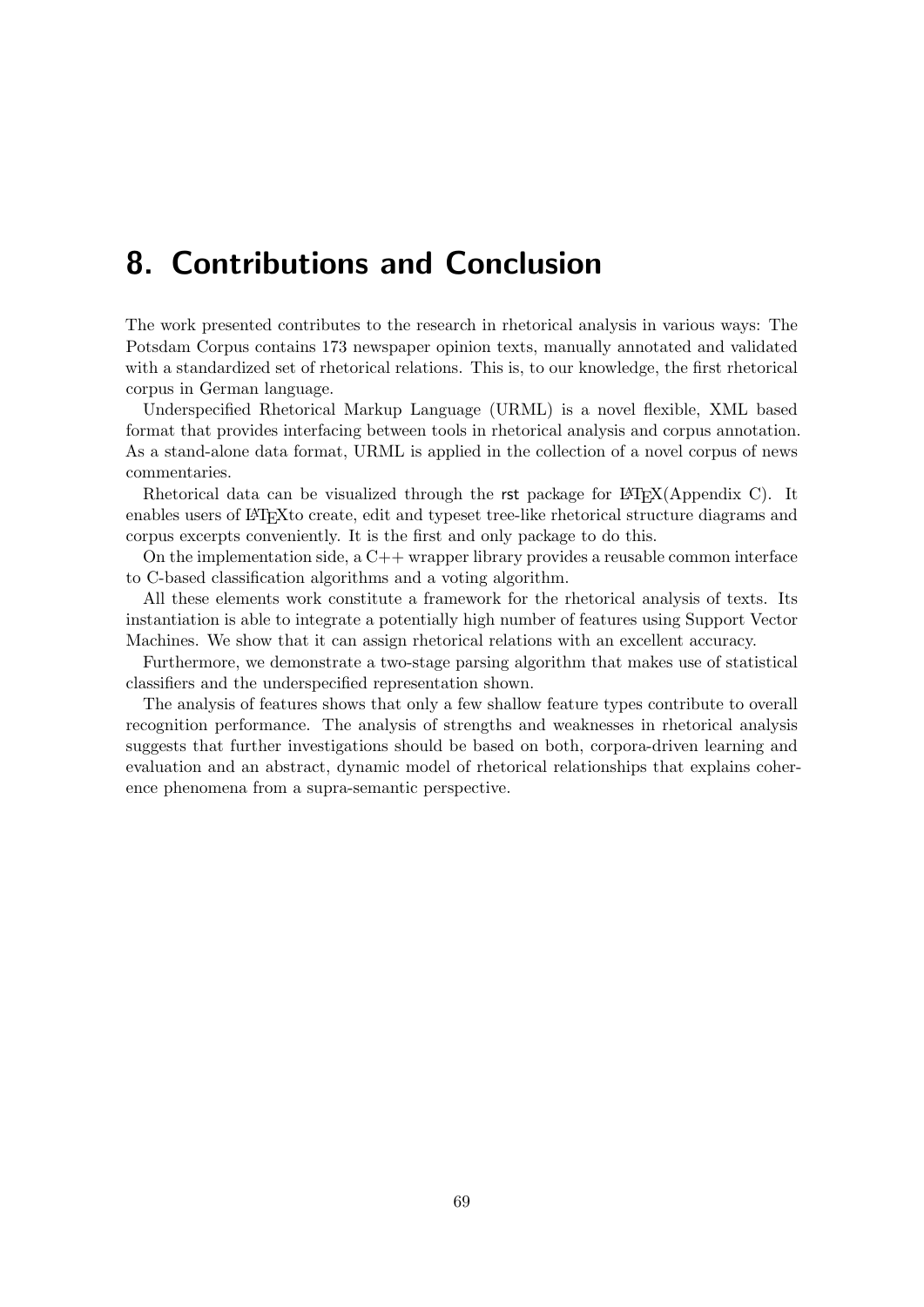# A. Glossary: Parsing Framework

**Classification Instance** A classification instance is a data structure that consists of a *first* span, which is a list of relation and segment nodes, and a second span, which is a single relation or segment node. This data structure is used to create a binary view onto the rhetorical structure, which can have non-binary (multi-nuclear) nodes.

**Classifier** A classifier is a function  $f : \mathbb{R}^N \to [-1, +1]$  which assigns class estimation to a given feature vector. In a machine learning framework, it is trained using training data. This data is a set of feature vectors that are annotated with a class:

 $(x_1, y_1), ..., (x_n, y_n) \in \mathbb{R}^N \times \{-1, +1\}$ 

**Feature** A local feature is a function  $C \rightarrow [-1, 1]$ . It observes a linguistic property in a given classification instance and returns a scalar (or binary) value. We often use the term in the sense of "property" rather than function. Some features are automatically determined from the training corpus, for example potential cue phrases. Other features are hard-coded. These include "Size of second text span", "Lexical similarity of first and second spans". A global feature takes the context of a classification instance in a rhetorical analysis into account.

**Feature vector** A feature vector is an ordered list of feature values,  $x \in \mathbb{R}^N$  (with N being the number of existing features). It is the result of the observation of all existing features in a classification instance.

Nucleus Text span referenced from a relation. The nucleus usually carries the more significant utterance, while satellites can be removed from the text without disguising the central intent of the author. (In URML:  $\langle$ nucleus id="15"/ $\rangle$ .)

Relation One of a set of possible rhetorical relations that describe the relationship of two or more text spans. Examples are Elaboration, Concession, Voluntary-Result.

**Relation node** A relation node is a data structure that consists of references to two other relation nodes (nucleus and satellite) in the case of a *hypotactic relation node*, or a list of references to at least two relation nodes in the case of a paratactic relation node. Furthermore, the data structure contains information about the rhetorical relation (Cause, Contrast, etc.) that holds between the nodes that are references. (In URML:  $\langle \text{hypRelation} \rangle$  or  $<$ parRelation $>$ .)

**Relation type** There are two types of relations: *Hypotactic* relations, which connect a nucleus and a satellite, and paratactic relations, which connect several nuclei.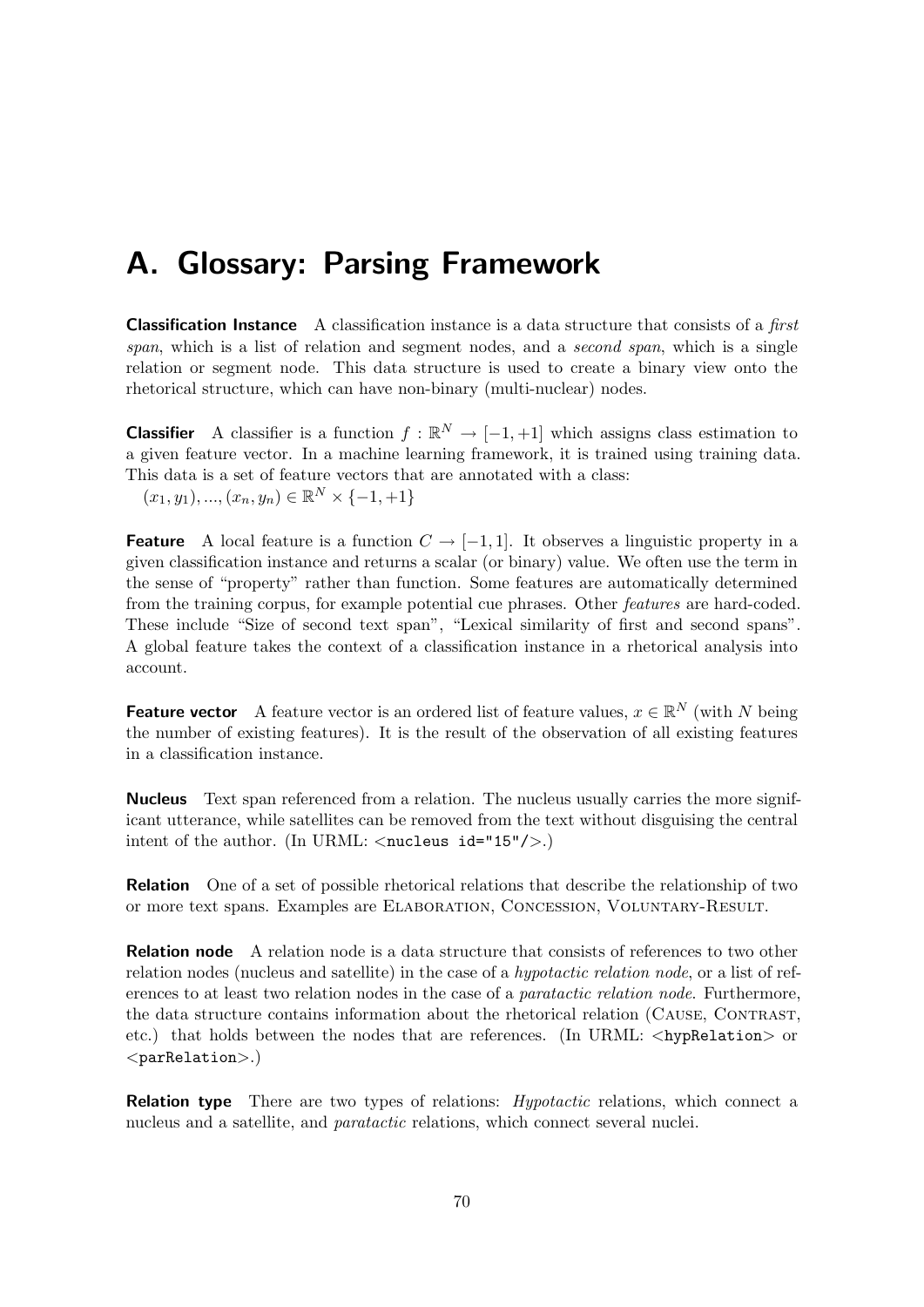Satellite Text span that is referenced from a relation. (In URML:  $\langle$  satellite id="15"/ $\rangle$ .)

Segment A segment is a terminal node in the tree that represents a rhetorical analysis. It contains a minimal discourse unit. (In URML:  $\langle$  segment id="15"> ...  $\langle$ /segment>.)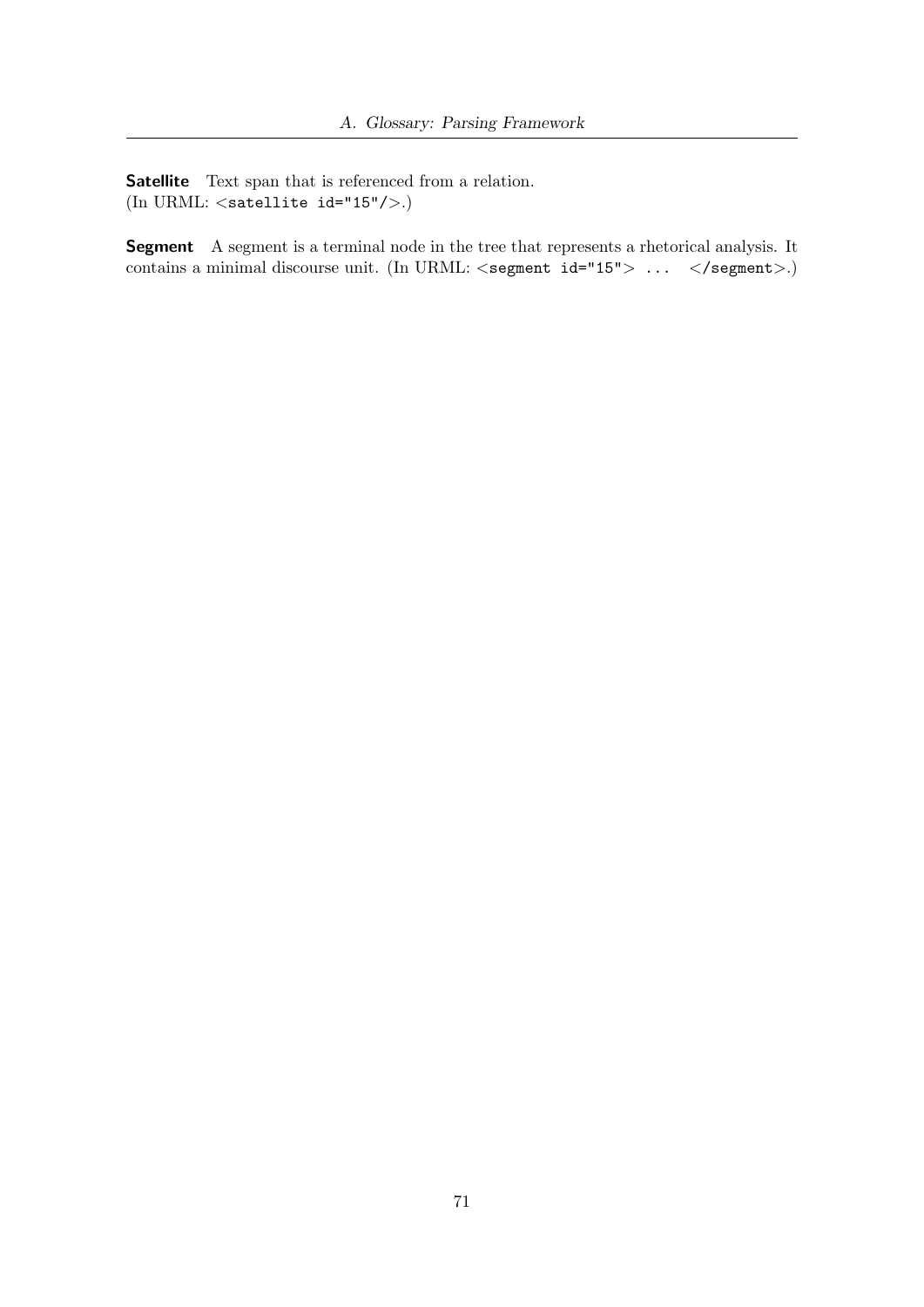# B. An Extended URML Document

In the following, a sample URML document is shown. This document is taken from the Potsdam Corpus and contains part-of-speech annotations (in the first discourse unit) and meta-data.

```
\langle ? \text{xml} version="1.0" encoding="utf-8" ?>
<! DOCTYPE urml SYSTEM " urml - extended . dtd " >
\langleurml\rangle< header >
< reltypes >
<rel name="cause" type="hyp" />
< rel name = " concession " type = " hyp " / >
< rel name = " conclusive " type = " hyp " / >
< rel name = " condition " type = " hyp " / >
< rel name = " conjunction " type = " par " / >
< rel name = " contrastive " type = " par " / >
< rel name = " disjunction " type = " par " / >
< rel name = " evaluation " type = " hyp " / >
< rel name = " evidence " type = " hyp " / >
< rel name = " framework " type = " hyp " / >
< rel name = " interpretation " type = " hyp " / >
<rel name="joint" type="par" />
\texttt{<rel} name="means" type="hyp" />
\texttt{Yrel} name="motivation" type="hyp" />
< rel name = " otherwise " type = " hyp " / >
< rel name = " preparation " type = " hyp " / >
< rel name = " purpose " type = " hyp " / >
<rel name="result" type="hyp" />
< rel name = " sequential " type = " par " / >
< rel name = " specification " type = " hyp " / >
<rel name="specification-mn" type="par" />
< rel name = " unconditional " type = " hyp " / >
< rel name = " unless " type = " hyp " / >
< rel name = " unstated - relation " type = " hyp " / >
</ reltypes >
< postypes >
<pos name="\$(" />
<pos name="\$," />
pos name="\$." />
<pos name="ADJA" />
<pos name="ADJD" />
<pos name="ADV" />
<pos name="APPO" />
<pos name = "APPR" />
< pos name = " APPRART " / >
<pos name="APZR" />
<pos name="ART" />
<pos name="CARD" />
<pos name = "FM" />
```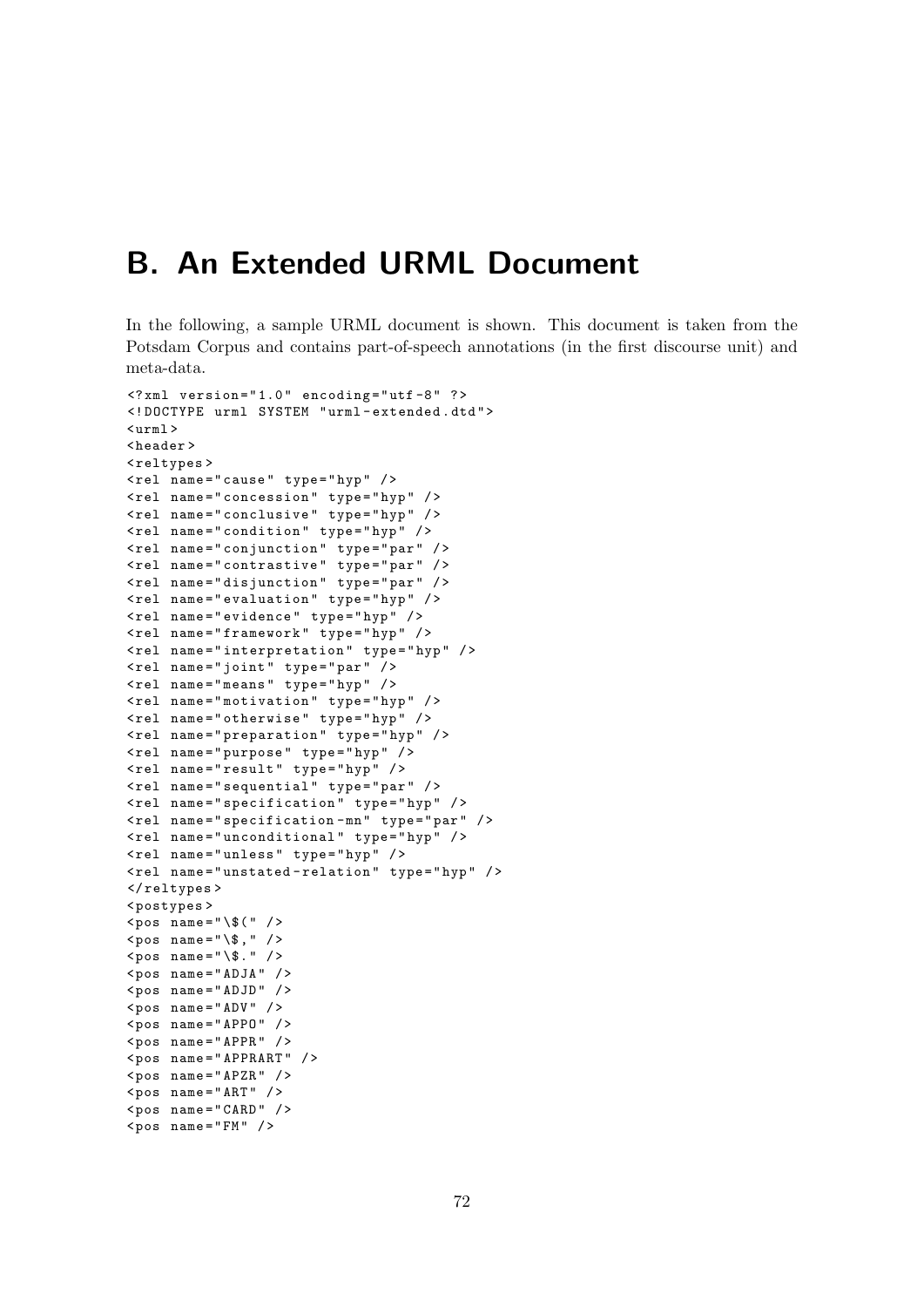```
< pos name = " KOKOM " / >
<pos name="KON" />
<pos name="KOUI" />
< pos name = " KOUS " / >
<pos name = "NE" />
<pos name="NN" />
<pos name="PDAT" />
< pos name = " PDS " / >
<pos name="PIAT" />
<pos name="PIDAT" />
<pos name="PIS" />
< pos name = " PPER " / >
<pos name="PPOSAT" />
<pos name="PRELAT" />
< pos name = " PRELS " / >
<pos name="PRF" />
<pos name="PROAV" />
<pos name = "PTKA" />
<pos name="PTKANT" />
< pos name = " PTKNEG " / >
<pos name="PTKVZ" />
< pos name = " PTKZU " / >
<pos name="PWAT" />
<pos name="PWAV" />
<pos name = "PWS" />
<pos name = "TRUNC" />
<pos name="VAFIN" />
<pos name="VAINF" />
<pos name="VAPP" />
<pos name = "VMFIN" />
<pos name = "VMINF" />
<pos name = "VMPP" />
< pos name = " VVFIN " / >
<pos name="VVIMP" />
<pos name="VVINF" />
<pos name="VVIZU" />
<pos name="VVPP" />
<pos name="XY" />
</ postypes >
</ header >
< document id = " maz3377 " >
< info > < source > Maerkische Allgemeine Zeitung 3377 09.10.2001 </ source >
< section > 09.10.2001 VOR ORT : HAVELLAND : KOMMENTAR
</ section > < suptitle > ANDRE WIRSING </ suptitle >
< title > Absicht </ title >
</ source > </ info >
\text{Atext}\leq segment id="maz3377.0">
< sign pos = " NN " > Absicht </ sign > < sign pos = " \$. " >. </ sign > </ segment >
< segment id = " maz3377 .1 " > Erst r¨uhrt sich niemand unter den Dallgower
   Kommunalpolitikern , </ segment >
<segment id="maz3377.2">nun überschlagen sich alle mit Anträgen zur
   Gemeindereform und den vorausgehenden Verhandlungen mit den südlichen
   Nachbarn . </segment>
< segment id = " maz3377 .3 " > Nicht klar wird zum jetzigen Zeitpunkt , </ segment >
```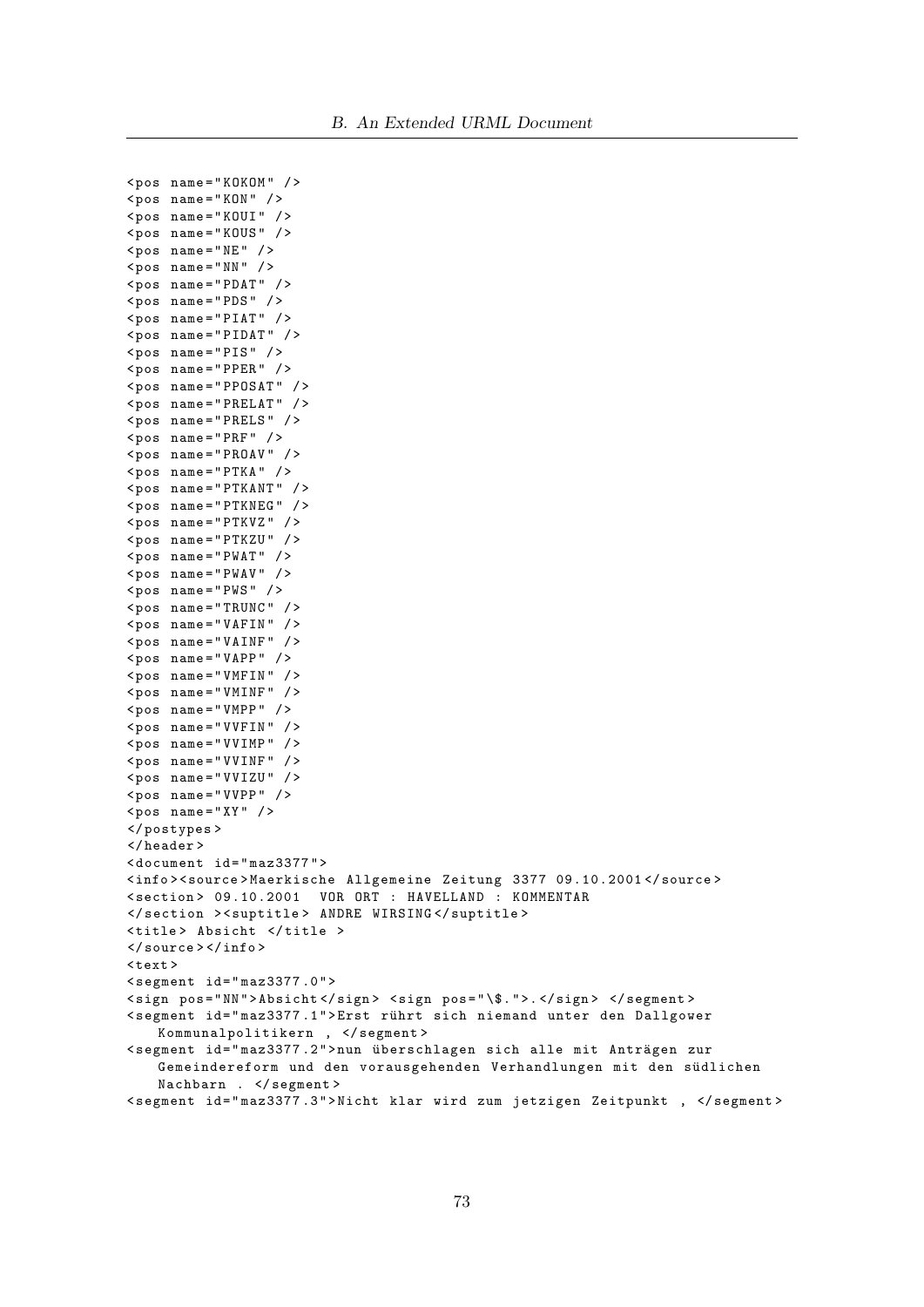```
< segment id = " maz3377 .4 " > welche Absichten hinter dem pl¨otzlichen Aktionismus
    stehen : </ segment >
<segment id="maz3377.5">Will die SPD-Fraktion - bisher völlig uneins über
   Dallgows Zukunft - wirklich faire Verhandlungen anstreben ? </ segment >
< segment id = " maz3377 .6 " > Warum stellt sie dann schier unannehmbare
   Bedingungen , indem sie den Bürgermeister mit einem solch eng geschnürten
     Verhandlungsmandat ausstattet , dass dieser nur noch das Wie der
   Eingemeindung klären darf . </segment>
< segment id = " maz3377 .7 " > Warum beharrt die CDU auf einer neuerlichen
   Einwohnerversammlung ? </ segment >
< segment id = " maz3377 .8 " > Warten die Christdemokraten nur darauf , gen¨ugend
   Claqueure zusammenzubekommen , die sie in ihrer Ablehnung zu jeglichen
   Fusionen bestätigen ? </segment>
< segment id = " maz3377 .9 " > Allein eine Fraktion , die der Freien
   Wählergemeinschaft , ist bisher mit einer einheitlichen und
   nachvollziehbaren Argumentationslinie aufgetreten , </ segment >
<segment id="maz3377.10">bekennt sich zum Dreierbund und lässt Spielraum für
     die Art des Zustandekommens . </ segment >
< segment id = " maz3377 .11 " > Die anderen werden am n¨achsten Mittwoch beweisen
   müssen, dass sie es ehrlich meinen . </segment>
\langle/text>
< analysis status = " interpretation " >
< info > < editor job = " annotate " date = " 05.02.2002 " > Reitter </ note > </ info >
< parRelation id = " maz3377 .1000 " type = " sequential " >
  \langlenucleus id="maz3377.1" />
  \langlenucleus id="maz3377.2" />
</ parRelation >
< parRelation id = " maz3377 .1001 " type = " conjunction " >
  \langlenucleus id="maz3377.10" />
  \langlenucleus id="maz3377.9" />
</ parRelation >
< hypRelation id = " maz3377 .1002 " type = " cause " >
  \{nucleus id = "max3377.11" />
  < satellite id = " maz3377 .1003 " / >
</ hypRelation >
<parRelation id="maz3377.1003" type="contrastive">
  < nucleus id = " maz3377 .1000 " / >
  <nucleus id="maz3377.1004" />
</ parRelation >
< parRelation id = " maz3377 .1004 " type = " contrastive " >
  < nucleus id = " maz3377 .1001 " / >
  < nucleus id = " maz3377 .1006 " / >
</ parRelation >
< parRelation id = " maz3377 .1005 " type = " sequential " >
  < nucleus id = " maz3377 .1008 " / >
  \langlenucleus id="maz3377.1009" />
</ parRelation >
< hypRelation id = " maz3377 .1006 " type = " specification " >
  < nucleus id = " maz3377 .1007 " / >
  < satellite id = " maz3377 .1005 " / >
</ hypRelation >
< parRelation id = " maz3377 .1007 " type = " joint " >
  \langlenucleus id="maz3377.3" />
  \langlenucleus id="maz3377.4" />
</ parRelation >
< parRelation id = " maz3377 .1008 " type = " contrastive " >
```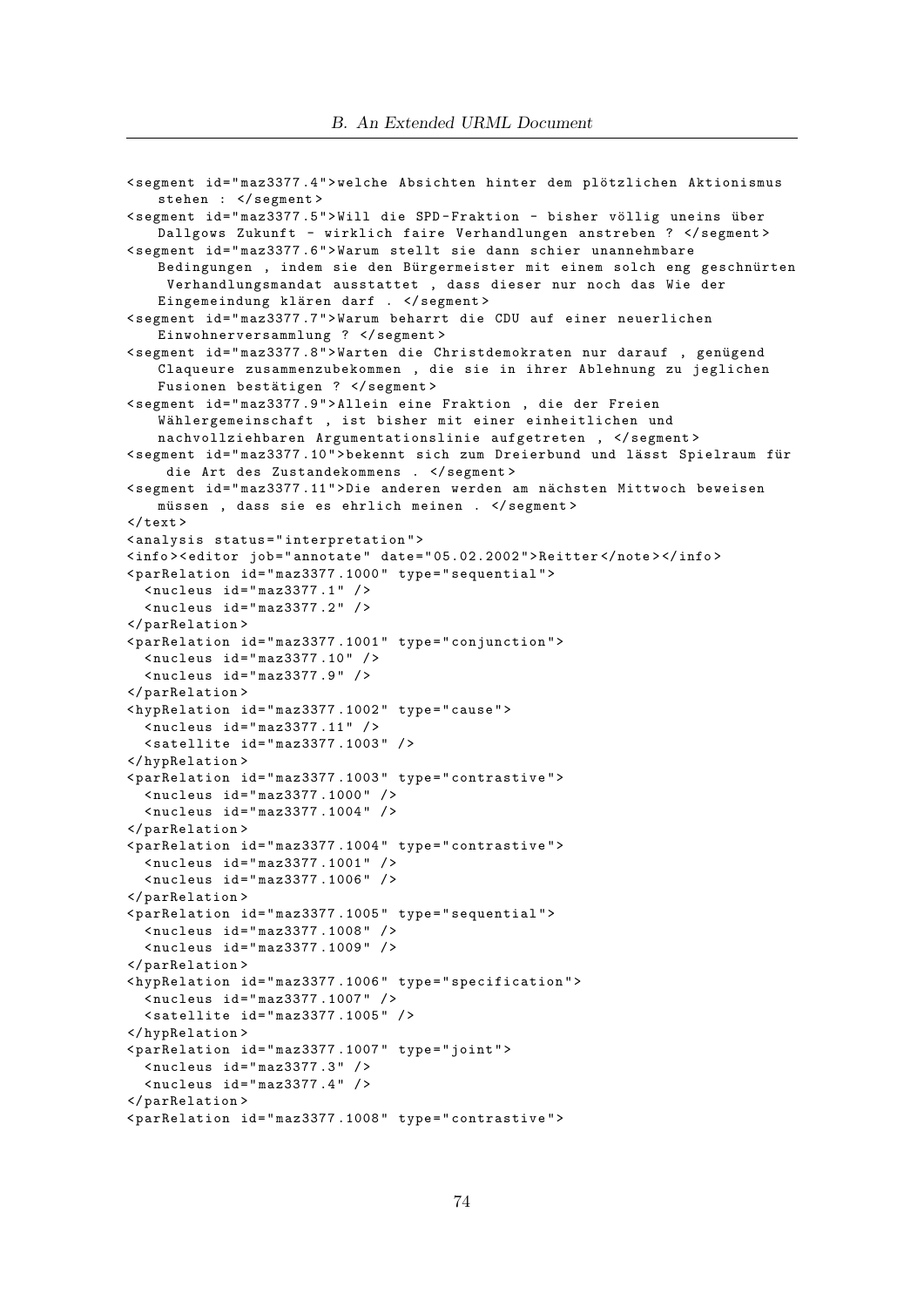```
\text{Nucleus id} = \text{Nmag} \text{Narg} \text{Narg} \text{Narg}\langlenucleus id="maz3377.6" />
</ parRelation >
< parRelation id = " maz3377 .1009 " type = " contrastive " >
   < nucleus id = " maz3377 .7 " / >
   < nucleus id = " maz3377 .8 " / >
</ parRelation >
</ analysis >
</ document >
\langle/urml\rangle
```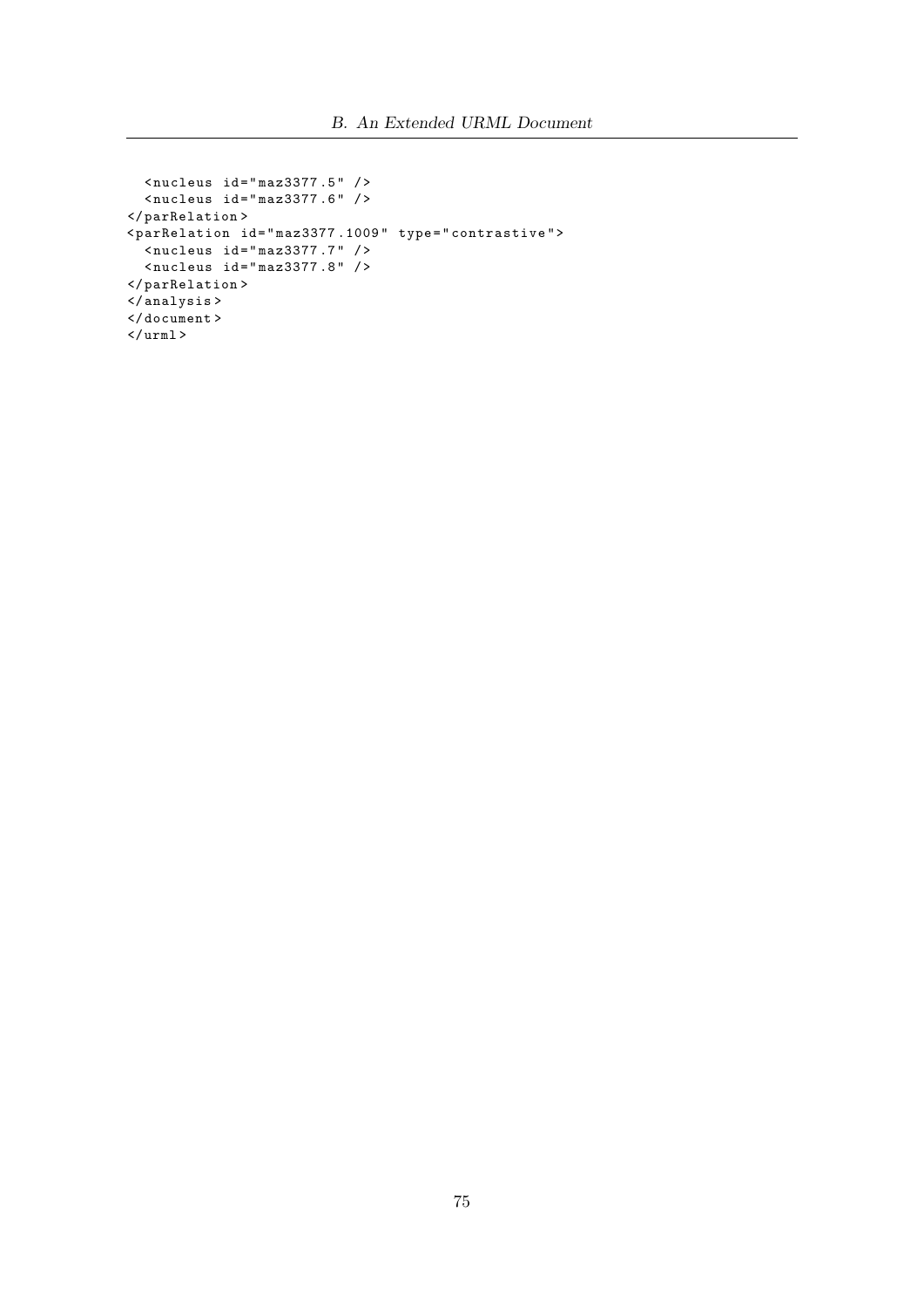# C. Rhetorical Theory in LATEX with the rst Package

# C.1. Motivation

Drawing rhetorical analyses is no fun when you need to change and update diagrams as you refine your work, or, more importantly, if a lot of analyses are to be drawn. Previous solutions include O'Donnell's RSTTool application (O'Donnell, 2000), which can output (encapsulated) postscript graphics. However, these drawings are more suitable for reference than for use in publications. Besides, pdfTeX has a a notorious problem with postscriptitems in source files.

Voilà, there we go: This package enables us to typeset beautiful diagrams with no hassle. It is oriented towards the style of the diagrams shown in Mann & Thompson (1988) and subsequent works.

Further developments may include a conversion tool to generate the rst format automatically from RSTTool files or from the LISP-based format used in Carlson et al. (2001).

Please refer to the last section for copyright and usage information.

# C.2. Installation

The file rst.sty is almost all you need. The package uses three additional packages, color, which are usually installed in a well-equipped T<sub>E</sub>Xsystem. If not, download and install them:

- $\bullet$  color<sup>1</sup>
- ifthen
- calc

Install rst.sty with the usual mechanisms of your TEXdistribution or simply put it in the same directory where you keep the document that makes use of the rst package.

# C.3. The rhetoricaltext environment

To give examples from a corpus, you can use the rhetoricaltext environment. Every environment is assigned its own identifier, counted as roman numeral.

<sup>1</sup>You can probably eliminate the need for the color package by removing the

usepackage{color} command and uncommenting four \providecommand statements in the rst.sty file.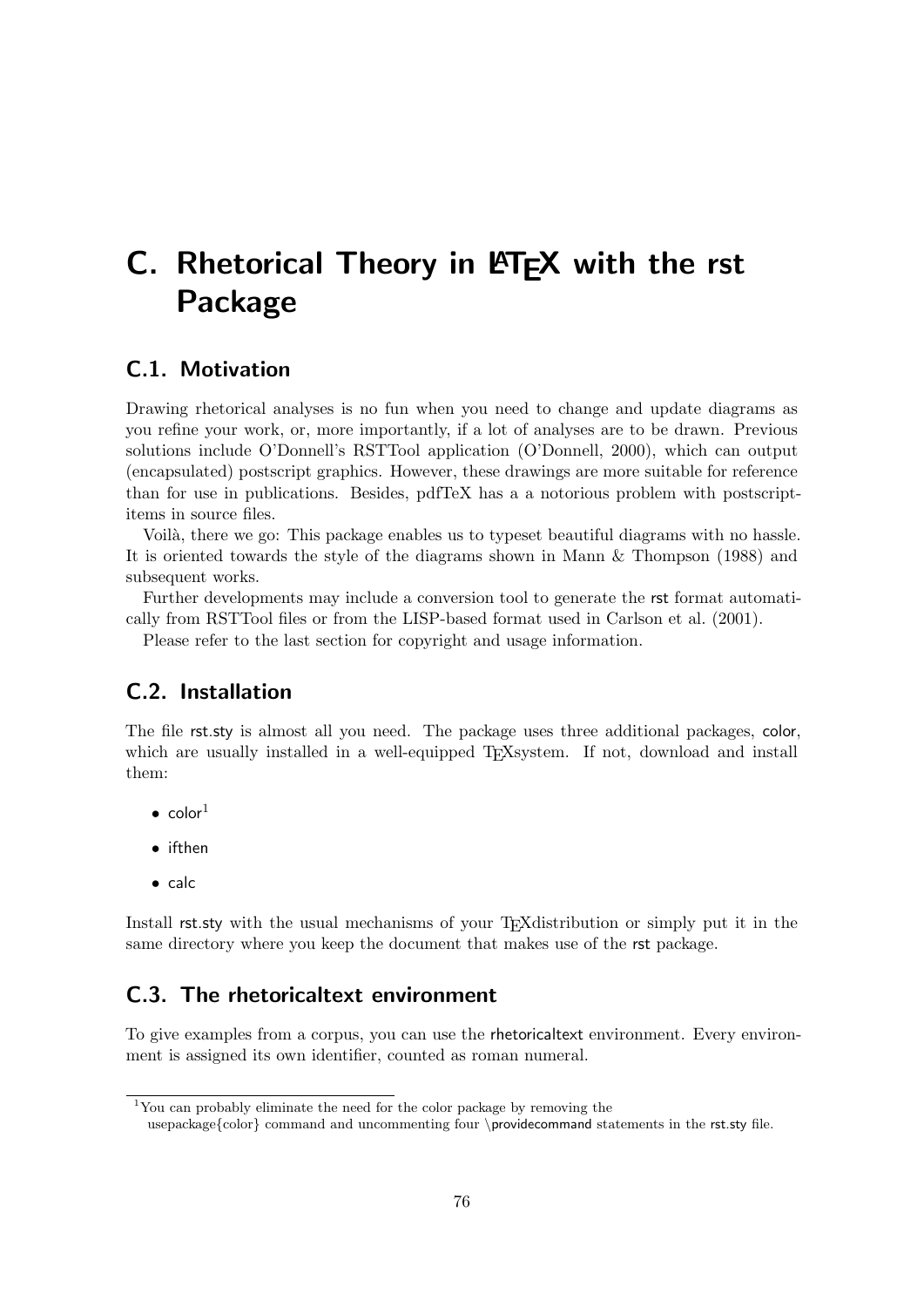In the environment, single *minimal discourse units* are specified with the  $\cdot$ unit command. It takes two arguments: the first one is optional and specifies a label for this unit. This label may be used to refer to the unit later on. The second argument to  $\unit$  contains the text.

An additional command is the \source command, which takes one argument. This usually identifies the exact source of the sample, e.g. an identification number in the corpus used.

You may refer to any given unit from any part of your document using the \refr command. It takes one argument, which should be the label of a unit defined somewhere else in the text. In case you make forward references, i.e. you refer to a unit that is defined later in the document, you will need to compile the document twice to get rid of the ?? appearing in the output. This is the same mechanism as with other kinds of references in LAT<sub>E</sub>X.

Here's an example:

In the following, \refr{bush2} is an embedded discourse unit.

```
\begin{rhetoricaltext}
\unit[bush1]{The Bush Administration,}
\unit[bush2]{trying to blunt growing demands from
Western Europe for a relaxation of controls on exports to the
Soviet bloc,}
\unit[bush3]{is questioning...}
\source{wsj$_{2326}$}
\footnote{Taken from the corpus described in \cite{carlson-corpus}.
Bracket annotation simplified.[...]}
\end{rhetoricaltext}
```

```
How do we treat the noncontiguous discourse unit
formed of \refr{bush1}, \refr{bush3}?
```
In the following, is an embedded discourse unit.

[The Bush Administration,]<sup>11A</sup> [trying to blunt growing demands from Western Europe for a relaxation of controls on exports to the Soviet bloc,  $]^{11B}$  [is questioning...] $^{11C}$ (wsi<sub>2326</sub>)<sup>2</sup>

How do we treat the noncontiguous discourse unit formed of 11A, 11C?

## C.4. Rhetorical structure diagrams

The rst package provides three types of diagram elements via the commands \dirrel, \multirel and \rstsegment.

<sup>&</sup>lt;sup>2</sup>Taken from the corpus described in Carlson et al. (2001). Bracket annotation simplified. The other examples are made up. They are not intended to demonstrate any linguistic/rhetorical properties.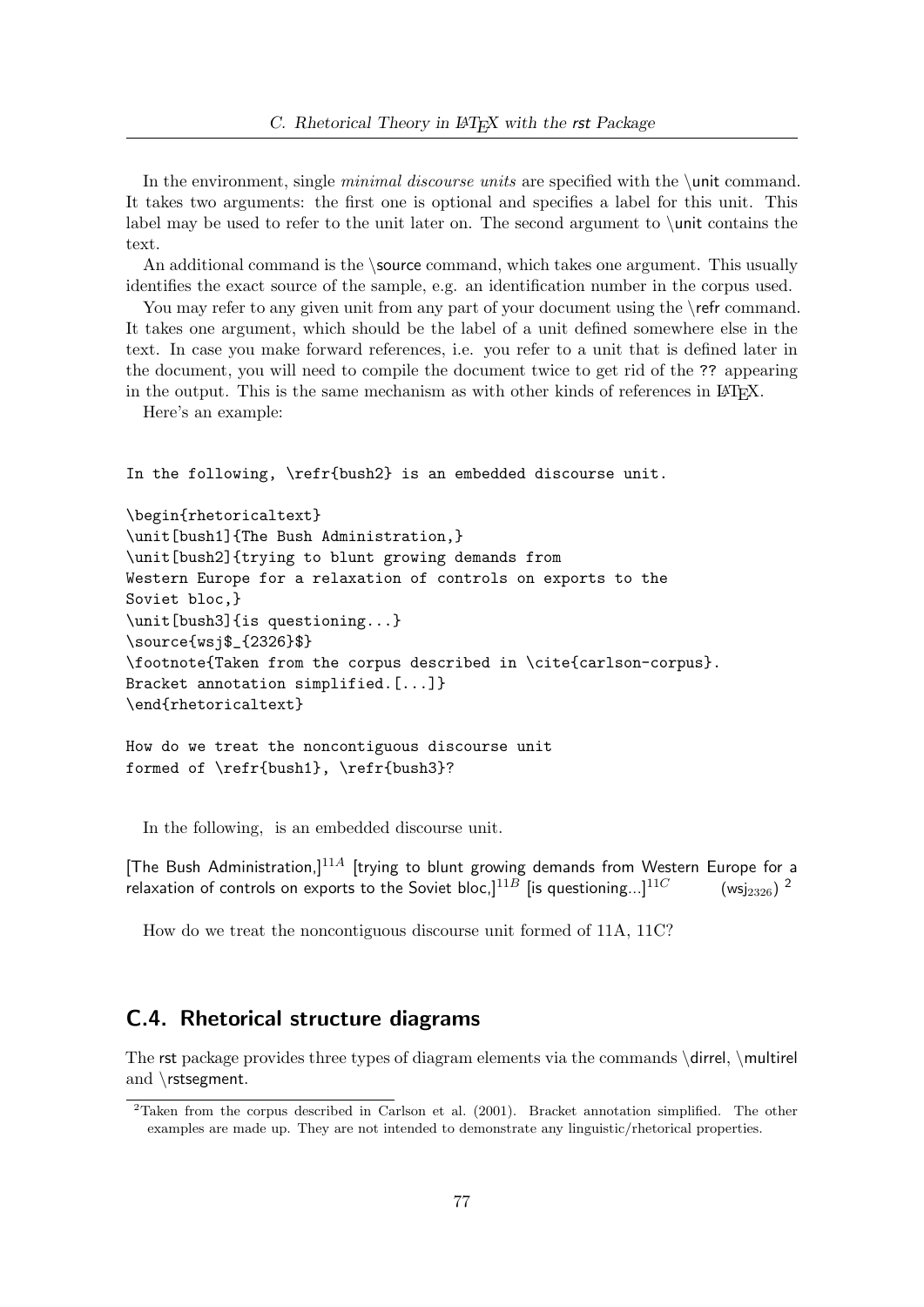## C.4.1. Terminal elements

rstsegment defines a terminal-level *minimal discourse unit*: it is meant to contain normal text. This is what it expects to be given as argument. While omitting this command and simply typing the text in an \dirrel argument might work sometimes, it could give unexpected (and not-so-nice) results.

### C.4.2. Directed relations

\dirrel draws a schema diagram for one or more directed (nucleus-satellite) relations. There is always one designated nucleus per \dirrel schema.

This command always takes 2n arguments. They should be thought of as pairs: The first argument always states a relation name, the second one contains the content of the span. Every argument pair given draws a span and a relation arrow to the nucleus argument of the schema. The nucleus is identified by leaving the relation name empty. Alternatively, you may specify \nuc if you think that's better to read. There may be up to four argument pairs.

\dirrel{} {\rstsegment{Stoiber kandidiert,}}{Concession} {\rstsegment{auch wenn der Mann in Talkshows kaum frei reden kann.}}



### C.4.3. Multinuclear relations

multirel draws a diagram for a multi-nuclear relation. It takes at least two arguments. The first argument is the relation name. All other arguments contain the contents of the spans that are connected by the relation.

```
\multirel{Contrast}
{\rstsegment{Schr\"{o}der wolle nicht wiedergew\"{a}hlt werden,
sagte er, falls er die Arbeitslosigkeit nicht reduzieren k\"{o}nne.}}
{\rstsegment{Trotzdem tritt der Kanzler wieder zur Wahl an.}}
{\rstsegment{Die Aussichten sind nicht schlecht.}}
```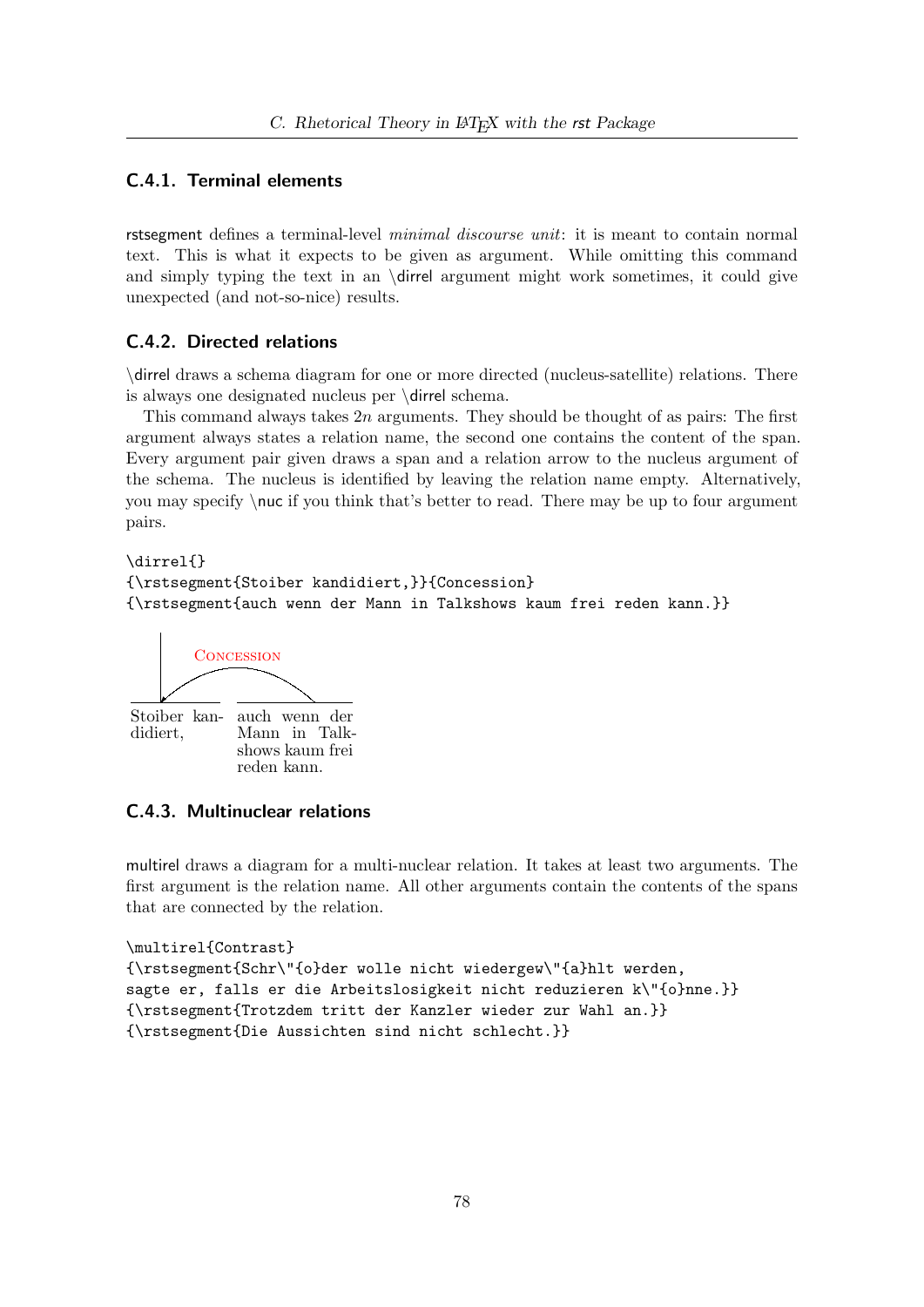

### C.4.4. Configuration

The rst package knows a few configuration variables you may use to alter the appearance of the diagrams.

### Width control

The  $\complement$  compressionWidth value is the maximum width that a single span may have in any diagram. Set it to 0pt to let not limit the width. Used on a per-diagram basis, it makes an excellent way of compression a diagram horizontally without making it look ugly. See the last example in section C.5 to get an impression of what this parameter does.

```
\setlength{\compressionWidth}{0pt}
```
The \terminalWidth value is the maximum width that a single span may have in any diagram. Set it to 0pt to let not limit the width.

#### \setlength{\terminalWidth}{100pt}

You may also alter the margins at the left and the right hand side of the tree with the \rstmargin value.

#### \setlength{\rstmargin}{3pt}

Finally, the following command sets the minimum space that's between spans in the \rstmiddleskip value.

#### \setlength{\rstmiddleskip}{1em}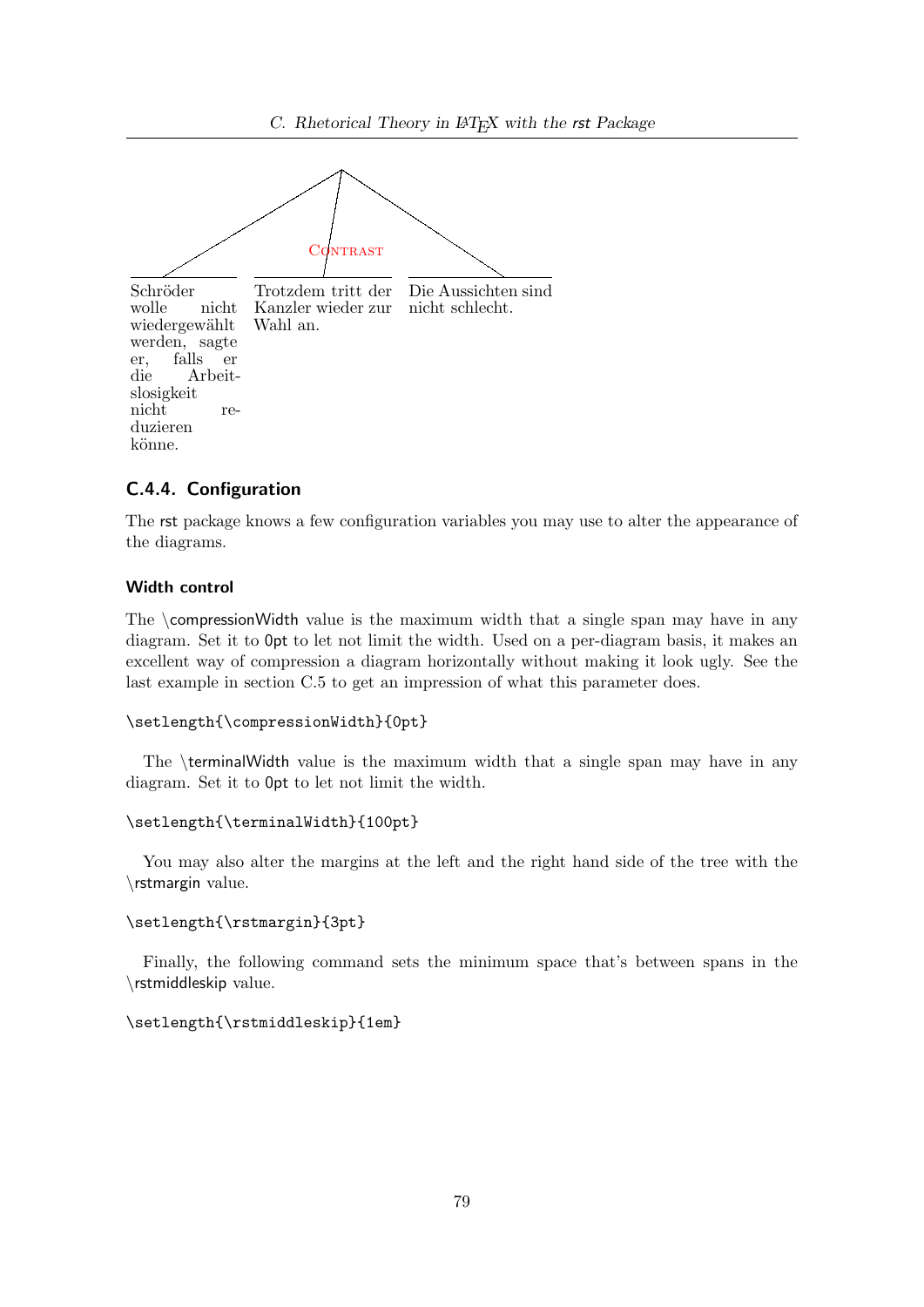## **Colors**

\relnamebgcolor contains the name of the background color of relation names. Depending on other packages used, white could avoid transparency. (This functionality is disabled in the rst.sty package by default to enable the use of \raisebox commands in relation names.) \relnamecolor specifies the name of the text color of relation names.

| \renewcommand{\relnamebgcolor}{white}% | background color    |
|----------------------------------------|---------------------|
| \renewcommand{\relnamecolor}{red}%     | relation name color |

Please note that these settings may or may not work, depending on your output format (Postscript or PDF). In my experiments, PDF worked generally better.

## C.5. Complex structures - more examples

As you can see from the following examples, trees may be arbitrarily complex. In case the trees get to wide, reference numbers may be used in conjunction with the rhetoricaltext environment. Or, alternatively, you might want to consider choosing a more handy example, as readers tend to prefer smaller diagrams over unnecessarily complex ones...

Note: You may raise or lower the relation names in the diagrams with the \raisebox command in the relation name argument of directed relations. (See example below.)

Note: Position relation names vertically by adding space at the left or right hand side. Use either the  $\backslash$  backslash syntax or an ordinary  $\hbox{\beta}$ . (See example below.)

**Note:** If you do not want to give a relation name, just specify one space with a \backslash  $(\setminus)$  as shown below.

```
{\setlength{\terminalWidth}{90pt}
 \mathcal{C} \multirel{Contrast\ \ \ \ }
   {\rstsegment{Schr\"{o}der wolle nicht wiedergew\"{a}hlt werden,
                  sagte er, falls er die Arbeitslosigkeit
                 nicht reduzieren k\"{o}nne.}}
   {\rstsegment{Trotzdem tritt der Kanzler wieder zur Wahl an.}}
   {\rstsegment{Die Aussichten sind nicht schlecht.}}
   {\rstsegment{aber Schr\"{o}der wirkt zeitweise verzweifelt.}}
}
```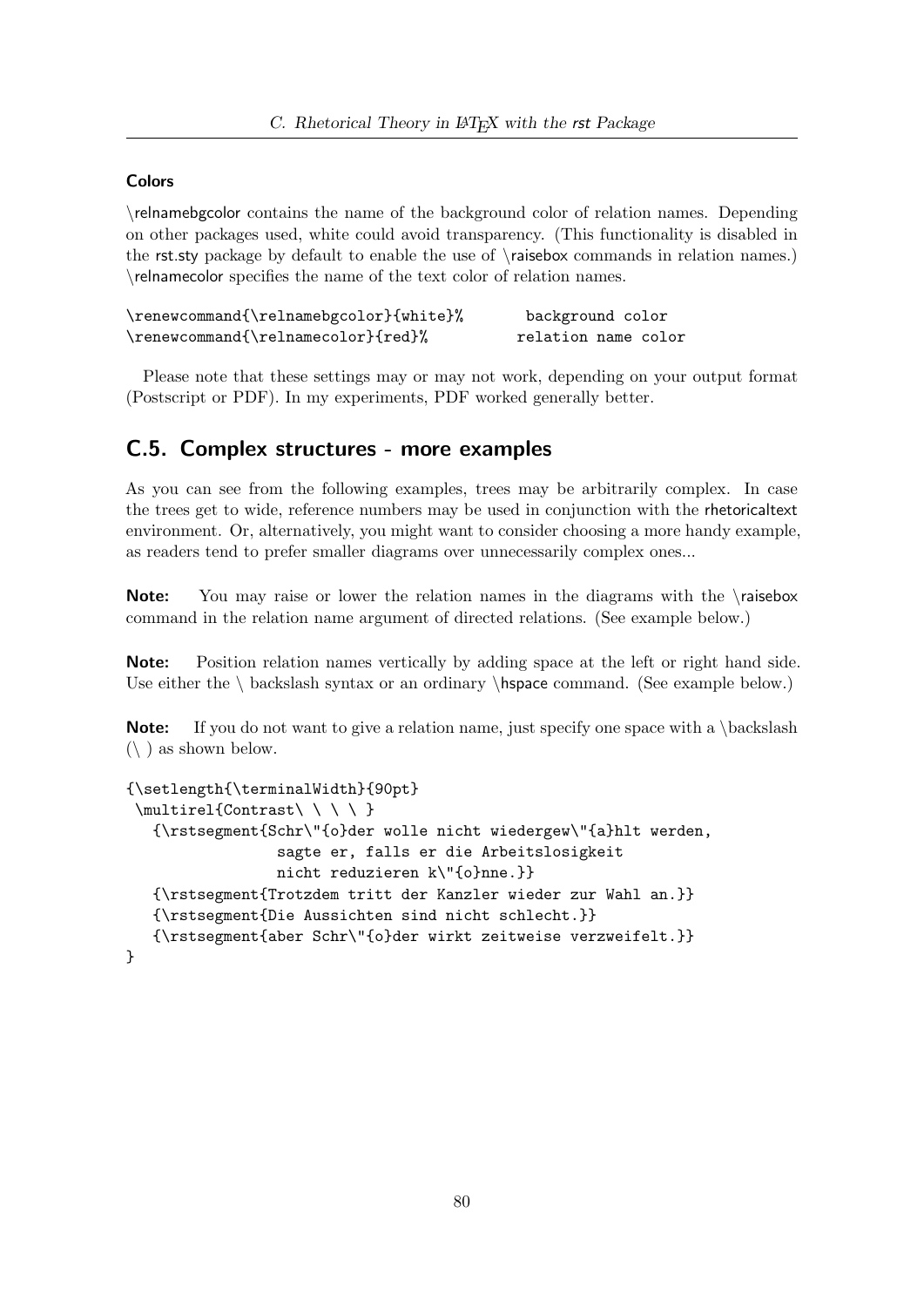

```
{\hspace{30pt}\setlength{\compressionWidth}{160pt}
\multirel{Joint}
          {\dirrel{Concession}
                {\rstsegment{Zugegeben: Er war schlecht gelaunt.}}
                {\dirrel
```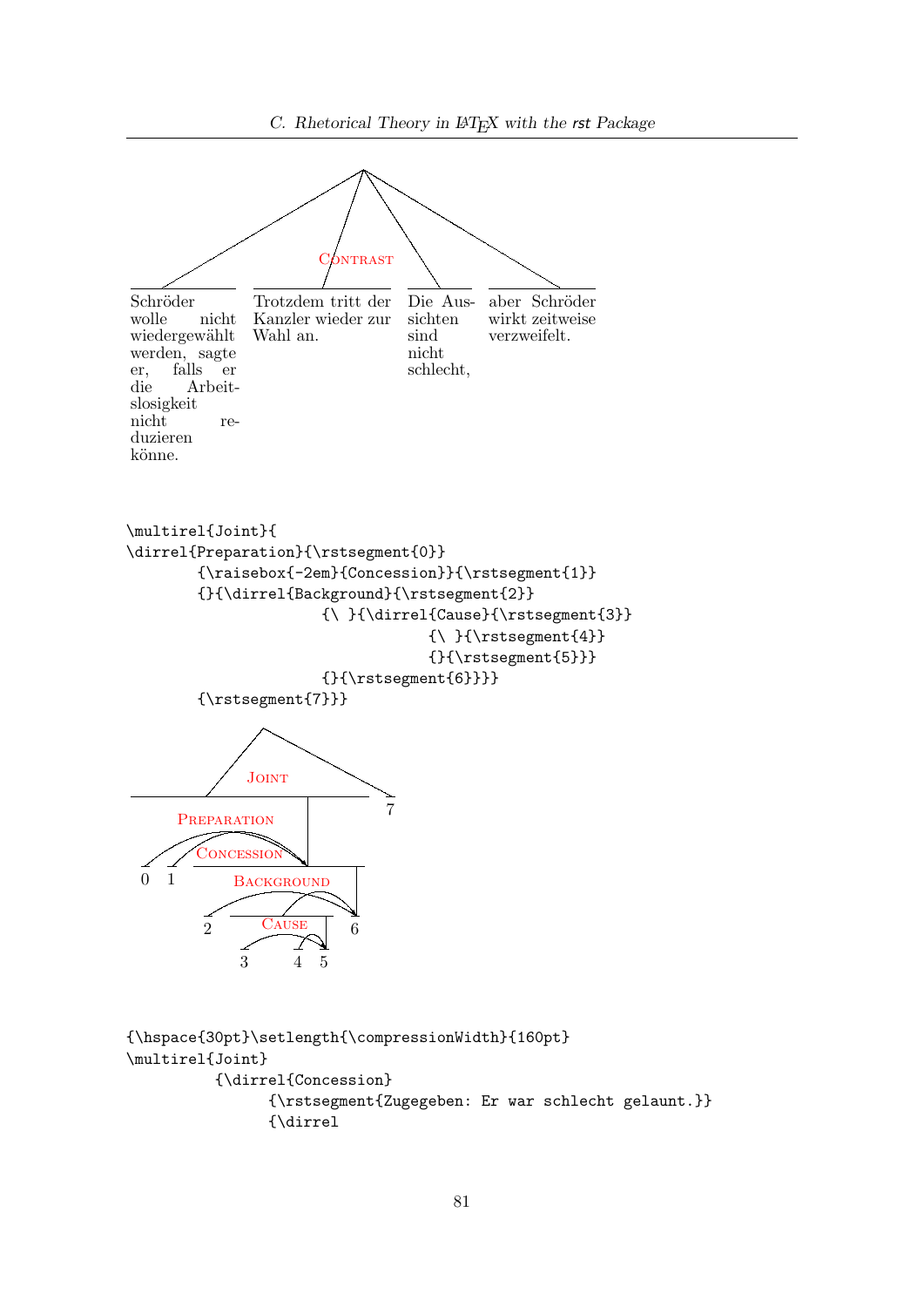

# C.6. Known bugs

Drawing the diagrams is, unfortunately, slow. A solution to overcome this would be to use a faster machine.

The package can only draw up to four spans in one constituent, which is due to the limited number of arguments in T<sub>E</sub>X/ L<sup>AT</sup>EX.

The vertical line in compressed diagrams can be too far to the right, if the compression value is set too low. This will be improved in a later version. I recommend setting the compression value on a per-diagram basis.

The relation name drawn in multi-nuclear relations is often drawn over some lines. In a later version, I might find a way to put a white box behind the relation name. Sometimes, the Bezier curves of nucleus-satellite relations may also overlap, which is less favorable. This would be hard to change.

If the  $\complement$  compression Width length is set, the width of the diagram's bounding box may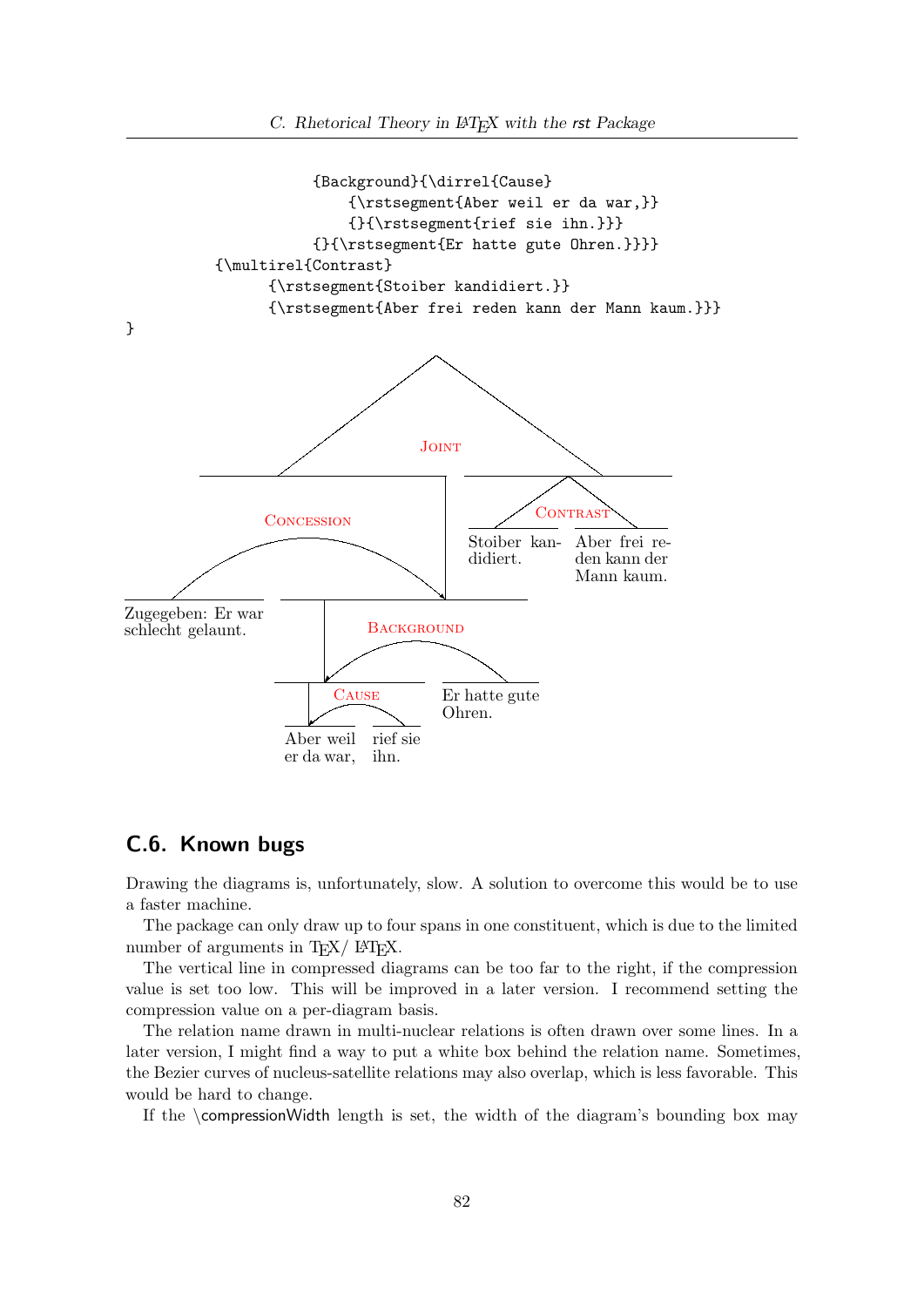be to small, resulting in a diagram that appears too far left. This has proven to be too complicated to be fixed. Please accomodate manually using \hspace.

Please notify me in case you encounter any other problems.

# C.7. Copyright and Acknowledgements

Please feel free to use this package for your own purposes. If you prepare a publication with it that is not freely available via Internet, I would appreciate a copy of it. If you make extensive use of it, you may want to refer to this manual or the website. Do not redistribute the package itself, if any part of it is altered or left out. Of course, I welcome your suggestions and additions, and I will happily include helpful modifications in a new release.

I am grateful to Stephan Lehmke for providing his naturalparbox.sty from the TeXPower package (Lehmke, 2002).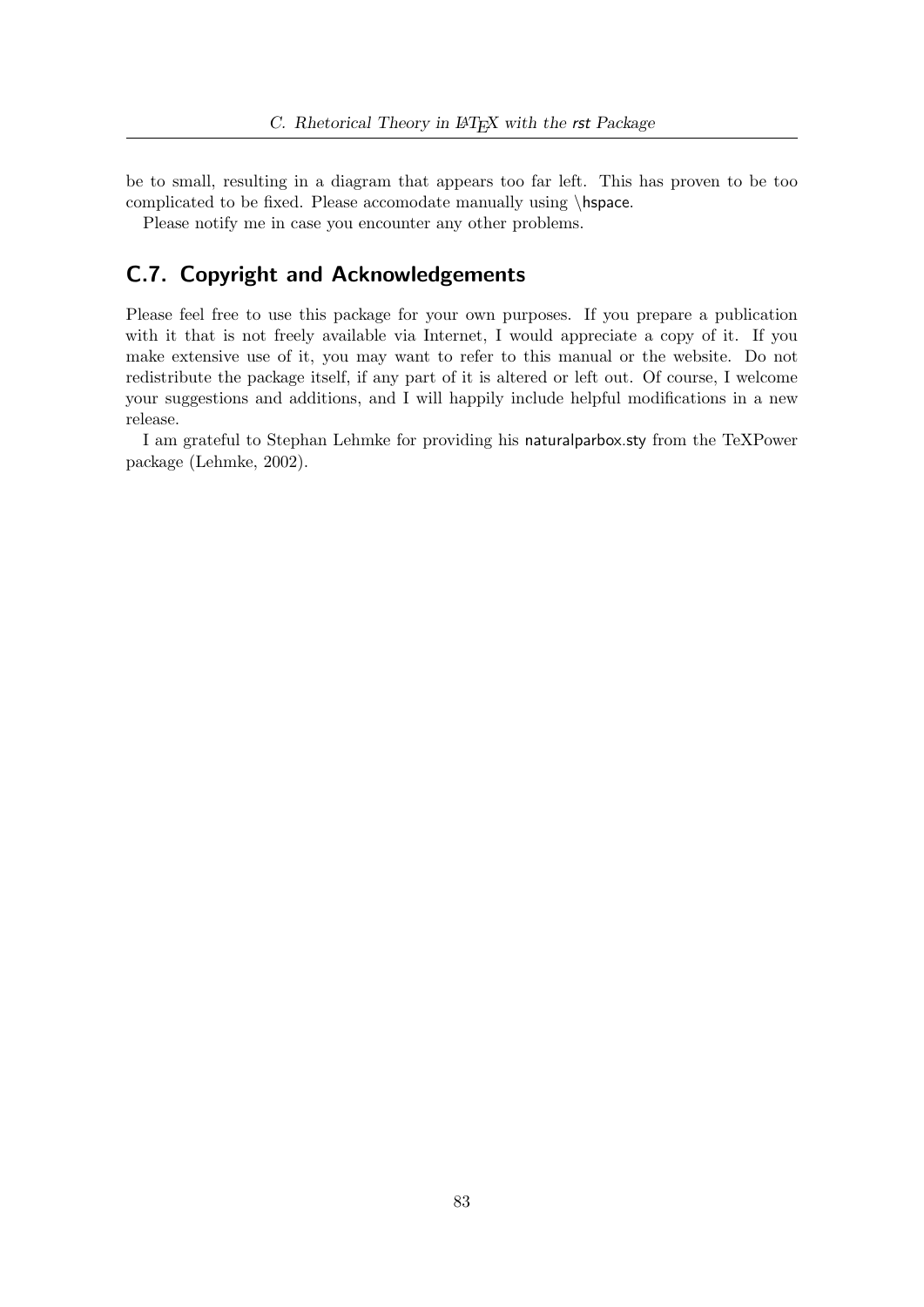# Bibliography

- Allwein, E. L., Schapire, R. E. & Singer, Y. (2000). Reducing multiclass to binary: A unifying approach for margin classifiers, Journal of Machine Learning Research 1: 113– 141.
- Asher, N. (1993). Reference to Abstract Objects in Discourse, Dordrecht: Kluwer.
- Berger, D., Reitter, D. & Stede, M. (2002). XML/XSL in the dictionary: The case of discourse markers, Proceedings of the 2nd Workshop on NLP and XML (NLPXMP-2002), in: Proceedings of COLING 2002, Taipei, Taiwan.
- Billot, S. & Lang, B. (1989). The structure of shared forests in ambiguous parsing, Proceedings of the 27th Meeting of the Association for Computational Linguistics, Vancouver, pp. 143–151.
- Brants, T. (2000). TnT a statistical part-of-speech tagger, *Proceedings of the 6th Applied* NLP Conference, ANLP-2000, Seattle.
- Brunn, M., Chali, Y. & Pinchak, C. (2001). Text summarization using lexical chains, Proceedings of the Document Understanding Conference, New Orleans, pp. 135–140.
- Burges, C. J. C. (1998). A tutorial on support vector machines for pattern recognition, Data Mining and Knowledge Discovery 2(2): 121–167.
- Carlson, L. & Marcu, D. (2001). Discourse tagging manual, Technical Report ISI-TR-545, Information Science Institute.
- Carlson, L., Marcu, D. & Okurowski, M. E. (2001). Building a discourse-tagged corpus in the framework of rhetorical structure theory, Proceedings of the 2nd SIGDIAL workshop on discourse and dialogue, Eurospeech, Aalborg, Denmark.
- Cassell, J., Nakano, Y. I., Bickmore, T. W., Sidner, C. L. & Rich, C. (2001). Non-verbal cues for discourse structure, Proceedings of the 41st Annual Meeting of the Association of Computational Linguistics, Toulouse, France, pp. 106–115.
- Christ, O. (1994). A modular and flexible architecture for an integrated corpus query system, Proceedings of COMPLEX '94: 3rd Conference on Computational Lexicography and Text Research, Budapest.
- Collobert, R. & Bengio, S. (2001). SVMTorch: Support vector machines for large-scale regression problems, Journal of Machine Learning Research 1: 143–160.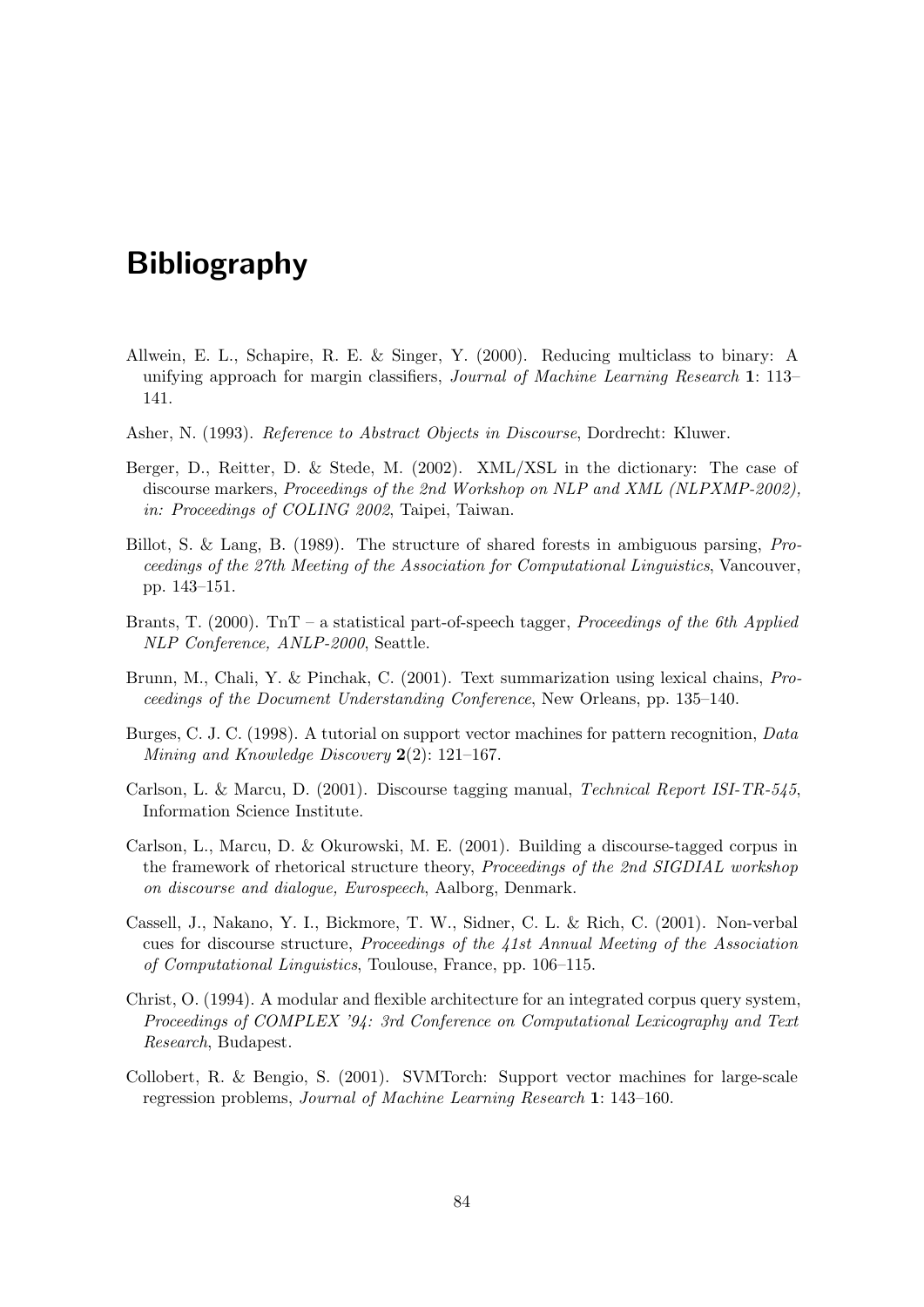- Corston-Oliver, S. (1998a). Beyond string matching and cue phrases: Improving efficiency and coverage in discourse analysis, *Proceedings of the AAAI 1998 Spring Symposium* Series, Intelligent Text Summarization, Palo Alto.
- Corston-Oliver, S. H. (1998b). Computing Representations of Discourse Structure, PhD thesis, University of California, Santa Barbara, CA.
- Corston-Oliver, S. H. (1998c). Identifying the linguistic correlates of rhetorical relations, in M. Stede, L. Wanner & E. Hovy (eds), *Discourse Relations and Discourse Markers:* Proceedings of the workshop, Association for Computational Linguistics, Montréal.
- Cristea, D. & Webber, B. (1997). Expectations in incremental discourse processing, Proceedings of ACL-EACL97, Madrid, Spain, pp. 88–95.
- Cunningham, H., Wilks, Y. & Gaizauskas, R. (1996). GATE a general architecture for text engineering, Proceedings of the 16th Conference on Computational Linguistics, Copenhagen.
- de Smedt, K., Horacek, H. & Zock, M. (1993). Architectures for natural language generation: Problems and perspectives, in H. Horacek & M. Zock (eds), New Concepts in Natural Language Generation. Planning, Realization and Systems, Pinter, London.
- Dietterich, T. G. & Bakiri, G. (1995). Solving multiclass learning problems via errorcorrecting output codes, Journal of Artificial Intelligence Research 2: 263–286.
- Duan, K., Keerthi, S. S. & Poo, A. N. (2001). Evaluation of simple performance measures for tuning svm hyperparameters, Technical Report CD-01-11, Dept. of Mechanical Engineering, National University of Singapore.
- Frege, G. (1892). Uber Sinn und Bedeutung, Zeitschrift für Philosophie und philosophische Kritik 100: 25–50.
- Fukumoto, J. & Tsujii, J. (1994). Breaking down rhetorical relations for the purpose of analyzing discourse structures, Proceedings of the 15th International Conference on Computational Linguistics (COLING-94), Kyoto, pp. 1177–1183.
- Gazdar, G., Klein, E., Pullum, G. K. & Sag, I. A. (1985). Generalized Phrase Structure Grammar, Cambridge, MA.: Harvard University Press.
- Grosz, B. J. & Sidner, C. L. (1986). Attention, intentions, and the structure of discourse, Computational Linguistics 12: 175–204.
- Grosz, B. J., Joshi, A. K. & Weinstein, S. (1995). Centering: a framework for modelling the local coherence of discourse, Computational Linguistics 21(2): 203–226.
- Grote, B. & Stede, M. (1998). Discourse marker choice in sentence planning, in E. Hovy (ed.), Proceedings of the Ninth International Workshop on Natural Language Generation, Association for Computational Linguistics, New Brunswick, New Jersey, pp. 128–137.
- Grote, B., Lenke, N. & Stede, M. (1997). Ma(r)king concessions in english and german., Discourse Processes  $24(1)$ : 87-118.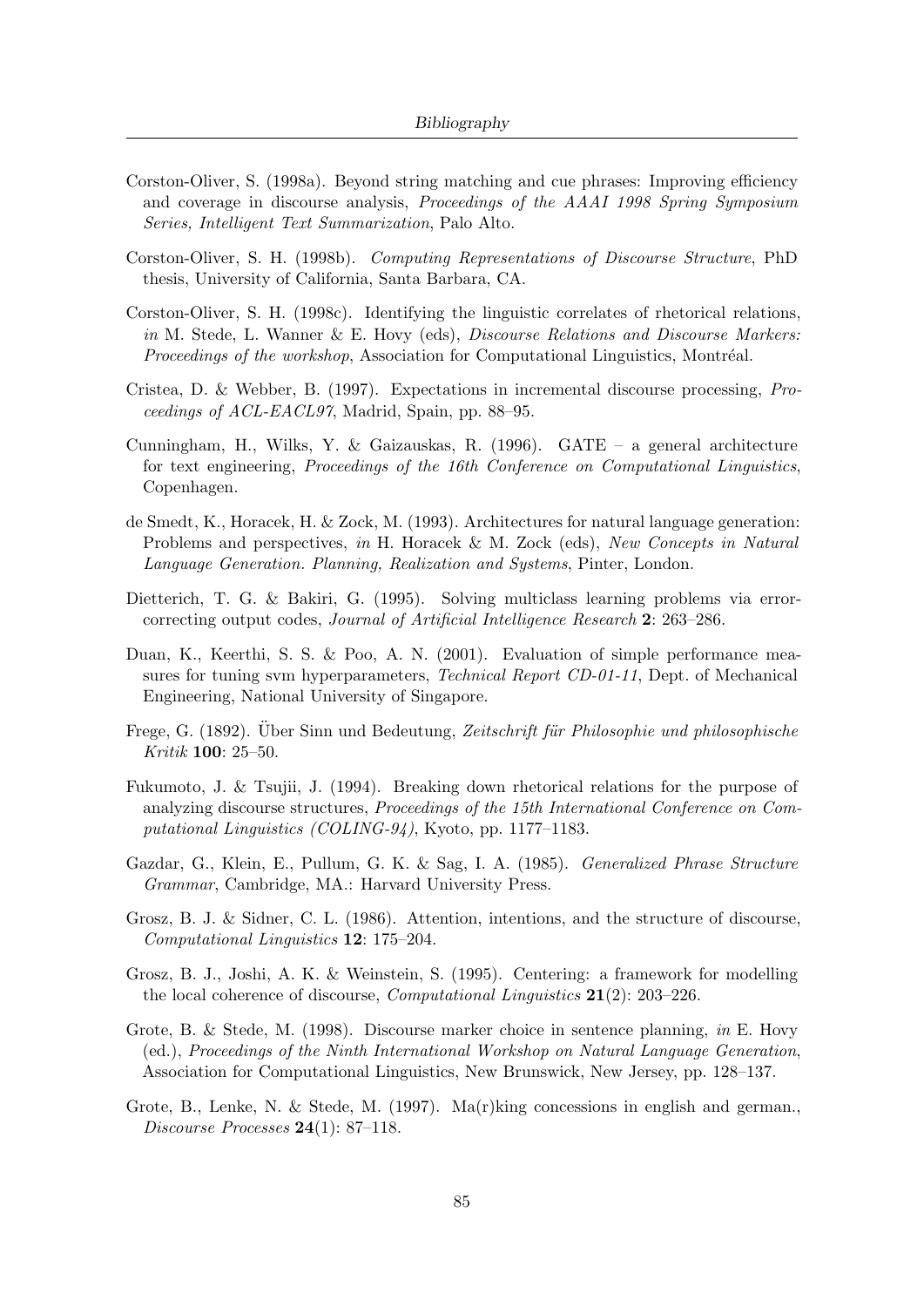- Hearst, M. (1994a). Multi-paragraph segmentation of expository text, 32nd. Annual Meeting of the Association for Computational Linguistics, New Mexico State University, Las Cruces, New Mexico, pp.  $9 - 16$ .
- Hearst, M. A. (1994b). Context and Structure in Automated Full-text Information Access, PhD thesis, UC Berkeley.
- Hearst, M. A. (1997). TextTiling: Segmenting text into multi-paragraph subtopic passages, Computational Linguistics 23(1): 33–64.
- Hirschberg, J. & Litman, D. J. (1993). Empirical studies on the disambiguation of cue phrases, Computational Linguistics 19(3): 501–530.
- Hobbs, J. R. (1979). Coherence and coreference, Cognitive Science 3: 67–90.
- Hovy, E. H. (1990). Parsimonious and profligate approaches to the question of discourse structure relations, Proceedings of the Fifth International Workshop on Natural Language Generation, Dawson, PA, pp. 128–136.
- Hovy, E. H. (1993). Automated discourse generation using discourse structure relations, Artificial Intelligence 63(1-2): 341–385.
- Ide, N., Bonhomme, P. & Romary, L. (2000). Xces: An xml-based standard for linguistic corpora, Proceedings of the Second Language Resources and Evaluation Conference  $(LREC)$ , Athens, pp. 825–830.
- Joachims, T. (1998). Making large-scale support vector machine learning practical, in A. S. B. Schölkopf, C. Burges (ed.), Advances in Kernel Methods: Support Vector Machines, MIT Press, Cambridge, MA.
- Kallmeyer, L. & Wagner, A. (2000). The TUSNELDA annotation standard: An XML encoding standard for multilingual corpora supporting various aspects of linguistic research, Proceedings of the conference Digital Resources for the Humanities DRH 2000, Sheffield, United Kingdom.
- Kamp, H. & Reyle, U. (1993). From Discourse to Logic: Introduction to Modeltheoretic Semantics of Natural Language, Formal Logic and Discourse Representation Theory, Dordrecht: Kluwer.
- Knott, A. (1996). A Data-Driven Methodology for Motivating a Set of Coherence Relations, PhD thesis, Department of Artificial Intelligence, University of Edinburgh.
- Knott, A. & Dale, R. (1994). Using linguistic phenomena to motivate a set of rhetorical relations, Discourse Processes 18(1): 35–62.
- Kurohashi, S. & Nagao, M. (1994). Automatic detection of discourse structure by checking surface information in sentences, *Proceedings of the 15th International Conference on* Computational Linguistics (COLING-1994), Kyoto, pp. 1123–1127.
- Lehmke, S. (2002). TeXPower Dynamic Online Presentations with LaTeX, http:// texpower.sourceforge.net/ as of 11/2002.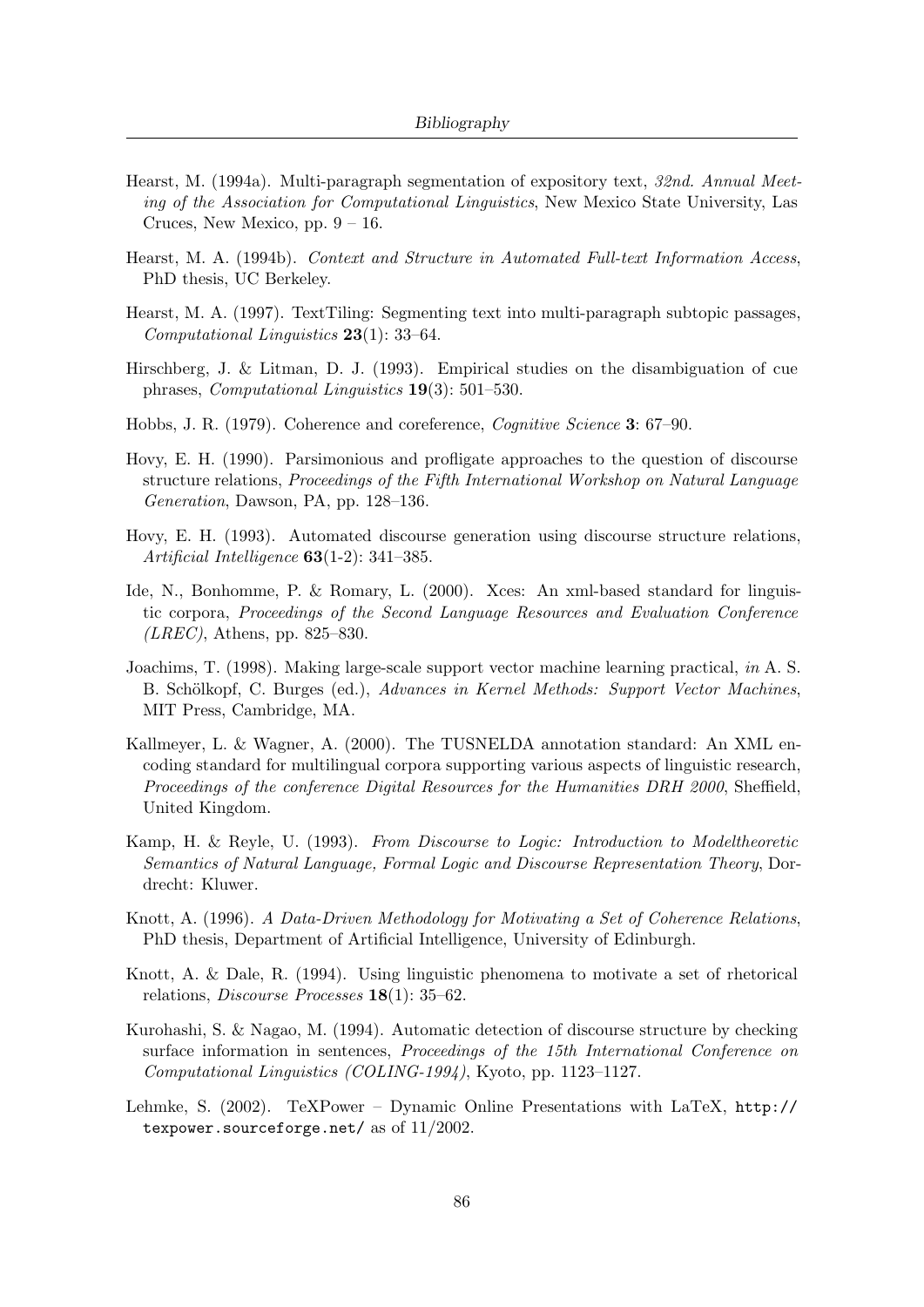- Litman, D. J. & Passonneau, R. J. (1995). Combining multiple knowledge sources for discourse segmentation, Meeting of the Association for Computational Linguistics, pp. 108– 115.
- Longacre, R. (1983). The Grammar of Discourse, Topics in Language and Linguistics, New York: Plenum Press.
- Mann, W. (1999). An introduction to Rhetorical Structure Theory (RST). http://www. sil.org/~mannb/rst/rintro99.htm as of 11/2002.
- Mann, W. C. & Thompson, S. A. (1988). Rhetorical Structure Theory: Towards a functional theory of text organization, Text  $8(3)$ : 243–281.
- Manning, C. D. & Schütze, H. (1999). Foundations of statistical natural language processing. Cambridge, MA: MIT Press.
- Marcu, D. (1996). Building up rhetorical structure trees, *Proceedings of the Thirteenth* National Conference on Artificial Intelligence (AAAI–96), Vol. 2, Portland, Oregon, pp. 1069–1074.
- Marcu, D. (1997). The rhetorical parsing of natural language texts, 35th Annual Meeting of the Association for Computational Linguistics  $(ACL/EACL-97)$ , Association for Computational Linguistics, Madrid, pp. 96–103.
- Marcu, D. (1999). A formal and computational synthesis of Grosz and Sidner's and Mann and Thompson's theories, Proceedings of the Workshop on Levels of Representation in Discourse (LORID'99) in Discourse, Edinburgh, Edinburgh.
- Marcu, D. (2000). The theory and practice of discourse parsing and summarization, Cambridge, MA: MIT Press.
- Marcu, D. & Echihabi, A. (2002). An unsupervised approach to recognizing discourse relations, Proceedings of the 40th Annual Meeting of the Association for Computational Linguistics (ACL-2002), Philadelphia.
- Marcu, D., Amorrortu, E. & Romera, M. (1999). Experiments in constructing a corpus of discourse trees, in M. Walker (ed.), Towards Standards and Tools for Discourse Tagging: Proceedings of the Workshop, Association for Computational Linguistics, Somerset, New Jersey, pp. 48–57.
- McKelvie, D., Brew, C. & Thompson, H. (1997). Using SGML as a basis for data-intensive NLP, Proceedings of the 4th Conference on Applied Natural Language Processing (ANLP-97), Washington, D.C.
- Moore, J. D. & Pollack, M. E. (1992). A problem for RST: The need for multi-level discourse analysis, Computational Linguistics 18(4): 537–544.
- Morris, J. & Hirst, G. (1991). Lexical cohesion computed by thesaural relations as an indicator of the structure of text, *Computational Linguistics*  $17(1)$ : 21–48.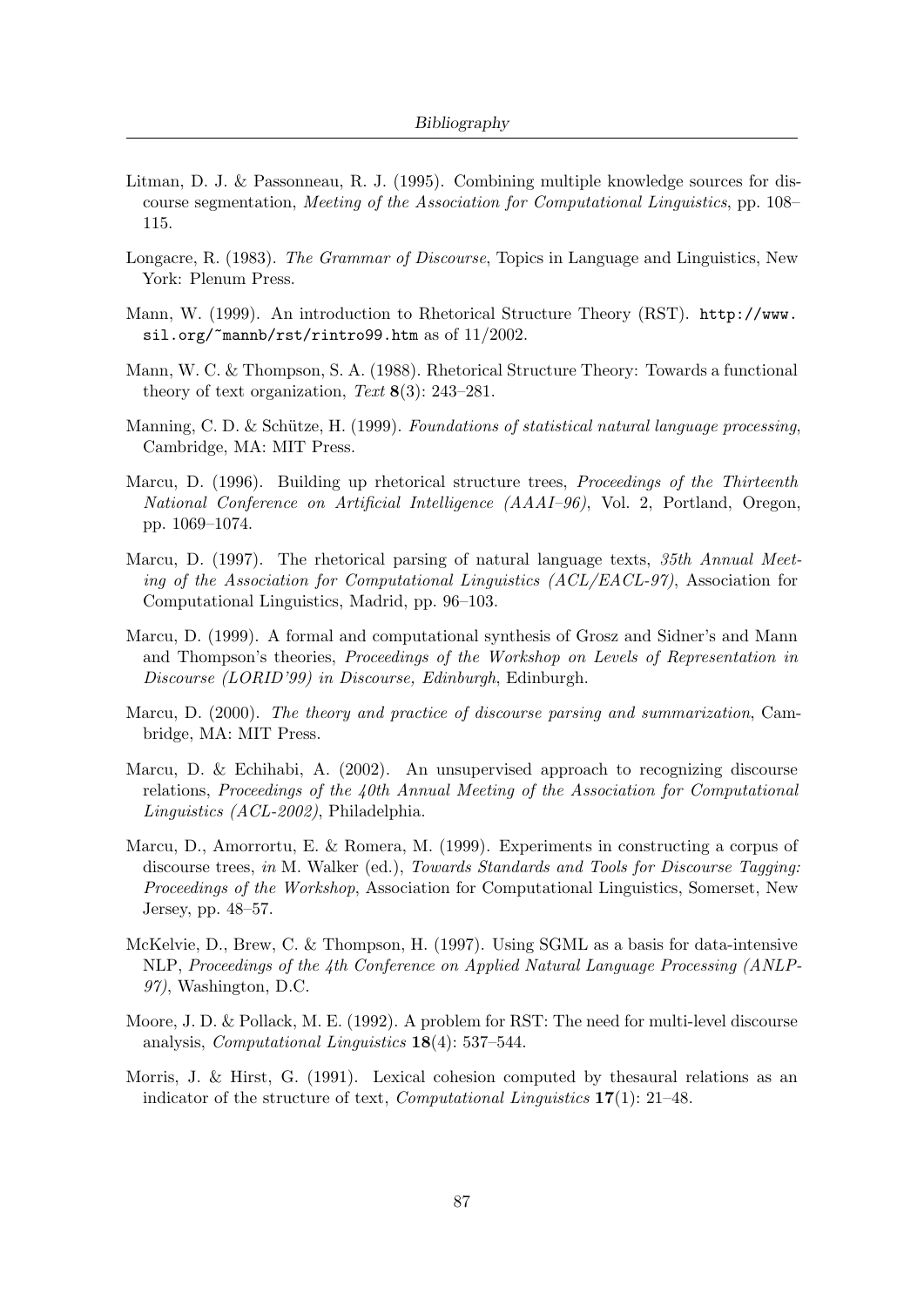- O'Donnell, M. (2000). RSTTool 2.4 a markup tool for Rhetorical Structure Theory, Proceedings of the 1st International Natural Language Generation Conference, Mitzpe Ramon, Israel.
- Passerini, A., Pontil, M. & Frasconi, P. (2002). From margins to probabilities in multiclass learning problems, Proceedings of the 15th European Conference on Artificial Intelligence, Lyon, France.
- Polanyi, L. (1988). A formal model of the structure of discourse, Journal of Pragmatics 12: 601–638.
- Polanyi, L. (1996). The linguistic structure of discourse, Technical Report CSLI-96-200, Stanford University: Center for the Study of Language and Information.
- Pollard, C. & Sag, I. A. (1994). Head-Driven Phrase Structure Grammar, Chicago: University of Chicago Press.
- Quinlan, J. R. (1993). C4.5: Programs for Machine Learning, Machine Learning, Palo Alto, CA: Morgan Kaufmann.
- Ratnaparkhi, A. (1998). Maximum Entropy Models for Natural Language Ambiguity Resolution, PhD thesis, University of Pennsylvania, Philadelphia.
- Rehm, G. (1998). Vorüberlegungen zur automatischen Zusammenfassung deutschsprachiger Texte mittels einer SGML- und DSSSL- basierten Repräsentation von RST-Relationen, Master's thesis, Universität Giessen.
- Rehm, G. (1999). Automatische Textannotation. Ein SGML- und DSSSL Ansatz zur angewandten Textlinguistik, in H. Lobin (ed.), Text im digitalen Medium. Linguistische Aspekte von Textdesign, Texttechnologie und Hypertext Engineering, Westdeutscher Verlag, Wiesbaden, pp. 155–178.
- Reitter, D. (2002a). Rhetorical theory in LaTeX with the 'rst' package, http://www. reitter-it-media.de/compling/ as of 02/2003.
- Reitter, D. (2002b). Statistical part-of-speech guessing for German: Support vector classifiers versus voting, Proceedings of the 12th Student Conference on Computational Linguistics (TaCoS-2002), Potsdam, Germany.
- Reitter, D. & Stede, M. (to appear 2003). Step by step: underspecified markup in incremental rhetorical analysis, *Proceedings of the 4th International Workshop on Linguistically* Interpreted Corpora (LINC-03), in: Proceedings of EACL 2003, Budapest.
- Richmond, K., Smith, A. & Amitay, E. (1997). Detecting subject boundaries within text: A language independent statistical approach, in C. Cardie & R. Weischedel (eds), Proceedings of the Second Conference on Empirical Methods in Natural Language Processing, Association for Computational Linguistics, Somerset, New Jersey, pp. 47–54.
- Rösner, D. & Stede, M. (1992). Customizing RST for the automatic production of technical manuals, in R. Dale, E. Hovy, D. Rösner & O. Stock (eds), Aspects of automated natural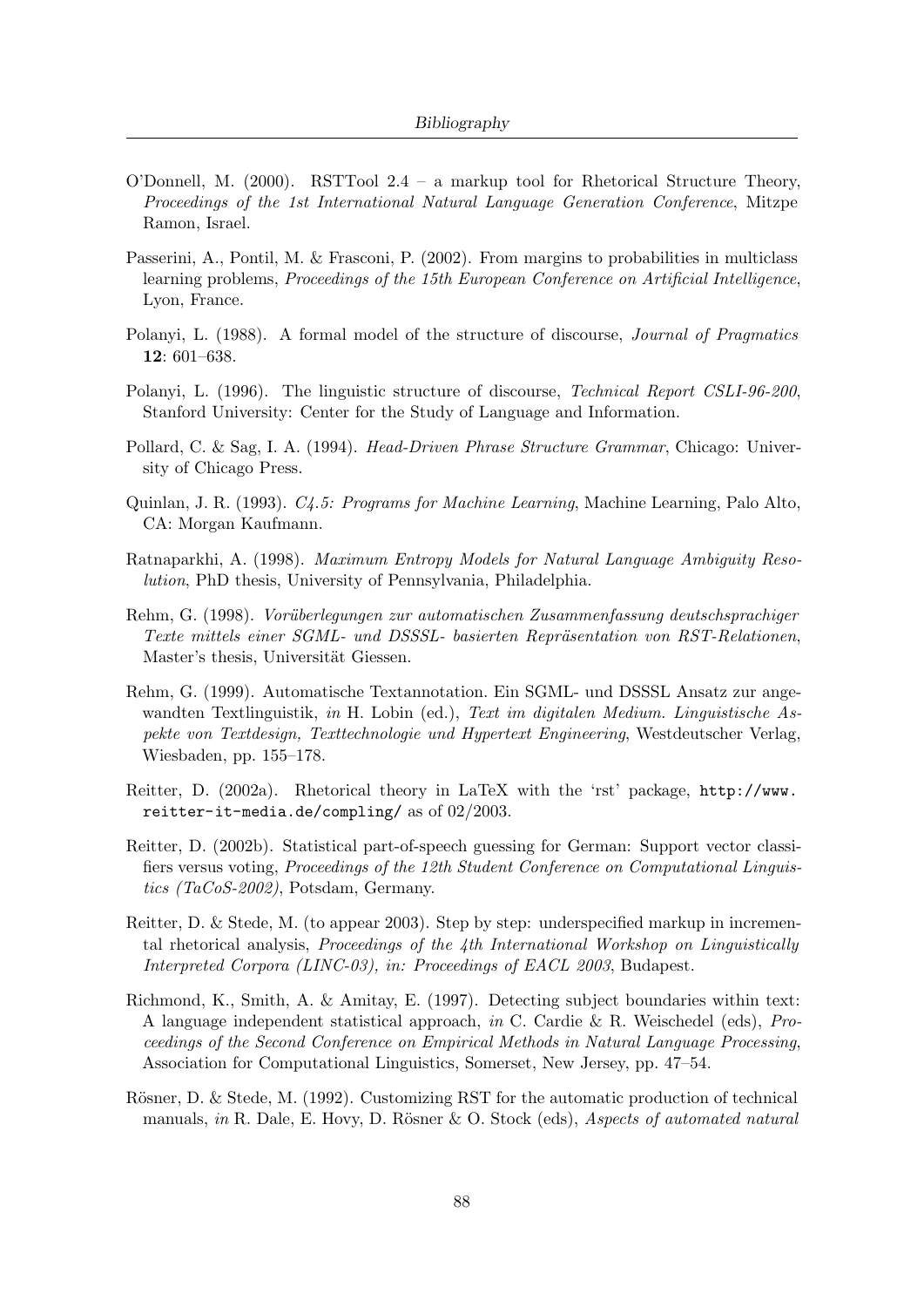language generation. Proceedings of the 6th International Workshop on Natural Language Generation, Berlin/Heidelberg: Springer, Trento, Italy.

Sampson, G. (1993). The SUSANNE corpus, *ICAME Journal* 17: 125–127.

- Sanders, T. & van Wijk, C. (1996). PISA: A procedure for analyzing the structure of explanatory texts., Text  $16(1)$ : 91-132.
- Schauer, H. (2000a). From elementary discourse units to complex ones, in L. Dybkjær, K. Hasida & D. Traum (eds), Proceedings of SigDial2000, in: Proceedings of ACL-2000 the Special Interest Group on Discourse and Dialogue of the Association for Computational Linguistics, Association for Computational Linguistics, Hong Kong: Morgan Kaufmann Publishers, pp. 46–55.
- Schauer, H. (2000b). Referential structure and coherence structure, *Proceedings of TALN*  $2000$  — the 7th Conference on Automatic Natural Language Processing, Association pour le Traitement Automatique des Langues, Lausanne, Switzerland, pp. 327–336.
- Schauer, H. & Hahn, U. (2000). Phrases as carriers of coherence relations, in L. R. Gleitman & A. K. Joshi (eds), Proceedings of the 22nd Annual Meeting of the Cognitive Science Society, Cognitive Science Society, Lawrence Erlenbaum Associates, Mahwah, New Jersey, Philadelphia, PA, pp. 429–434.
- Schilder, F. (2002). Robust discourse parsing via discourse markers, topicality and position, Natural Language Engineering.
- Schiller, A., Teufel, S. & Thielen, C. (1995). Guidelines fur das Tagging deutscher Textkorpora mit STTS, Technical report, Universität Stuttgart and Universität Tübingen.
- Schölkopf, B. (1998). Support Vector Machines a practical consequence of learning theory. in: M.A. Hearst et.al., Trends and Controversies - Support Vector Machines., IEEE Intelligent Systems 13(4): 18–28.
- Schölkopf, B. & Smola, A. J. (2002). Learning with Kernels: Support Vector Machines, Regularization, Optimization, and Beyond, Cambridge, MA: MIT Press.
- Schopenhauer, A. (1830). Without Title. Published under 'Eristische Dialektik' and 'Die Kunst, Recht zu behalten'.
- Scott, D. R. & Sieckenius de Souza, C. (1990). Getting the message across in rst-based text generation, in R. Dale, C. Mellish & M. Zock (eds), Current Research in Natural Language Generation, Academic Press, London, pp. 47–73.
- Siegel, S. & Castellan, N. (1988). Nonparametric Statistics for the Behavioral Sciences, New York: McGraw-Hill.
- Skut, W., Krenn, B., Brants, T. & Uszkoreit, H. (1997). An annotation scheme for free word order languages, *Proceedings of the Fifth Conference on Applied Natural Language* Processing ANLP-97, Washington, DC.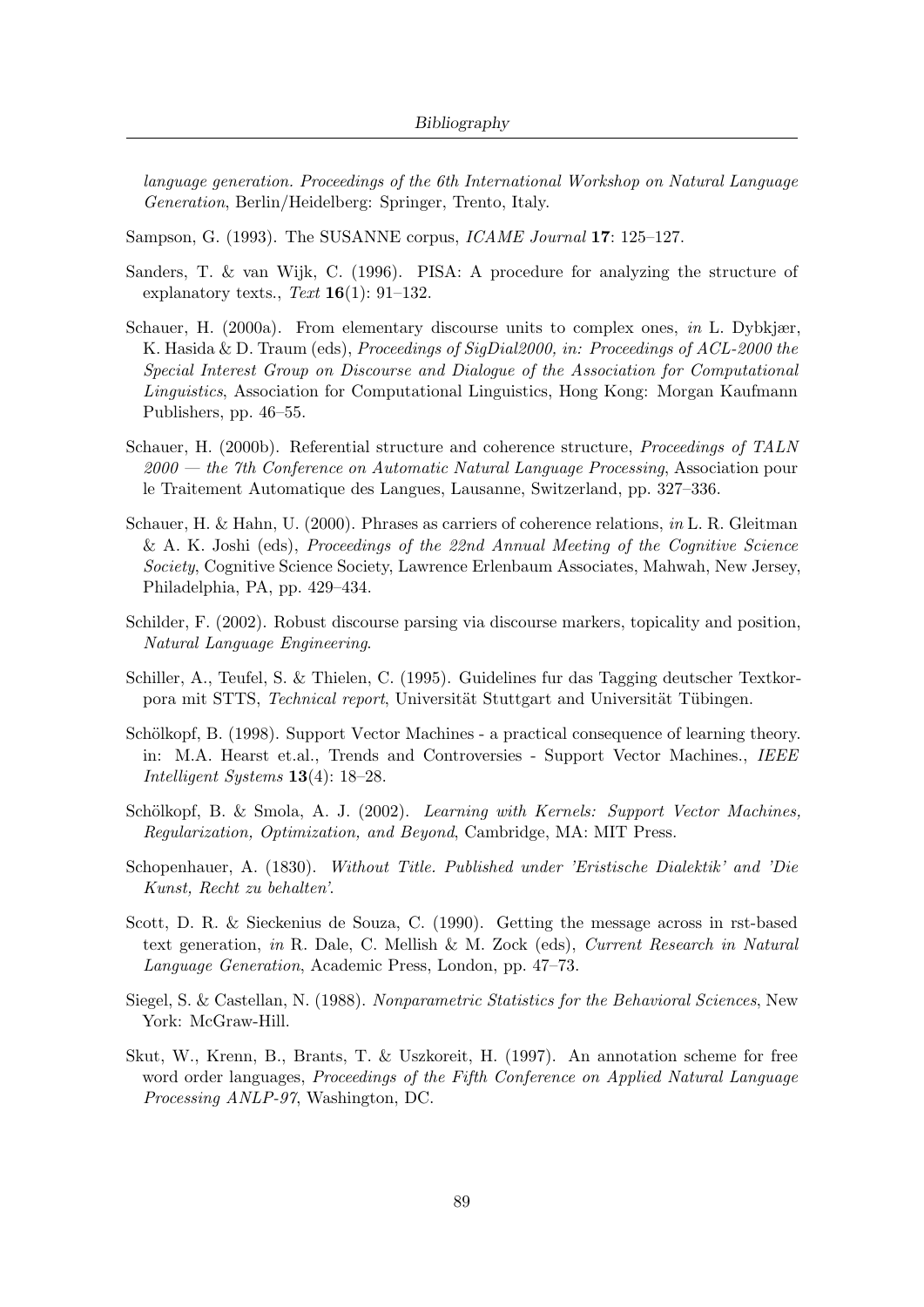Stede, M. & Umbach, C. (1998). DiMlex: a lexicon of discourse markers for text generation and understanding, Proceedings of the 17th International Conference on Computational  $Linguistics (COLING '98)$ , Montréal, pp. 1238-1242.

Vapnik, V. N. (1995). The nature of statistical learning theory, New York: Springer.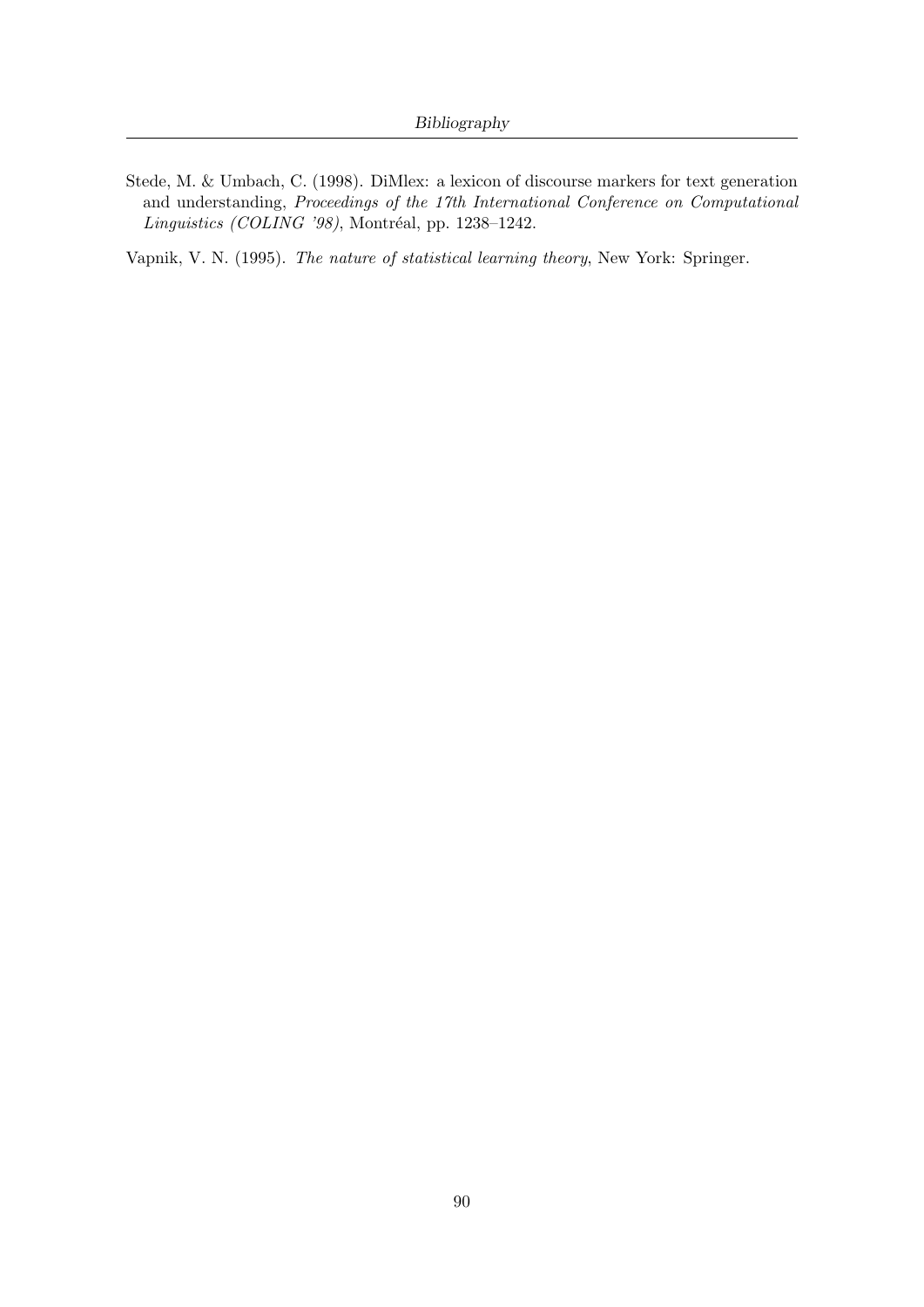# Abstract in German – deutsche Zusammenfassung

Rhetorische Analyse mit Rhetorical Structure Theory Der Autor fast jeden Textes will informieren, überzeugen oder in Frage stellen. Wesentliches Mittel bei der Realisierung dieser Intentionen ist die Argumentation: Aussagen werden begründet, näher ausgeführt, bewiesen oder widerlegt. Gegensätzliches wird gezeigt, Zugeständnisse gemacht, Ereignisse in ihrer zeitlichen Reihenfolge erzählt. Solche und weitere rhetorische Mittel verknüpfen sich, Aussage für Aussage, zu einem Text. Ein solcher Text ist kohärent und unterscheidet sich unter anderem dadurch zu einer losen Sammlung einzelner Sätze. Die Kohärenzstruktur eines Textes kann analysiert werden — man spricht hier von rhetorischer Analyse. Allgemein angenommen werden rhetorische Relationen, die zwischen Textabschnitten – zumindest satzwertige Phrasen – gelten. Auf diese Weise kann eine Baumstruktur von rhetorischen Relationen gebildet werden. Eine der einflussreichsten Theorien, Rhetorical Structure Theory, wurde von Mann & Thompson (1988) entwickelt. Sie sagt zwei Typen von rhetorischen Relationen voraus: hypotaktische und parataktische Relationen. Hypotaktische Relationen gelten zwischen zwei Textabschnitten, von denen einer als Nucleus, der andere als Satellit ausgezeichnet wird. Der Nucleus trägt die zentrale Bedeutung, auf die weitere Relationen (auf höherer Baumebene) verweisen können. Der Satellit ist in seiner Bedeutung optional. Parataktische Relationen gelten zwischen zwei oder mehr gleichwertigen Textabschnitten.

Rhetorical Structure Theory (RST) wurde in der Sprachverarbeitung zunächst als zugrundeliegendes Modell zum Generieren naturlichsprachlicher Texte eingesetzt, im Besonderen, ¨ um Entscheidungen über Diskursmarker zu treffen (Scott & Sieckenius de Souza, 1990; Rösner & Stede, 1992; Hovy, 1993). Die wichtigste Anwendung in der rhetorischen Analyse liegt im Verarbeiten großer Dokumentmengen, insbesondere in der Zusammenfassung von Dokumenten. Bisherige Systeme basieren uberwiegend auf dem Erkennen von Diskursmar- ¨ kern anhand Contraint-orientierter Diskursmarkerlexika (Corston-Oliver, 1998c) und auf einer formalen Analyse der Eigenschaften rhetorischer Struktur (Marcu, 1996). Lernende Systeme treffen Entscheidungen über den inkrementellen Strukturaufbau aufgrund eines Sprachmodells, das mit Hilfe von strukturellen A-priori-Annahmen durch die Beobachtung von Oberflächenmerkmalen generiert wird (Marcu, 2000).

Andere Theorien im Umfeld rhetorischer Analyse sind dynamisch (Grosz & Sidner, 1986; Grosz et al., 1995) und kennen saliente Konzepte an spezifischen Diskurspositionen Kamp & Reyle (1993).

Diese Arbeit widmet sich der Frage, wie rheorische Relationen aufgrund von Oberflächenmerkmalen erkannt werden können. Welche rhetorische Hinweise sind im Text verborgen? Sind die allgemein angenommenen und verwendeten Textmerkmale tatsächlich relevant, d.h. tragen sie zur Erkennungsleistung bei?

Wenn Texte manuell rhetorisch analysiert werden, resultieren häufig ambige Analysen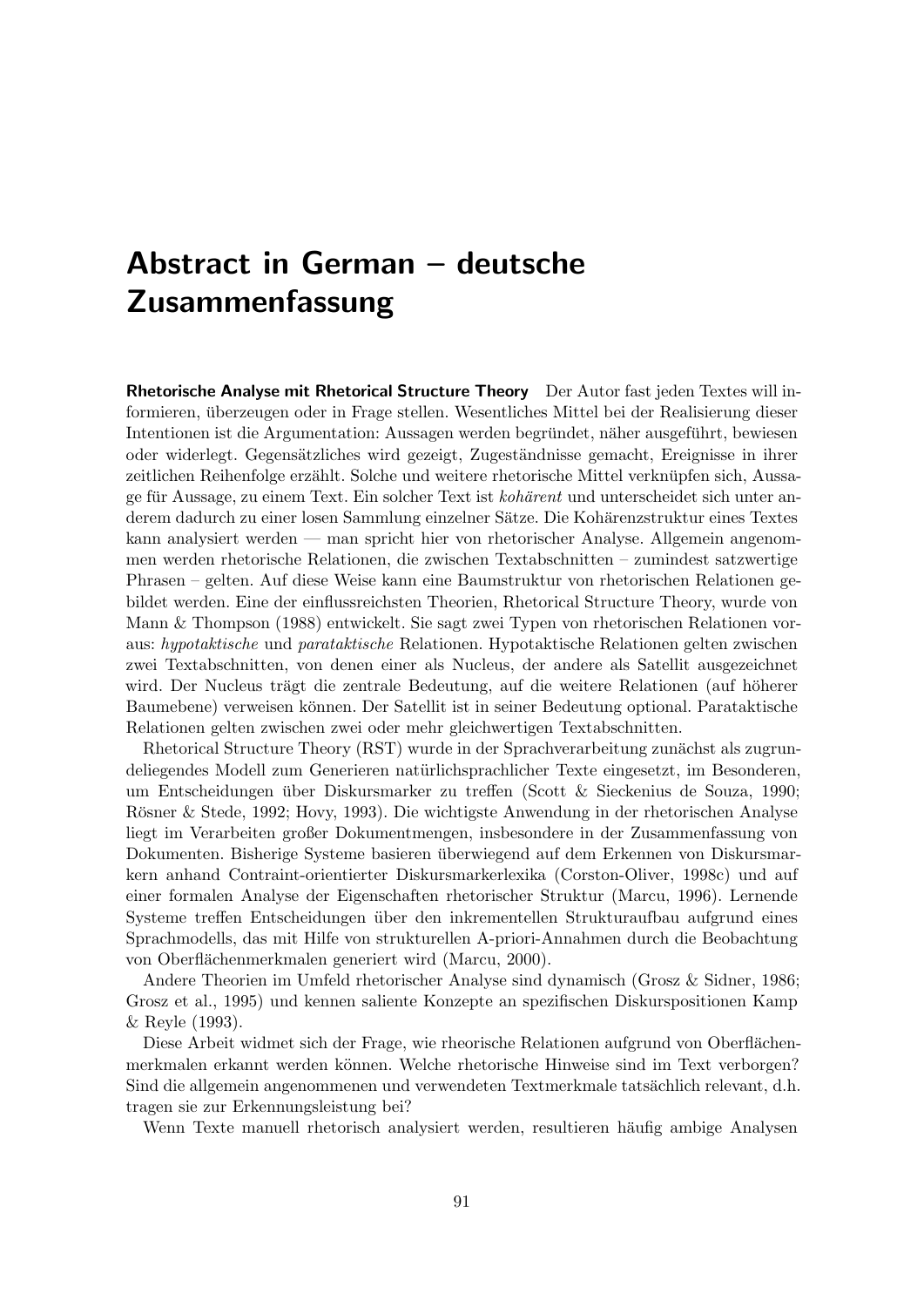oder Entscheidungen, die nicht mit Sicherheit getroffen werden k¨onnen. Carlson et al. (2001) erreichen bei ihrer Korpus-Sammlung eine Ubereinstimmungsrate (Kappa-Koeffizient) von ¨ 0.8, was zeigt, dass eine Reihe von rhetorischen Relationen unterschiedlich durch die Annotatoren interpretiert werden. Ähnlich verhält es sich bei automatisierten Analysesystemen. Zahlreiche Relationen werden nicht signalisiert. Nahezu alle Signale ("wenn", "als", "aber", "während") sind hochgradig ambig. Um potentielle Signale zu erkennen, sind verschiedene Ebenen linguistischer Analyse nötig. Diese inkrementell annotieren zu können ist ein wesentlicher Faktor für die praktische Realisierbarkeit dieser Systeme.

URML, ein Format zur unterspezifizierten Repräsentation rhetorischer Analysen Mit "Underspecified Rhetorical Markup Language" (URML) stellen wir einen neuen XMLbasierten Formalismus vor, der eine elegante inkrementelle Annotation inspesondere rhetorischer Daten erlaubt. Das Paradigma des "Parsewaldes" erlaubt die effiziente Unterspezifizierung von Strukturbäumen. Im Parsewald wird jeder Knoten (d.h. jede Instanz einer Relation) dargestellt, nachdem er analysiert und bewertet wurde. Relationsargumente (Nuclei, Satelliten) werden als Referenzen angegeben. Alternative Relationen können nebeneinander existieren. URML wird im vorgestellten System als Repräsentation sowohl des Korpus, als auch zur intermediären Serialisierung von Analyseergebnissen eingesetzt. Der Potsdam-Korpus (Kapitel 3) wie auch der Korpus in Carlson et al. (2001) werden in URML dargestellt. Vollständige Analysen können automatisch in Druckqualität visualisiert werden (Anhang C).

Korpora Zwei rhetorisch annotierte Korpora dienen dem Training und der Auswertung unseres Analyseansatzes. Der große, englischsprachige Korpus von Zeitungstexten des Wall Street Journal wurde in Carlson et al. (2001) vorgestellt. Ferner erstellen wir einen eigenen, deutschsprachigen rhetorischen Korpus (Kapitel 3), der 173 rhetorisch annotierte Zeitungstexte enthält. Als Grundlage der Annotation verwenden wir eine Untermenge der in der ursprünglichen Rhetorical Structure Theory postulierten Relationen. Die Annotationen wurden jeweils durch einen zweiten Annotator validiert.

Automatische rhetorische Analyse Wir beschreiben die Architektur eines Analysesystems, das auf Support-Vektor-Klassifizierern (Abschnitt 5.4) aufbaut. Diese Klassifizierer treffen Mikro-Entscheidungen über die Anbindung, rhetorische Relation und Nuklearität von Konstituenten oder Teilkonstituenten. Diese Entscheidungen werden aufgrund verschiedener Oberflächenmerkmale getroffen. Wir motivieren die Auswahl der Merkmale zunächst linguistisch und aufgrund bekannter rhetorischer Stilformen des journalistischen Textgenres. Zur Klassifikation müssen Paare von Textabschnitten in ein strukturell konstantes Muster von Merkmalen (Merksmalsvektor) überführt werden (Abschnitte  $5.3.2, 5.3.3$ ).

Wir trainieren ein Ensemble von binären SVM-Klassifizierern, die eine Bewertung über die Konfidenz in die eigene Entscheidung abgeben können. Die beste Entscheidung – in der Bewertung der Klassifizierer – wird als Ergebnis übernommen. Wir beschreiben außerdem einen Algorithmus, der in zwei Phasen rhetorische Strukturen aufbaut (Abschnitt 5.3.4): Zunächst wird der Suchraum aufgrund lokaler Entscheidungen eingeschränkt (Beam-Suche). In der zweiten Phase können nicht-lokale Eigenschaften berücksichtigt werden: Jeder Knoten in der angenommen rhetorischen Struktur wird in seinem Kontext erneut evaluiert, so dass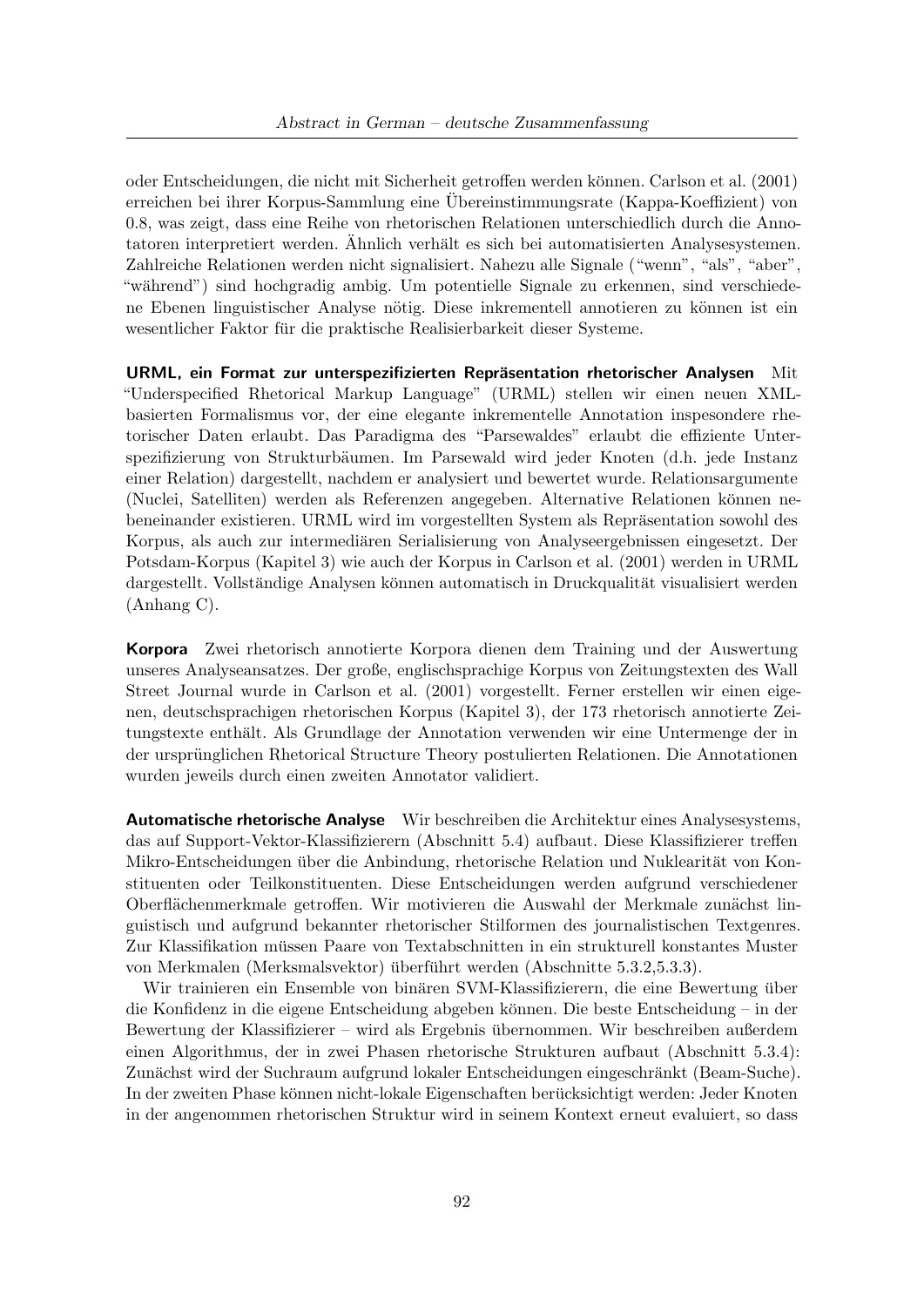ganze Analysen bewertet werden können. Das System wählt die bestbewertete.

Evaluation Wir evaluieren das vorgestellte Analysesystem mit Schwerpunkt auf die wichtigste und schwierigste Klassifikationsleistung: Das Zuweisen einer rhetorischen Relation zu zwei oder mehr bekannten Textabschnitten. Das System erreicht eine Erkennungsleistung von 61.8 Prozent im englischsprachigen Korpus bei einer Basisleistung (baseline) von 33.6 Prozent, die sich aus der Zuweisung der häufigsten Relation ergibt. (Marcu, 2000) erreicht eine Präzision von 57.9 Prozent bei der Erkennung von Relationen bei perfekter Segmentierung. Dieser Wert ist allerdings nur bedingt vergleichbar, unter anderem weil er sich auf einen anderen, nicht veröffentlichten Korpus bezieht. In der Evaluation des Beitrags einzelner Oberflächenmerkmale zum Gesamtergebnis kann für Diskursmarker und für Interpunktionszeichen ein signifikanter, nicht-redundanter Beitrag zur Erkennungsleistung gezeigt werden.